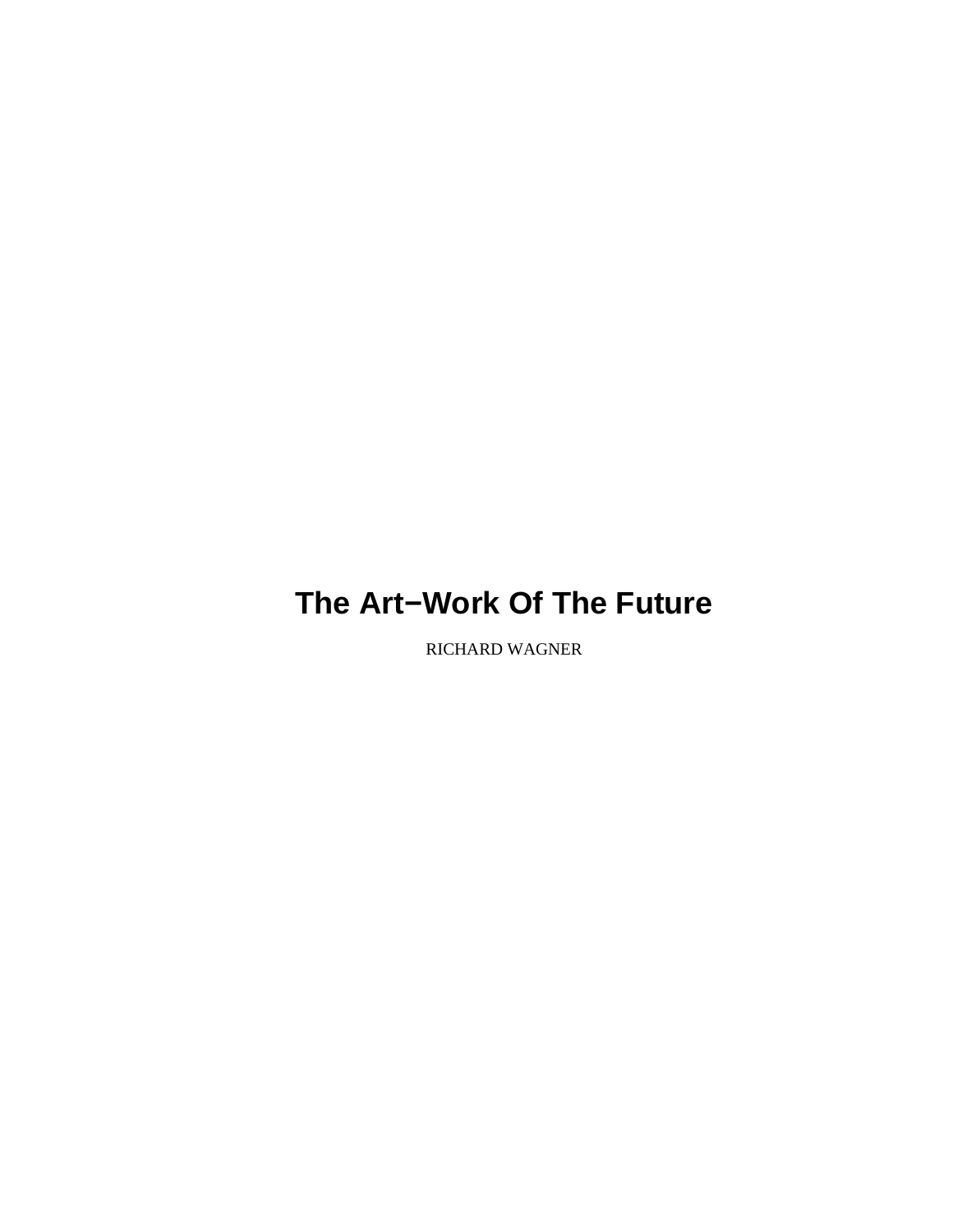# **Table of Contents**

| RICHARD WAGNER                                                       |  |
|----------------------------------------------------------------------|--|
|                                                                      |  |
|                                                                      |  |
|                                                                      |  |
| THE FOLK AND ART.                                                    |  |
|                                                                      |  |
| THE ART-ANTAGONISTIC SHAPE OF PRESENT LIFE, UNDER THE SWAY OF        |  |
| ABSTRACT THOUGHT AND FASHION                                         |  |
|                                                                      |  |
|                                                                      |  |
| THE THREE VARIETIES OF HUMANISTIC (6) ART, IN THEIR ORIGINAL UNION13 |  |
|                                                                      |  |
|                                                                      |  |
|                                                                      |  |
| WHILOM ATTEMPTS AT RE-UNITING THE THREE HUMANISTIC ARTS34            |  |
|                                                                      |  |
|                                                                      |  |
| 3. THE PAINTER'S ART                                                 |  |
|                                                                      |  |
| V. THE ARTIST OF THE FUTURE                                          |  |
| <b>NOTES</b>                                                         |  |
|                                                                      |  |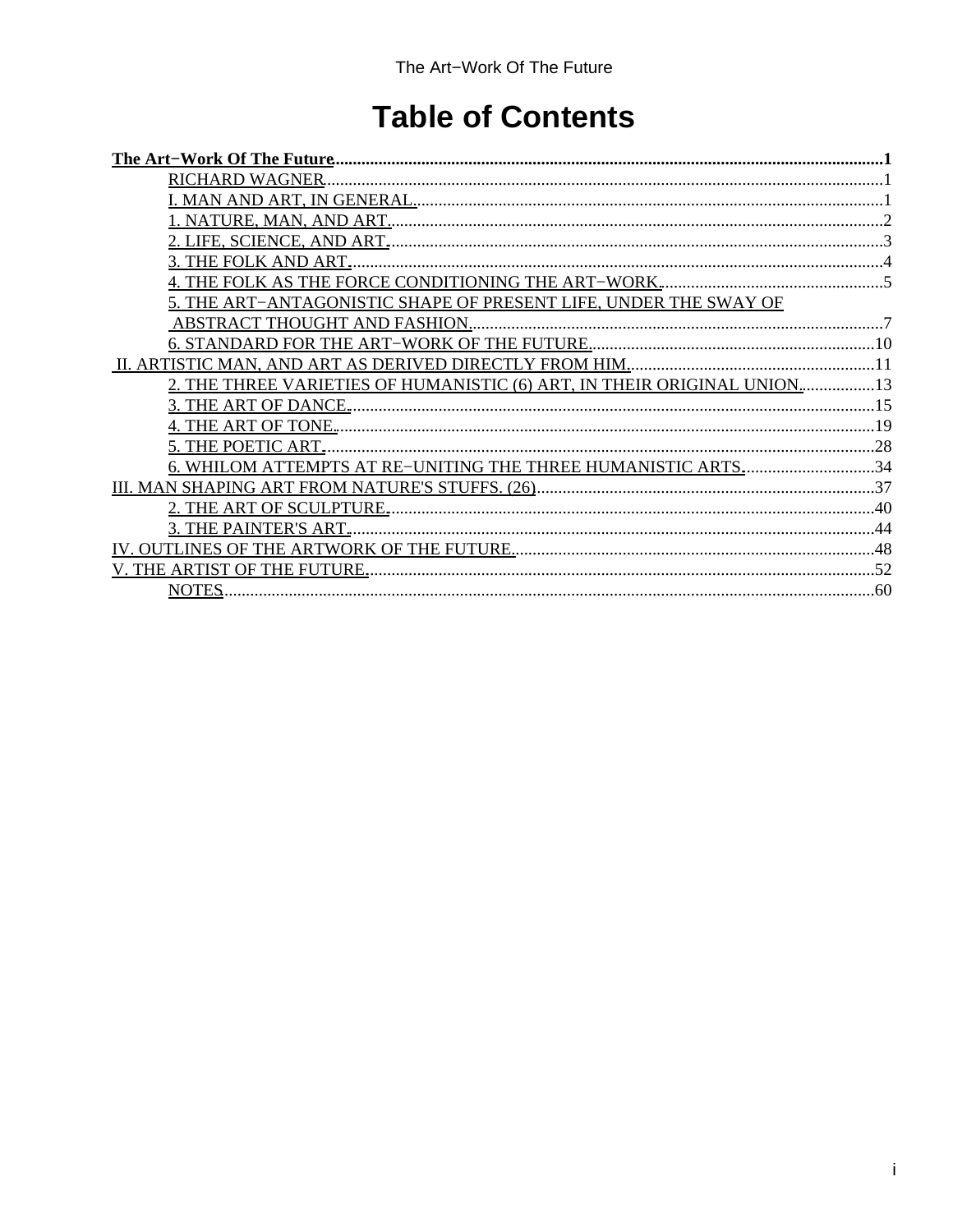### **RICHARD WAGNER**

#### **TRANSLATED BY WILLIAM ASHTON ELLIS 1895**

<span id="page-2-1"></span><span id="page-2-0"></span>This page copyright © 2002 Blackmask Online.

http://www.blackmask.com

- [I. MAN AND ART, IN GENERAL.](#page-2-2)
- [1. NATURE, MAN, AND ART.](#page-3-0)
- [2. LIFE, SCIENCE, AND ART.](#page-4-0)
- [3. THE FOLK AND ART.](#page-5-0)
- [4. THE FOLK AS THE FORCE CONDITIONING THE ART−WORK.](#page-6-0)
- [5. THE ART−ANTAGONISTIC SHAPE OF PRESENT LIFE, UNDER THE SWAY OF ABSTRACT](#page-8-0) [THOUGHT AND FASHION.](#page-8-0)
- [6. STANDARD FOR THE ART−WORK OF THE FUTURE.](#page-11-0)
- [II. ARTISTIC MAN, AND ART AS DERIVED DIRECTLY FROM HIM.](#page-12-0)
	- [2. THE THREE VARIETIES OF HUMANISTIC \(6\) ART, IN THEIR ORIGINAL UNION.](#page-14-0)
	- [3. THE ART OF DANCE.](#page-16-0)
	- [4. THE ART OF TONE.](#page-20-0)
	- [5. THE POETIC ART.](#page-29-0)
	- [6. WHILOM ATTEMPTS AT RE−UNITING THE THREE HUMANISTIC ARTS.](#page-35-0)
- [III. MAN SHAPING ART FROM NATURE'S STUFFS. \(26\)](#page-38-0)
	- [2. THE ART OF SCULPTURE.](#page-41-0)
	- [3. THE PAINTER'S ART.](#page-45-0)
- [IV. OUTLINES OF THE ARTWORK OF THE FUTURE.](#page-49-0)
- [V. THE ARTIST OF THE FUTURE.](#page-53-0)

• [NOTES](#page-61-0)

<span id="page-2-2"></span>Proofed and formatted by JP MOURLON Paris, France

(*DAS KUNSTWERK DER ZUKUNFT*)

(1849)

### **I. MAN AND ART, IN GENERAL.**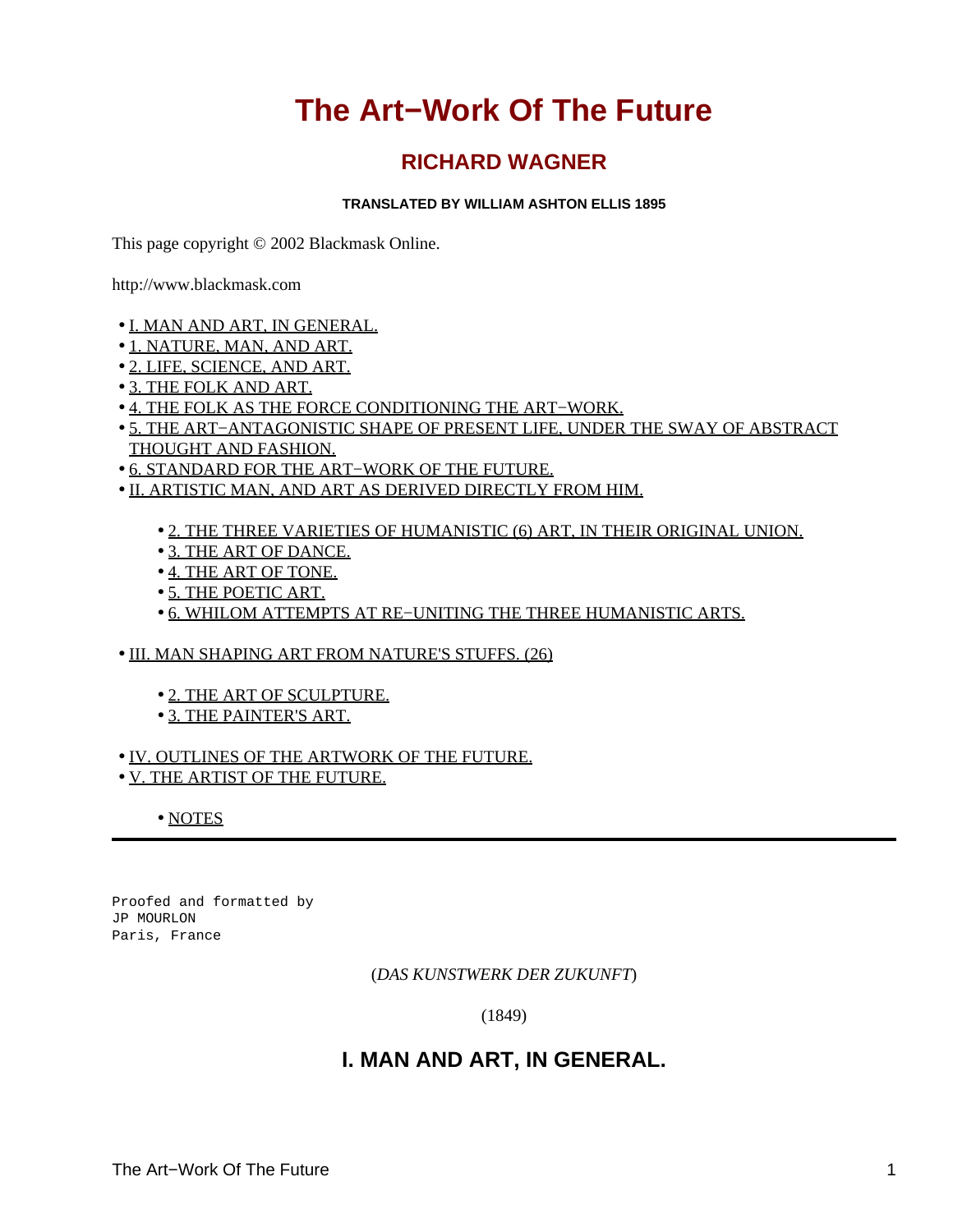### **1. NATURE, MAN, AND ART.**

<span id="page-3-0"></span>AS Man stands to Nature, so stands Art to Man. When Nature had developed in herself those attributes which included the conditions for the existence of Man, then Man spontaneously evolved. In like manner, as soon as human life had engendered from itself the conditions for the manifestment of Art−work, this too stepped self−begotten into life.

Nature engenders her myriad forms without caprice or arbitrary aim ("absichtlos und unwillkürlich"), according to her need ("Bedürfniss"), and therefore of Necessity ("Nothwendigkeit"). This same Necessity is the generative and formative force of human life. Only that which is un−capricious and un−arbitrary can spring from a real need; but on Need alone is based the very principle of Life. (**1** )

Man only recognises Nature's Necessity by observing the harmonious connection of all her phenomena; so long as he does not grasp the latter, she seems to him Caprice.

From the moment when Man perceived the difference between himself and Nature, and thus commenced his own development as man, by breaking loose from the unconsciousness of natural animal life and passing over into conscious life,when he thus looked Nature in the face and from the first feelings of his dependence on her, thereby aroused, evolved the faculty of Thought, from that moment did Error begin, as the earliest utterance of consciousness. But Error is the mother of Knowledge; and the history of the birth of Knowledge out of Error is the history of the human race, from the myths of primal ages down to the present day.

Man erred, from the time when he set the cause of Nature's workings outside the bounds of Nature's self, and for the physical phenomena subsumed a super−physical, anthropomorphic, and arbitrary cause; when he took the endless harmony of her unconscious, instinctive energy for the arbitrary demeanour of disconnected finite forces. Knowledge consists in the laying of this error, in fathoming the Necessity of phenomena whose underlying basis had appeared to us Caprice.

Through this knowledge does Nature grow conscious of herself; and verily by Man himself, who only through discriminating between himself and Nature has attained that point where he can apprehend her, by making her his 'object.' But this distinction is merged once more, when Man recognises the essence of Nature as his very own, and perceives the same Necessity in all the elements and lives around him, and therefore in his own existence no less than in Nature's being; thus not only recognising the mutual bond of union between all natural phenomena, but also his own community with Nature.

If Nature then, by her solidarity with Man, attains in Man her consciousness, and if Man's life is the very activation of this consciousness as it were, the portraiture in brief of Nature, so does man's Life itself gain understanding by means of Science, which makes this human life in turn an object of experience. But the activation of the consciousness attained by Science, the portrayal of the Life that it has learnt to know, the impress of this life's Necessity and Truth, isArt. (**2**)

Man will never be that which he can and should be, until his Life is a true mirror of Nature, a conscious following of the only real Necessity, the inner natural necessity, and is no longer held in subjugation to an outer artificial counterfeit, which is thus no necessary, but an arbitrary power. Then first will Man become a living man; whereas till now he carries on a mere existence, dictated by the maxims of this or that Religion, Nationality, or State.In like manner will Art not be the thing she can and should be, until she is or can be the true, conscious image and exponent of the real Man, and of man's genuine, nature−bidden life; until she therefore need no longer borrow the conditions of her being from the errors, perversities, and unnatural distortions of our modern life.

The real Man will therefore never be forthcoming, until true Human Nature, and not the arbitrary statutes of the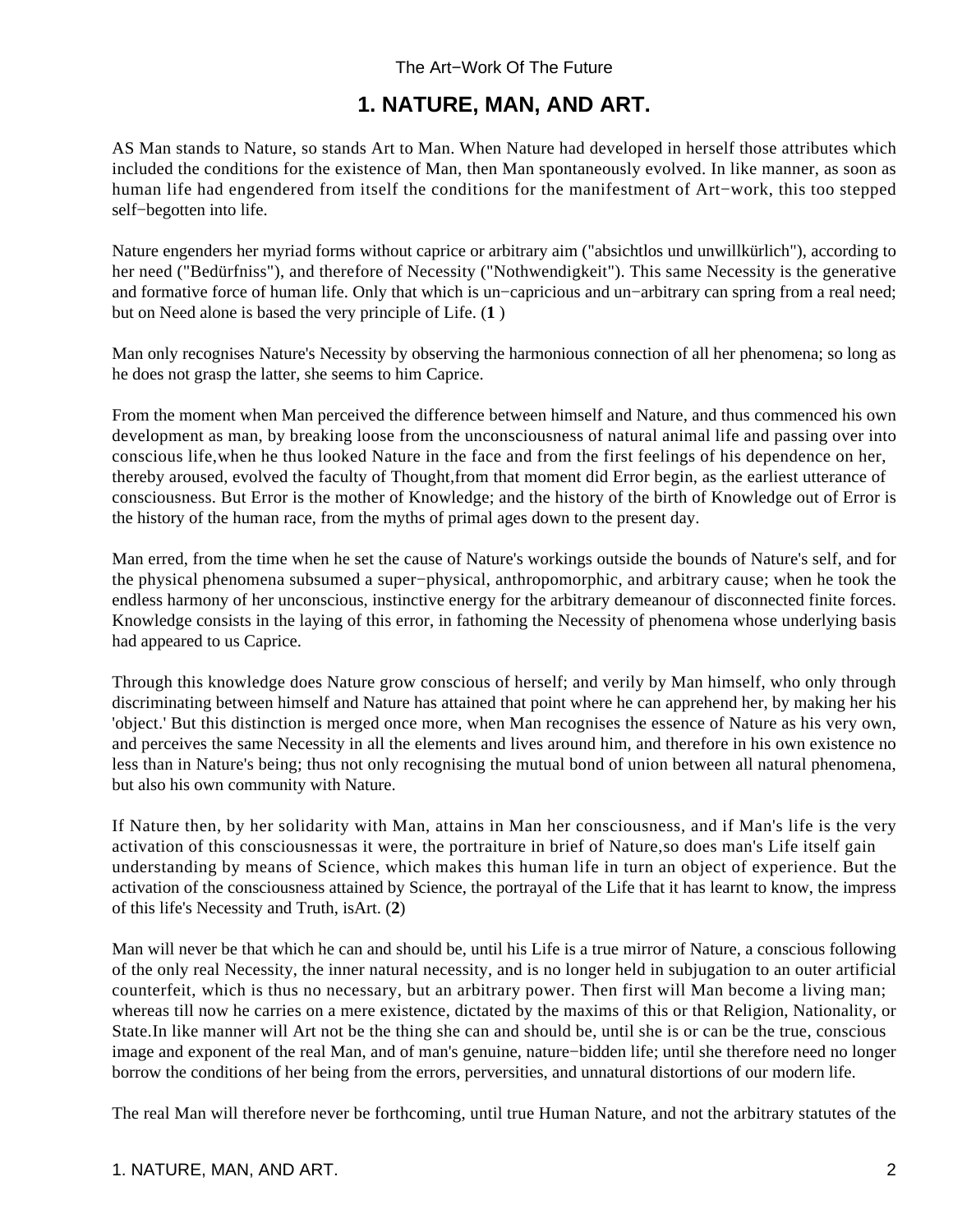State, shall model and ordain his Life; while real Art will never live, until its embodiments need be subject only to the laws of Nature, and not to the despotic whims of Mode. For as Man only then becomes free, when he gains the glad consciousness of his oneness with Nature; so does Art only then gain freedom, when she has no more to blush for her affinity with actual Life. But only in the joyous consciousness of his oneness with Nature does Man subdue his dependence on her; while Art can only overcome her dependence upon Life through her oneness with the life of free and genuine Men.

### **2. LIFE, SCIENCE, AND ART.**

<span id="page-4-0"></span>Whilst Man involuntarily moulds his Life according to the notions he has gathered from his arbitrary views of Nature, and embalms their intuitive expression in Religion: these notions become for him in Science the subject of conscious, intentional review and scrutiny.

The path of Science lies from error to knowledge, from fancy ("Vorstellung") to reality, from Religion to Nature. In the beginning of Science, therefore, Man stands toward Life in the same relation as he stood towards the phenomena of Nature when he first commenced to part his life from hers. Science takes over the arbitrary concepts of the human brain, in their totality; while, by her side, Life follows in its totality the instinctive evolution of Necessity. Science thus bears the burden of the sins of Life, and expiates them by her own self−abrogation; she ends in her direct antithesis, in the knowledge of Nature, in the recognition of the unconscious, instinctive, and therefore real, inevitable, and physical. The character of Science is therefore finite: that of Life, unending; just as Error is of time, but Truth eternal. But that alone is true and living which is sentient, and hearkens to the terms of physicahity (Sinnlichkeit). Error's crowning folly is the arrogance of Science in renouncing and contemning the world of sense (Sinnlichkeit); whereas the highest victory of Science is her self−accomplished crushing of this arrogance, in the acknowledgment of the teaching of the senses.

The end of Science is the justifying of the Unconscious, the giving of self−consciousness to Life, the re−instatement of the Senses in their perceptive rights, the sinking of Caprice in the world−Will ("Wollen" ) of Necessity. Science is therefore the vehicle of Knowledge, her procedure mediate, her goal an intermediation; but Life is the great Ultimate, a law unto itself. As Science melts away into the recognition of the ultimate and self−determinate reality, of actual Life itself: so does this avowal win its frankest, most direct expression in Art, or rather in the Work of Art.

True that the artist does not at first proceed directly; he certainly sets about his work in an arbitrary, selective, and mediating mood. But while he plays the go−between and picks and chooses, the product of his energy is not as yet the Work of Art; nay, his procedure is the rather that of Science, who seeks and probes, and therefore errs in her caprice. Only when his choice is made, when this choice was born from pure Necessity, when thus the artist has found himself again in the subject of his choice, as perfected Man finds his true self in Nature, then steps the Art−work into life, then first is it a real thing, a self−conditioned and immediate entity.

The actual Art−work, i.e. its immediate physical portrayal, in the moment of its liveliest embodiment, is therefore the only true redemption of the artist; the uprootal of the final trace of busy, purposed choice; the confident determination of what was hitherto a mere imagining; the enfranchisement of thought in sense; the assuagement of the life−need in Life itself.

The Art−work, thus conceived as an immediate vital act, is therewith the perfect reconcilement of Science with Life, the laurel−wreath which the vanquished, redeemed by her defeat, reaches in joyous homage to her acknowledged victor.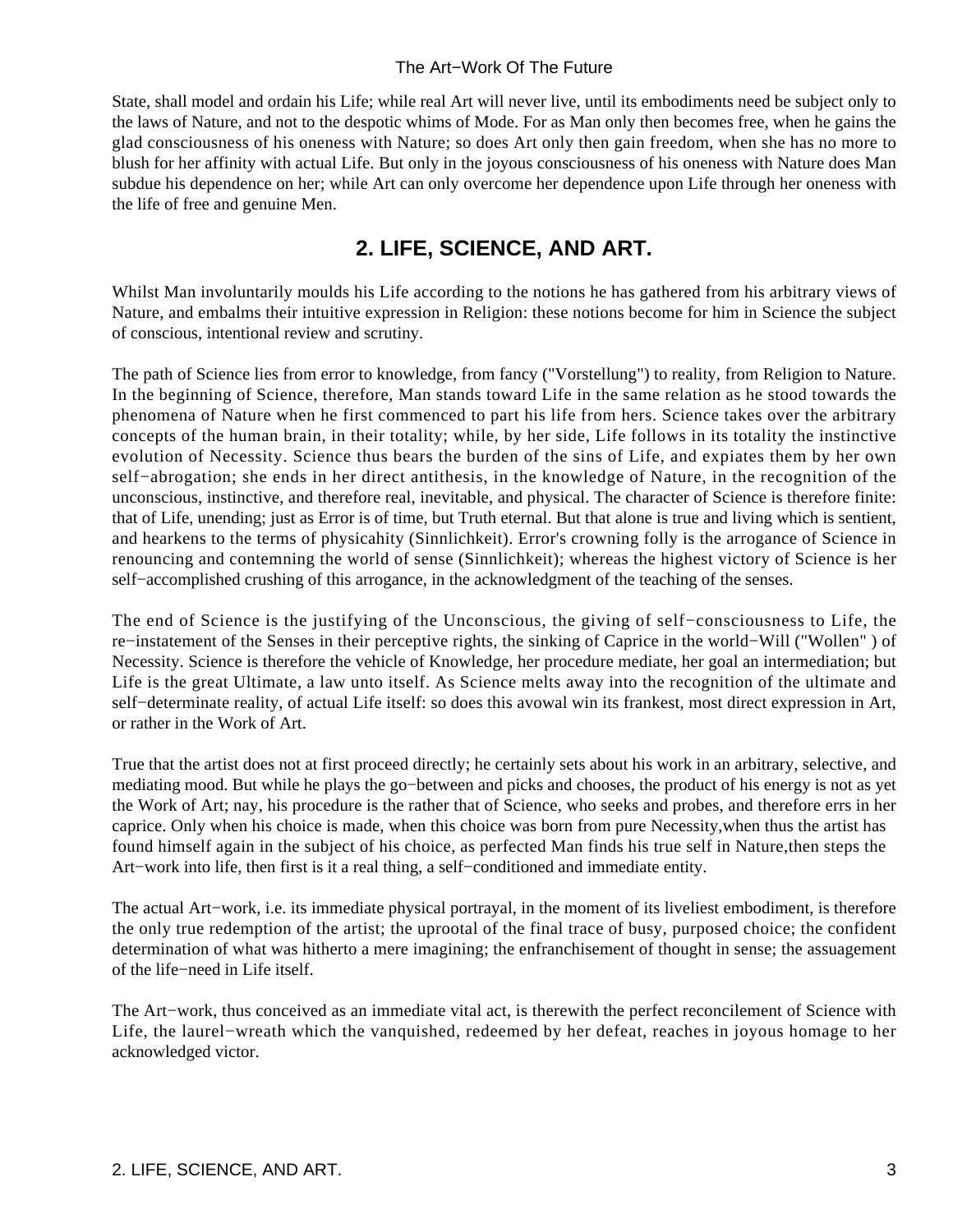### **3. THE FOLK AND ART.**

<span id="page-5-0"></span>The redemption of Thought and Science and their transmutation into Art−work would be impossible, could Life itself be made dependent upon scientific speculation. Could conscious autocratic Thought completely govern Life, could it usurp the vital impulse and divert it to some other purpose than the great Necessity of absolute life−needs: then were Life itself dethroned, and swallowed up in Science. And truly Science, in her overweening arrogance, has dreamed of such a triumph; as witness our tight−reined State and modern Art, the sexless, barren children of this dream.

The great instinctive errors of the Peoplewhich found their earliest utterance in Religion, and then became the starting–points of arbitrary speculation and system–making, in Theology and Philosophy have reared themselves, in these Sciences and their coadjutrix and adopted sister, Statecraft, to powers which make no less a claim than to govern and ordain the world and life by virtue of their innate and divine infallibility. Irrevocably, then, would Error reign in destructive triumph throughout eternity: did not the same life−force which blindly bore it, once more effectually annihilate it, by virtue of its innate, natural Necessity; and that so decisively and palpably, that Intellect, with all its arrogant divorce from Life, can see at last no other refuge from actual insanity, than in the unconditional acknowledgment of this only definite and visible force. And this vital force is The Folk (das Volk).

Who is then the Folk ? It is absolutely necessary that, before proceeding further, we should agree upon the answer to this weightiest of questions.

"The Folk," was from of old the inclusive term for all the units which made up the total of a commonality. In the beginning, it was the family and the tribe; next, the tribes united by like speech into a nation. Practically, by the Roman world−dominion which engulfed the nations, and theoretically, by the Christian religion which admitted of naught but men, i.e. no racial, but only Christian men the idea of "the People" has so far broadened out, or even evaporated, that we may either include in it mankind in general, or, upon the arbitrary political hypothesis, a certain, and generally the propertyless portion of the Commonwealth. But beyond a frivolous, this term has also acquired an ineradicable moral meaning; and on account of this it is, that in times of stir and trouble all men are eager to number themselves among the People; each one gives out that he is careful for the People's weal, and no one will permit himself to be excluded from it. Therefore in these latter days also has the question frequently been broached, in the most diverse of senses: Who then is the People? In the sum total of the body politic, can a separate party, a particular fraction of the said body claim this name for itself alone? Rather, are we not all alike "the People," from the beggar to the prince?

This question must therefore be answered according to the conclusive and world−historical sense that now lies at its root, as follows:

The "Folk" is the epitome of all those men who feel a common and collective Want ("gemeinschaftliche Noth"). To it belong, then, all of those who recognise their individual want as a collective want, or find it based thereon; ergo, all those who can hope for the stilling of their want in nothing but the stilling of a common want, and therefore spend their whole life's strength upon the stilling of their thus acknowledged common want. For only that want which urges to the uttermost, is genuine Want; but this Want alone is the force of true Need ("Bedürfniss"); but a common and collective need is the only true Need; but only he who feels within him a true Need, has a right to its assuagement; but only the assuagement of a genuine Need is Necessity; and it is the Folk alone that acts according to Necessity's behests, and therefore irresistibly, victoriously, and right as none besides.

Who now are they who belong not to this People, and who are its sworn foes?

All those who feel no Want; whose life−spring therefore consists in a need which rises not to the potence of a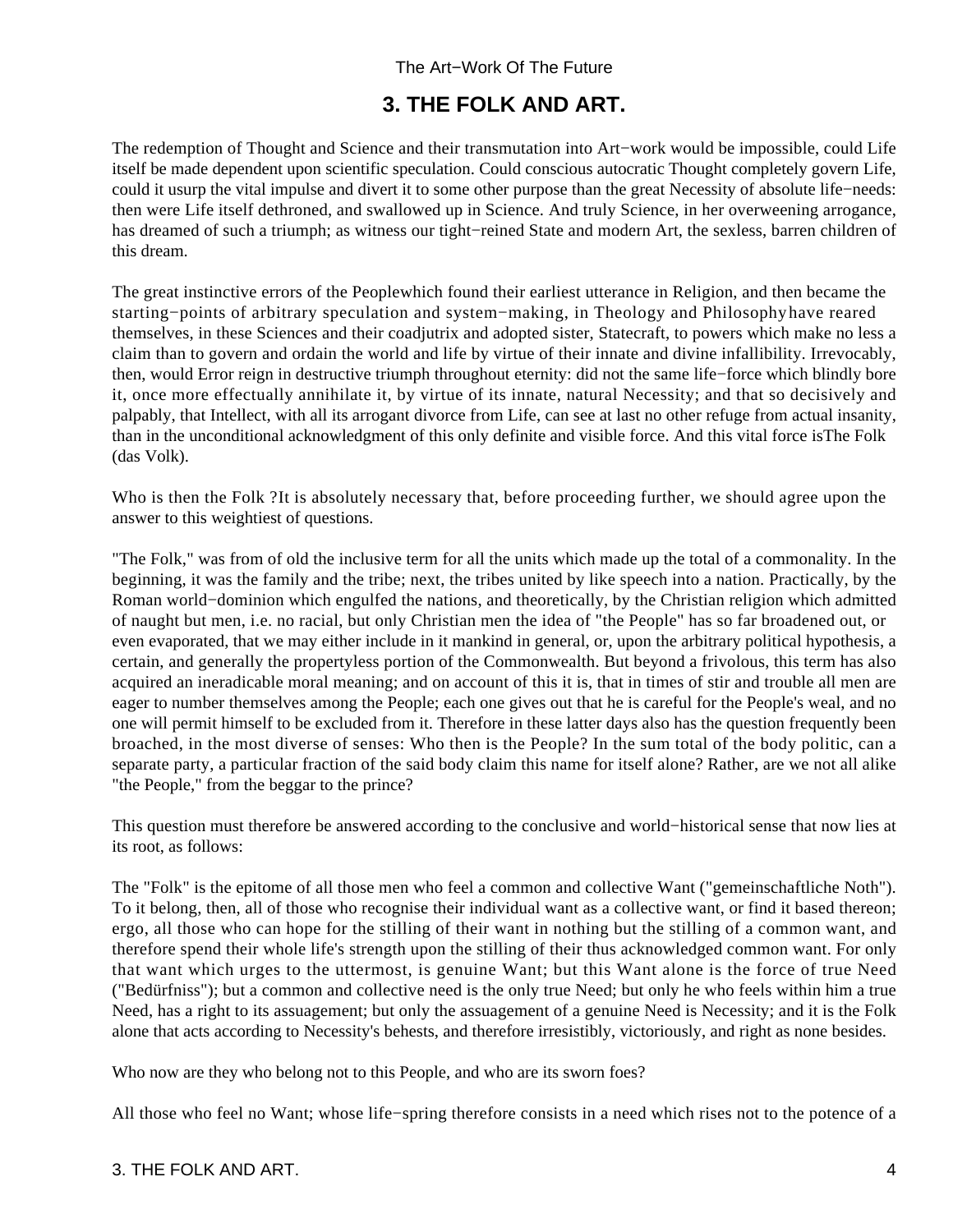Want, and thus is artificial, untrue, and egoistic; and not only is not embraced within a common Need, but as the empty need of preserving superfluity as which alone can one conceive of need without the force of want is diametrically opposed to the collective Need.

Where there is no Want, there is no true Need; where no true Need, no necessary action. But where there is no necessary action, there reigns Caprice; and where Caprice is king, there blossoms every vice, and every criminal assault on Nature. For only by forcing back, by barring and refusing the assuagement of true Need, can the false and artificial need endeavour to assuage itself.

But the satisfaction of an artificial need is Luxury; which can only be bred and supported in opposition to, and at the cost of; the necessities of others.

Luxury is as heartless, inhuman, insatiable, and egoistic as the 'need' which called it fortha but which, with all its heaping−up and over−reaching, it never more can still. For this need itself is no natural and therefore satisfiable one; by very reason that, being false, it has no true, essential antithesis in which it may be spent, consumed, and satisfied. Actual physical hunger has its natural antithesis, satiety, in which by feeding it is spent: but unwanting need, the need that craves for luxury, is in itself already luxury and superfluity. The error of it, therefore, can never go over into truth; it racks, devours, torments and burns, without an instant's stilling; it leaves brain, heart and sense for ever vainly yearning, and swallows up all gladness, mirth, and joy of life. For sake of one sole, and yet unreachable moment of refreshment, it squanders the toil and life−sweat of a thousand needy wanters; it lives upon the unstilled hunger of a thousand thousand poor, though impotent to satiate its own for but the twinkling of an eye; it holds a whole world within the iron chains of despotism, without the power to momentarily break the golden chains of that arch−tyrant which it is unto itself.

And this fiend, this crack–brained need–without–a–need, this need of Need, this need of Luxury, which is Luxury itself withal, is sovereign of the world. It is the soul of that Industry which deadens men, to turn them to machines; the soul of our State which swears away men's honour, the better then to take them back as lieges of its grace; the soul of our deistic Science, which hurls men down before an immaterial God, the product of the sum of intellectual luxury, for his consumption. It is alas! the soul, the stipulation, of our Art!

Who then will bring to pass the rescue from this baleful state?

Want, which shall teach the world to recognise its own true need; that need which by its very nature admits of satisfaction.

Want will cut short the hell of Luxury; it will teach the tortured, Need−lacking spirits whom this hell embraces in its bounds the simple, homely need of sheer human, physical hunger and thirst; but in fellowship will it point us to the health−giving bread, the clear sweet springs of Nature; in fellowship shall we taste their genuine joys, and grow up in communion to veritable men. In common, too, shall we close the last link in the bond of holy Necessity; and the brother−kiss that seals this bond, will be the mutual Art−work of the Future. But in this, also, our great redeemer and well-doer, Necessity's vicegerent in the flesh, the Folk, will no longer be a severed and peculiar class; for in this Art−work we shall all be one, heralds and supporters of Necessity, knowers of the un conscious, willers of the unwilful, betokeners of Nature, blissful men.

### **4. THE FOLK AS THE FORCE CONDITIONING THE ART−WORK.**

<span id="page-6-0"></span>All that subsists, depends on the conditions by which it subsists; nothing, either in Nature or Life, stands shut−off and alone. Everything is rooted in one unending and harmonious whole; and therewith likewise the capricious, unnecessary, and harmful. The harmful practises its might in hindering the necessary; nay, it owes its being and its force to this hindrance and naught else; and thus, in truth, it is nothing but the powerlessness of the necessary.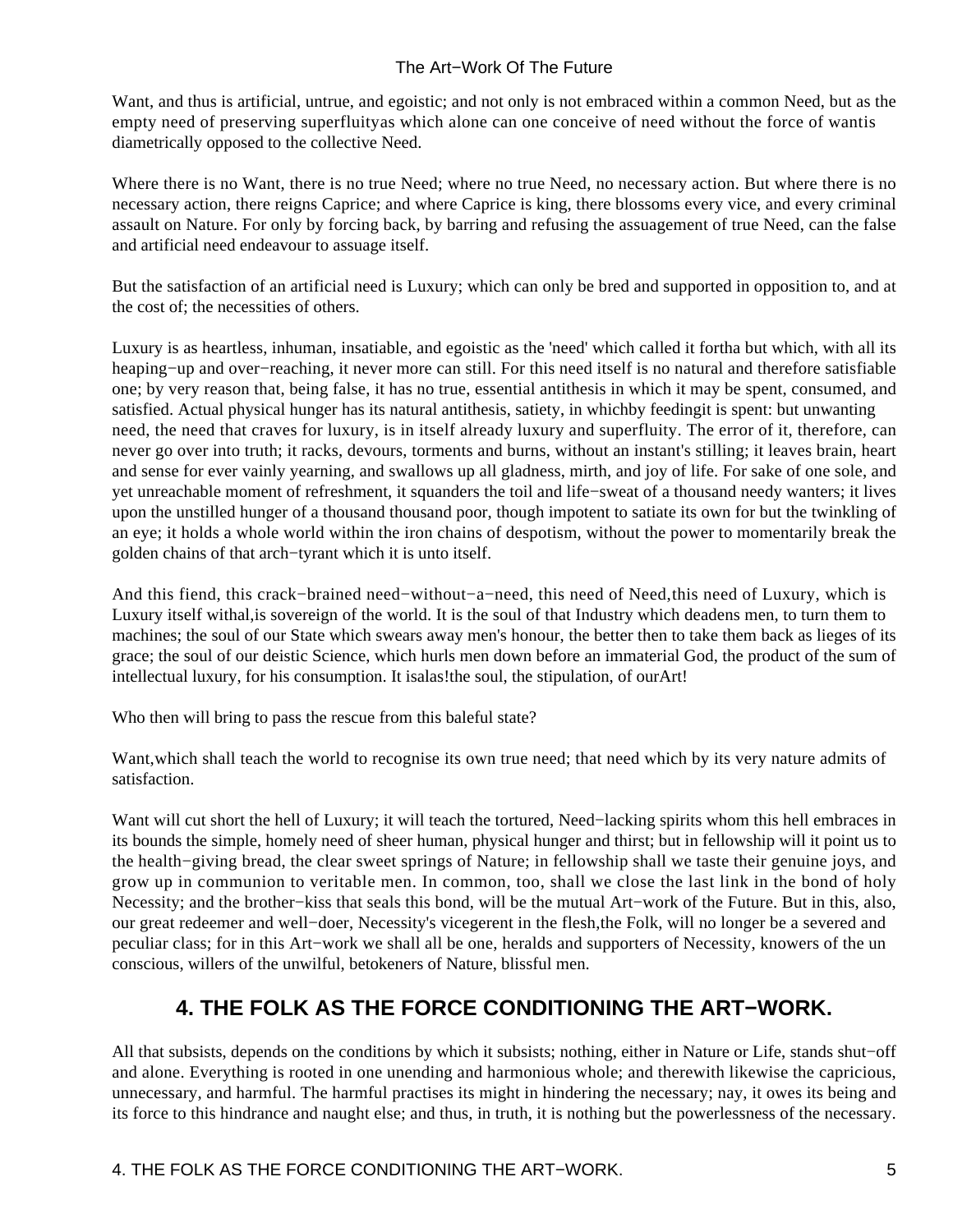Were this powerlessness to last forever, then must the natural ordering of the world be other than it really is; Caprice would be Necessity, and the necessary would lack its need. But this weakness is but transient, and therefore only seeming; for the force of Necessity shows its living rule even as the sole and ground condition of the continuance of the arbitrary. Thus the luxury of the rich is built upon the penury of the poor; and it is the very want of the poorer classes that hurls unceasingly fresh fodder to the luxury of the rich; while the poor man, from very need of food for his life−forces, thus offers up his own life−strength unto the rich.

Thus did the life–force, the life–need, of telluric Nature nurture once those baleful forces or rather the potentiality of those alliances and, offspring of the elements which blocked her way in giving true and fitting utterance to the fulness of her vital energy. The reason hereof lay in the great abundance, the swelling overfill of generative force and life−stuff, the inexhaustible supply of matter.The need of Nature was therefore utmost multiple variety, and she reached the satisfaction of this need herewith: thatso to sayshe drew off all her life−force from Exclusiveness, from the monumental singleness that she herself had hitherto fed so full, and resolved it into Multiplicity.The exclusive, sole, and egoistic, can only take and never give: it can only let itself be born, but cannot bear; for bearing there is need of I and Thou, the passing over of Egoism into Communism. The richest procreative force lies therefore in the utmost multiplicity; and when Earth−nature had emanated to the most manifold variety, she attained therewith the state of saturation, of self−contentment, of self−delight, which she manifests amid her present harmony. She works no longer by titanic, total transformations, for her period of revolutions is foreby; she now is all that she can be, and thus that she ever could have been, and ever must become. She no longer has to lavish life−force on barren impotence; throughout her endless−stretching realm she has summoned multiformity, the Manly and the Womanly, the ever self−renewing and engendering, the ever self–completing and assuaging, into hife, and in this eternal harmony of parts, she has become forevermore her stable self.

It is in the reproduction of this great evolutionary process of Nature in Man himself, that the human race, from the time of its self−severance from Nature, is thus involved. The same necessity is the mainspring of the great revolution of mankind; the same assuagement will bring this revolution to its close.

But that impelling force, the plain and innate force of Life which vindicates itself in life−needs, is unconscious and instinctive by its very nature; and where it is this in the Folk it also is the only true, conclusive might. Great, then, is the error of our folk. instructors when they fancy that the Folk must know first what it wills i.e. in their eyes should will ere it be justified,. or even able, to will at all. From this chief error all the wretched makeshifts, all the impotent devices, and all the shameful weakness of the latest world−commotions take their rise.

The truly known is nothing other than the actual physical phenomenon, become by thought the vivid presentation of an object. Thought is arbitrary so long as it cannot picture to itself the physical present and that which has passed away from sense, with the completest unconditional perception of their necessary coherence ("Zusammenhang"); for the consciousness of this conception ("Vorstellung") is the essence of all reasonable Knowledge ("vernünftiges Wissen"). Therefore the more truthful is Knowledge, the more frankly must it recognise that its whole existence hangs upon its own coherence with that which has come to actual, finished, and fulfilled manifestation to the senses, and thus admit its own possibility of existence as a priori conditioned by actuality. But so soon as Thought abstracts from actuality, and would fain construct the concrete future, it can no longer bring forth Knowledge; but utters itself as Fancy ("Wähnen"), which forcibly dissevers itself from the Unconscious. Only when it can fathom physicality, and unflinchingly plunge its sympathetic gaze into the depths of an actual physical need, can it take its share in the energy of the Unconscious; and only that which is brought to light of day by an instinctive, necessary Need, to wit the actual physical Deed, can again become the satisfying object of thought and knowledge. For the march of human evolution is the rational and natural progress from the unconscious to the conscious, from un−knowledge to knowledge, from need to satisfying; and not from satisfaction back to need, at least not to that selfsame need whose end lay in that satisfying.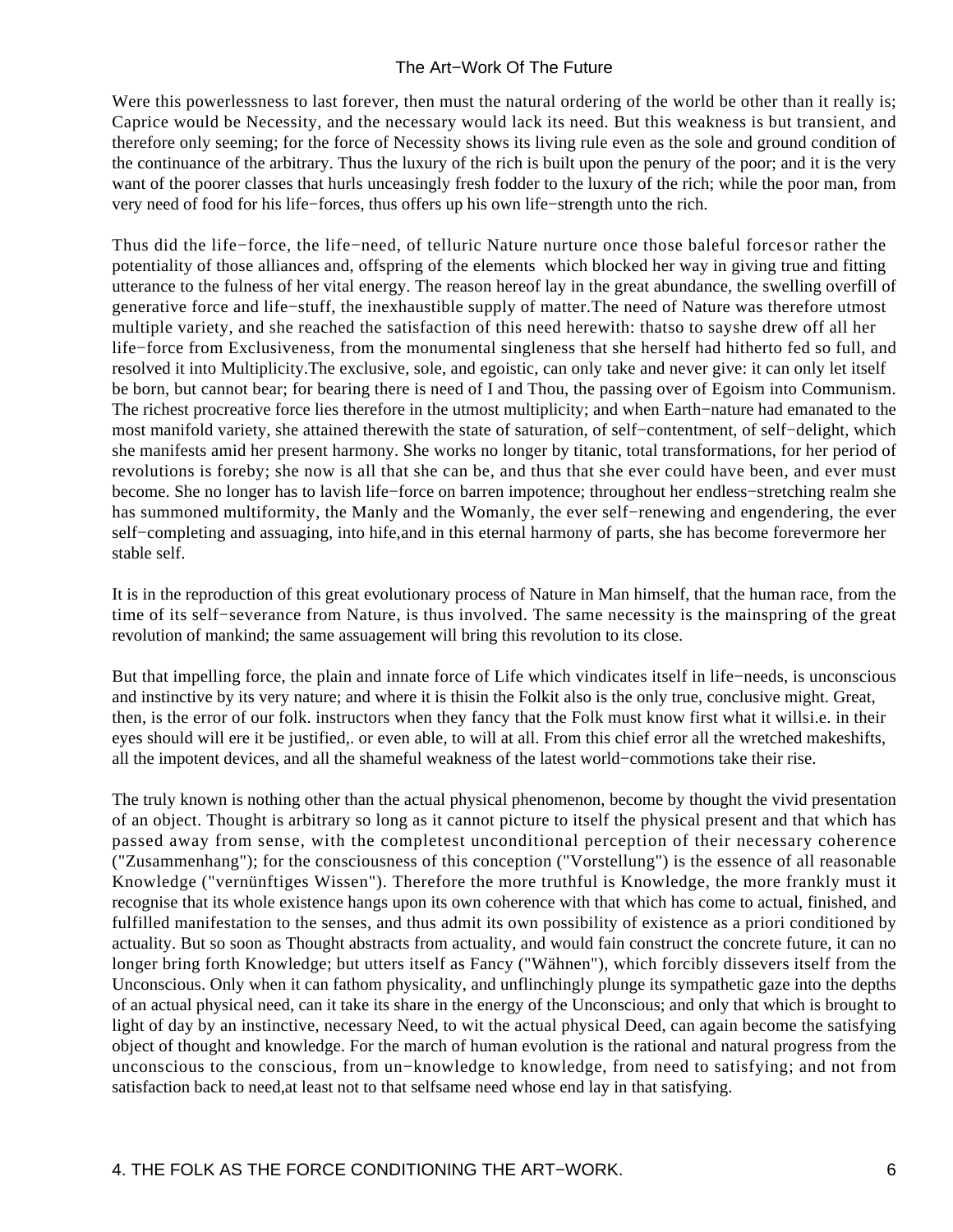Not ye wise men, therefore, are the true inventors, but the Folk; for Want it was, that drove it to invention. All great inventions are the People's deed; whereas the devisings of the intellect are but the exploitations, the derivatives, nay, the splinterings and disfigurements of the great inventions of the Folk. Not ye, invented Speech, but the Folk; ye could but spoil its physical beauty, break its force, mislay its inner understanding, and painfully explore the loss. Not ye, were the inventors of Religion, but the Folk; ye could but mutilate its inner meaning, turn the heaven that lay within it to a hell, and its out−breathing truth to lies. Not ye are the inventors of the State; ye have but made from out the natural alliance of like−needing men a natureless and forced allegiance of unlike−needing; from the beneficent defensive league of all a maleficent bulwark for the privileged few; from the soft and yielding raiment upon man's blithely moving body a stiff, encumbering iron harness, the gaud of some historic armoury. It is not ye that give the Folk the wherewithal to live, but it gives you; not ye who give the Folk to think, but it gives you. Therefore it is not ye that should presume to teach the Folk, but ye should take your lessons from it; and thus it is to you that I address myself; not to the Folk, for to it there are but scant words to say, and e'en the exhortation: "Do as thou must!" to it is quite superfluous, for of itself it does that which it must. But to you I turn, in the same sense as the Folk, albeit of necessity in your own mode of utterance, to you, ye prudent men and intellectual, to offer you, with all the People's open−heartedness, the redemption from your egoistic incantations in the limpid spring of Nature, in the loving arm−caresses of the Folk there where I found it; where it became for me my art−instructor; where, after many a battle between the hope within and the blank despair without, I won a dauntless faith in the assurance of the Future.

The Folk will thus fulfil its mission of redemption, the while it satisfies itself and at like time rescues its own foes. Its procedure will be governed by the instinctive laws of Nature; with the Necessity of elemental forces, will it destroy the bad coherence that alone makes out the conditions of Un−nature's rule. So long as these conditions last, so long as they suck out their life–sap from the squandered powers of the People, so long as they themselves unable to create bootlessly consume the productive faculties of the Folk for their own egoistic maintenance, so long too will all showing, doing, changing, bettering, and reforming, (**3**) be naught but wilful, aimless, and unfruitful. But the Folk has only to deny by deeds that thing which in very deed is no–thing to wit, is needless, superfluous, and null; it requires thus to merely know what thing it wills not, and this its own instinctive life−bent teaches it; it needs but to turn this Willed−not to a Non−existing, and by the force of its own Want to annihilate what is fit for nothing but annihilation; and then the Some−thing of the fathomed Future will stand before it of itself.

Are the conditions heaved away, which sanction Superfluity to feed upon the marrow of Necessity: then of themselves arise the conditions which call the necessary, the true, the imperishable, to life. Are the conditions heaved away, which permit the continuance of the need of Luxury: then of themselves are given the conditions which allow the stilling of the necessary need of man in the teeming overflow of Nature and of his own productive human faculties, in unimaginably rich but ever fitting measure. And yet once more, are the conditions of the tyranny of Fashion heaved away: then of themselves are the− conditions of True Art at hand; and with one waive of the enchanter's wand, will holy, glorious Art, the daughter of the noblest Manhood, blossom in like fulness and perfection with Mother Nature, the conditions of whose now completed harmony of form have issued from the birth−pangs of the elements. Like to this blissful harmony of Nature, will she endure and ever show her fruitfulness, as the purest and most perfect satisfaction of the truest, noblest need of perfected mankind; i.e. of men who are all that which of their essence they can be, and therefore should and shall be.

### **5. THE ART−ANTAGONISTIC SHAPE OF PRESENT LIFE, UNDER THE SWAY OF ABSTRACT THOUGHT AND FASHION.**

<span id="page-8-0"></span>The first beginning and foundation of all that exists and all that is conceivable, is actual physical being. The inner recognition of his life−need as the common life−need of his Species, in contradistinction to Nature and all her countless living species that lie apart from Man, is the beginning and foundation of man's Thinking. Thought is therefore the faculty possessed by Man, not merely to sense the actual and physical from its external aspect, but to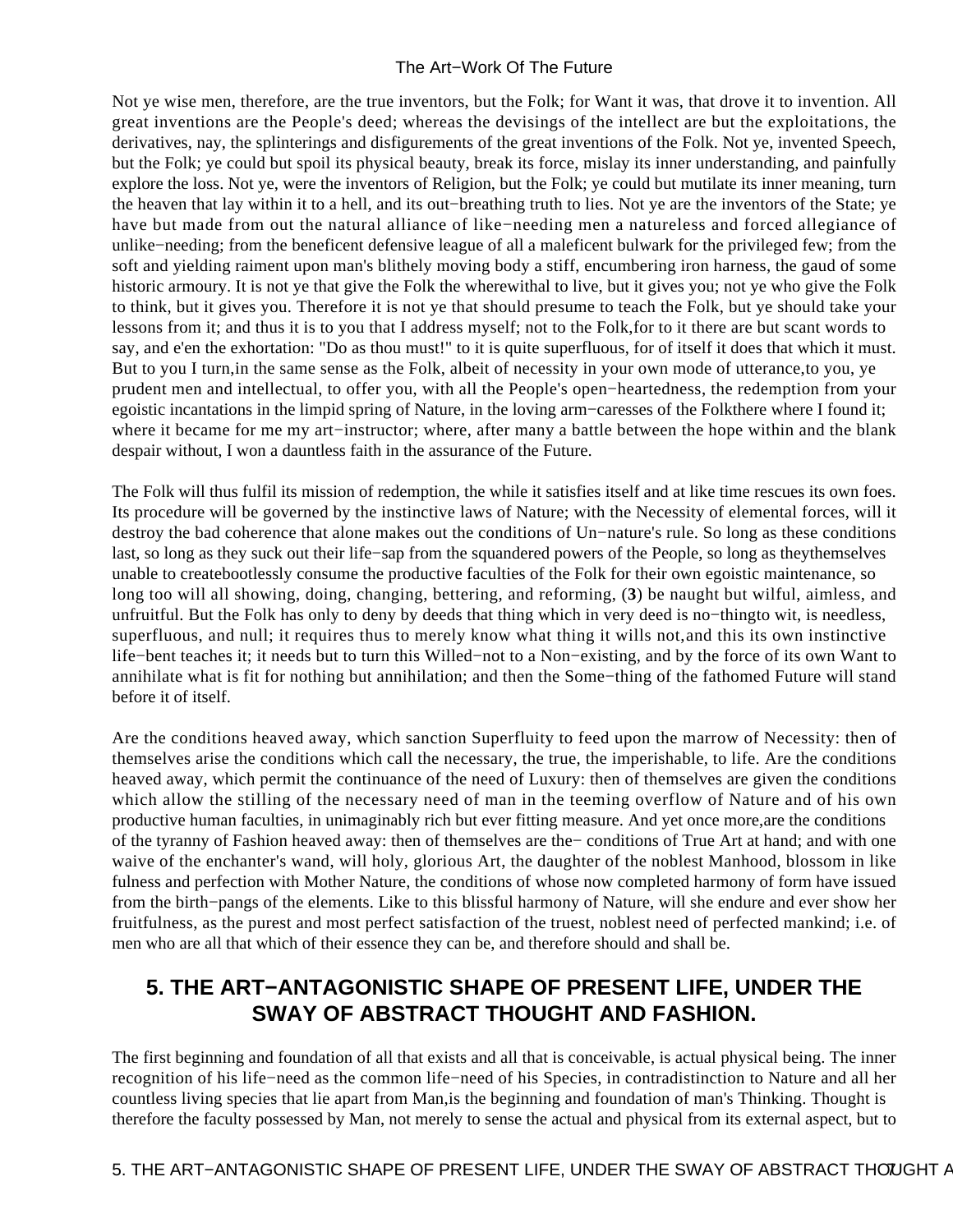distinguish all its parts according to their essence, and finally to grasp and picture to himself their intimate connection. The idea ("Begriff") of a thing is the image formed in Thought of its actual substance; the portrayal of the images of all discernible substances in one joint−image, in which the faculty of Thought presents to itself the picture of the essence of all realities in their connected sequence, is the work of the highest energy of the human soul, the Spirit ("Geist"). If in this joint–image man must necessarily have included the image, the idea, of his own being also, nay, if this his own prefigured being must be, before all else, the artistic force that pictures forth the whole conceptual art−work : then does this force, with all its joint portrayal of each reality, proceed alone from the real, physical man; and thus, at bottom, from his life−need, and finally from that which summoned forth this life−need, the physical reality of Nature. But where Thought casts aside this linking cable; where, after doubled and again redoubled presentment of itself, it fain would look upon itself as its original cause; where Mind ("Geist") instead of as the last and most conditioned, would conceive itself as the first and least conditioned energy ("Thätigkeit"), and therefore as the ground and cause of Nature, there also is the fly–wheel of Necessity upheaved, and blind Caprice runs headlong free, -boundless, and unfettered, as our metaphysicians fancy through the workshops of the brain, and hurls herself; a raging stream of madness, upon the world of actuality.

If Mind has manufactured Nature, if Thought has made the Actual, if the Philosopher comes before the Man: then Nature, Actuality and Man are no more necessary, and their existence is not only superfluous but even harmful; for the greatest superfluity of all is the lagging of the Incomplete when once the Complete has come to being. In this wise Nature, Actuality and Man would only then have any meaning, or any pretext for their presence, when Mind the unconditioned Spirit, the only cause and reason, and thus the only law unto itselfemployed them for its absolute and sovereign pleasure. If Mind is in itself Necessity, then Life is mere caprice, a fantastic masquerade, an idle pastime, a frivolous whim, a "car tel est notre plaisir" of the mind; then is all purely human virtue, and Love before all else, a thing to be approved or disallowed according to occasion; then is all purely human Need a luxury, and Luxury the only current need; then is the wealth of Nature a thing to be dispensed with, and the parasitic growth of Culture the only indispensable; then is the happiness of man a secondary matter, and the abstract State the main consideration; the Folk the accidental stuff, and the prince and savant the necessary consumers of this stuff.

If we take the end for the beginning, the assuagement for the need, satiety for hunger; then is all movement, all advance, not even conceivable except in line with a concocted need, a hunger brought about by stimulation; and this, in very truth, is the lifespring of our whole Culture of to−day, and its utterance isFashion.

Fashion is the artificial stimulus that rouses an unnatural' need where the natural is not to hand; but whatsoever does not originate in a real need, is arbitrary, uncalled−for, and tyrannical. Fashion is therefore the maddest, most unheard−of tyranny that has ever issued from man's perversity; it demands from Nature an absolute obedience; it dictates to real need a thorough self−disownment in favour of an artificial; it compels man's natural sense of beauty to worship at the shrine of what is hateful; it kills his health, to bring him to delight in sickness; it breaks his strength and all his force, to let him find content in weakness. Where the absurdest Fashion reigns, there must Nature be regarded as the height of absurdity; where the most criminal un−Nature reigns, there must the utterance of Nature appear the fellest crime; where craziness usurps the place of truth, there must Truth herself be prisoned under lock and bar, as crazy.

The soul of Fashion is the most absolute uniformity, and its god an egoistic, sexless, barren god. Its motive force is therefore arbitrary alteration, unnecessary change, confused and restless striving after the opposite of its essential uniformity. Its might is the might of habit. But Habit is the invincible despot that rules all weaklings, cowards, and those bereft of veritable need. Habit is the communism of egoism, the tough, unyielding swathe of mutual, free−from−want self−interest; its artificial life−pulse is even that of Fashion.

Fashion is therefore no artistic begetting from herself, but a mere artificial deriving from her opposite, Nature; from whom alone she must at bottom draw her nourishment, just as the luxury of the upper classes feeds only on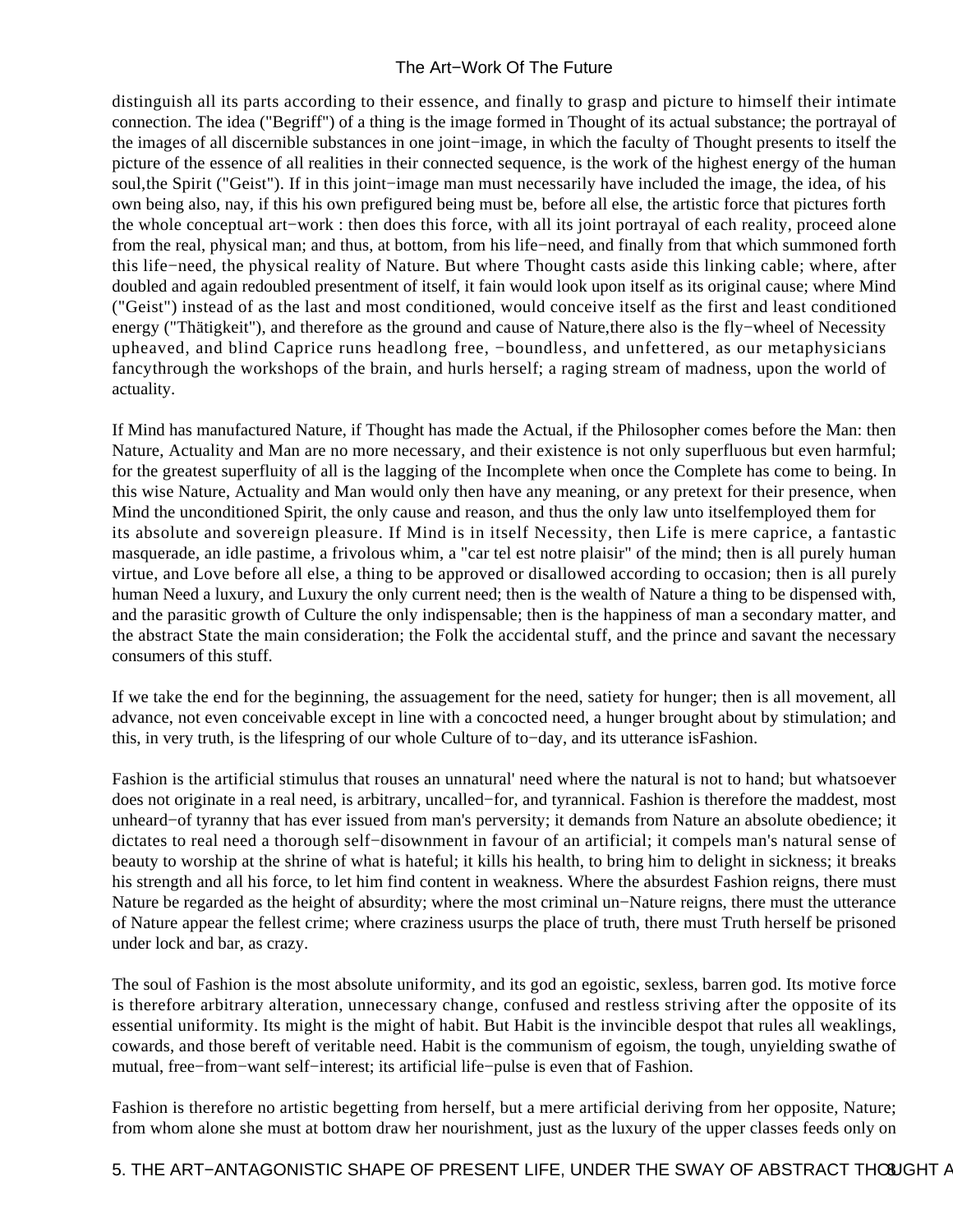the straining of the lower, labouring classes towards assuagement of their natural life−needs. The caprice of Fashion, therefore, can only draw upon the stores of actual Nature; all her reshapings, flourishes, and gewgaws have at the last their archetype in Nature. Like all our abstract thinking, in its farthest aberrations, she finally can think out and invent naught else than what already is at hand in Nature and in Man, in substance and in form. But her procedure is an arrogant one, capriciously cut loose from Nature; she orders and commands, where everything in truth is bound to hearken and obey. Thus with all her figurings she can but disfigure Nature, and not portray her; she can but derive, and not invent; for invention, in effect, is naught but finding out, the finding and discerning of Nature.

Fashion's invention is therefore mechanical. But the mechanical is herein distinguished from the artistic: that it fares from derivative to derivative, from means to means, to finally bring forth but one more mean, the Machine. Whereas the artistic strikes the very opposite path: throws means on means behind it, pierces through derivative after derivative, to arrive at last at the source of every derivation, of every mean, in Nature's self, and there to slake its need in understanding.

Thus the Machine is the cold and heartless ally of luxury−craving men. Through the machine have they at last made even human reason their liege subject; for, led astray from Art's discovery, dishonoured and disowned, it consumes itself at last in mechanical refinements, in absorption into the Machine, instead of in absorption into Nature in the Art−work.

The need of Fashion is thus the diametrical antithesis of the need of Art; for the artistic need cannot possibly be present where Fashion is the lawgiver of Life. In truth, the endeavour of many an enthusiastic artist of our times could only be directed to rousing first that necessary Need, from the standpoint and by the means of Art; yet we must look on all such efforts as vain and fruitless. The one impossibility for Mind is, to awaken a real need: to answer to an actual present need, man always has the speedy means to hand, but never to evoke it where Nature has withheld it, where its conditionments are not contained in her economy. But if the craving for art−work does not exist, then art−work is itself impossible and only the Future can call it forth for us, and that by the natural begettal of its conditionments from out of Life.

Only from Life, from which alone can even the need for her grow up, can Art obtain her matter and her form; but where Life is modelled upon Fashion, Art can never fashion aught from Life. Straying far away from the necessity of Nature, Mind wilfully and even in the so−called 'common' life, involuntarily exercises its disfiguring influence upon the matter and the form of Life; in such a manner that Mind, at last unhappy in its separation, and longing for its healthy sustenance by Nature and its complete re−union with her, can no more find the matter and the form for its assuagement in actual present life. If, in its striving for redemption, it yearns for unreserved acknowledgment of Nature, and if it can only reconcile itself with her in her faithfulest portrayal, in the physical actuality of the Art−work: yet it sees that this reconciliation can nevermore be gained by acknowledgment and portrayal of its actual surroundings, of this Fashion−governed parody of life. Involuntarily, therefore, must it pursue an arbitrary course in its struggle for redemption by Art; it must seek for Naturewhich in sound and wholesome life would rush to meet it amid times and places where it can recognise her in less, and finally in least, distortion. Yet everywhere and everywhen has natural man thrown on the garment, if not of Fashion, still of Custom ("Sitte") The simplest and most natural, the fairest and the noblest Custom is certainly the least disfigurement of Nature, nay, her most fitting human garb. But the copying and reproduction of this Custom, without which the modern artist can never manage to effect his portraiture of Nature, is still, in face of modern Life, an irreclaimably arbitrary and purpose−governed dealing; and whatsoever has been thus formed and fashioned by even the honestest striving after Nature, appears, so soon as e'er it steps before our present public life, either a thing incomprehensible, or else another freshly fangled Fashion.

In truth we have nothing for which to thank this mode of striving after nature, within the bounds of modern life and yet in contrast to it, but Mannerism and its ceaseless, restless change. The character of Fashion has once more unwittingly betrayed itself in Mannerism; without a shred of consequent coherence with actual life, it trips up to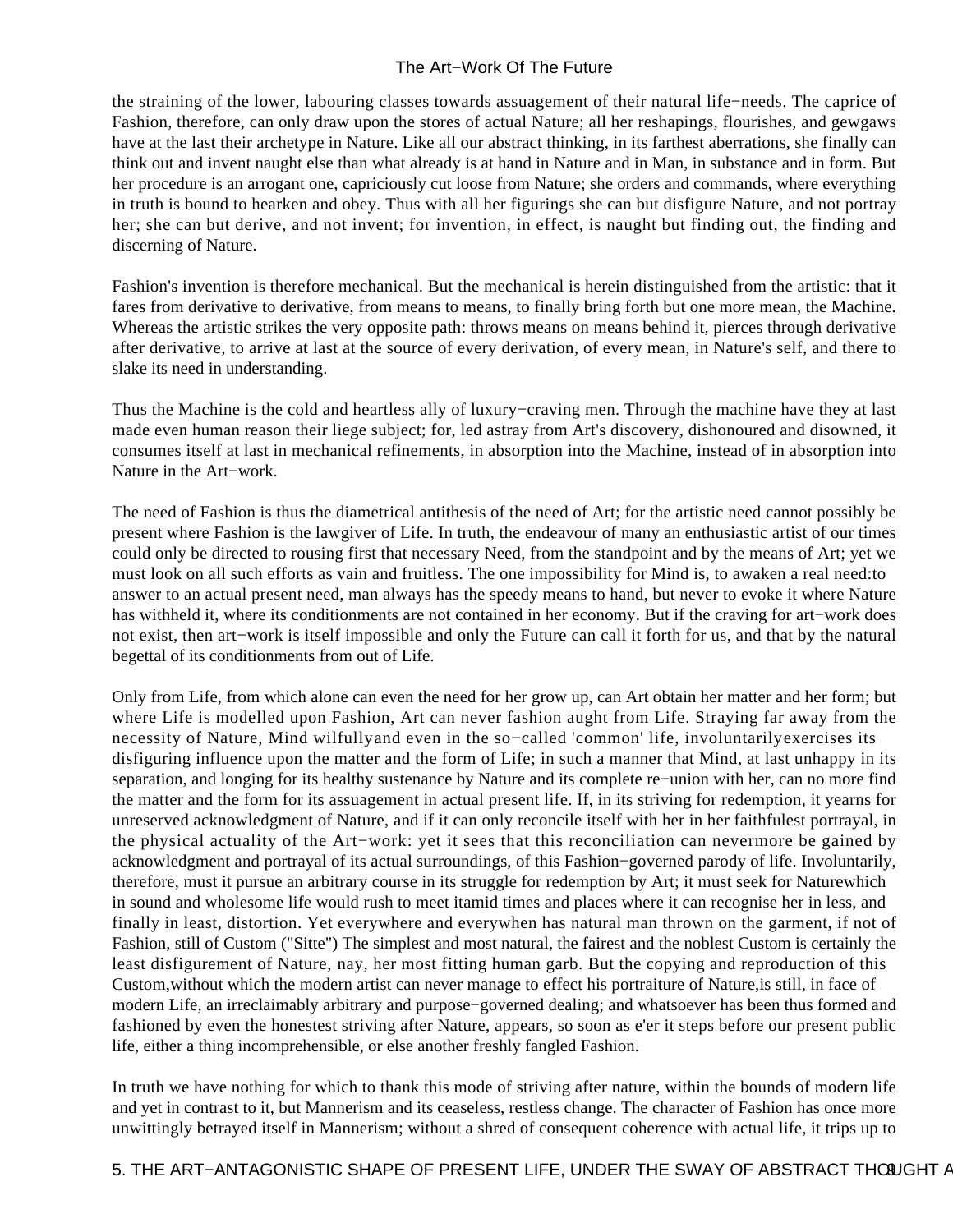Art with just the same despotic orders as Fashion wields on Life; it bands itself with Fashion, and rules with equal might each separate branch of art. Beneath its serious mien it shows itselfalmost as inevitably as does its colleague in utmost ridicule. Not only the Antique, the Renaissance and Middle Ages, but the customs and the garb of savage races in new−discovered lands, the primal fashions of Japan and China, from time to time usurp as "Mannerisms," in greater or in less degree, each several department of our modern art. Nay, with no other effect than that of an insufficient stimulus, our lightly veering 'manner of the day' sets before the least religiously disposed and most genteel of theatre−goers the fanaticism of religious sects; (**4**) before the luxurious un−nature of our fashionable world the naïvety of Swabian peasants; before the pampered gods of commerce the want of the hungering rabble.

Here, then, does the artist whose spirit strives to be reknit with Nature see all his hopes thrust forward to the Future, or else his soul thrust back upon the mournful exercise of resignation. He recognises that his thought can only gain redemption in a physically present art−work, thus only in a truly art−demanding, i.e. an art−conditioning Present that shall bring forth Art from its own native truth and beauty; he therefore sets his hopes upon the Future, his trust upon the power of Necessity, for which this Work of the Future is reserved. But in face of the actual Present, he renounces all appearing of the Art−work upon the surface of this present, i.e. in public show; and consequently he quits publicity itself; so far as it is ruled by fashion. The great United Art−work, which must gather up each branch of art to use it as a mean, and in some sense to undo it for the common aim of all, for the unconditioned, absolute portrayal of perfected human nature, this great United Art–work he cannot picture as depending on the arbitrary purpose of some human unit, but can only conceive it as the instinctive and associate product of the Manhood of the Future. The instinct that recognises itself as one that can only be satisfied in fellowship, abandons modern fellowship that conglomerate of self–seeking caprice and turns to find its satisfaction in solitary fellowship with itself and with the manhood of the Future, so well as the lonely unit can.

### **6. STANDARD FOR THE ART−WORK OF THE FUTURE.**

<span id="page-11-0"></span>It is not the lonely spirit, striving by Art for redemption into Nature, that can frame the Art−work of the Future; only the spirit of Fellowship, fulfilled by Life, can bring this work to pass. But yet the lonely one can prefigure it to himself; and the thing that saves his preconception from becoming a mere idle fancy, is the very character of his striving, his striving after Nature. The mind that casts back longing eyes to Nature, and therefore goes a−hungering in the modern Present, sees not alone in Nature's great sum−total, but also in the human nature that history lays before it, the types by whose observing it may reconcile itself with life in general. It recognises in this nature a type for all the Future, already shown in narrower bounds; to widen out these bounds to broadest compass, rests on the imaginative faculty of its nature−craving instinct.

Two cardinal moments of his development lie clear before us in the history of Man: the generic national, and the unnational universal. If we still look forward to the Future for the completion of the second evolutionary step, yet in the Past we have the rounded−off conclusion of the first set clear as day before our eyes. To what a pitch man once so far as, governed by generic ancestry, by community of mother−tongue, by similarity of climate, and the natural surroundings of a common fatherland, he yielded himself unconsciously to the influence of Nature to what a pitch man once was able to unfold himself beneath these welnigh directly moulding influences, we have certainly full reason to acknowledge with most heartfelt thanks. It is in the natural customs of all peoples, so far as they embrace the normal man, and even of those decried as most uncultured, that we first learn the truth of human nature in its full nobility, and in its real beauty. Not one true virtue has any Religion soever taken into itself as its god's command, but it was already self−included in these natural customs; not one genuine idea of human right has the later civilised State developed though, alas, to the point of complete distortion! but it already found its sure expression in them; not one veritable discovery for the common weal has later Culture made her own with arrogant ingratitude! but she derived it from the fruits of the homely understanding of the stewards of those customs.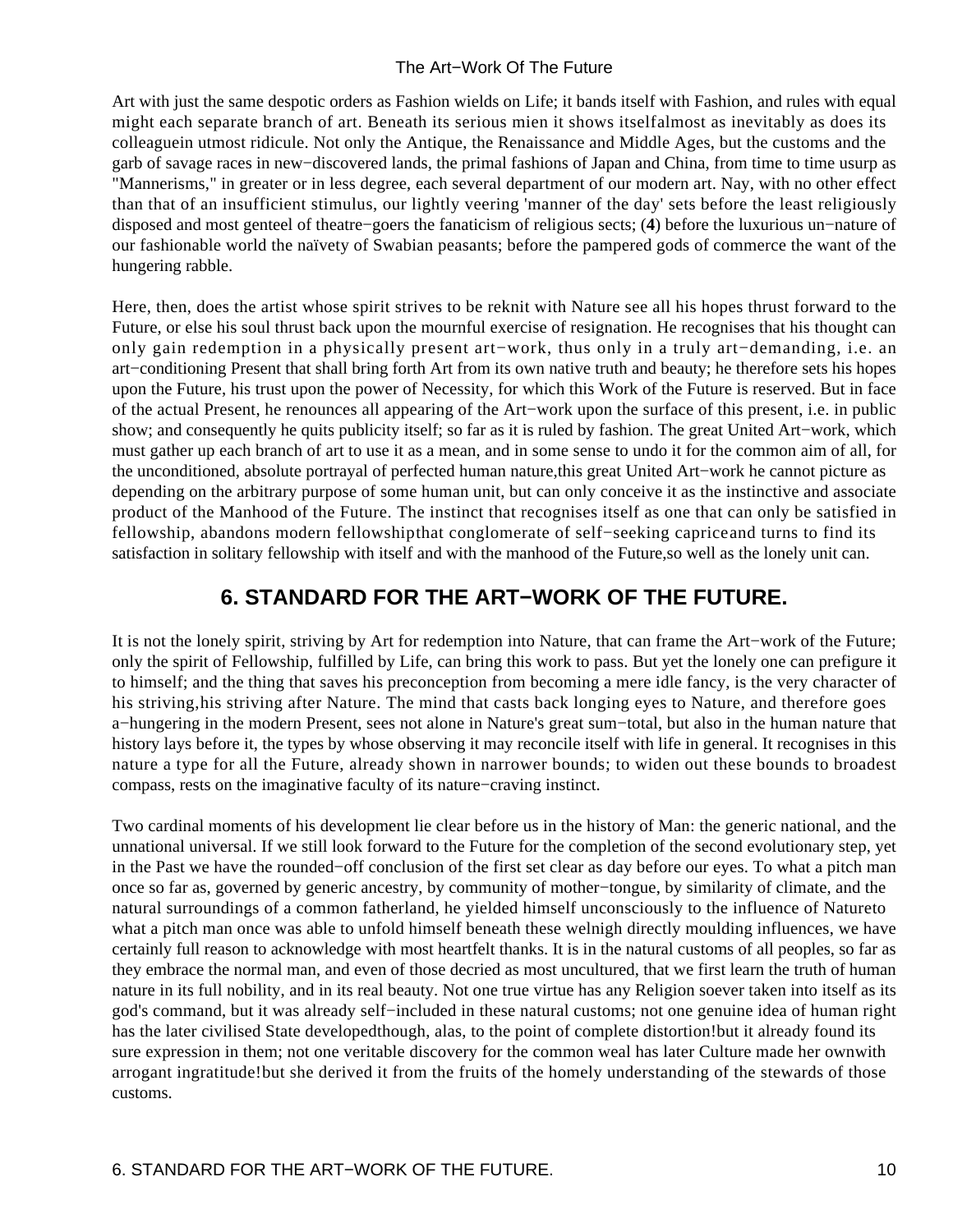But that Art is not an artificial product, that the need of Art is not an arbitrary issue, but an inbred craving of the natural, genuine, and uncorrupted man, who proves this in more striking manner than just these Peoples? Nay, whence shall our uneasy "spirit" derive its proofs of Art's necessity, if not from the testimony of this artistic instinct and its glorious fruits afforded by these nature−fostered peoples, by the great Folk itself? Before what phenomenon do we stand with more humiliating sense of the impotence of our frivolous culture, than before the art of the Hellenes? To this, to the art of the darlings of all−loving Nature, of those fairest children whom. the great glad Mother holds up to us before the darksome cloud of modern modish culture, as the triumphant tokens of what she can bring forth, let us look far hence to glorious Grecian Art, and gather from its inner understanding the outlines for the Art−work of the Future! Nature has done all that she could do,she has given birth to the Hellenic people, has fed it at her breast and formed it by her mother−wisdom; she sets it now before our gaze with all a mother's pride, and cries to wide mankind with mother−love: "This have I done for you; now, of your love for one another, do ye that which ye can!"

Thus have we then to turn Hellenic art to Human art; to loose from it the stipulations by which it was but an Heilenic and not a Universal art. The garment of Religion, in which alone it was the common Art of Greece, and after whose removal it could only, as an egoistic, isolated art−species, fulfil the needs of Luxuryhowever fair but no longer those of Fellowship, this specific garb of the Hellenic Religion, we have to stretch it out until its folds embrace the Religion of the Future, the Religion of Universal Manhood, and thus to gain already a presage of the Art−work of the Future. But this bond of union, this Religion of the Future, we wretched ones shall never clasp the while we still are lonely units, howe'er so many be our numbers who feel the spur towards the Art−work of the Future. The Art−work is the living presentation of Religion ;but religions spring not from the artist's brain; their only origin is from the Folk.

Let us then without a spark of egoistic vanity, without attempting to console ourselves with any kind of self–derived illusion, but honestly and lovingly and hopefully devoted to the Art–work of the Future content ourselves to−day by testing first the nature of the art−species which, in their shattered segregation, make up the general substance of our modern art; let us sharpen our gaze for this examination by glancing at Hellenic art; and thereafter let us draw a bold and confident conclusion anent the great and universal Art−work of the Future!

## <span id="page-12-0"></span>**II. ARTISTIC MAN, AND ART AS DERIVED DIRECTLY FROM HIM.**

#### 1. MAN AS HIS OWN ARTISTIC SUBJECT AND MATERIAL.

MAN'S nature is twofold, an outer and an inner. The senses to which he offers himself as a subject for Art, are those of Vision and of Hearing: to the eye appeals the outer man, the inner to the ear.

The eye apprehends the bodily form of man, compares it with surrounding objects, and discriminates between it and them. The corporeal man and the spontaneous expression of his sensations of physical anguish or physical well−being, called up by outward contact, appeal directly to the eye; while indirectly he imparts to it, by means of facial play and gesture, those emotions of the inner man which are not directly cognisable by the eye. Again, through the expression of the eye itself, which directly meets the eye of the beholder, man is able to impart to the latter not only the feelings of the heart, but even the characteristic activity of the brain; and the more distinctly can the outer man express the inner, the higher does he show his rank as an artistic being.

But the inner man can only find direct communication through the ear, and that by means of his voice's Tone. Tone is the immediate utterance of feeling and has its physical seat within the heart, whence start and whither flow the waves of life−blood. Through the sense of hearing, tone urges forth from the feeling of one heart to the feeling of its fellow: the grief and joy of the emotional−man impart themselves directly to his counterpart through the manifold expression of vocal tone; and where the outer corporeal−man finds his limits of expressing to the eye

II. ARTISTIC MAN, AND ART AS DERIVED DIRECTLY FROM HIM. 11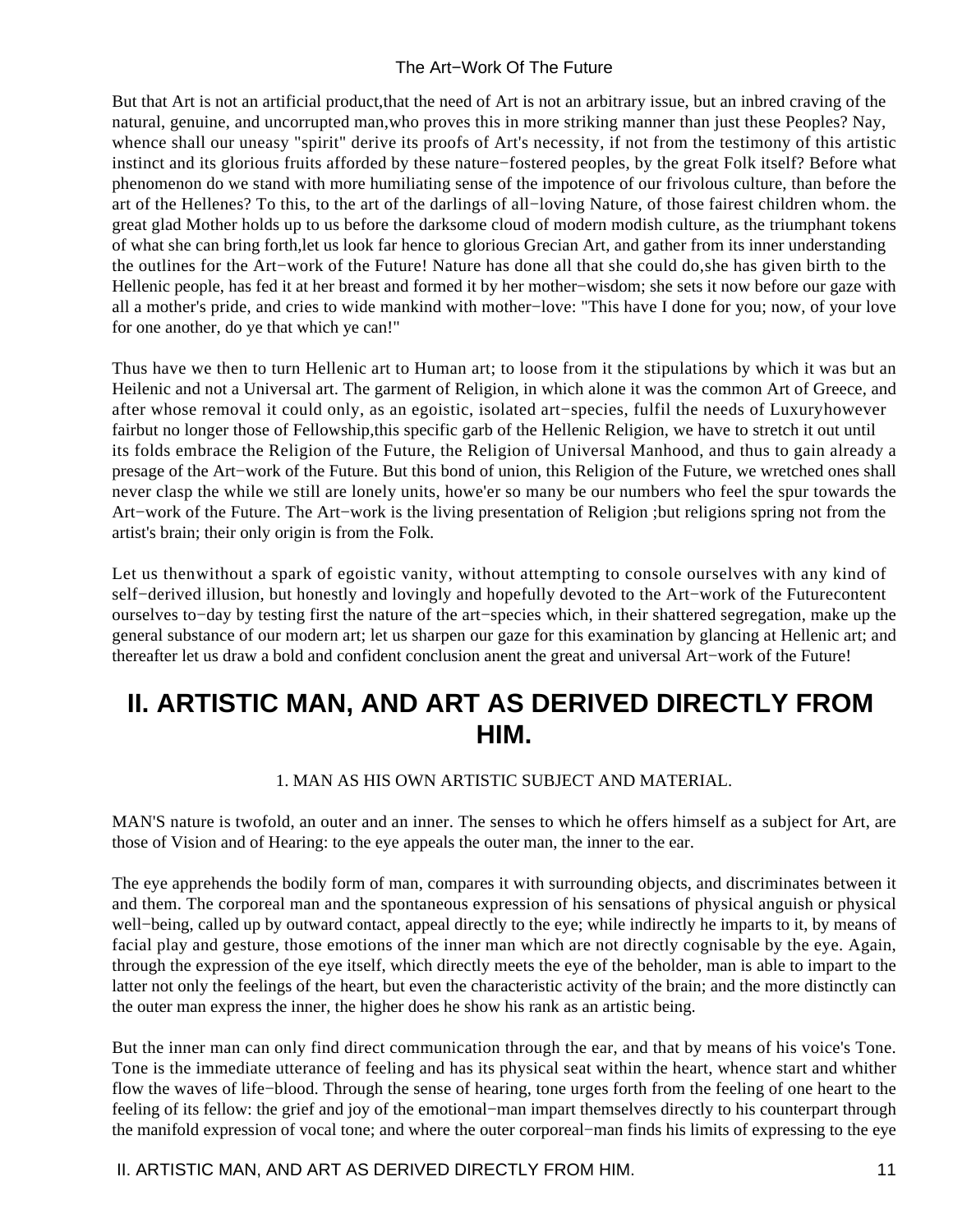the qualities of those inner feelings of the heart he fain would utter and convey, there steps in to his aid the sought–for envoy, and takes his message through the voice to hearing, through hearing to the feelings of the heart.

Yet where, again, the direct expression of vocal tone finds its limits of conveying the separate feelings of the heart in clear and sharply outlined definition to the sympathies of the recipient inner man, there enters on the scene, through the vehicle of vocal tone, the determinative utterance of Speech. Speech is the condensation (**5**) of the element of Voice, and the Word is the crystallised measure of Tone. In Speech, feeling conveys itself by ear to feeling, but to that likewise to be condensed and crystahlised feeling to which it seeks to bring itself in sure and unmistakable understanding. It is thus the organ of that special feeling which reasons with itself and yearns for others' understanding, the Intellect. For the more vague and general feeling the immediate attributes of Tone sufficed. This general feeling therefore abode by Tone, as its adequate and materially contenting utterance; in the quantitative value of its compass it found the means of, so to say, accenting its own peculiar qualities in their universal bearings. But the definite need which seeks by Speech to gain an understanding is more decided and more pressing; it abides not in contentment with its physical expression, for it has to differentiate its own subjective feeling from a general feeling, and therefore to depict and to describe what Tone gave forth directly as the expression of this general feeling. The speaker has therefore to take his images from correlative but diverse objects, and to weld them with each other. In this mediate and complex process he has to take a wider field; and, under pressure of his quest for comprehension, he accelerates this process by the utmost brevity of his lingering over Tone, and by complete abandonment of its general powers of expression. Through this enforced renunciation, through this giving up of all delight in the physical element of his own utterance at least of that degree of pleasure which the corporeal– and the emotional–man experience in their method of expression, the intellectual−man attains the faculty of giving by means of his speech−organ that certain utterance in seeking which the former found their bounds, each in his own degree. His capability is unlimited: he collects and sifts the universal, parts and unites according to his need and pleasure the images which all his senses bear him from the outer world; he binds and looses the particular and general even as he judges best, in order to appease his own desire for a sure and intelligible utterance of his feelings, his reflections, or his will. Yet he finds once more his limit where, in the agitation of his feelings, in the living pulse of joy or the violence of grief, there, where the particular and arbitrary draw back before the generality and spontaneity of the feeling that usurps his heart; where from out the egoism of his narrowed and conditioned personal sensations he finds himself again amid the wide communion of all−embracing world−emotions, a partaker in the unconditioned truth of universal feeling and emotion; where, finally, he has to subordinate his individual selfwill to the dictates of Necessity, be it of grief or joy, and to hearken in place of commanding, he craves for the only adequate and direct expression of his endlessly enhanced emotion. Here must he reach back once more to the universal mode of utterance; and, in exact proportion as he has pressed forward to his special standpoint, has he now to retrace his steps and borrow from the emotional man the physical tones of feeling, from the corporeal man the physical gestures of the body. For where it is a question of giving utterance, immediate and yet most certain, to the highest and the truest that man can ever utter, there above all must man display himself in his entirety; and this whole man is the man of understanding united with the man of heart and man of body, but neither of these parts for self alone.

The progress of the man of understanding, from the bodily man and through the man of feeling, is that of an ever increasing accommodation, just as his organ of expression, Speech, is the most mediate and dependent; for all the attributes that lie beneath him must be normally developed, before the conditions of his normal attributes can be at hand. But the most conditioned faculty is at like time the most exalted; and the joy in his own self, engendered by the knowledge of his higher, unsurpassable attributes, betrays the intellectual−man into the arrogant imagining that he may use those attributes which are really his foundation−props as the handmaids of his own caprice. The sovereign might of physical sensation and heart−emotion, however, breaks down his pride of intellect, as soon as these proclaim their sway as one which all men must obey in common, as that of feelings and emotions of the race. The isolated feeling, the separate emotion, which show themselves in the individual, aroused by this or that particular and personal contact with this or that particular phenomenon, he is able to suppress or subjugate in favour of a richer combination of manifold phenomena conceived by him; but the richest combination of all the phenomena that he can cognise leads him at last to Man as a species and an integral factor in the totality of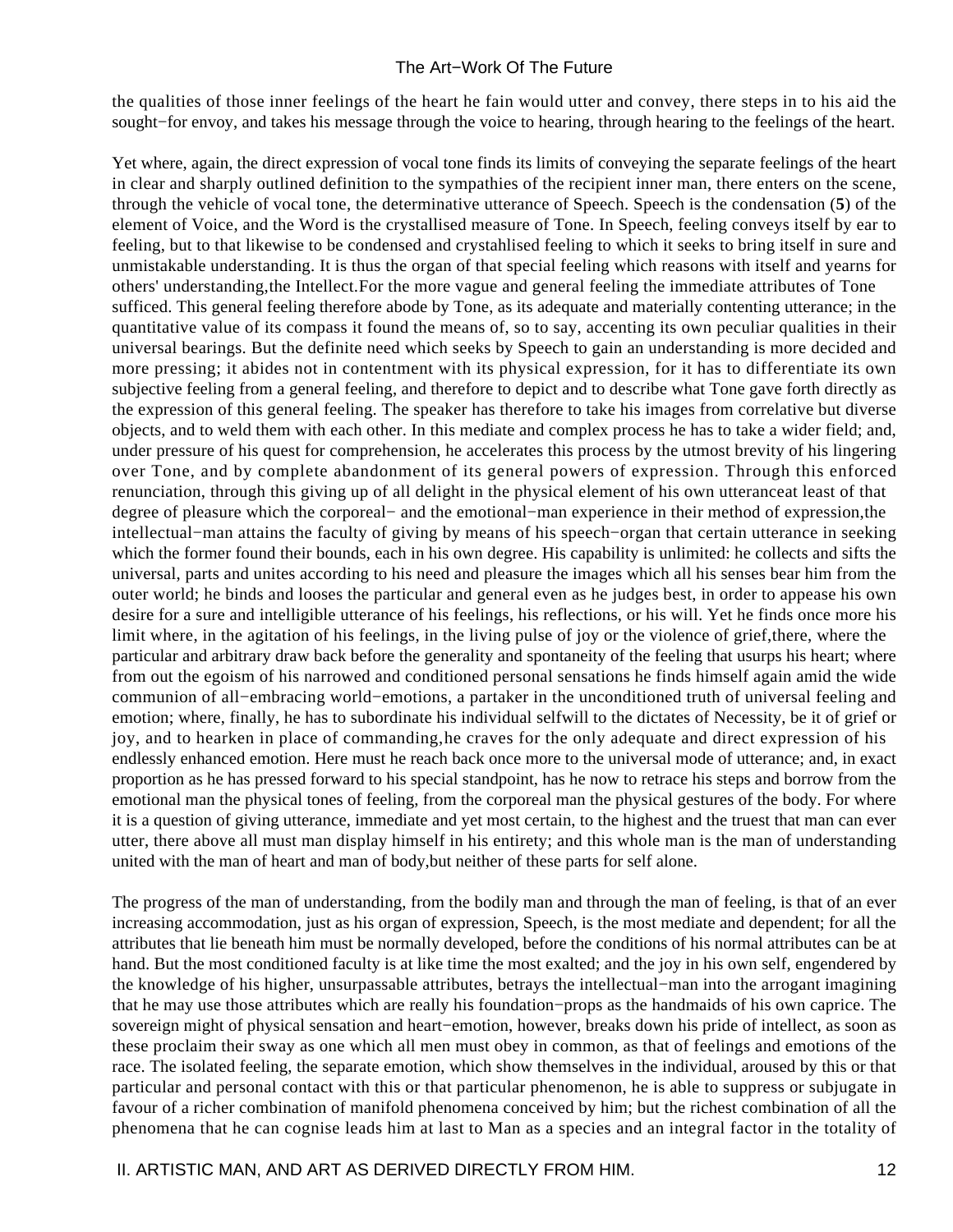Nature; and, in presence of this great, all−mastering phenomenon, his pride breaks down. He now can only will the universal, true, and unconditional; he yields himself, not to a love for this or that particular object, but to wide Love itself. Thus does the egoist become a communist, the unit all, the man God, the art−variety Art.

### <span id="page-14-0"></span>**2. THE THREE VARIETIES OF HUMANISTIC (6) ART, IN THEIR ORIGINAL UNION.**

The three chief artistic faculties of the entire man have once, and of their own spontaneous impulse, evolved to a trinitarian utterance of human Art; and this was in the primal, earliest manifested art−work, the Lyric, and its later, more conscious, loftiest completion, the Drama.

The arts of Dance, (**7**) of Tone, and Poetry: thus call themselves the three primeval sisters whom we see at once entwine their measures wherever the conditions necessary for artistic manifestment have arisen. By their nature they are inseparable without disbanding the stately minuet of Art; for in this dance, which is the very cadence of Art itself; they are so wondrous closely interlaced with one another, of fairest love and inclination, so mutually bound up in each other's life, of body and of spirit: that each of the three partners, unlinked from the united chain and bereft thus of her own life and motion, can only carry on an artificially inbreathed and borrowed life; not giving forth her sacred ordinances, as in their trinity, but now receiving despotic rules for mechanical movement.

As we gaze on this entrancing measure of the truest and most high−born Muses of artistic man, we see the three first stepping forward, each with her loving arm entwined around her sister's neck; then, now this one and now that, as though to show the others her beauteous form in full and individual symmetry, loosing herself from their embrace, and merely brushing with her utmost finger−tips the others' hands. Again the one, rapt by the spectacle of the twin−beauty of her close−locked sisters, bending herself before them; next the two, transported by her unique charm, greeting the one with tender homage; until at last, all three, tight−clasped, breast on breast, and limb to limb, melt with the fervour of love−kisses into one only, living shape of beauty.−Such is the love and life, the wooing and the winning of Art; its separate units, ever themselves and ever for each other, severing in richest contrast and re−uniting in most blissful harmony.

This is Art the free. The sweet and forceful impulse in that dance of sisters, is the impulse of Freedom; the love−kiss of their enlocked embraces, the transport of a freedom won.

The solitary unit is unfree, because confined and fettered in un−Love; the associate is free, because unfettered and unconfined through Love.

In every creature that exists the mightiest impulse is that of its Life; this is the resistless force of the correlation of those conditions which have first called into being that which here exists, thus, of those things or life–forces which, in that which has arisen through them, are that which they will to be and, willing, can be in this their point of common union. Man appeases his Life−need by taking from Nature: this is no theft, but a receiving, an adoptment, an absorption of that which, as a condition of man's life, wills to be adopted into and absorbed in him. For these conditions of man's Life, themselves his Life–needs, are not forsooth upheaved by birth, rather do they endure and feed themselves within him and by him so long as e'er he lives; and the dissolution of their bond, itself is Death.

But the Life−need of man's life−needs is the need of Love. As the conditions of natural human life are contained in the love−bond of subordinated nature−forces, which craved for their agreement, their redemption, their adoption into the higher principle, Man; so does man find his agreement, his redemption, his appeasement, likewise in something higher; and this higher thing is the human race, the fellowship of man, for there is but one thing higher than man's self, and that is Men. But man can only gain the stilling of his life–need through Giving, through Giving of himself to other men, and in its highest climax, to all the world of human beings. The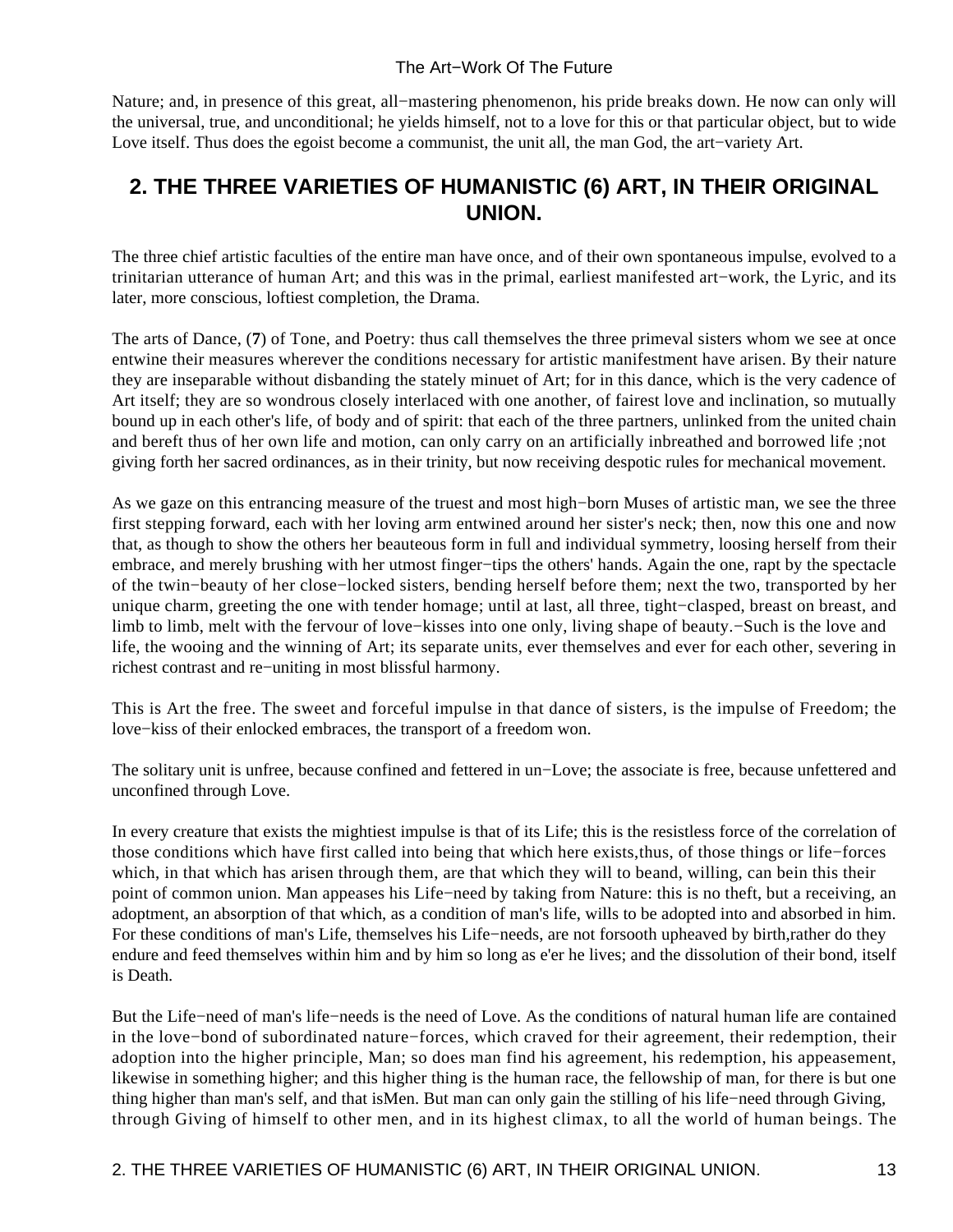monstrous sin of the absolute egoist is that he sees in (fellow) Men also nothing but the natural conditionments of his own existence, and albeit in a quite particular, barbaric−cultivated manner consumes them like the fruits and beasts of nature; thus will not give, but only take.

Now as Man is not free except through Love, neither is anything that proceeds, or is derived, from him. Freedom is the satisfaction of an imperative Need, and the highest freedom is the satisfaction of the highest need: but the highest human need is Love.

No living thing can issue from the true and undistorted nature of mankind or be derived from it, unless it fully answers to the characteristic essence of that nature: but the most characteristic token of this essence is the need of Love.

Each separate faculty of man is limited by bounds; but his united, agreed, and reciprocally helping faculties and thus his faculties in mutual love of one another combine to form the self–completing, unbounded, universal faculty of men. Thus too has every artistic faculty of man its natural bounds, since man has not one only Sense but separate Senses; while every faculty springs from its special sense, and therefore each single faculty must find its bounds in the confines of its correlated sense. But the boundaries of the separate senses are also their joint meeting−points, those points at which they melt in one another and each agrees with each: and exactly so do the faculties that are derived from them touch one another and agree. Their confines, therefore, are removed by this agreement; but only those that love each other can agree, and 'to love' means: to acknowledge the other, and at like time to know one's self. Thus Knowledge through Love is Freedom; and the freedom of man's faculties isAll−faculty.

Only the Art which answers to this 'all−faculty' of man is, therefore, free; and not the Art−variety, which only issues from a single human faculty. The Arts of Dance, of Tone, of Poetry, are each confined within their several bounds; in contact with these bounds each feels herself unfree, be it not that, across their common boundary, she reaches out her hand to her neighbouring art in unrestrained acknowledgment of love. The very grasping of this hand lifts her above the barrier; her full embrace, her full absorption in her sisteri.e. her own complete ascension beyond the set–up barrier casts down the fence itself. And when every barrier has thus fallen, then are there no more arts and no more boundaries, but only Art, the universal, undivided.

It is a sorry misconception of Freedomthat of the being who would fain be free in loneliness. The impulse to loose one's self from commonalty, to be free and independent for individual self alone, can only lead to the direct antithesis of the state so arbitrarily striven after: namely to utmost lack of self−dependence.Nothing in Nature is self−dependent excepting that which has the conditionments of its self−standing not merely in itself; but also outside of itself: for the inner are first possible by virtue of the outer. That which would separate (**8**) itself must, necessarily, first have that from which to separate. He who would fain be nothing but himself; must first know what he is; but this he only learns by distinguishing from what he is not: were he able to lop off entirely that which differs from him, then were he himself no differentiated entity, and thus no longer cognisable by himself. In order to will to be the whole thing which of and in himself he is, the individual must learn to be absolutely not the thing he is not; but the thing that is absolutely what he is not, is that thing which lies apart from him; and only in the fullest of communion with that which is apart from him, in the completest absorption into the commonalty of those who differ from him, can he ever be completely what he is by nature, what he must be, and as a reasonable being, can but will to be. Thus only in Communism does Egoism find its perfect satisfaction.

That Egoism, however, which has brought such immeasurable woe into the world and so lamentable a mutilation and insincerity into Art, is of another breed to the natural and rational egoism which finds its perfect satisfaction in the community of all. In pious indignation it wards off the name of" Egoism" from it, and dubs itself "Brotherly−" and "Christian−" "Art−" and "Artist−Love"; founds temples to God and Art; builds hospitals, to make ailing old–age young and sound, and schools to make youth old and ailing; establishes "faculties," courts of justice, governments, states, and what not else ? merely to prove that it is not Egoism. And this is just the most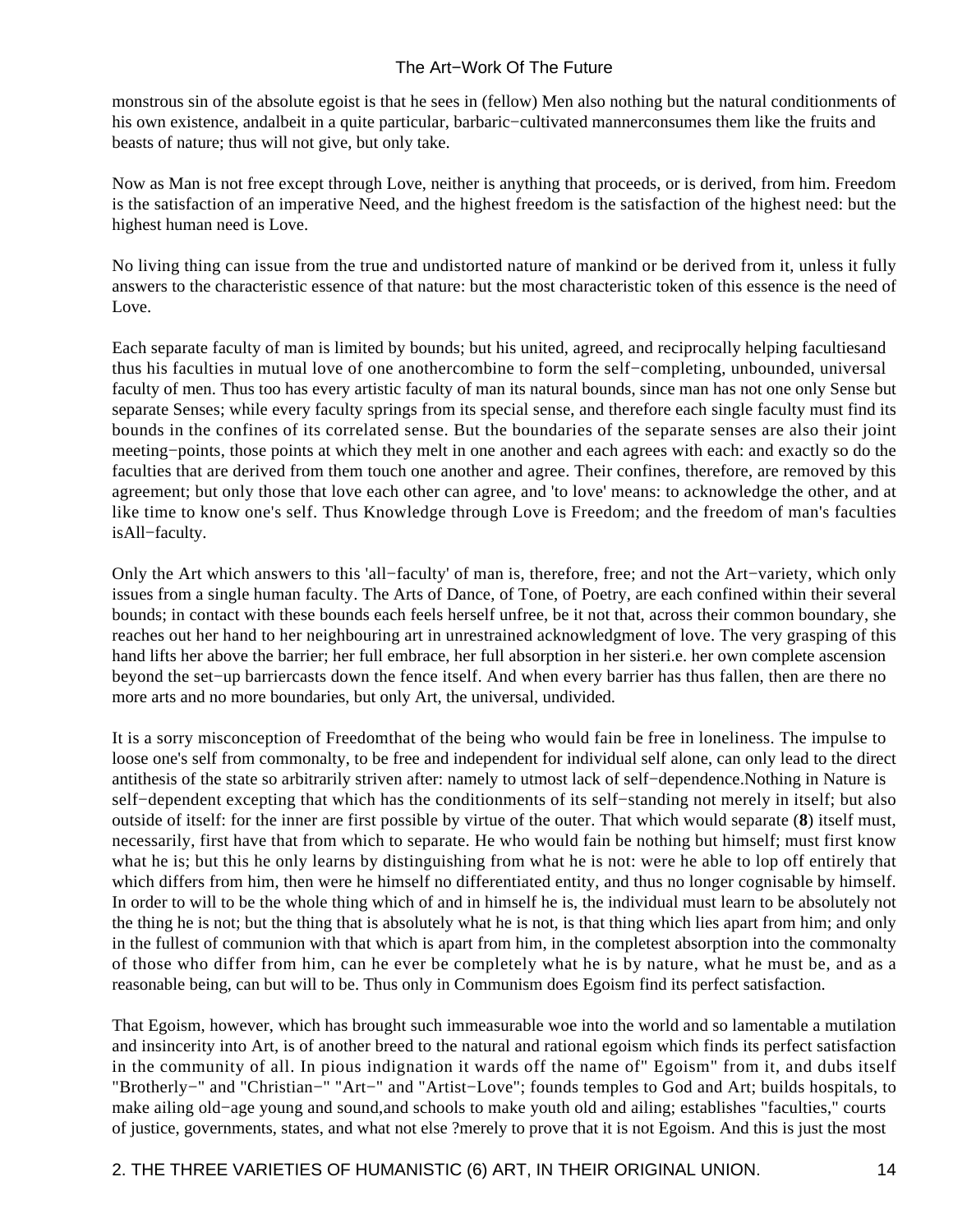irredeemable feature of it, and that which makes it utterly pernicious both to itself and to the general commonalty. This is the isolation of the single, in which each severed nullity shall rank as somewhat, but the great commonalty as naught; in which each unit struts as something special and "original," while the whole, forsooth, can then be nothing in particular and for ever a mere imitation. This is the self−dependence of the individual, where every unit lives upon the charges of his fellows, in order to be "free by help of God;" pretends to be what others are; and, briefly, follows the inversion of the teaching of Jesus Christ: "To take is more blessed than to give."

This is the genuine Egoism, in which each isolated art−variety would give itself the airs of universal Art; while, in truth, it only thereby loses its own peculiar attributes. Let us pry a little closer into what, under such conditions, has befallen those three most sweet Hellenic sisters !

### **3. THE ART OF DANCE.**

<span id="page-16-0"></span>The most realistic of all arts is that of Dance. Its artistic 'stuff' is the actual living Man; and in troth no single portion of him, but the whole man from heel to crown, such as he shows himself unto the eye. It therefore includes within itself the conditions for the enunciation of all remaining arts: the singing and speaking man must necessarily be a bodily man; through his outer form, through the posture of his limbs, the inner, singing and speaking man comes forth to view. The arts of Tone and Poetry become first understandable in that of Dance, the Mimetic art, by the entire art−receptive man, i.e. by him who not only hears but also sees.

The Art−work cannot gain its freedom until it proclaims itself directly to the answering sense, until in addressing this sense the artist is conscious of the certain understanding of his message. The highest subject for Art's message is Man himself; and, for his own complete and conscious calming, man can at bottom only parley through his bodily form with the corresponding sense, the eye. Without addressing the eye, all art remains unsatisfying, and thus itself unsatisfied, unfree. Be its utterance to the Ear, or merely to the combining and mediately compensating faculty of Thought, as peffect as it mayuntil it makes intelligible appeal likewise unto the Eye, it remains a thing that merely wills, yet never completely can; but Art must 'can,' (**9**) and from "können" it is that Art in our tongue has fittingly gotten itself its name "Die Kunst."

The corporeal−man proclaims his sensations of weal and woe directly in and by those members of his body which feel the hurt or pleasure; his whole body's sense of weal or woe he expresses by means of correlated and complementary movements of all, or of the most expression−able of these members. From their relation with each other, then from the play of complementary and accenting motions, and finally from the manifold interchange of these motions as they are dictated by the progressive change of feelings passing, now by slow degrees and now in violent haste, from soft repose to passionate turmoil from these arise the very laws of endless–changing motion by the which man rules his artistic presentation of himself. The savage, governed by the rawest passions, knows in his dance almost no other change than that from monotonous tumult to monotonous and apathetic rest. In the wealth and multiform variety of his transitions speaks out the nobler, civilised man; the richer and more manifold are these transitions, the more composed and stable is the ordering of their mutual interchange. But the law of this ordering is Rhythm.

Rhythm is in no Wise an arbitrary canon, according to which the artistic−man forsooth shall move his body's limbs; but it is the conscious soul of those necessitated (?" reflex "TR.) movements by which he strives instinctively to impart to others his own emotions. If the motion and the gestures are themselves the feeling Tone of his emotion, then is their Rhythm its articulate Speech. The swifter the play of emotion: the more passionately embarrassed and unclear is the man himself, and therefore the less capable is he of imparting his emotion in a clear and intelligible fashion. On the other hand, the more restful the change: so much the plainer will the emotion show its nature. Rest is continuance; but continuance of motion is repetition of motion: that which repeats itself allows of reckoning, and the law of this reckoning is Rhythm.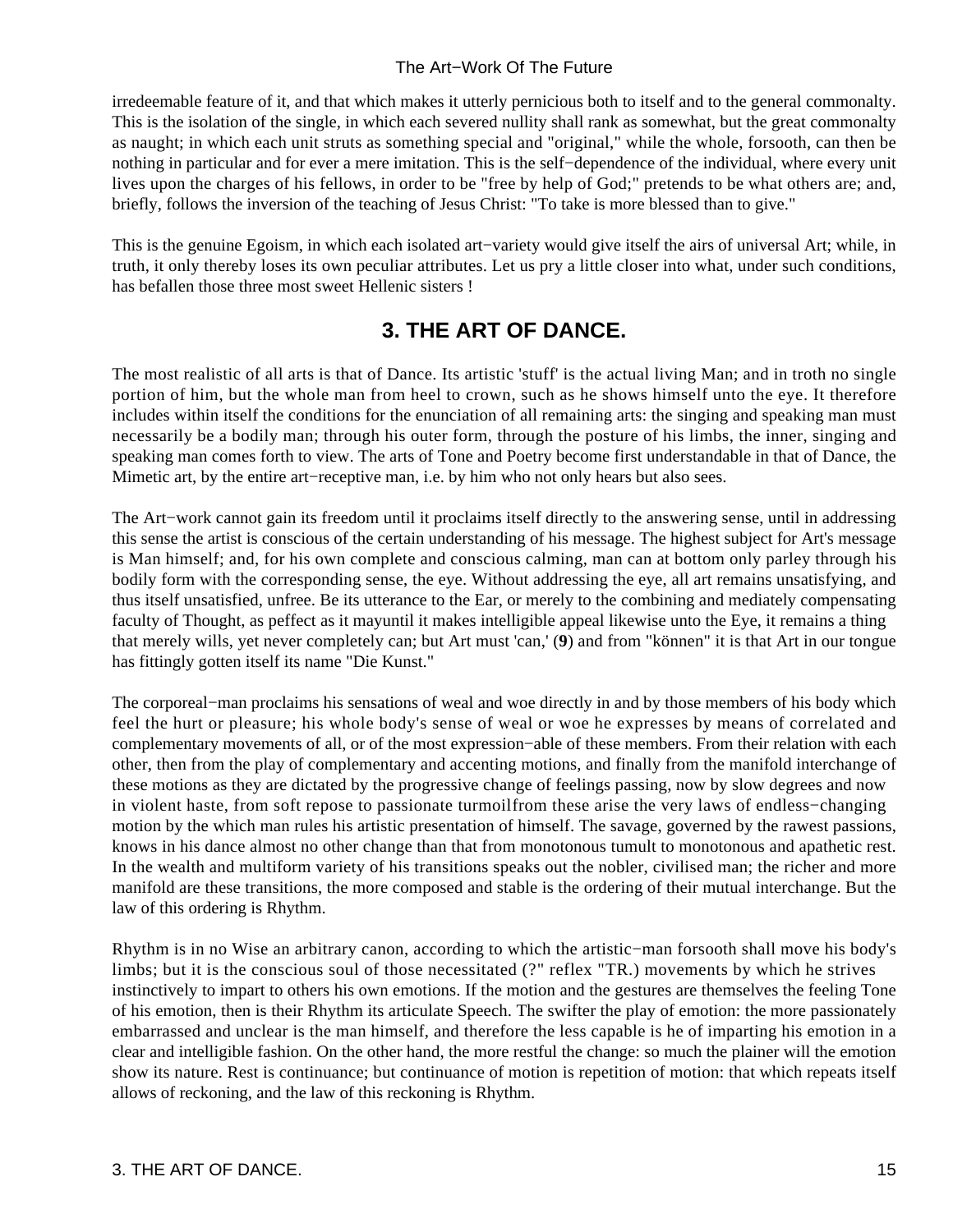By means of Rhythm does Dance become an art. It is the Measure of the movements by which emotion mirrors forth itself, the measure by which it first attains that perspicuity which renders understanding possible. But the 'stuff' by means of which this Rhythm makes itself outwardly discernible and measure−giving, as the self−dictated Law of motion, is necessarily taken from another element than that of bodily motion; only through a thing apart from myself, can I first know myself; but this thing which lies apart from bodily motion is that which appeals to a sense that lies apart from the sense to which the body's motion is addressed; and this fresh sense is Hearing. Rhythmwhich sprang from the inner Necessity which spurred corporeal motion on to gain an understanding imparts itself to the dancer, as the outward manifestment of this Necessity, the Law of Measure, chiefly through the medium of that which is perceptible by the ear alone, namely Sound ; just as in music the abstract measure of rhythm, the 'Bar,' is imparted by a motion cognisable only by the eye. This equal−meted repetition, springing as it does from Motion's innermost Necessity, invites alike and guides the dancer's movements by its exposition through the rhythmic beat of Sound, such as is at first evoked by simple clapping of the hands, and then from wooden, metal, or other sonorous objects.

However, the mere definition of the points of Time at which a movement shall repeat itself, does not suffice completely for the dancer who submits the ordering of his movements to an outwardly perceptible law. Just as the Motion, beside its swift change from time−point to time−point, is maintained abidingly, and thus becomes a continuous performance: so does the dancer require that the Sound, which had hitherto vanished as suddenly as it had appeared, shall be compelled to an abiding continuance, to an extension in regard of Time. He demands, in short, that the emotion which forms the living Soul of his movements shall be equally expressed in the continuance of the Sound; for only so does the self−dictated rhythmic Measure become one that corresponds completely with the Dance, inasmuch as it embraces not merely one of the essential conditions of the latter but, as far as possible, all. This Measure must therefore be the embodiment of the essence of Dance in a separate, but allied, branch of art.

This other branch of art into which Dance yearns instinctively to pass, therein to find again and know her own true nature, is the art of Tone; which, in its turn, receives the solid scaffold of its vertebration from Dance's rhythm.

Rhythm is the natural, unbreakable bond of union between the arts of Dance and Tone; without it, no art of Dance, and none of Tone. If Rhythm, as her regulating and unifying law, is the very Mind of Danceto wit, the abstract summary of corporeal motion,so is it, on the other hand, the moving, self−progressive Skeleton of Tone. The more this skeleton invests itself with tonal flesh, the more does the law of Dance lose its own features in the special attributes of Tone; so much the more, however, does Dance at like time raise herself to the capability of that expression of the deeper feelings of the heart by which alone she can keep abreast of the essential nature of Tone. But Tone's most living flesh is the human voice; and the Word, again, is as it were the bone−and−muscle rhythm of this human voice. And thus, at last, the movement−urging emotion, which overflowed from art of Dance to art of Tone, finds in the definite decision of the Word the sure, unerring utterance by means of which it can both seize itself as 'object' and clearly speak forth what it is. Thus, through tone become Speech, it wins at once its highest satisfaction and its most satisfying heightening in the tonal art become the art of Poesy; for it mounts aloft from Dance to Mimicry, from the broadest delineation of general bodily sensations to the subtlest and most compact (**10**) utterance of definite mental phases of emotion and of will−force.

From this frank and mutual permeation, generation, and completion of each several art from out itself and through its fellow which, as regards Music and Poetry, we have so far merely hinted at is born the united Lyric Art−work. In it each art is what its nature accords to it; that which lies beyond its power of being, it does not egoistically borrow from its fellow, but its fellow is that in its place. But in Drama, the perfected form of Lyric, each several art unfolds its highest faculty; and notably that of Dance. In Drama, Man is at once his own artistic 'subject' and his 'stuff,' to his very fullest worth. Now as therein the art of Dance has to set directly forth the separate or joint expressive movements which are to tell us of the feelings both of units and of masses; and as the law of Rhythm, begotten from her, is the standard whereby the whole dramatic semblance is brought into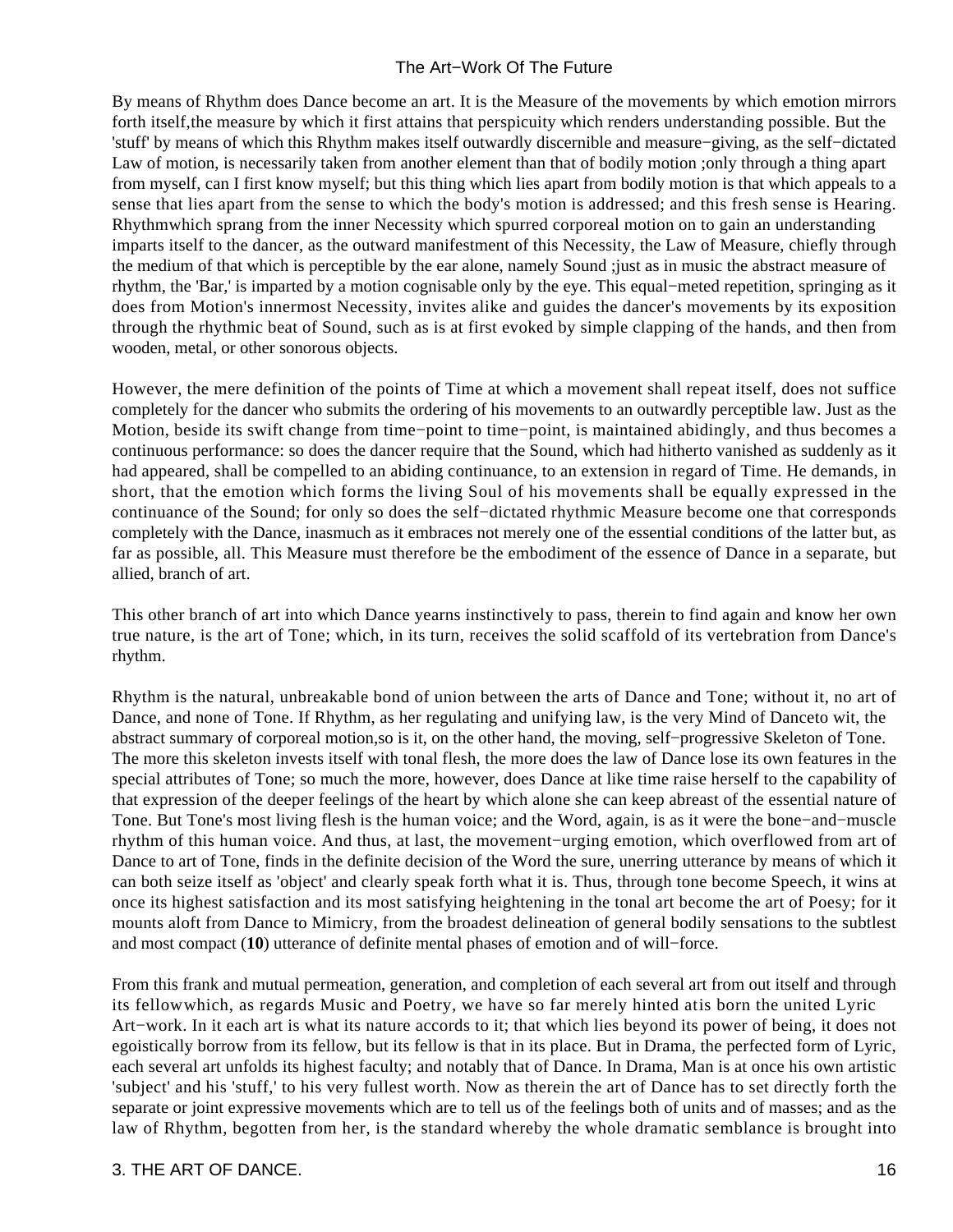agreement ("Verständigung"), so does Dance withal exalt herself in Drama to her most spiritual expression, that of Mimicry. As Mimetic art, she becomes the direct and all−embracing utterance of the inner man; and it is now no longer the raw material rhythm of Sound, but the spiritual rhythm of Speech, that shows itself to her as law, a law, however, which took its earliest rise from her dictation. What Speech endeavours to convey ("verständlichen"), the whole wide range of feelings and emotions, ideas and thoughts, which mount from softest tenderness to indomitable energy, and finally proclaim themselves as naked Willall this becomes an unconditionally intelligible, unquestioned truth through Mimic art alone; nay, Speech itself cannot become a true and quite convincing physical utterance without the immediate aid of Mimicry. From this, the Drama's pinnacle, Dance broadens gradually down again to her original domain: where Speech now only hints and pictures; where Tone, as Rhythm's soul, restricts herself to homage of her sister; and where the beauty of the Body and its movements alone can give direct and needful utterance to an all−dominating, all−rejoicing feeling.

Thus Dance reaches in Drama her topmost height, entrancing whre she orders, affecting where she subordinates herself, ever and throughout−herself because ever spontaneous and therefore, of indispensable Necessity. For only where an art is indispensable, it is alike the whole thing that it is and can and should be

Just as in the building of the Tower of Babel, when their speech was confounded and mutual understanding made impossible, the nations severed from each other, each one to go its several way: so, when all national solidarity had split into a thousand egoistic severalities, did the separate art−branches cut−off themselves from the proud and heaven−soaring tree of Drama, which had lost the inspiring soul of mutual understanding.

Let us consider for a moment what fate befell the art of Dance, when she left the graceful chain of sisters, to seek her fortune in the world's great wilderness.

Though Dance now ceased to offer to the mawkish and sentimental schoolmaster−poetry of Euripides the hand of fellowship which the latter cast away in sullen arrogance, only to take it later when humbly proffered for an 'occasional' service ("Zweckleistung"); though she parted from her philosophical sister who, with sour−faced frivolity, could only envy and no longer love her youthful charms: yet she could not wholly dispense with the help of her bosom−comrade, Tone. By an indisruptible band was she linked to her, for the art of Tone held fast within her hands the key to her very soul. But, as after the death of a father in whose love his children have all been knit together, and have held their life−goods as one common store, the heirs in selfish strife compute the several stock of each, so did Dance contend that this key was wrought by her, and claimed it back as the first condition of her now separate life. Willingly did she forego the feeling tones of her sister's Voice; for by this voice, whose marrow was the Word of Poetry, she must forsooth have felt herself inextricably chained to that proud leader! But this instrument, of wood or metal, the musical tool which her sister, in sweet urgence to inspire with her soulful breath even the dead stuff of Nature, had fashioned for the buttress and enhancement of her voice, this tool, which verily was fit enough to mete for her the needful guiding measure of rhythm and of beat, nay even to wellnigh imitate the tonal beauty of her sister's voice, the Musical Instrument she took with her. Not caring for aught else, she left her sister Tone to float adown the shoreless stream of Christian harmony, tied to her faith in Words, the while she cast herself in easy−going self−sufficience upon the pleasure−craving places of the world.

We know too well this tricked−out figure: who is it that has not come across her? Wherever fatuous modern ease girds itself up to seek for entertainment, she sets herself with utmost complaisance upon the scene, and plays, for gold, whatever pranks one wills. Her highest faculty, the use of which she can no longer see, the faculty of ransoming by her mien and gestures the Thought of Poetry in its yearning for actual human birth, she has lost or made away in thoughtless foolishness, and minds her not to whom. With all the features of her face, with all the gestures of her limbs, she has nothing now to bring to light but unconfined complaisance. Her solitary care is lest she should seem capable of making a refusal; and of this care she unburdens herself by the only mimetic expression of which she still is mistress, by the most unruffled smile of unconditional surrender to each and all. With her features set in this unchangeable and fixed expression, she answers the demand for change and motion by her lower limbs alone; all her artistic capability has sunk down from her vertex, through her body, to her feet.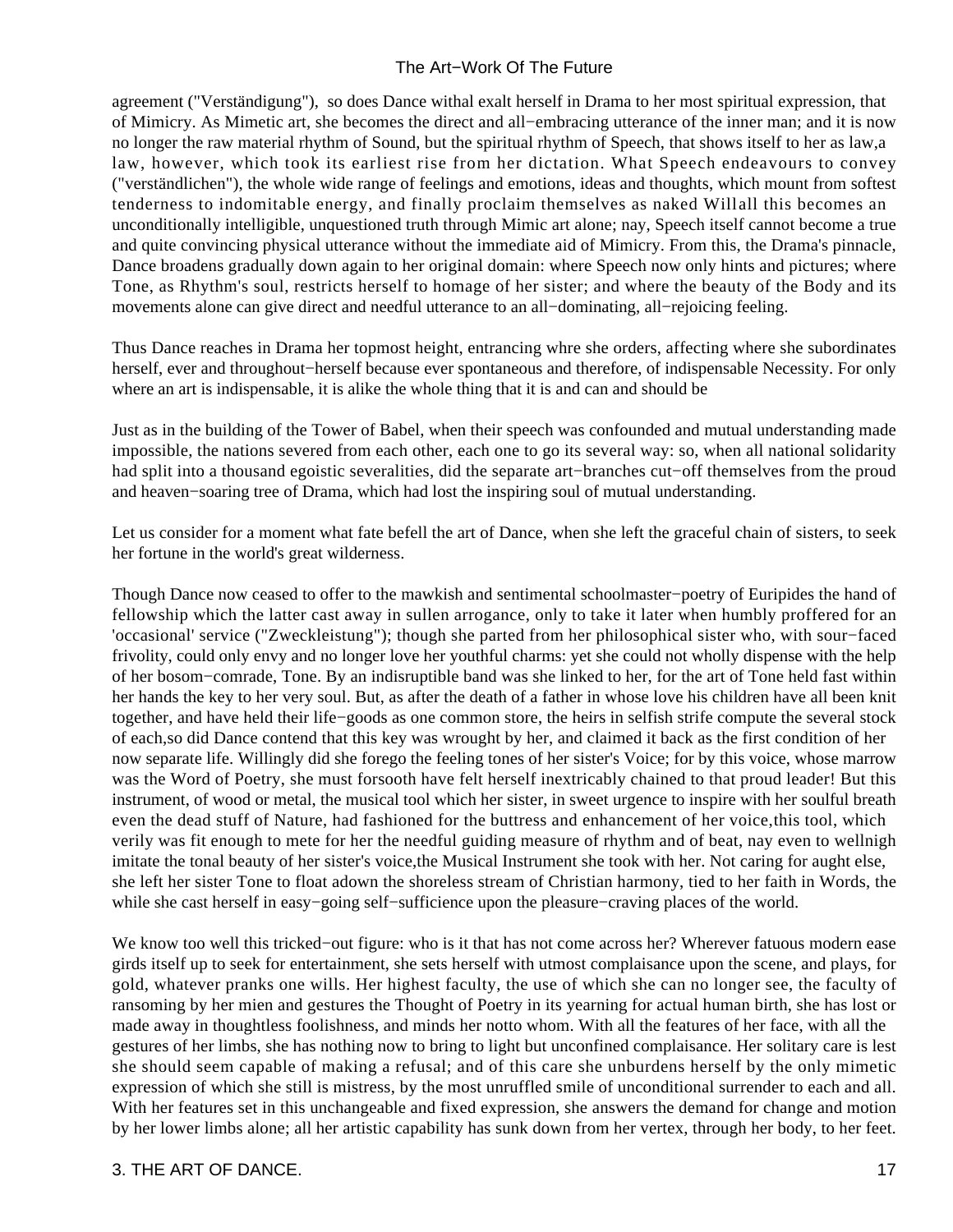Head, neck, trunk and thighs are only present as unbidden guests; whereas her feet have undertaken to show alone what she can do, and merely for the sake of needful balance call on her arms and hands for sisterly support. What in private lifewhen our modern citizens, in accordance with tradition and the time−killing habits of society, indulge themselves in dance, in our so−called 'Balls 'it is only allowable to timidly suggest with all the woodenness of civilised vapidity: that is permitted to the kindly ballerina to tell aloud upon the public stage with frankest candour; for her gestures, forsooth, are merely art and not reality, and now that she has. been declared beyond the law, she stands above the law. In effect, we may let ourselves be incited by her, without, for all that, following in our moral life her incitations, just as, on the other hand, Religion also offers us its incitations, to goodness and to virtue, and yet we are not in the smallest bound to yield to them in everyday existence. Art is free, and the art of Dance draws her profit from this freedom. And she does right in this: else what were Freedom made for?

How comes it that this noble art has fallen so low that, in our public art−life, she can only find her passport and her lease of life as the hasp of all the banded arts of harlotry? That she must give herself beyond all ransom into the most dishonouring chains of nethermost dependence? Because everything torn from its connexions, every egoistic unit, must needs become in truth unfree, i.e. dependent on an alien master. The mere corporeal man, the mere emotional, the mere intellectual man, are each incapable of any self−sufficience of the genuine Man. The exclusiveness of their nature leads them into every excess of immoderation; for the salutary Measure arises onlyand of itselffrom the community of natures like and yet unlike. But immoderation is the absolute un−freedom of any being; and this unfreedom must of necessity evince itself as dependence upon sheer externals.

In her separation from true Music, and especially from Poetry, Dance not only gave up her highest attributes, but she also lost a portion of her individuality. Only that is individual, which can beget from out itself: Dance was a completely individual art for just so long as she could bring forth from her inmost nature, and her Need, the laws in accordance with which she came to an intelligible manifestment. To−day the only remaining individual dance is the national dance of the Folk; for, as it steps into the world of show, it proclaims its own peculiar nature in inimitable fashion by gestures, rhythm, and beat, whose laws itself had made instinctively; while these laws only become cognisable and communicable when they have really issued from the art−work of the People as the abstract of its essence. Further evolution of the folk−dance towards the richer capabilities of Art is only possible by union with the arts of Tone and Poetry, no longer tyrannised by Dance, but bearing themselves as free agents; for only amid the correlated faculties, and under the stimulation, of these arts can she unfold and broaden out her individual faculties to their fullest compass.

The Grecian Lyric art−work shows us how the laws of Rhythm, the individual mark of Dance, were developed in the arts of Tone and, above all, of Poetry to endless breadth and manifold richness of characterisation by the individuality of these very arts, and thus gave back to Dance an inexhaustible store of novel stimulus to the finding of fresh movements peculiar to herself; and how, in lively joy of fecund interaction, the individuality of each several art was able thus to lift itself to its most perfect fill. The modern folk−dance could never bring to bearing the fruits of such an interaction: for as all folk−art of the modern nations was nipped in the bud by Christianity and Christian−political civilisation, neither could it, a solitary shrub, bush out in rich and manifold development. Yet the only individual phenomena in the domain of Dance known to our world of today are the sheer products of the Folk, such as they have budded, or even now still bud, from the character of this or that nationality. All our actual civilised Dance is but a compilation from these dances of the Folk: the folk−styles of every nationality are taken up by her, employed, and mutilated, but not developed farther; because, as an art, she only feeds herself on foreign food. Her procedure, therefore, is ever a mere intentional and artificial copying, patching together, and dovetaihing; in no wise a bringing forth and new−creating. Her nature is that of Mode, which, of sheer craving for vicissitude, gives today to this style, tomorrow to that, the preference. She is therefore forced to found her arbitrary systems, to set her purpose down in rules, and to proclaim her will in needless axioms and assumptions, in order to enable her disciples to comprehend and execute it. But these rules and systems wholly isolate her as an art, and fence her off from any healthy union with another branch of art for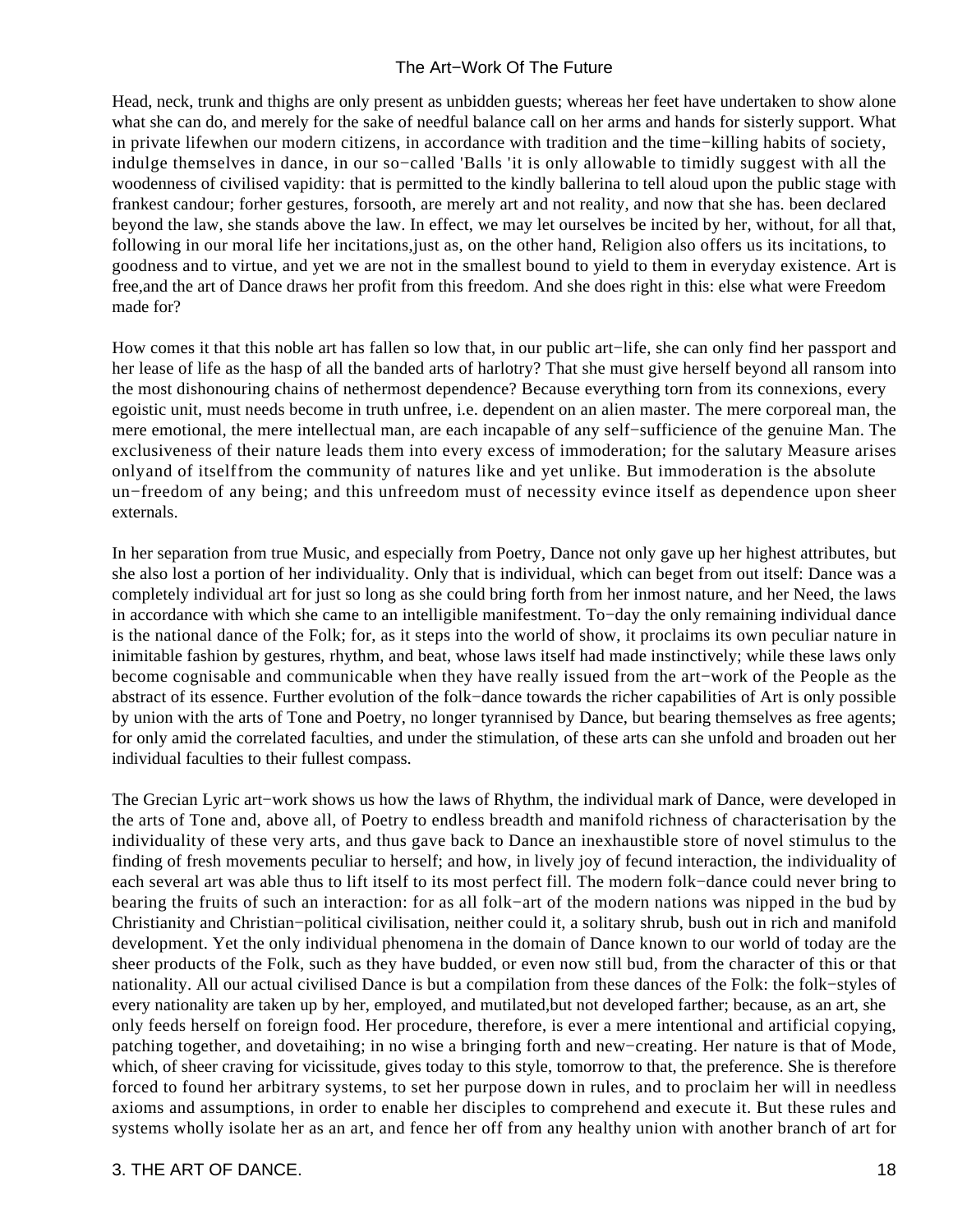mutual collaboration. Un−nature, held to artificial life by laws and arbitrary formulae, is from top to bottom egoistic; and as it is incapable of bringing forth from out itself; so also is any wedding of it a thing impossible.

This art has therefore no love−need; she can only take, but not give. She draws all foreign life−stuff into herself, disintegrates and devours it, assimilating it with her own unfruitful being; but cannot blend herself with any element whose life is based on grounds outside her, because she cannot give herself.

Thus does our modern Dance attempt in Pantomime the task of Drama. Like every isolated, egoistic branch of art, she fain would be all things unto herself, and reign in lonely all−sufficiency. She would picture men and human haps, conditions, conflicts, characters and motives, without employing that faculty by which man first attains completion, Speech. She would poetise, without the faintest comradeship with Poetry. And what does she breed, in this demure exclusiveness and "independence"? The most utterly dependent and cripple−like monstrosity: men who cannot talk; and not forsooth since some mischance has robbed them of the gift of speech, but since their stubborn choice forbids their speaking; actors whose release from some unholy spell we look for every moment, if only they could gain the courage to end the painful stammering of their Gestures by a wholesome spoken Word, but whom the rules and prescripts of pantomimic art forbid to dishallow by one natural syllable the unflecked sense of Dance's self−dependence.

And yet so lamentably dependent is this absolute dumb Spectacle, that in its happiest moments it only ventures to concern itself with dramatic stuffs that require to enter on no relations with the human reason, nay, even in the most favourable of such cases, still sees itself compelled to the ignominious expedient of acquainting the spectators with its particular intention by means of an explanatory programme !

Yet herewith is undeniably manifested the remnant of Dance's noblest effort; she would still at least be somewhat, and soars upward to the yearning for the highest work of Art, the Drama; she seeks to withdraw from the wanton gaze of frivolity, and clutches after some artistic veil wherewith to cloak her shameful nakedness. But into what a dishonouring dependence must she cast herself, in the very manifestment of this effort! With what pitiable distortion must she expiate the vain desire for unnatural self−dependence! She, without whose highest and most individual help the highest, noblest Art−work cannot attain to show, mustsevered from the union of her sisters take refuge from prostitution in absurdity, from absurdity in prostitution! O glorious Dance! O shameful Dance!

### **4. THE ART OF TONE.**

<span id="page-20-0"></span>The ocean binds and separates the land: so does Music bind and separate the two opposite poles of human Art, the arts of Dance and Poetry.

She is the heart of man; the blood, which takes this heart for starting−point, gives to the outward−facing flesh its warm and lively tint, while it feeds the inward−coursing brain−nerves with its welling pulse. Without the heart's activity, the action of the brain would be no more than of a mere automaton; the action of the body's outer members, a mechanical and senseless motion. Through the heart the understanding feels itself allied with the whole body, and the man of mere 'five−senses' mounts upwards to the energy of Reason.

But the organ of the heart is tone; its conscious speech, the art of Tone. She is the full and flowing heart−love, that ennobles the material sense of pleasure, and humanises immaterial thought. Through Tone are Dance and Poetry brought to mutual understanding: in her are intercrossed in loving blend the laws by which they each proclaim their own true nature; in her, the wilfulness of each becomes instinctive 'Will' ("Unwillkürlichen"), the Measure of Poetry and the Beat of Dance become the undictated Rhythm of the Heart−throb.)

Does she receive from her sisters the conditions under which she manifests herself, so does she give them back to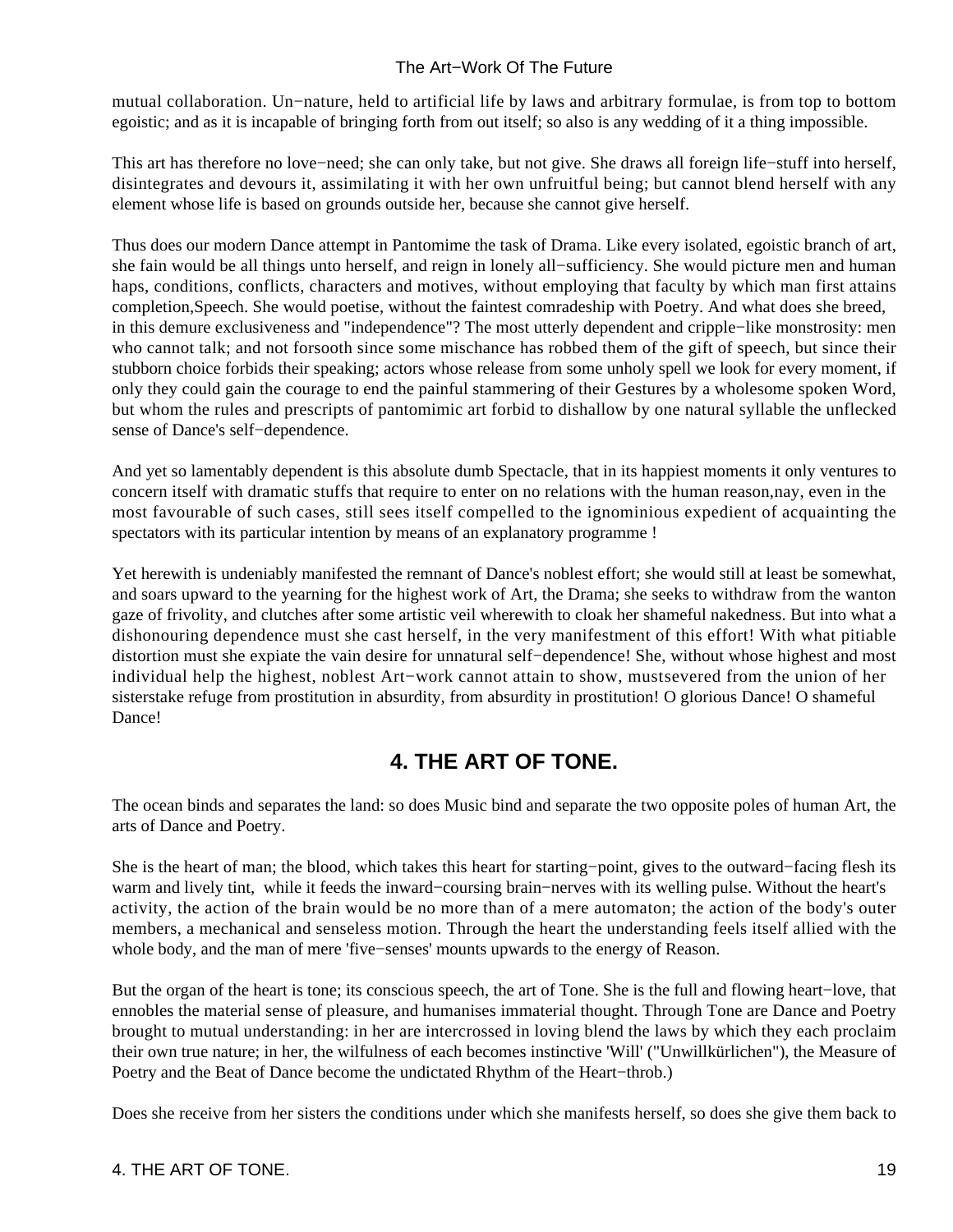them in infinite embellishment, as the conditions of their own enunciation. If Dance conveys to Tone her own peculiar law of motion, so does Tone bring it back to her with soul and sense embodied in her Rhythm, for the measure of more noble, more intelligible motion. If Tone obtains from Poetry her pregnant coil of sharp−cut Words, entwined by meaning and by measure, and takes it as a solid mesh of thought wherewith to gird her boundless fluid mass of sound: so does she hand her sister back this ideal coil of yearning syllables, that indirectly shadow forth in images, but cannot yet express their thought with all the truth and cogence of necessity, and hands it as the direct utterance of Feeling, the unerring vindicator and redeemer, Melody.

In Rhythm and in Melody, ensouled by Tone, both Dance and Poetry regain their own true essence, materialised and endlessly enhanced and beautified; and thus they learn to know and love themselves. But melody and rhythm are the arms of Tone, with which she locks her sisters in the close embrace of triple growth; they are the shores through which the sea, herself, unites two continents. If this sea draws backward from the shores, and broadens out the waste of an abyss between itself and each of them, then can no light−winged ship bear aught from either continent unto the other; forever must they rest dissundered, until some outcome of machinery, perchance a railroad, shall bridge the waste! Then men shall start therefrom, forsooth upon their steamboats, to cross the open sea; the breath of all−enlivening breezes replaced by sickening fumes from the machine. Blow the winds of heaven eastward: what matters it ? the machine shall clatter westward, or wherever else, men choose to go. Even as the dance−wright fetches from the continent of Poetry, across the steam−tamed ocean crests of Music, the programme for his novel ballet; while the play−concoctor imports from the far−off continent of Dance just so much leg−gymnastics as he deems expedient for filling up a halting situation.

Let us see, then, what has come to sister Tone, since the death of all−loving father, Drama!

We cannot yet give up our simile of the Ocean, for picturing Tone's nature. If Melody and Rhythm are the shores through which the art of Tone lays fruitful hands upon twain continents of art, allied to her of yore: so is Sound itself her fluent, native element, and its immeasurable expanse of waters make out the sea of Harmony. The eye knows but the surface of this sea; its depth the depth of Heart alone can fathom. Upwards from its lightless bottom it expands into a sun−bright mirror; the ever−widening rings of Rhythm cross over on it from one shore; from the shady valleys of the other arise the yearning zephyrs that rouse this restful surface to the grace of' swelling, sinking waves of Melody.

Man dives into this sea; only to give himself once more, refreshed and radiant, to the light of day. His heart feels widened wondrously, when he peers down into this depth, pregnant with unimaginable possibilities whose bottom his eye shall never plumb, whose seeming bottomlessness thus fills him with the sense of marvel and the presage of Infinity. It is the depth and infinity Qf Nature herself, who veils from the prying eye of Man the unfathomable womb of her eternal Seed−time, her Begetting, and her Yearning; even because man's eye can only grasp the already manifested, the Blossom, the Begotten, the Fulfilled. This Nature is, however, none other than the nature of the human heart itself, which holds within its shrine the feelings of desire and love in their most infinite capacity; which is itself Desire and Love, and as in its insatiable longing it yet wills nothing but itself can only grasp and comprehend itself.

If this sea stir up its waters of itself, if it beget the ground of its commotion from the depths of its own element: then is this agitation an endless one and never pacified; for ever returning on itself unstilled, and ever roused afresh by its eternal longing. But if the vast reach of this Desire be kindled by an outward object; if this measure−giving object step toward it from the sure and sharply outlined world of manifestment; if sun−girt, slender, blithely–moving Man incend the flame of this desire by the lightning of his glancing eye, if he ruffle with his swelling breath the elastic crystal of the sea, then let the fire crackle as it may, let the ocean's bosom heave with ne'er so violent a storm: yet the flame at last, when its wild glow has smouldered down, will shine with mild serenity of light, the sea−rind, the last foam–wreath of its giant crests dissolved, will crisp itself at last to the soft play of rippling waves; and Man, rejoicing in the sweet harmony of his whole being, will entrust himself to the beloved element in some frail coracle, and steer his steadfast course towards the beacon of that kindly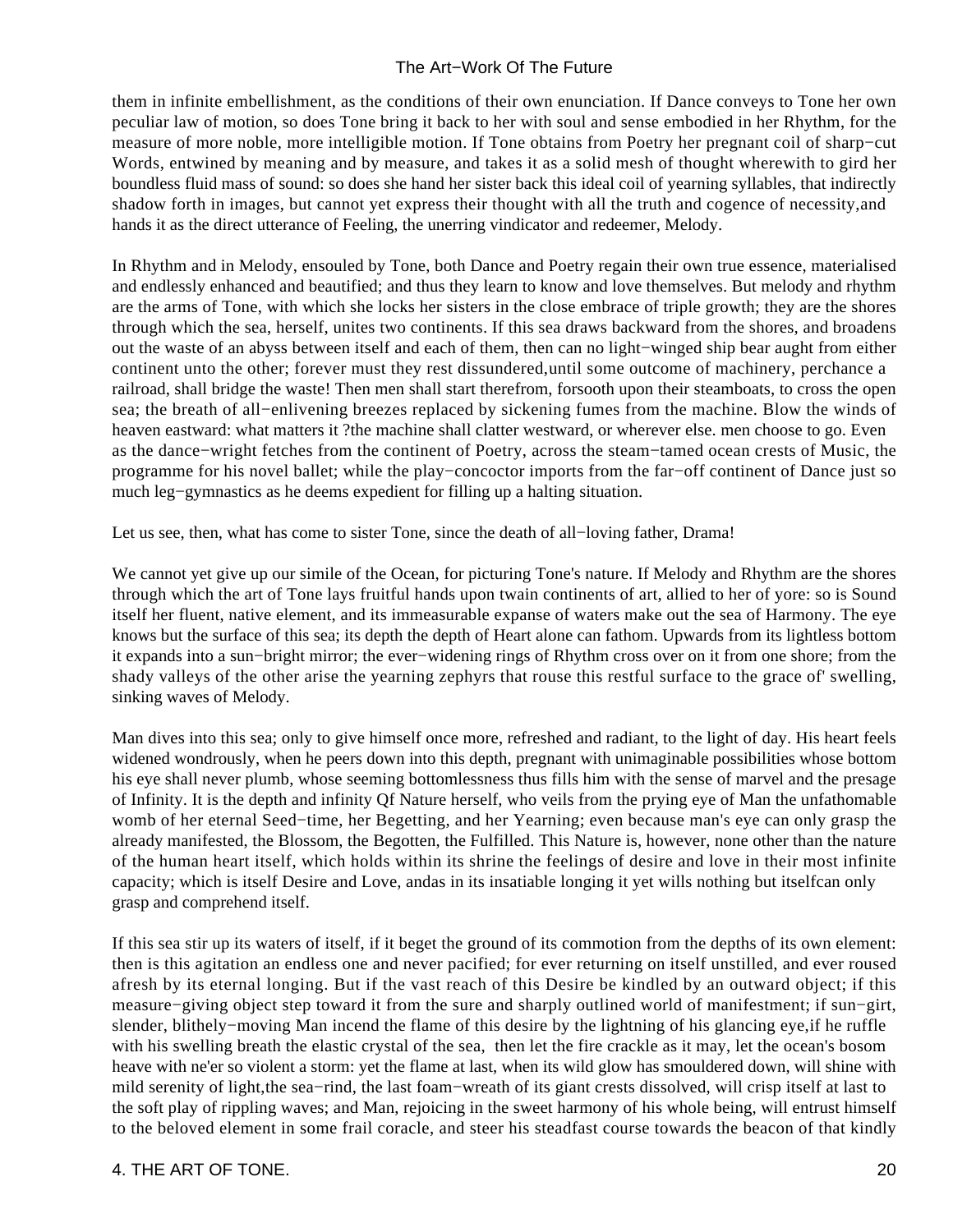#### light.

The Greek, when he took ship upon his sea, ne'er let the coast line fade from sight: for him it was the trusty stream that bore him from one haven to the next, the stream on which he passed between the friendly strands amidst the music of his rhythmic oars, here lending glances to the wood–nymphs' dance, there bending ear to sacred hymns whose melodious string of meaning words was wafted by the breezes from the temple on the mountain−top. On the surface of the water were truly mirrored back to him the jutting coasts, with all their peaks and valleys, trees and flowres and men, deep−set within the aether's blue; and this undulating mirror−picture, softly swayed by the fresh fan of gentle gusts, he deemed was Harmony.

The Christian left the shores of Life. Farther afield, beyond all confines, he sought the sea, to find himself at last upon the Ocean, twixt sea and heaven, boundlessly alone. The Word, the word of Faith was his only compass; and it pointed him unswervingly toward Heaven. This heaven brooded far above him, it sank down on every side in the horizon, and fenced his sea around. But the sailor never reached that confine; from century to century he floated on without redemption, towards this ever imminent, but never reached, new home; until he fell a−doubting of the virtue of his compass, and cast it, as the last remaining human bauble, grimly overboard. And now, denuded of all ties, he gave himself without a rudder to the never−ending turmoil of the waves' caprice. In unstilled, ireful love−rage, he stirred the waters of the sea against the unattainable and distant heaven: he urged the insatiate greed of that desire and love which, reft of an external object, must ever only crave and love itself, that deepest, unredeemable hell of restless Egoism, which stretches out without an end, and wills and wishes, yet ever and forever can only wish and will itself, he urged it 'gainst the abstract universalism of heaven's blue, that universal longing without the shadow of an 'object 'against the very vault of absolute un−objectivity. (Bliss, unconditioned bliss, to gain in widest, most unbounded measure the height of bliss, and yet to stay completely wrapt in self: this was the unallayable desire of Christian passion.') So reared the sea from out its deepest depth to heaven, so sank it ever back again to its own depths; ever its unmixed self, and therefore ever unappeased, like the all–usurping, measureless desire of the heart that ne'er will give itself and dare to be consumed in an external object, but damns itself to everlasting selfish solitude.

Yet in Nature each immensity strives after Measure; the unconfined draws bounds around itself; the elements condense at last to definite show; and even the boundless sea of Christian yearning found the new shore on which its turbid waves might break. Where on the farthest horizon we thought to find the ever made−for, never happed−on gateway into the realms of Heaven unlimited, there did the boldest of all seafarers discover land at last, man–tenanted, real, and blissful land. Through his discovery the wide ocean is now not only meted out, but made for men an inland sea, round which the coasts are merely broadened out in unimaginably ampler circle. Did Columbus teach us to take ship across the ocean, and thus to bind in one each continent of Earth; did his world−historical discovery convert the narrow−seeing national−man into a universal and all−seeing Man: so, by the hero who explored the broad and seeming shoreless sea of absolute Music unto its very bounds, are won the new and never dreamt−of coasts which this sea no longer now divorces from the old and primal continent of man, but binds together with it for the new−born, happy art−life of the Manhood of the Future. And this hero is none other than Beet hoven.

When Tone unloosed her from the chain of sisters, she took as her unrehinquishable, her foremost life's−conditionjust as light−minded sister Dance had filched from her her rhythmic measurefrom thoughtful sister Poetry her Word; yet not the human−breathing spirit of the musing ("dichtende") word, but only its bare corporeal condensation ("verdichtete") into tones. As she had abandoned her rhythmic beat to parting Dance's use and pleasure, she thenceforth built upon the Word alone; the word of Christian Creed, that toneless, fluid, scattering word which, un−withstanding and right gladly, soon gave to her complete dominion over it. But the more this word evaporated into the mere stammer of humility, the mere babbling of implicit, childlike love, so much the more imperatively did Tone see herself impelled to shape herself from out the exhaustless depths of her own liquid nature. The struggle for such shaping is the building up of Harmony.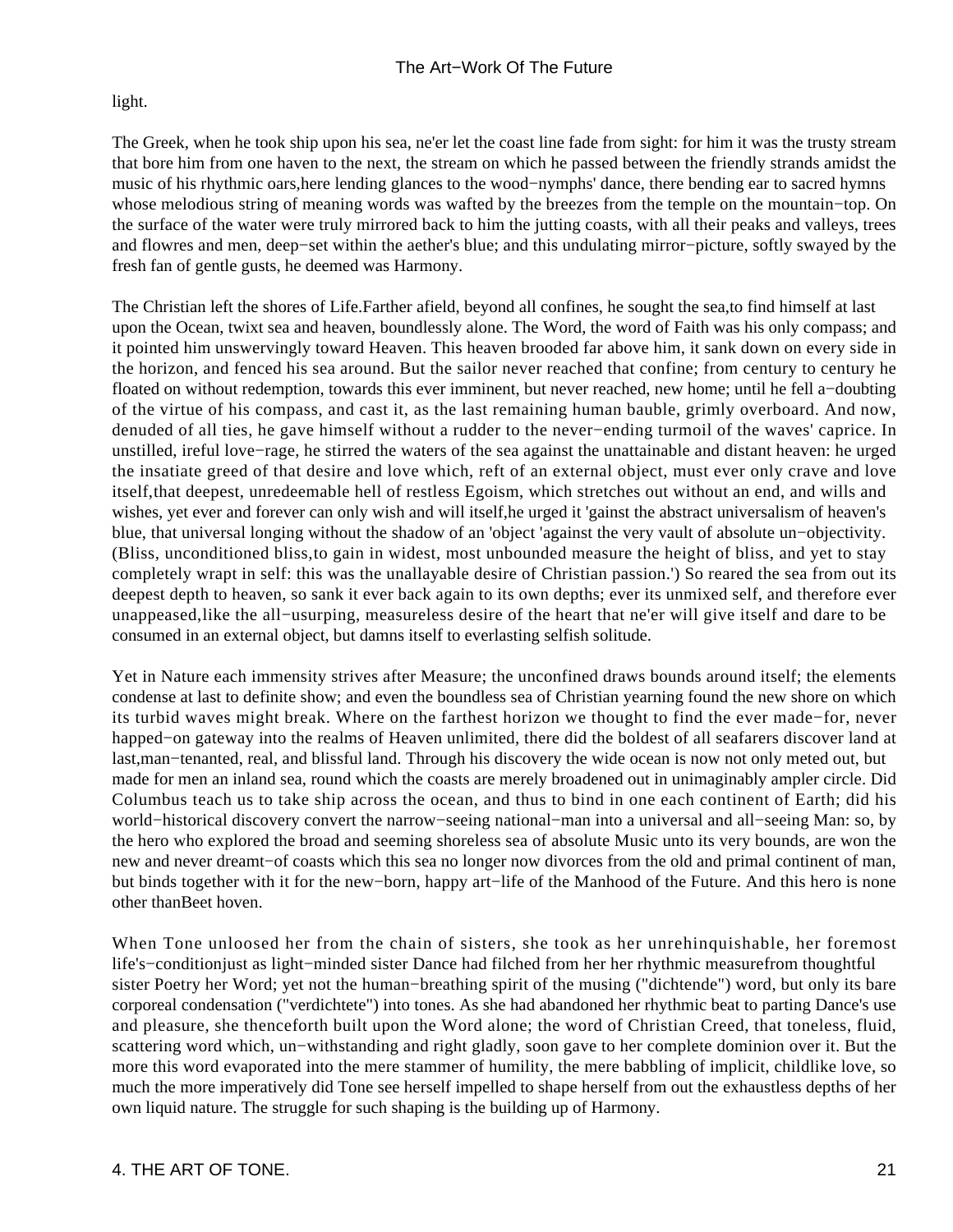Harmony grows from below upwards as a perpendicular pillar, by the joining−together and overlaying of correlated tone−stuffs. Unceasing alternation of such columns, each freshly risen member taking rank beside its fellows, constitutes the only possibility of absolute harmonic movement 'in breadth,' The feeling of needful care for the beauty of this motion 'in breadth' is foreign to the nature of absolute Harmony; she knows but the beauty of her columns' changing play of colour, but not the grace of their marshalling in point of 'time,' for that is the work of Rhythm. On the other hand, the inexhaustible variety of this play of colours is the ever−fruitful source on which she draws, with immoderate self−satisfaction, to show herself in constant change of garb; while the life−breath which en−souls and sets in motion this restless, capricious, and self−conditioning change, is the essence of elemental tone itself, the outbreathing of an unfathomable, all−dominating heart's−desire. In the kingdom of Harmony there is therefore no beginning and no end; just as the objectless and self−devouring fervour of the soul, all ignorant of its source, is nothing but itself; nothing but longing, yearning, tossing, piningand dying out, i.e. dying without having assuaged itself in any 'object'; thus dying without death, (**11**) and therefore everlasting falling back upon itself.

So long as the Word was in power, it commanded both beginning and ending; but when it was engulfed in the bottomless depths of Harmony, when it became naught but "groanings and sighings of the soul," (12) as on the ardent summit of the music of the Catholic Church, then was the word capriciously hoisted to the capitals of those harmonic columns, of that unrhythmic melody, and cast as though from wave to wave; while the measureless harmonic possibilities must draw from out themselves the laws for their own finite manifestment. There is no other artistic faculty of man that answers to the character of Harmony: it cannot find its mirror in the physical precision of the movements of the body, nor in the logical induction of the thinking brain, it cannot set up for itself its standard in the recognised necessity of the material world of show, like Thought, nor like corporeal Motion in the periodic calculation of its instinctive, physically governed properties: it is like a nature−force which men perceive but cannot comprehend. Summoned by outer not by inner necessity to resolve on surer and more finite manifestment, Harmony must mould from out its own immensurate depths the laws for its own following. These laws of harmonic sequence, based on the nature of Affinity, just as those harmonic columns, the chords, were formed by the affinity of tone−stuffs,unite themselves into one standard, which sets up salutary bounds around the giant playground of capricious possibilities. They allow the most varied choice from amid the kingdom of harmonic families, and extend the possibility of union by elective−affinity ("Wahlverwandschaftliche Verbindungen") with the members of neighbouring families, almost to free liking ; they demand, however, before all a strict observance of the house−laws of affinity of the family once chosen, and a faithful tarrying with it, for sake of a happy end. But this end itself, and thus the measure of the composition's extension in time, the countless laws of harmonic decorum can neither give nor govern. As the scientifically teachable or learnable department of the art of Tone, they can cleave the fluid tonal masses of Harmony asunder, and part them into fenced−off bodies; but they cannot assign the periodic measure of these fenced−off masses.

When the limit−setting might of Speech was swallowed up, and yet the art of Tone, now turned to Harmony, could never find her time−assigning law within herself: then was she forced to face towards the remnant of the rhythmic beat that Dance had left for her to garner. Rhythmic figures must now enliven harmony; their change, their recurrence, their parting and uniting, must condense the fluid breadths of Harmonyas Word had earlier done with Tone and bring their periods to more sure conclusion. But no inner necessity, striving after purely human exposition, lay at the bottom of this rhythmic livening; not the feeling, thinking, will−ing Man, such as proclaims himself by speech and bodily motion, was its motive power; nothing but an outer necessity, which Harmony, in struggle for her selfish close, had taken up into herself. This rhythmic interchange and shaping, which moved not of its inner, own necessity, could therefore only borrow life from arbitrary laws and canons. These laws and canons are those of Counterpoint.

Counterpoint, with its multiple births and offshoots, is Art's artificial playing−with−itself, the mathematics of Feeling, the mechanical rhythm of egoistic Harmony. In its invention, abstract Tone indulged her whim to pass as the sole and only self−supporting Art ;as that art which owes its being, its absolute and godlike nature, to no human Need soever, but purely to itself. The wilful quite naturally believes itself the absolute and right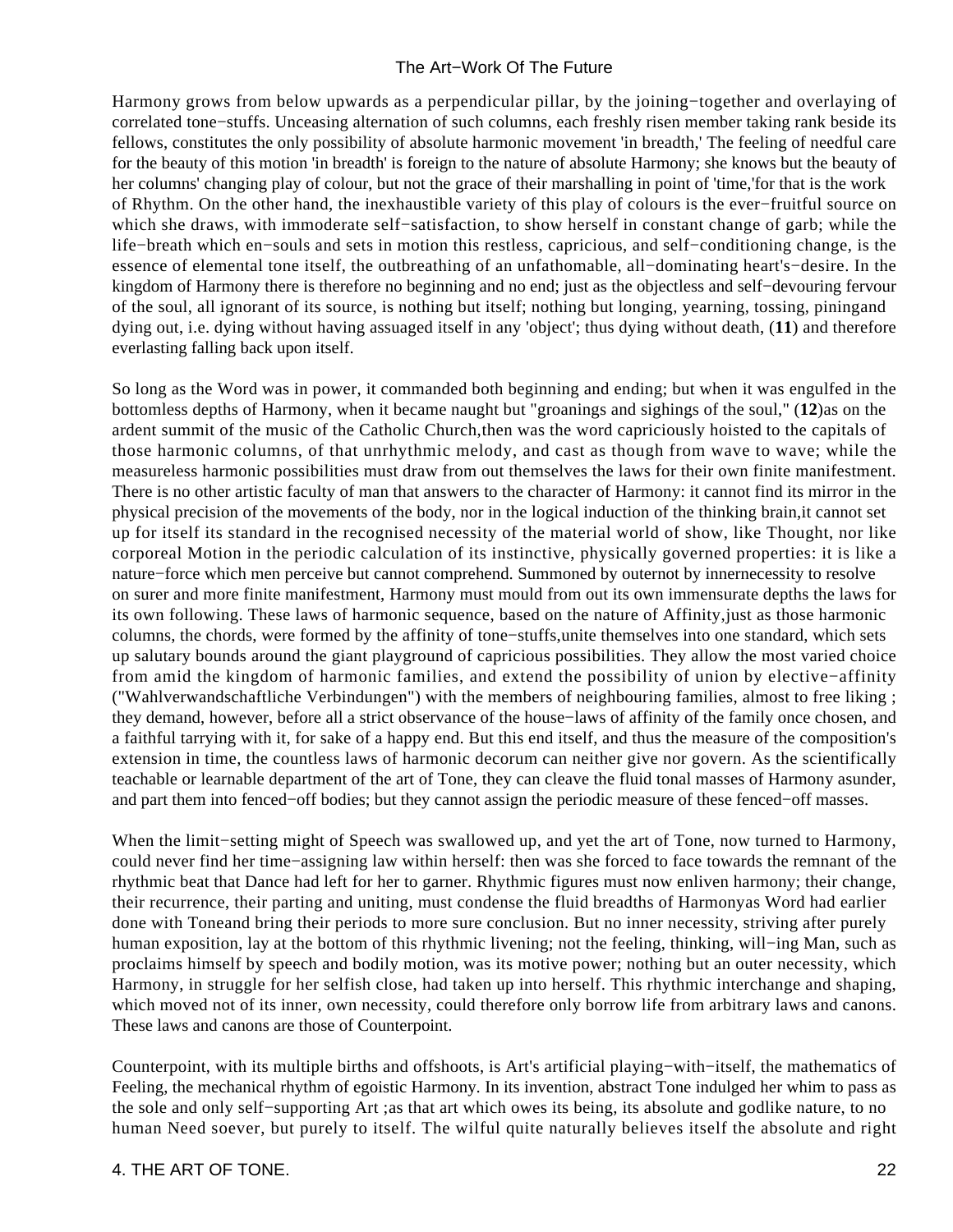monopolist; and it is certain that to her own caprice alone could Music thank her self−sufficient airs, for that mechanical, contrapunctal artifice was quite incapable of answering any soul−need. Music therefore, in her pride, had become her own direct antithesis: from a heart's concern, a matter of the intellect, from the utterance unshacjled of Christian soul's−desire, the cashbook of a modern market−speculation.

The living breath of fair, immortal, nobly−feeling Human Voice, streaming ever fresh and young from the bosom of the Folk, blew this contrapunctal house of cards, too, of a heap. The Folk−tune, that had rested faithful to its own untarnished grace; the simple, surely outlined Song, close−woven with the poem, soared−up on its elastic pinions to the regions of the beauty−lacking, scientifically−musical artworld, with news of joyous ransom. This world was longing to paint men again, to set men to sing not pipes; so it seized the folk–tune for its purpose, and constructed out of it the opera−air. But just as Dance had seized the folk−dance, to freshen herself therewith when needed, and to convert it to an artificial compost according to the dictates of her modish taste, so did this genteel Operatic tone−art behave to the folk−tune. She had not grasped the entire man, to show him in his whole artistic stature and nature−bidden necessity, but only the singing man; and in his song she had not seized the Ballad of the Folk, with all its innate generative force, but merely the melodic Tune, abstracted from the poem, to which she set conventional and purposely insipid sentences, according to her pleasure; it was not the beating heart of the nightingale, but only its warbling throat that men could fathom, and practised themselves to imitate. Just as the art−dancer had set his legs, with their manifold but still monotonous bendings, flingings, and gyrations, to vary the natural folk–dance which he could not of himself develop further, so did the art–singer set his throat to paraphrase with countless ornaments, to alter by a host of flourishes, those tunes which he had stolen from the People's mouth, but whose nature he could never fertilise afresh; and thus another species of mechanical dexterity filled up the place which contrapunctal ingenuity had left forlorn. We need not further characterise the repugnant, ineffably repulsive disfigurement and rending of the folk−tune, such as cries out from the modern operatic Aria for truly it is nothing but a mutilated folk−tune, and in no wise a specific fresh invention such as, in entire contempt of Nature and all human feeling, and severed from all basis of poetic speech, now tickles the imbecile ears of our opera–frequenters with its lifeless, soul–less toy of fashion. We must content ourselves with candidly, though mournfully, avowing that our modern public sums up in it its whole idea of Music's essence.

But apart from this public and its subservient fashion−mongers and mode−purveyors, the inmost individual essence of Tone was yet to soar up from its plumbless depths, in all the unlost plenitude of its unmeasured faculties, to redemption in the sunlight of the universal, one Art of the Future. And this spring it was to take from off that ground which is the ground of all sheer human art : the plastic motion of the body, portrayed in musical Rhythm.

Though in the Christian lisping of the stereotyped Word, eternally repeated until it lost itself in utter dearth of Thought, the human voice had shrunk at last to a mere physical and fiexile implement of Tone: yet, by its side, those tone−implements which mechanism had devised for Dance's ample escort had been elaborated to ever more enhanced expressive faculty. As bearers of the dance−tune, the rhythmic Melody had been consigned to their exclusive care; and, by reason of the ease with which their blended forces took up the element of Christian Harmony, to them now fell the call for all further evolution of the art of Tone from out itself. The harmonised dance is the basis of the richest art−work of the modern Symphony.Even this 'harmonised dance' fell as a savoury prey into the hands of counterpoint−concocting mechanism; which loosed it from obedient devotion to its mistress, body−swaying Dance, and made it now to take its turns and capers from its rules. Yet it needed but the warm hifebreath of the natural folk−tune to beat upon the leathern harness of this schooled and contrapunctal dance, and lo! it stretched at once to the elastic flesh of fairest human artwork. This artwork, in its highest culmination, is the Symphony of Haydn, of Mozart, and Beethoven.

In the Symphony of Haydn the rhythmic dance−melody moves with all the blithesome freshness of youth: its entwinements, disseverings, and re−unitings, though carried out with highest contrapunctal ingenuity, yet hardly show a trace of the results of such ingenious treatment; but rather take the character peculiar to a dance ordained by laws of freest Phantasy, so redolent are they of the warm and actual breath of joyous human Life. To the more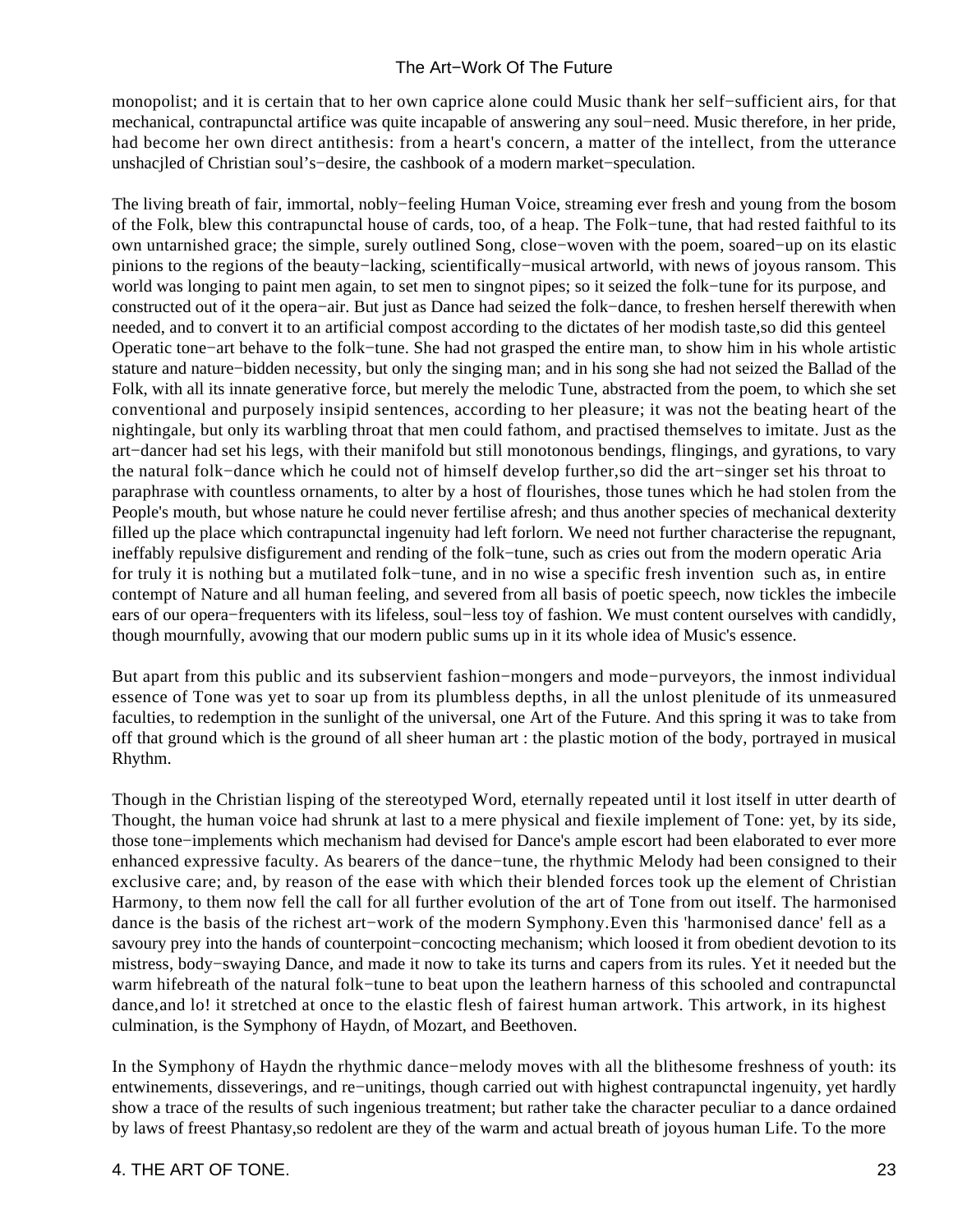tempered motion of the middle section of the symphony we see assigned by Haydn a broad expansion of the simple song–tune of the Folk; in this it spreads by laws of melos peculiar to the character of Song, through soaring graduations and 'repeats' enlivened by most manifold expression. This form of melody became the very element of the Symphony of song−abundant, and song−glad Mozart. He breathed into his instruments the passionate breath of Human Voice, that voice toward which his genius bent with overmastering love. He led the stanchless stream of teeming Harmony into the very heart of Melody; as though in restless care to give it, only mouthed by Instruments, in recompense –the depth of feeling and of fervour that forms the exhaustless source of human utterance within the inmost chambers of the heart. Whilst, in his Symphonies, Mozart to some extent but made short work of everything that lay apart from this his individual impulse and, with all his remarkable dexterity in counterpoint, departed little from those traditional canons which he himself helped forward to stability: he lifted up the 'singing' power of instrumental music to such a height that it was now enabled, not only to embrace the mirth and inward still content which it had learnt from Haydn, but the whole depth of endless heart's−desire.

It was Beethoven who opened up the boundless faculty of Instrumental Music for expressing elemental storm and stress. His power it was, that took the basic essence of the Christian's Harmony, that bottomless sea of unhedged fulness and unceasing motion, and clove in twain the fetters of its freedom. Harmonic Melody for so must we designate this melody divorced from speech, in distinction from the Rhythmic Melody of dance was capable, though merely borne by instruments, of the most limitless expression together with the most unfettered treatment. In long, connected tracts of sound, as in larger, smaller, or even smallest fragments, it turned beneath the Master's poet hand to vowels, syllables, and words and phrases of a speech in which a message hitherto unheard, and never spoken yet, could promulgate itself. Each letter of this speech was an infinitely soul−full element; and the measure of the joinery of these elements was utmost free commensur ation, such as could be exercised by none but a tone−poet who longed for the unmeasured utterance of this unfathomed yearning.

Glad in this unspeakably expressive language, but suffering beneath the weight of longing of his artist soula longing which, in its infinity, could only be an 'object' to itself, not satisfy itself outside the happy–wretched, sea−glad and sea−weary mariner sought for a surer haven wherein to anchor from the blissful storms of passionate tumult. Was his faculty of speech unending so also was the yearning which inspired that speech with its eternal breath. How then proclaim the end, the satisfaction, of this yearning, in the selfsame tongue that was naught but its expression? If the utterance of immeasurable heart−yearning be vented in this elemental speech of absolute tone, then the endlessness of such utterance, like that of the yearning itself; is its only true Necessity; the yearning cannot find contentment in any finite shutting–off of sound, for that could only be Caprice. Now by the definite expression which it borrows from the rhythmic dance−melody, Instrumental Music may well portray and bring to close a placid and self−bounded mood; for reason that it takes its measure from an originally outward−lying object, namely the motion of the body. If a tone−piece yield itself ab initio to this expression, which must always be conceived as that of mirth, in greater or in less degree, then, even mid the richest, most luxuriant unfolding of the faculty of tonal speech, it holds within itself the necessary grounds of every phase of 'satisfaction'; while equally inevitably must this 'satisfaction' be a matter of caprice, and therefore in truth unsatisfying, when that sure and sharp−cut mode of utterance endeavours merely thus to terminate the storms of endless yearning. The transition from the endless agitation of desire to a mood of joyous satisfaction, can necessarily take place no otherwise than by the ascension of desire into an object. But, in keeping with the character of infinite yearning, this 'object' can be none other than such an one as shows itself with finite, physical and ethical exactitude. Absolute Music, however, finds well−marked bounds dividing her from such an object; without indulging in the most arbitrary of assumptions, she can now and never, of her own unaided powers, bring the physical and ethical Man to distinct and plainly recognisable presentment. Even in her most infinite enhancement, she still is but emotion; she enters in the train of the ethical deed, but not as that Deed itself; she can set moods and feelings side by side, but not evolve one mood from out another by any dictate of her own Necessity; she lacks the Moral Will.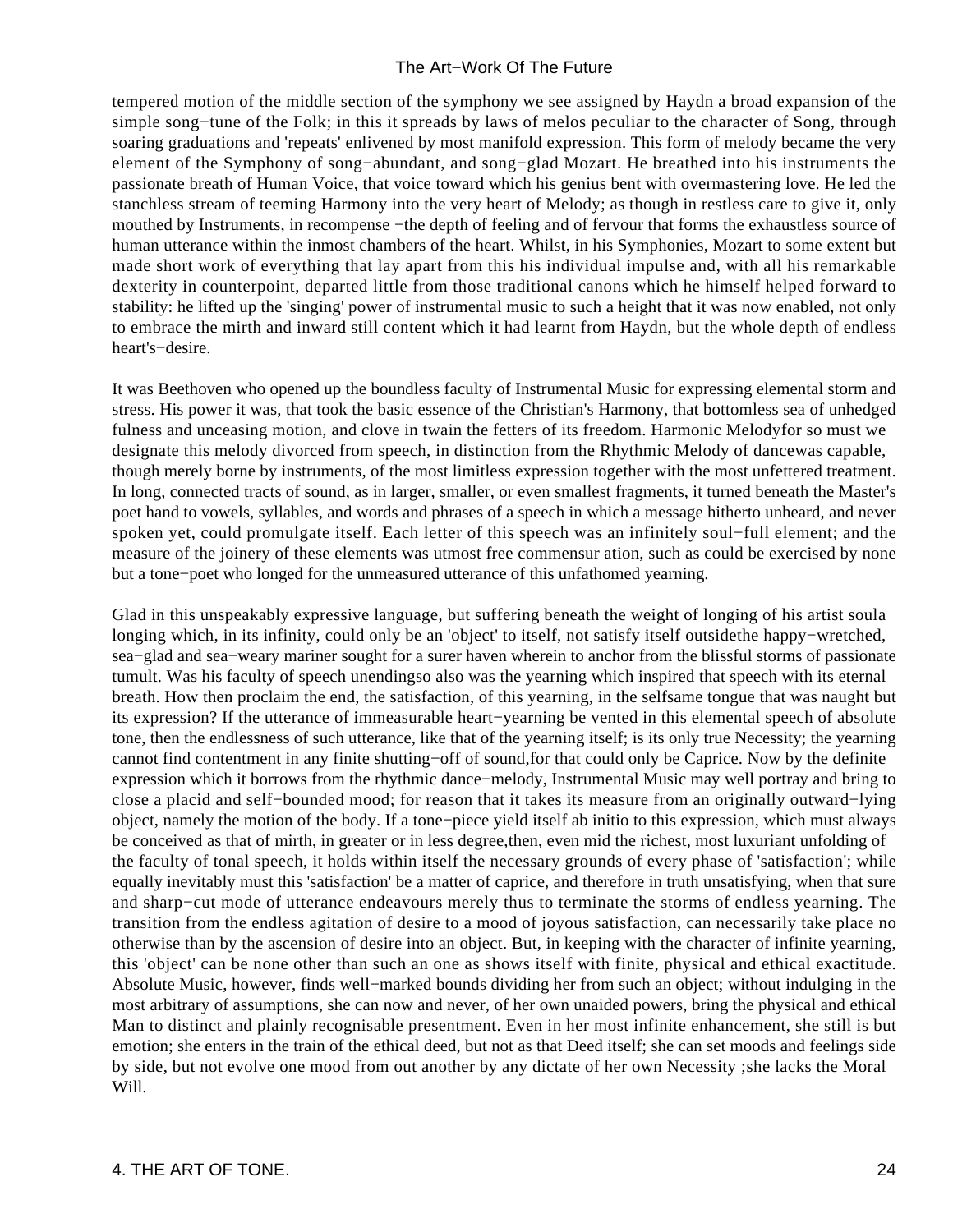What inimitable art did Beethoven employ in his "C−minor Symphony," in order to steer his ship from the ocean of infinite yearning to the haven of fulfilment! He was able to raise the utterance of his music almost to a moral resolve, but not to speak aloud that final word; and after every onset of the Will, without a moral handhold, we feel tormented by the equal possibility of falling back again to suffering, as of being led to lasting victory. Nay, this falling−back must almost seem to us more 'necessary' than the morally ungrounded triumph, which therefore not being a necessary consummation, but a mere arbitrary gift of grace has not the power to lift us up and yield to us that ethical satisfaction which we demand as outcome of the yearning of the heart.

Who felt more uncontented with this victory than Beethoven himself? Was he lief to win a second of the sort? 'Twas well enough for the brainless herd of imitators, who from glorious 'major '−jubilation, after vanquished 'minor '−tribulation, prepared themselves unceasing triumphs,but not for the Master, who was called to write upon his works the world−history of Music.

With reverent awe, he shunned to cast himself afresh into that sea of boundless and insatiate yearning. He turned his steps towards the blithesome, life−glad Men he spied encamped on breezy meads, along the outskirt of some fragrant wood beneath the sunny heaven; kissing, dancing, frolicking. There in shadow of the trees, amid the rustling of the leaves, beside the tender gossip of the brook, he made a happy pact with Nature; there he felt that he was Man, felt all his yearning thrust back deep into his breast before the sovereignty of sweet and blissful manifestment. So thankful was he toward this manifestment that, faithfully and in frank humility, he superscribed the separate portions of the tone−work, which he built from this idyllic mood, with the names of those life−pictures whose contemplation had aroused it in him :" Reminiscences of Country Life" he called the whole.

But in very deed they were only "Reminiscences" pictures, and not the direct and physical actuality. Towards this actuality he was impelled with all the force of the artist's inexpugnable ("nothwendig") yearning. To give his tone−shapes that same compactness, that directly cognisable and physically sure stability, which he had witnessed with such blessed solace in Nature's own phenomena, this was the soul of the joyous impulse which created for us that glorious work the "Symphony in A major." All tumult, all yearning and storming of the heart become here the blissful insolence of joy, which snatches us away with bacchanalian might and bears us through the roomy space of Nature, through all the streams and seas of Life, shouting in glad self−consciousness as we tread throughout the Universe the daring measures of this human sphere−dance. This symphony is the Apotheosis of Dance herself: it is Dance in her highest aspect, as it were the loftiest Deed of bodily motion incorporated in an ideal mould of tone. Melody and Harmony unite around the sturdy bones of Rhythm to firm and fleshy human shapes, which now with giant limbs' agility, and now with soft, elastic pliance, almost before our very eyes, close up the supple, teeming ranks; the while now gently, now with daring, now serious, (**13**) now wanton, now pensive, and again exulting, the deathless strain sounds forth and forth; until, in the last whirl of delight, a kiss of triumph seals the last embrace.

And yet these happy dancers were merely shadowed forth in tones, mere sounds that imitated men! Like a second Prometheus who fashioned men of clay ("Thon") Beethoven had sought to fashion them of tone. Yet not from 'Thon' or Tone, but from both substances together, must Man, the image of live−giving Zeus, be made. Were Prometheus' mouldings only offered to the eye, so were those of Beethoven only offered to the ear. But only where eye and ear confirm each other's sentience of him, is the whole artistic Man at hand.

But where could Beethoven find those men, to whom to stretch out hands across the element of his music? Those men with hearts so broad that he could pour into them the mighty torrent of his harmonic tones? With frames so stoutly fair that his melodic rhythms should bear them and not crush them ?Alas, from nowhere came to him the brotherly Prometheus who could show to him these men! He needs must gird his loins about, and start to find out for himself the country of the Manhood of the Future.

From the shore of Dance he cast himself once more upon that endless sea, from which he had erstwhile found a refuge on this shore; the sea of unallayable heart−yearning. But 'twas in a stoutly−built and giant−bolted ship that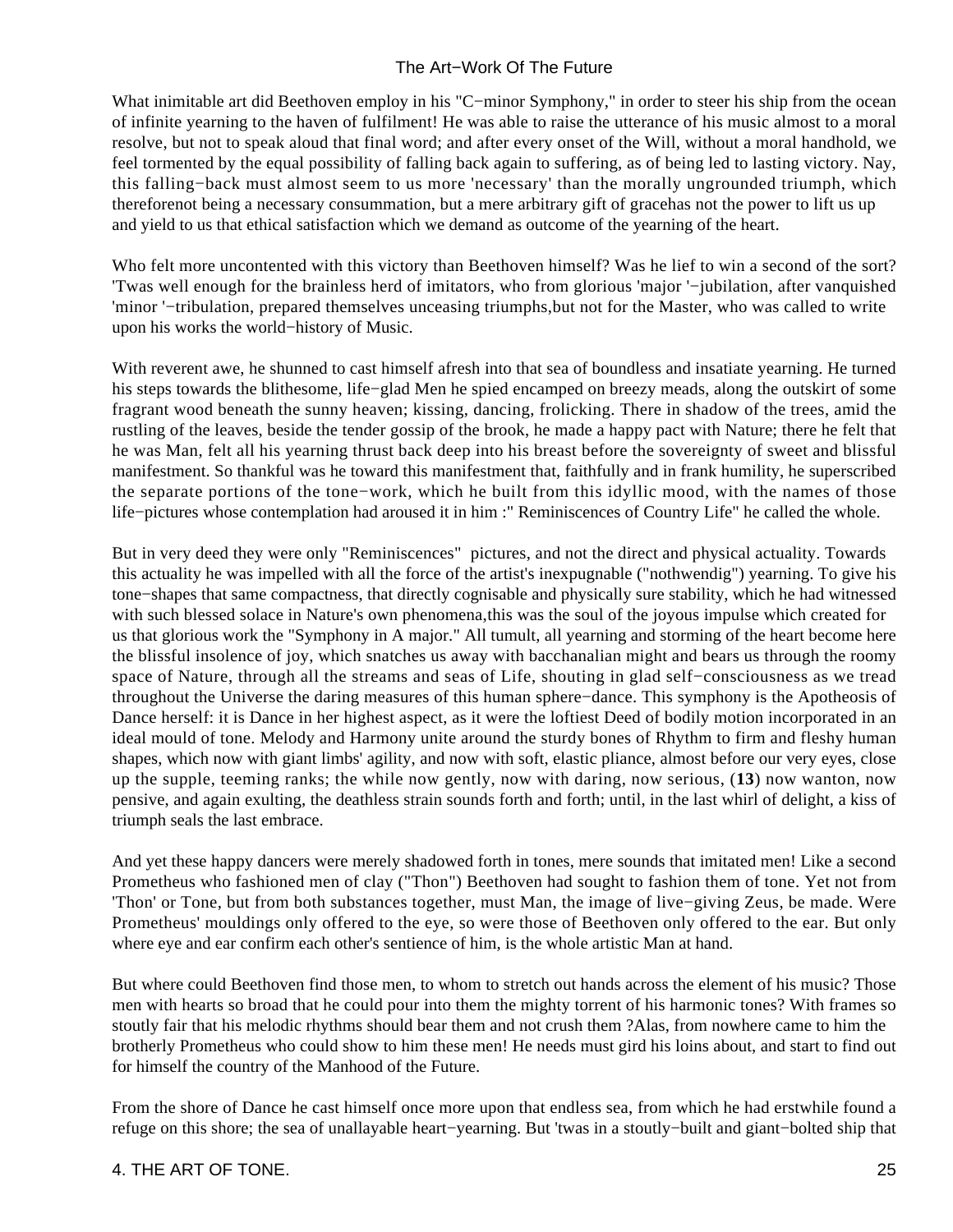he embarked upon the stormy voyage; with firm−clenched fist he grasped the mighty helm: he knew the journey's goal, and was determined to attain it. No imaginary triumphs would he prepare himself, nor after boldly overcome privations tack back once more to the lazy haven of his home; for he desired to measure out the ocean's bounds, and find the land which needs must lie beyond the waste of waters.

Thus did the Master urge his course through unheard−of possibilities of absolute tone−speechnot by fleetly slipping past them, but by speaking out their utmost syllable from the deepest chambers of his heart forward to where the mariner begins to sound the sea−depth with his plumb; where, above the broadly stretched−forth shingles of the new continent, he touches on the heightening crests of solid ground; where he has now to decide him whether he shall face about towards the bottomless ocean, or cast his anchor on the new−found shore. But it was no madcap love of sea−adventure, that had spurred the Master to so far a journey; with might and main he willed to land on this new world, for toward it alone had he set sail. Staunchly he threw his anchor out; and this anchor was the Word. Yet this Word was not that arbitrary and senseless cud which the modish singer chews from side to side, as the gristle of his vocal tone; but the necessary, all−powerful, and all−uniting word into which the full torrent of the heart's emotions may pour its stream; the steadfast haven for the restless wanderer; the light that lightens up the night of endless yearning: the word that the redeemed world−man cries out aloud from the fulness of the world−heart. This was the word which Beethoven set as crown upon the forehead of his tone−creation; and this word was:" Freude !" ("Rejoice!") With this word he cries to men: "Breast to breast; ye mortal millions! This one kiss to all the world! −And this Word will be the language of the Art−work of the Future.

The Last Symphony of Beethoven is the redemption of Music from out her own peculiar element into the realm of universal Art. It is the human Evangel of the art of the Future. Beyond it no forward step is possible; for upon it the perfect Art−work of the Future alone can follow, the universal Drama to which Beethoven has forged for us the key.

Thus has Music of herself fulfilled what neither of the other severed arts had skill to do. Each of these arts but eked out her own self−centred emptiness by taking, and egoistic borrowing; neither, therefore, had the skill to be herself, and of herself to weave the girdle wherewith to link the whole. But Tone, in that she was herself completely, and moved amid her own unsullied element, attained the force of the most heroic, most loveworthy self–sacrifice, of mastering, nay of renouncing 'her own self; to reach out to her sisters the hand of rescue. She thus has kept herself as heart that binds both head and limbs in one; and it is not without significance, that it is precisely the art of Tone which has gained so wide extension through all the branches of our modern public life.

To get a clearer insight into the contradictory spirit of this public life, however, we must first bear in mind that it was by no means a mutual coöperation between art−hood and publicity, nay, not even a mutual coöperation of tone−artists themselves, that carried through the titanic process we have here reviewed: but simply a richly−gifted individual, who took up into his solitary self the spirit of community that was absent from our public life; nay, from the fulness of his being, united with the fulness of musical resource, evolved within himself this spirit of community which his artist soul had been the first to yearn for. We see this wonderful creative process, which breathes the fashioning breath of Life through all the symphonies of Beethoven, not only completed by the Master in the most secluded loneliness, but not so much as comprehended by his artistic fellows; the rather, shamefully misunderstood by them. The forms in which the Master brought to light his world−historical wrestling after Art, remained but forms in the eyes of contemporaneous and succeeding music−makers, and passed through Mannerism across to Mode; and despite the fact that no other instrumental composer could, even within these forms, divulge the smallest shred of original inventiveness, yet none lost courage to write symphonies and suchlike pieces by the ream, without a moment happening on the thought that the last symphony had already been written. (**14**)

Thus have we lived to see Beethoven's great world−voyage of discoverythat unique and throughly unrepeatable feat whose consummation we have witnessed in his " Freude "−symphony, as the last and boldest venture of his genius once more superfluously attempted in foohishest simplicity, and happily got over without one hardship.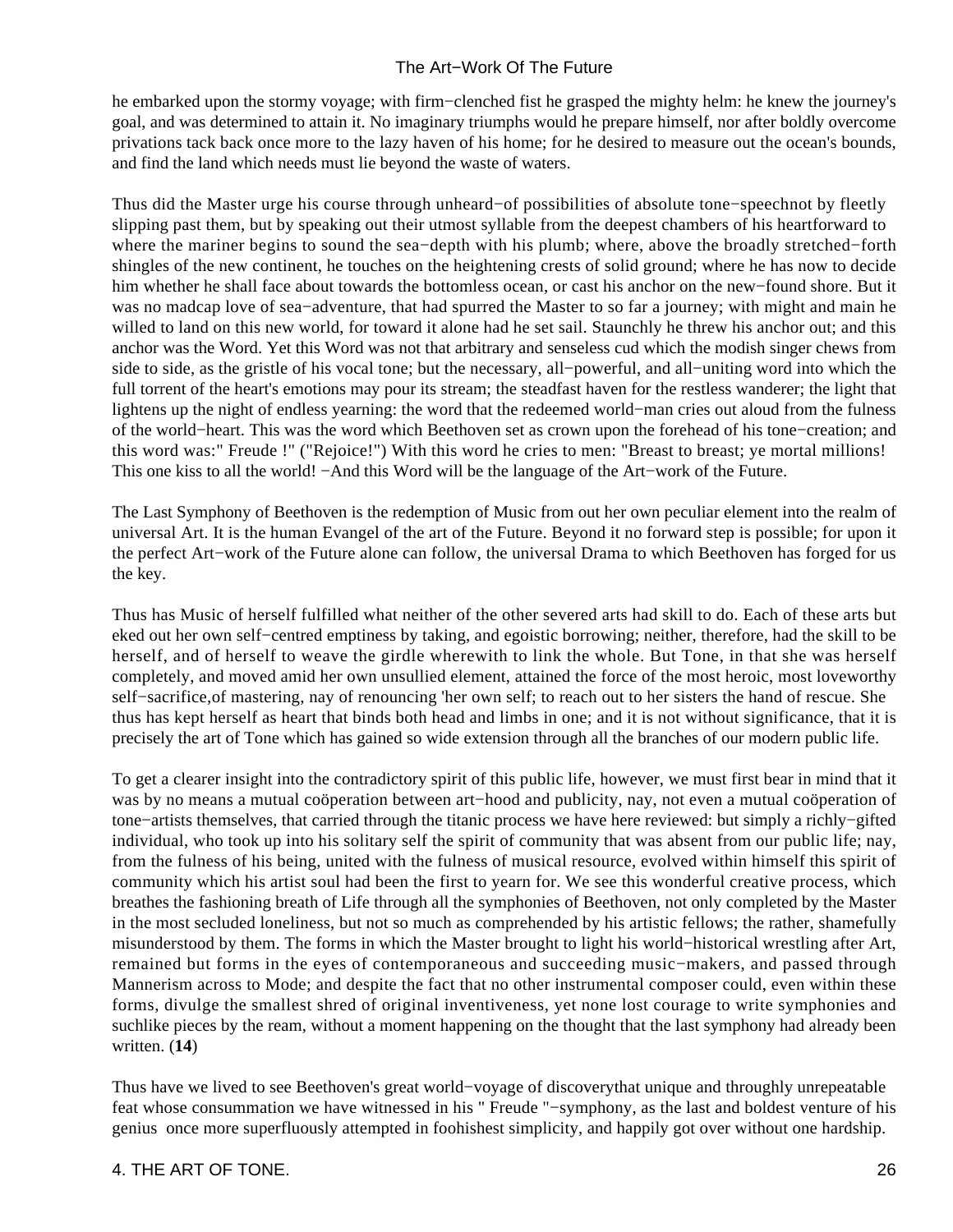A new genre, a "Symphony with Choruses "was all the dullards saw therein! Why should not X or Y be also able to write a "Symphony with Choruses"? Why should not "God the Lord" be praised from swelling throat in the Finale, after three preceding instrumental sections had paved the way as featly as might be ? (**15**) Thus has Columbus only discovered America for the sugary hucksters of our times!

The ground of this repugnant phenomenon, however, lies deep within the very nature of our modern music. The art of Tone, set free from those of Dance and Poetry, is no longer an art instinctively necessary to man. It has been forced to construct itself by laws which, taken from its own peculiar nature, find no affinity and no elucidation in any purely human manifestment. Each of the other arts held fast by the measure of the outer human figure, of the outward human life, or of Nature itself, howsoever capriciously it might disfigure this unconditional first principle. Tone, which found alone in timid Hearing, susceptible to every cheat and fancy, her outward, human measure, must frame herself more abstract laws, perforce, and bind these laws into a compact scientific system. This system has been the basis of all modern music: founded on this system, tower was heaped on tower; and the higher soared the edifice, the more inalienable grew the fixed foundation, this founding which was nowise that of Nature. To the sculptor, the painter, and the poet, their laws of Art explain the course of Nature; without an inner understanding of Nature they can make no thing of beauty. To the musician are explained the laws of Harmony, of Counterpoint; his learning, without which he can build no musical structure, is an abstract, scientific system. By attained dexterity in its application, he becomes a craftsman; and from this craftsmanlike standpoint he looks out upon the outer world, which must needs appear to him a different thing from what it does to the unadmitted worldling,the layman. The uninitiate layman thus stands abashed before this artificial product of art−music, and very rightly can grasp no whit of it but what appeals directly to the heart; from all the built−up prodigy, however, this only meets him in the unconditioned ear−delight of Melody. All else but leaves him cold, or baffles him with its disquiet; for the simple reason that he does not, and cannot, understand it. Our modern concert−public, which feigns a warmth and satisfaction in presence of the art−symphonya merely lies and plays the hypocrite; and the proof of this hypocrisy is evident enough so soon as, after such a symphony, a modern and melodious operatic 'number' is performed, as often happens even in our most renowned concert−institutes,when we may hear the genuine musical pulse of the audience beat high at once in unfeigned joy.

A vital coherence between our art−music and our public taste, must be emphatically denied: where it would fain proclaim its existence, it is affected and untrue; or, with a certain section of our Folk which may from time to time be unaffectedly moved by the drastic power of a Beethovenian symphony, it is to say the least unclear and the impression produced by these tone−works is at bottom but imperfect and fragmentary. But where this coherence is not to hand, the guild−like federation of our art−professors can only be an outward one; while the growth and fashioning of art from within outwards cannot depend upon a fellowship which is nothing but an artificial system, but only in the separate unit, from the individuality of its specific nature, can a natural formative and evolutionary impulse take operation by its own instinctive inner laws. Only on the fulness of the special gifts of an individual artist−nature, can that art−creative impulse feed itself which nowhere finds its nourishment in outer Nature; for this individuality alone can find in its particularity, in its personal intuition, in its distinctive longing, craving, and willing, the stuff wherewith to give the art−mass form, the stuff for which it looks in vain in outer Nature. In the individuality of this one and separate human being does Music first become a purely human art; she devours up this individuality, from the dissolution of its elements to gain her own condensement, her own individualisation.

Thus we see in Music as in the other arts, though from totally different causes, mannerisms and so−called 'schools' proceeding for the most part from the individuality of a particular artist. These 'schools' were the guilds that gathered in imitation, nay in repetition round some great master in whom the soul of Music had individualised itself. So long as Music had not fulfilled her world−historical task: so long might the widely spreading branches of these schools grow up into fresh stems, under this or that congenial fertiliser. But so soon as that task had been accomplished by the greatest of all musical individualities, so soon as Tone had used the force of that individuality to clothe her deepest secrets with the broadest form in which she still might stay an egoistic, self-sufficient art, so soon, in one word, as Beethoven had written his Last Symphony, then all the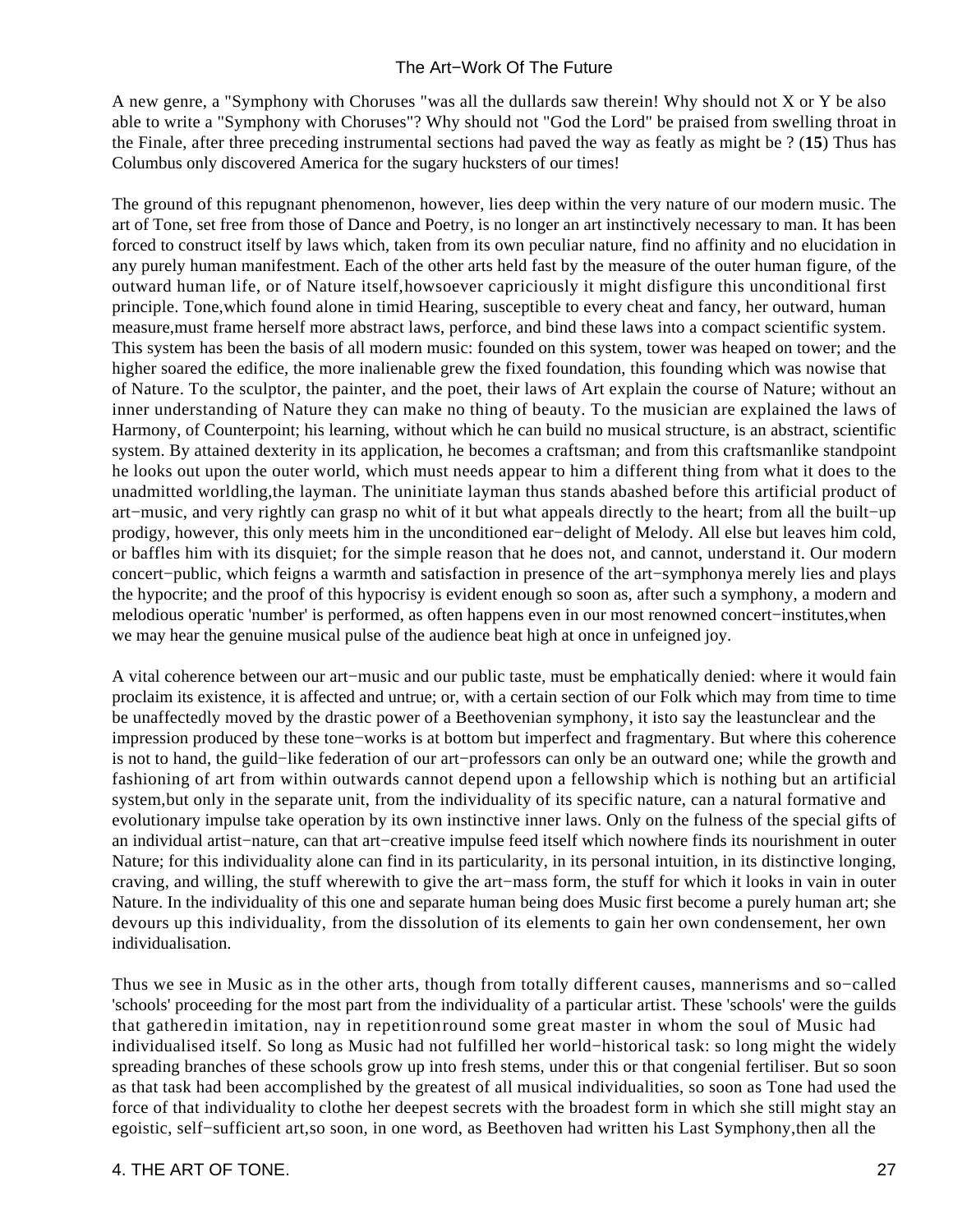musical guilds might patch and cobble as they would, to bring an absolute music−man to market: only a patched and cobbled harlequin, no sinewy, robust son of Nature, could issue now from out their workshops. After Haydn and Mozart, a Beethoven not only could, but must come; the genie of Music claimed him of Necessity, and without a moment's lingering he was there. Who now will be to Beethoven what he was to Mozart and Haydn, in the realm of absolute music? The greatest genius would not here avail, since the genie of Music no longer needs him.

Ye give yourselves a bootless labour, when, as an opiate for your egoistic tingling for 'production', ye fain would deny the cataclysmic significance of Beethoven's Last Symphony; and even your obtuseness will not save you, by which ye make it possible not once to understand this work! Do what ye will; look right away from Beethoven, fumble after Mozart, gird you round with Sebastian Bach; write Symphonies with or without choruses, write Masses, Oratorios, the sexless embryos of Opera ! make songs without words, and operas without texts: ye still bring naught to light that has a breath of true life in it. For look ye, ye lack Belief! the great belief in the necessity of what ye do! Ye have but the belief of simpletons, the false belief in the possible necessity of your own selfish caprice !

In gazing across the busy wilderness of our musical art−world; in witnessing the hopeless sterility of this art−chaos, for all its everlasting ogling; in presence of this formless brew, whose lees are mouldering pedantic shamelessness, and from which, with all its solemn arrogance of musical 'old−master '−hood, at last but dissolute Italian opera−airs or wanton French cancan−tunes can rise as artificial distillate to the glare of modern public life ;in short, in pondering on this utter creative incapacity, we look, without an instant's blenching, towards the great catastrophe which shall make an end of the whole unwieldy musical monstrosity, to clear free space for the Art−work of the Future; in which true Music will truly have no minor rôle to play, but to which both breath and breathing space are utterly forbidden on such a musical soil as ours. (**16**)

### **5. THE POETIC ART.**

<span id="page-29-0"></span>If wont or fashion permitted us to take up again the old and genuine style of speech, and write instead of "Dichten" "Tichten"; then should we gain in the group of names for the three primeval human arts, "Tanz−, Ton− und Ticht−kunst" (Dance, Tone, and Poetry), a beautiful word−picture of the nature of this trinity of sisters, namely a perfect Stabreim, (**17**) such as is native to the spirit of our language. This Stabreim, moreover, would be especially appropriate by reason of the position which it gives to "Tichtkunst" (Poetry): as the last member of the 'rhyme,' this word would first decide that rhyme; since two alliterative words are only raised to a perfect Stabreim by the advent or begettal of the third; so that without this third member the earlier pair are merely accidental, being first shown as necessary factors by the presence of the third, as man and wife are first shown in their true and necessary interdependence by the child which they beget. (**18**)

But just as the effective operation of this rhyme works backward from the close to the commencement, so does it also press onward with no less necessity in the reverse direction: the beginning members, truly, gain their first significance as rhyme by the advent of the closing member, but the closing member is not so much as conceivable without the earlier pair. Thus the Poetic art can absolutely not create the genuine art–work and this is only such an one as is brought to direct physical manifestment without those arts to which the physical show belongs directly. Thought, that mere phantom of reality, is formless by itself; and only when it retraces the road on which it rose to birth, can it attain artistic perceptibility. In the Poetic art, the purpose of all Art comes first to consciousness: but the other arts contain within themselves the unconscious Necessity that forms this purpose. The art of Poetry is the creative process by which the Art−work steps into life: but out of Nothing, only the god of the Israelites can make some–thing, the Poet must have that Something; and that something is the whole artistic man, who proclaims in the arts of Dance and Tone the physical longing become a longing of the soul, which through its force first generates the poetic purpose and finds in that its absolution, in its attainment its own appeasing.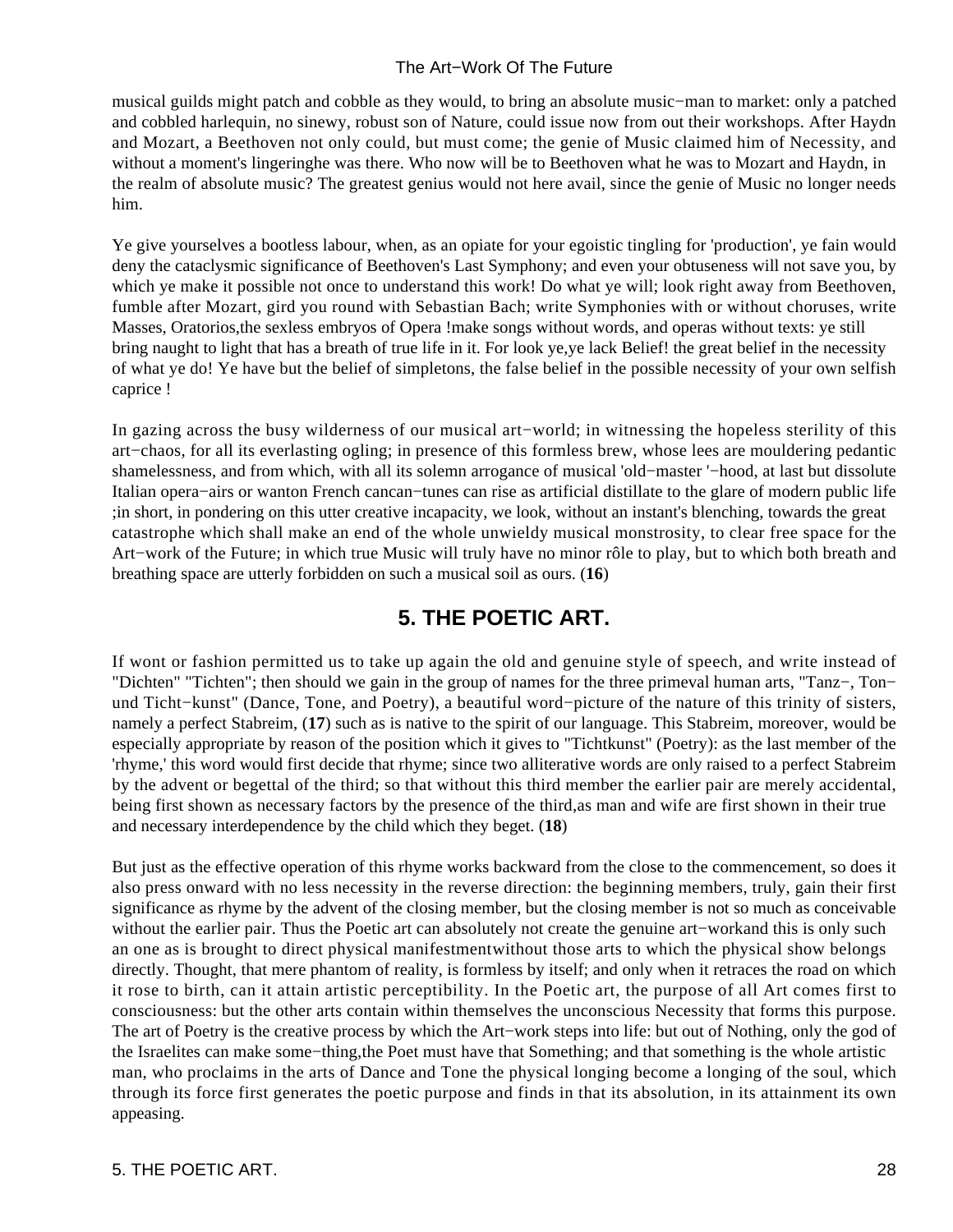Wheresoever the Folk made poetry, and only by the Folk, or in the footsteps of the Folk, can poetry be really made, there did the Poetic purpose rise to life alone upon the shoulders of the arts of Dance and Tone, as the head of the full−fledged human being. The Lyrics of Orpheus would never have been able to turn the savage beasts to silent, placid adoration, if the singer had but given them forsooth some dumb and printed verse to read: their ears must be enthralled by the sonorous notes that came straight from the heart, their carrion−spying eyes be tamed by the proud and graceful movements of the body, in such a way that they should recognise instinctively in this whole man no longer a mere object for their maw, no mere objective for their feeding−, but for their hearing− and their seeing–powers, before they could be attuned to duly listen to his moral sentences.

Neither was the true Folk−epic by any means a mere recited poem: the songs of Homer, such as we now possess them, have issued from the critical siftings and compilings of a time in which the genuine Epos had long since ceased to live. When Solon made his laws and Pisistratus introduced his political regime, men searched among the ruins of the already fallen Epos of the Folk and pieced the gathered heap together for reading service, much as in the Hohenstaufen times they did with the fragments of the lost Nibelungen−lieder. But before these epic songs became the object of such literary care, they had flourished mid the Folk, eked out by voice and gesture, as a bodily enacted Art−work; as it were, a fixed and crystallised blend of lyric song and dance, with predominant lingering on portrayal of the action and reproduction of the heroic dialogue. These epic−lyrical performances form the unmistakable middle stage between the genuine older Lyric and Tragedy, the normal point of transition from the one to the other.

Tragedy was therefore the entry of the Art−work of the Folk upon the public arena of political life; and we may take its appearance as an excellent touchstone for the difference in procedure between the Art−creating of the Folk and the mere literary−historical Making of the so−called cultured art−world. At the very time when live−born Epos became the object of the critical dilettantism of the court of Pisistratus, it had already shed its blossoms in the People's life yet not because the Folk had lost its true afflatus, but since it was already able to surpass the old, and from unstanchable artistic sources to build the less perfect art−work up, until it became the more perfect. For while those pedants and professors in the Prince's castle were labou ring at the construction of a literary Homer, pampering their own unproductivity with their marvel at their wisdom, by aid of which they yet could only understand the thing that long had passed from life, Thespis had already slid his car to Athens, had set it up beside the palace walls, dressed out his stage and, stepping from the chorus of the Folk, had trodden its planks; no longer did he shadow forth the deeds of heroes, as in the Epos, but in these heroes' guise enacted them.

With the Folk, all is reality and deed; it does, and then rejoices in the thought of its own doing. Thus the blithe Folk of Athens, enflamed by persecution, hunted out from court and city the melancholy sons of Pisistratus; and then bethought it how, by this its deed, it had become a free and independent people. Thus it raised the platform of its stage, and decked itself with tragic masks and raiment of some god or hero, in order itself to be a god or hero: and Tragedy was born; whose fruits it tasted with the blissful sense of its own creative force, but whose metaphysical basis it handed, all regardless, to the brain−racking speculation of the dramaturgists of our modern court−theatres.

Tragedy flourished for just so long as it was inspired by the spirit of the Folk, and as this spirit was a veritably popular, i.e. a communal one. When the national brotherhood of the Folk was shivered into fragments, when the common bond of its Religion and primeval Customs was pierced and severed by the sophist needles of the egoistic spirit of Athenian self−dissection,then the Folk's art−work also ceased : then did the professors and the doctors of the literary guilds take heritage of the ruins of the fallen edifice, and delved among its beams and stones; to pry, to ponder, and to re−arrange its members. With Aristophanian laughter, the Folk relinquished to these learned insects the refuse of its meal, threw Art upon one side for two millennia, and fashioned of its innermost necessity the history of the world; the while those scholars cobbled up their tiresome history of Literature, by order of the supreme court of Alexander.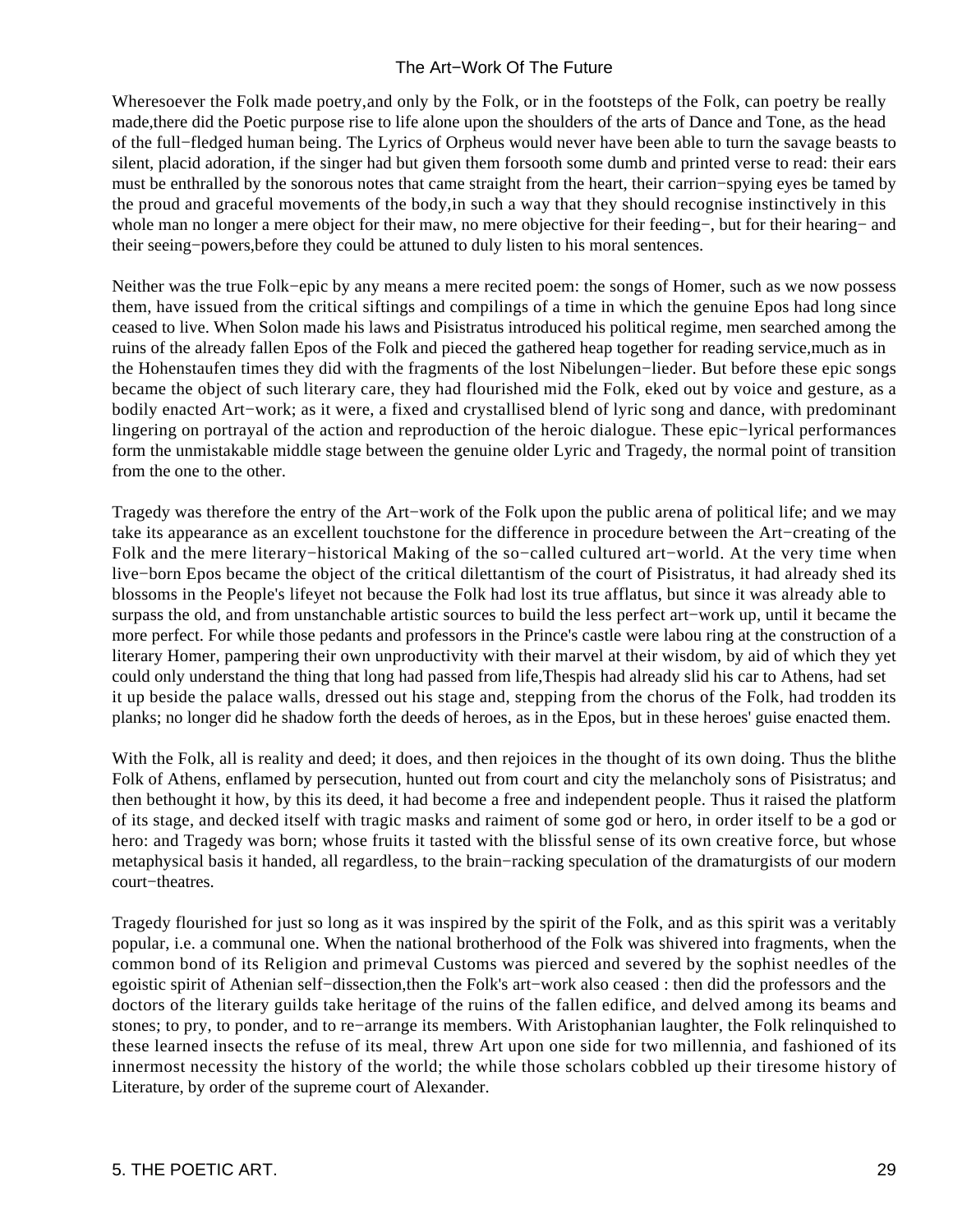The career of Poetry, since the breaking−up of Tragedy, and since her own departure from community with mim etic Dance and Tone, can be easily enough surveyed, despite the monstrous claims which she has raised. The lonely art of Poetry prophesied no more (**19**); she no longer showed, but only described; she merely played the go−between, but gave naught from herself; she pieced together what true seers had uttered, but without the living bond of unity; she suggested, without satisfying her own suggestions; she urged to life, without herself attaining life; she gave the catalogue of a picture−gallery, but not the paintings. The wintry stem of Speech, stripped of its summer wreath of sounding leaves, shrank to the withered, toneless signs of Writing: instead of to the Ear, it dumbly now addressed the Eye; the poet's strain became a written dialect; the poet's breath the penman's scrawl.

There sate she then, the lonely, sullen sister, behind her reeking lamp in the gloom of her silent chamber, a female Faust, who, across the dust and mildew of her books, from out the uncontenting warp and woof of Thought, from off the everlasting rack of fancies and of theories, yearned to step forth into actual life; with flesh and bone, and spick and span, to stand and go mid real men, a genuine human being. Alas! the poor sister had cast away her flesh and bone in over−pensive thoughtlessness; a disembodied soul, she could only now describe that which she lacked, as she watched it from her gloomy chamber, through the shut lattice of her thought, living and stirring its limbs amid the dear but distant world of Sense; she could only picture, ever picture, the beloved of her youth: "so looked his face, so swayed his limbs, so glanced his eye, so rang the music of his voice." But all this picturing and describing, however deftly she attempted to raise it to a special art, how ingeniously soever she laboured to fashion it by forms of speech and writing, for Art's consoling recompense, it still was but a vain, superfluous labour, the stilling of a need which only sprang from a failing that her own caprice had bred; it was nothing but the indigent wealth of alphabetical signs, distasteful in themselves, of some poor mute.

The sound and sturdy man, who stands before us clad in panoply of actual body, describes not what he wills and whom he loves; but wills and loves, and imparts to us by his artistic organs the joy of his own willing and his loving. This he does with highest measure of directness in the enacted Drama. But it is only to the straining for a shadowy substitute, an artificially objective method of description, on which the art of Poetry, now loosed from all substantiality, must exercise her utmost powers of detail,that we have to thank this million−membered mass of ponderous tomes, by which she still, at bottom, can only trumpet forth her utter helplessness. This whole impassable waste of stored−up literaturedespite its million phrases and centuries of verse and prose, without once coming to the living Word is nothing but the toilsome stammering of aphasia–smitten Thought, in its struggle for transmutation into natural articulate utterance.

This Thought, the highest and most conditioned faculty of artistic man, had cut itself adrift from fair warm Life, whose yearning had begotten and sustained it, as from a hemming, fettering bond that clogged its own unbounded freedom : so deemed the Christian yearning, and believed that it must break away from physical man, to spread in heaven's boundless aether to freest waywardness. But this very severance was to teach that thought and this desire how inseparable they were from human nature's being: how high soever they might soar into the air, they still could do this in the form of bodily man alone. In sooth, they could not take the carcase with them, bound as it was, by laws of gravitation; but they managed to abstract a vapoury emanation, which instinctively took on again the form and bearing of the human body. Thus hovered in the air the poet's Thought, like a human−outlined cloud that spread its shadow over actual, bodily earth−life, to which it evermore looked down; and into which it needs must long to shed itself; just as from earth alone it sucked its steaming vapours. The natural cloud dissolves itself, in giving back to earth the conditions of its being: as fruitful rain it sinks upon the meadows, thrusts deep into the thirsty soil, and steeps the panting seeds of plants, which open then their rich luxuriance to the sunlight, to that light which had erstwhile drawn the lowering cloud from out the fields. So should the Poet's thought once more impregnate Life; no longer spread its idle canopy of cloud twixt Life and Light.

What Poetry perceived from that high seat, was after all but Life: the higher did she raise herself; the more panoramic became her view; but the wider the connection in which she was now enabled to grasp the parts, the livelier arose in her the longing to fathom the depths of this great whole. Thus Poetry turned to Science, to Philosophy. To the struggle for a deeper knowledge of Nature and of Man, we stand indebted for that copious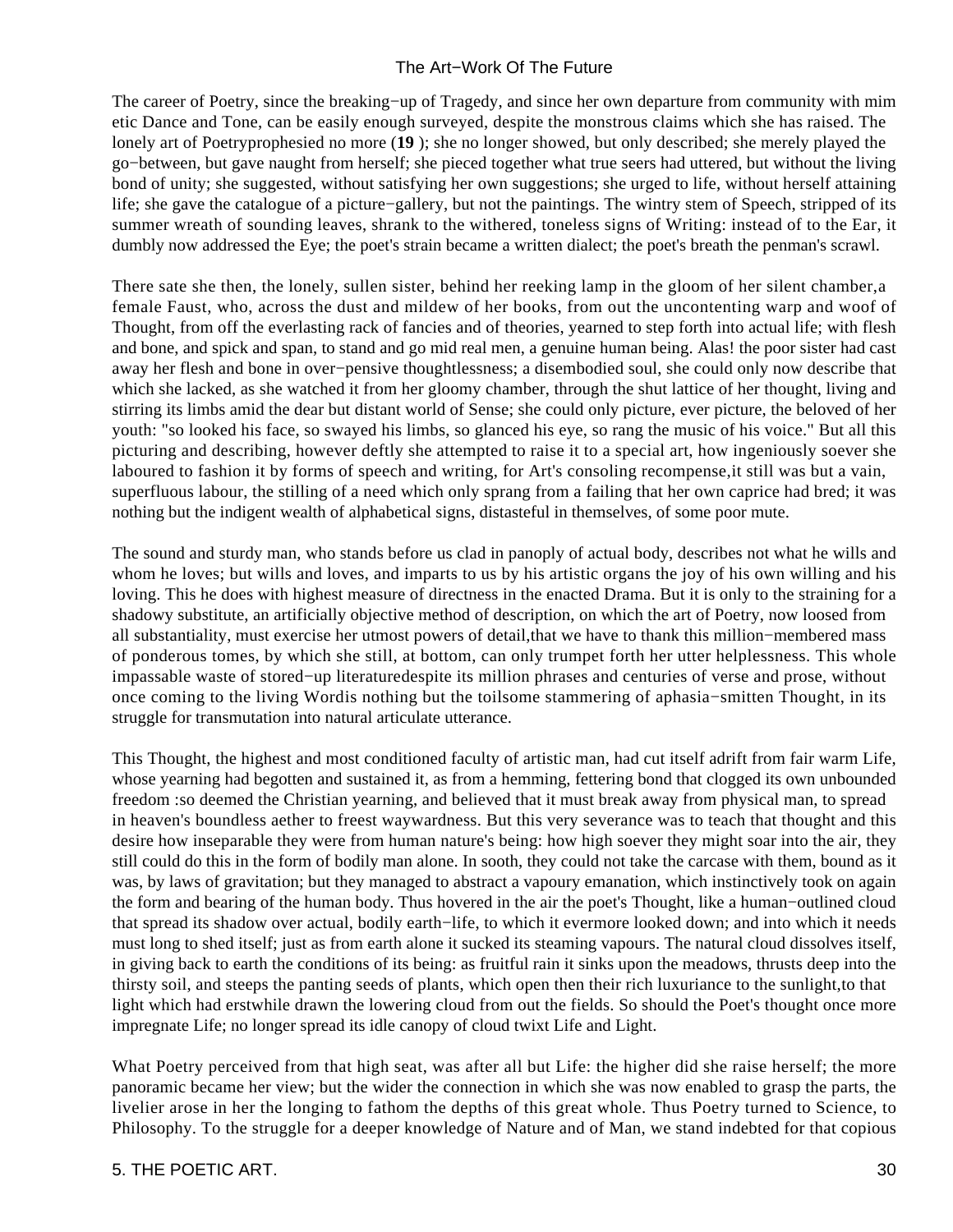store of literature whose kernel is the poetic musing (gedankenhaftes Dichten) which speaks to us in Human− and in Natural− History, and in Philosophy. The livelier do these sciences evince the longing for a genuine portrayal of the known, so much the nearer do they approach once more the artist's poetry; and the highest skill in picturing to the senses the phenomena of the universe, must be ascribed to the noble works of this department of literature. But the deepest and most universal science can, at the last, know nothing else but Life itself; and the substance and the sense of Life are naught but Man and Nature. Science, therefore, can only gain her perfect confirmation in the work of Art; in that work which takes both Man and Nature in so far as the latter attains her consciousness in Manand shows them forth directly. Thus the consummation of Knowledge is its redemption into Poetry; into that poetic art, however, which marches hand in hand with her sister arts towards the perfect Artwork; and this artwork is none other than the Drama.

Drama is only conceivable as the fullest expression of a joint artistic longing to impart; while this longing, again, can only parley with a common receptivity. Where either of these factors lacks, the drama is no necessary, but merely an arbitrary art−product. Without these factors being at hand in actual Life, the poet, in his striving for immediate presentation of the life that he had apprehended, sought to create the drama for himself alone; his creation therefore fell, perforce, a victim to all the faults of arbitrary dealing. Only in exact measure as his own proceeded from a common impulse, and could address itself to a common interest, do we find the necessary conditions of Drama fulfilled since the time of its recall to life and the desire to answer those conditions rewarded with success.

A common impulse toward dramatic art−work can only be at hand in those who actually enact the work of art in common; these, as we take it, are the frllowships of players. At the end of the Middle Ages, we see such fellowships arising directly from the Folk; while those who later overmastered them and laid down their laws from the standpoint of absolute poetic art, have earned themselves the fame of destroying root−and−branch that which the man who sprang directly from such a fellowship, and made his poems for and with it, had created for the wonder of all time. From out the inmost, truest nature of the Folk, Shakespeare created (dichtete) for his fellow−players that Drama which seems to us the more astounding as we see it rise by might of naked speech alone, without all help of kindred arts. One only help it had, the Phantasy of his audience, which turned with active sympathy to greet the inspiration of the poet's comrades. A genius the like of which was never heard, and a group of favouring chances ne'er repeated, in common made amends for what they lacked in common. Their joint creative force, however, was Need; and where this shows its nature–bidden might, there man can compass even the impossible to satisfy it: from poverty grows plenty, from want an overflow; the boorish figure of the homely Folk's−comedian takes on the bearing of a hero, the raucous clang of daily speech becomes the sounding music of the soul, the rude scaffolding of carpet−hung boards becomes a world−stage with all its wealth of scene. But if we take away this art−work from its frame of fortunate conditions, if we set it down outside the realm of fertile force which bore it from the need of this one definite epoch, then do we see with sorrow that the poverty was still but poverty, the want but want; that Shakespeare was indeed the mightiest. Poet of all time, but his Artwork was not yet the work for every age; that not his genius, but the incomplete and merely will−ing, not yet can−ning, spirit of his age's art had made him but the Thespis of the Tragedy of the Future. In the same relation as stood the car of Thespis, in the brief time−span of the flowering of Athenian art, to the stage of AEschylus and Sophocles: so stands the stage of Shakespeare, in the unmeasured spaces of the flowering time of universal human art, to the Theatre of the Future. The deed of the one and only Shakespeare, which made of him a universal Man, a very god, is yet but the kindred deed of the solitary Beethoven, who found the language of the Artist−manhood of the Future: only where these twain Prometheus' Shakespeare and Beethoven shall reach out hands to one another; where the marble creations of Phidias shall bestir themselves in flesh and blood; where the painted counterfeit of Nature shall quit its cribbing frame on the chamberwalls of the egoist, and stretch its ample breadths on the warm−life−blown framework of the Future Stage, there first, in the communion of all his fellow−artists, will the Poet also find redemption.

It was on the long journey from Shakespeare's stage to the art−work of the future, that the poet was first to gain full consciousness of his unhappy loneliness. Out of the fellowship of actors, had the Dramatic poet evolved by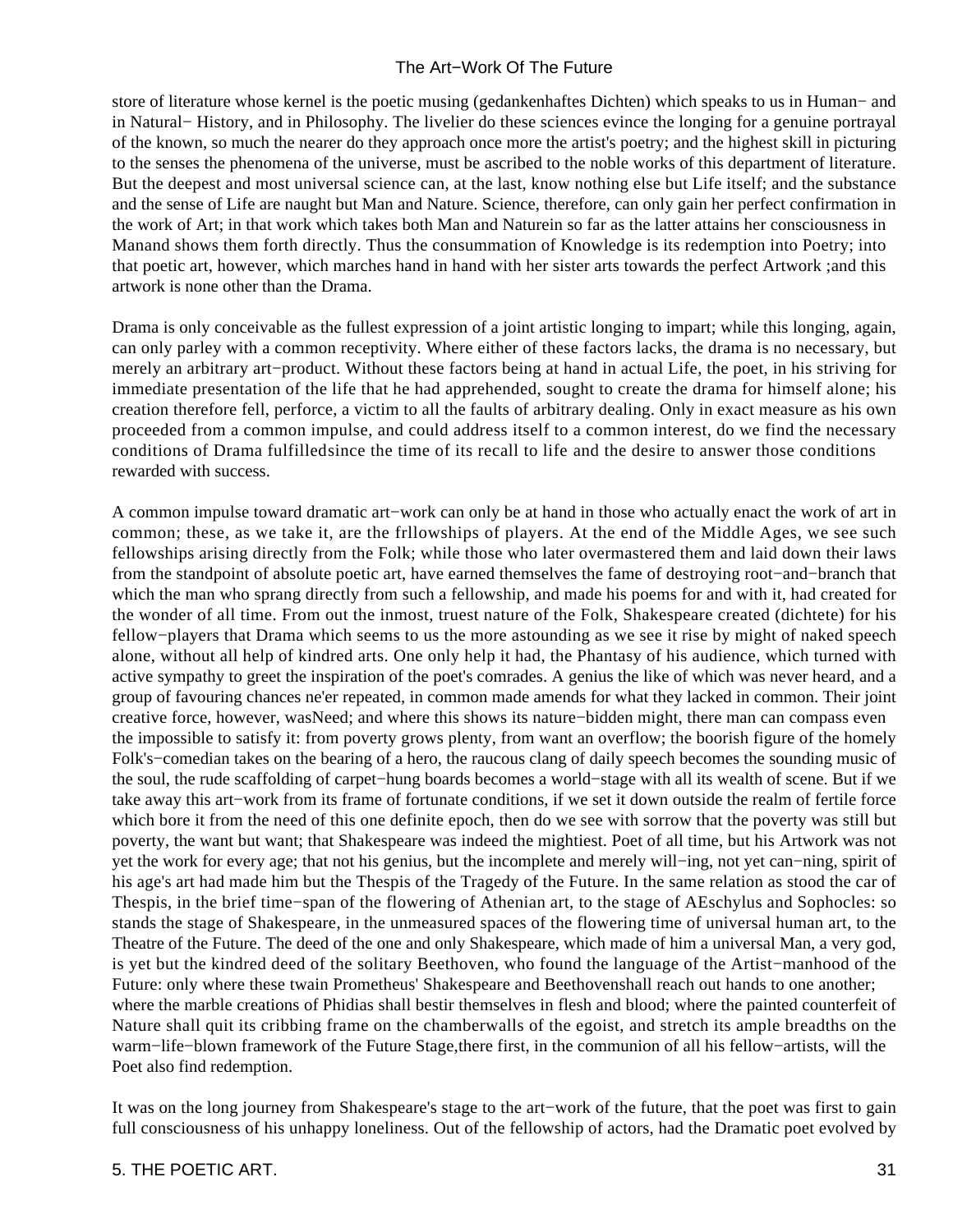natural law; but, in his foolish arrogance, he fain would now exalt himself above his comrades, and without their love, without their impulse, dictate the drama from behind his pedant desk to those from whose free gift of personation it could gain alone a natural growth, and to whose joint will he had only power to point the informing aim. Thus the organs of dramatic art, reduced to slavish drudgery, grew dumb before the poet, who desired not merely now to utter, but to dominate the artistic impulse. As the virtuoso presses or releases at his will the pianoforte's keys, so would the poet play upon the automaton troupe of actors; as on an instrument of wood and steel erected to display his own particular dexterity, and from which men should expect to hear no other thing but him the playing marvel. But the keys of the instrument made their own rejoinder to the ambitious egoist: the harder he hammered, in his gymnastic frenzy, the more they stuck and clattered.

Goethe once reckoned up but four weeks of pure happiness in all his well−filled life: his most unhappy years he made no special count of; but we know them : they were those in which he sought to tune that jangling instrument for his use. This man of might was longing to take refuge from the soundless desert of art−literature in the living, sonorous art−work. Whose eye was surer, and wider−ranging in its knowledge of life than his? What he had seen, described, and pictured, he now would bring to ear upon that instrument. Great heavens! how deformed and past all recognition did his views of life confront him, when forced into this metric music ! ( **20**) How must he wrench his tuning−key, how tug and stretch the strings, until at last they snapped with one great whine I He was forced to see that everything is possible in this world, excepting that abstract spirit should govern men: where this spirit is not seeded in the whole sound man and blossomed out of him, it can never be poured into him from above. The egoistic poet can make mechanical puppets move according to his wish, but never turn machines to actual living men. From the stage where Goethe wished to make his men, he was chased at last by a performing poodle: as an exemplary warning to all unnatural government from on high!

Where Goethe shipwrecked, it could but become "good tone" to look upon oneself as shipwrecked in advance: the poets still wrote plays, but not for the unpolished stage; simply for their cream−laid paper. Only the second− or third− rate poetasters, who here and there adapted their conceits to local exigence, still busied their brains with the players; but not the eminent poet, who wrote "out of his own head" and, of all the many hues of life, found only abstract, Prussian−territorial, black−on−white respectable. Thus happened the unheard−of: Dramas written for dumb reading!

Did Shakespeare, in his stress for unadulterated Life, take shelter in the uncouth scaffold of his People's−stage: so did the egoistic resignation of the modern dramatist content itself with the bookseller's counter; on which he laid him out for market half−dead and half−alive. Had the physically embodied drama cast itself upon the bosom of the Folk: so did the " published" incarnation of the play lie down beneath the feet of the art−critic's good pleasure. Accommodating herself to one servile yoke after the other, Dramatic Poetry swung herself aloft in her own idle fancy to unbound freedom. Those burdensome conditions under which alone a drama can step into life, she might now forsooth cast overboard without ado; for only that which wills to live, must hearken to necessity, but that which wills to do much more than live, namely to lead a dead existence, can make of itself what it pleases: the most arbitrary is to it the most necessary; and the more her independence of the terms of physical show, the more freely could Poetry abandon herself to her own self−will and absolute self−admiration.

Thus by the taking up of Drama into literature, a mere new form was found in which the art of Poetry might indite herself afresh; only borrowing from Life the accidental stuff which she might twist and turn to suit her solitary need, her own self−glorification. All matter and each form were only there to help her introduce to the best graces of the reader one abstract thought, the poet's idealised, beloved 'I.' How faithlessly she forgot, the while, that she had first to thank them all even the most complex of her forms to just this haughtily–despised material Life! From the Lyric through all the forms of poetry down to this literary Drama, there is not one which has not blossomed in far purer and more noble shape from the bodily directness of the People's life. What are all the products of the seeming spontaneous action of abstract poetic art, exhibited in language, verse, and expression, compared with the ever fresh−born beauty, variety, and perfection of the Folk's−lyric, whose teeming riches the spirit of research is toiling now at last to drag from under the rubbish−heap of ages?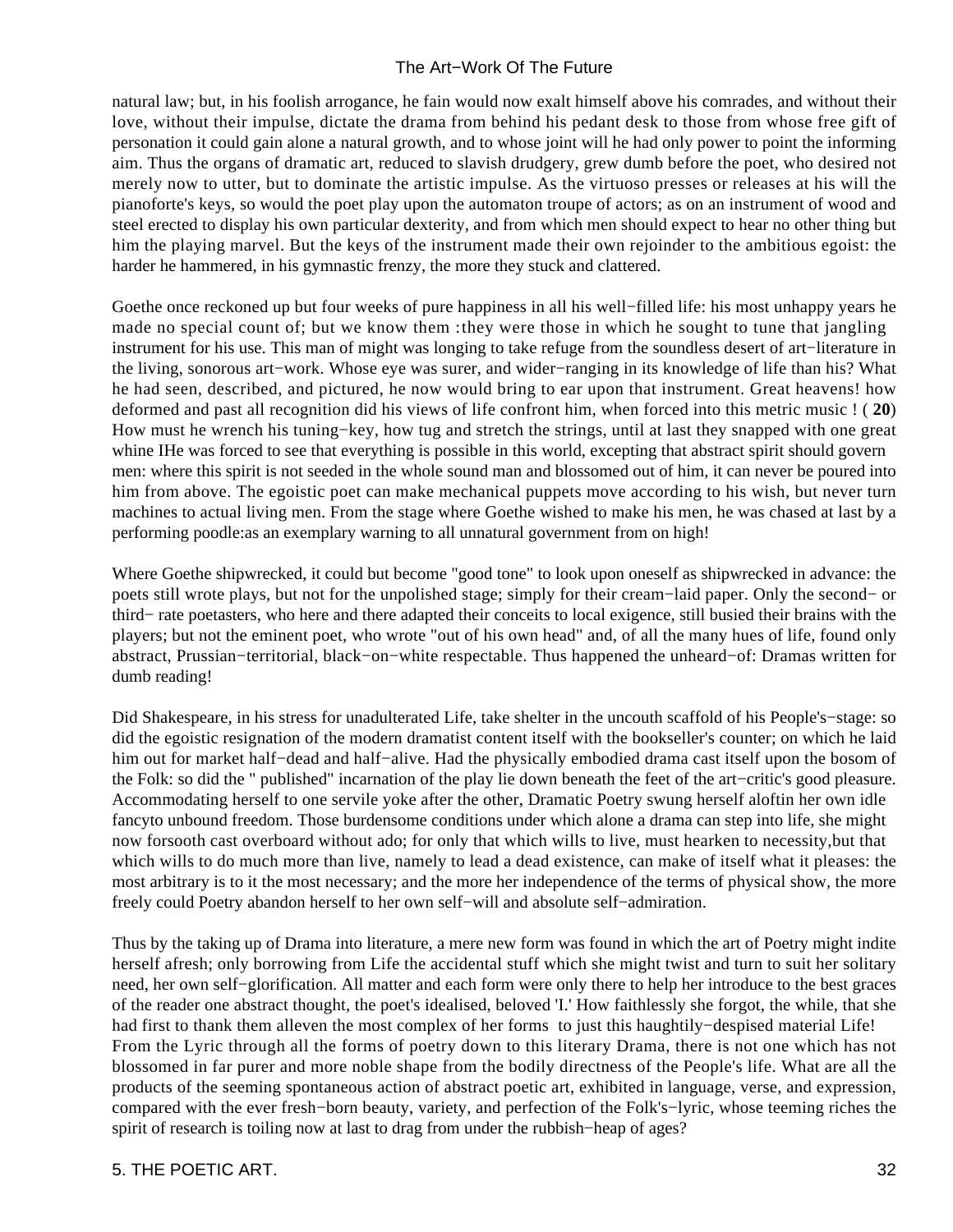But these Folk−ballads are not so much as thinkable without their twin−bred melodies: and what was not only said but also sung, was part and parcel of Life's immediate utterance. Who speaks and sings, at the same time ex presses his feelings by gestures and by motion at least whoever does this from sheer instinct, like the Folk, though not the tutored foundling of our song−professors. Where such an art still flourishes, it finds of itself a constant train of fresh turns of expression, fresh forms of composition ("Dichtung"); and the Athenians teach us unmistakably, how, in the progress of this self−unfolding, the highest artwork, Tragedy, could come to birth.Opposed to this, the art of Poetry must ever stay unfruitful when she turns her back on Life; all her shaping then can never be aught else but that of Fashion, that of wilful combination, not invention. Unfortunate in her every rub with Matter, she therefore turns for ever back to thought: that restless mill−wheel of the Wish, the ever craving, ever unstilled Wish which thrusting off its only possible assuagement, in the world of sense must only wish itself eternally, eternally consume itself.

The Literary Drama can only redeem itself from this state of misery by becoming the actual living Drama. The path of that redemption has been repeatedly entered, and even in our latter days, by many an one from honest yearning, but alas I by the majority for no other reason than that the Theatre had imperceptibly become a more remunerative market than the counter of the Publisher.

The judgment (**21**) of the public, in howsoever great a social disfigurement it may show itself; holds ever by the direct and physical reality; nay, the mutual give−and−take of the world of sense ( die Wechselwirkung des Sinnlichen) makes up, at bottom, what we call "publicity." (**22**) Had the impotent conceit of Poetry withdrawn her from this immediate interaction: so, as regards the Drama, had the players seized it for their own advantage. Most rightly does the public aspect (**23**) of the stage belong de facto to the performing fellowship alone; but where everything was selfishly dissundering, like the poet from this fellowship, to which in the natural order of affairs he immediately belonged, there did the fellowship itself cut through the common band which alone had made it an artistic one. Would the poet unconditionally see himself alone upon the stage, did he thus dispute in advance the artistic value of the fellowship, so, with far more natural excuse, did the individual actor break his bonds in order to unconditionally stamp himself as the only current coin; and herein he was supported by the encouraging plaudits of the Public, which ever holds by instinct to the sheer and absolute show.

The art of Comedy became through this the art of the Comedian, a personal virtuosity: i.e. that egoistic form of art which exists for its exclusive self and wills but the glory of the absolute personality. The common aim, through which alone the Drama becomes a work of Art, lay quite beyond the ken of the individual virtuoso; and that which should generate the art of comedy from out itself; as a common outcome of the spirit of communion, to wit the dramatic Art–work, that is entirely neglected by this virtuoso or this guild of virtuosi, who only seek the special thing that answers to their personal dexterity, the thing that alone can pay its tributeto their vanity. Yet hundreds of the best−skilled egoists, though all collected on one spot of earth, cannot fulfil that task which can only be the work of communism (Gemeinsamkeit); at least until they cease to be mere egoists. But so long as they are this, their ground of common actiononly attainable under external pressure is that of mutual hate and envy; and our theatre, therefore, often resembles the battlefield of the two lions, on which we can discover nothing but their tails, the sole remainder of their mutual meal off one another.

Nevertheless, where this very virtuosity of the performer makes up the total of the public's notion of theatric art, as in the generality of the French theatres and even in the opera−world of Italy, we have at hand a more natural expression of the bent to artistic exhibition, than where the 'abstract' poet would fain usurp this bent for his own self−glorification. Experience has often proved that from out that world of virtuosi, given a true heart to beat in unison with the artistic talent, there may come forth a dramatic performer who by one solitary impersonation (**24**) shall disclose to us the inmost essence of dramatic art far more distinctly than a hundred art−dramas per se. Where, on the other hand, dramatic art−poetry would experiment with living actors, she can only manage in the end to quite confuse both virtuosi and public; or else, for all her self−inflation, to betake herself to shamefullest subservience. She either brings but stillborn children into the world, and that is the best result of her activity, for then she does no harm, or else she inoculates her constitutional disease, of willing without can−ning, like a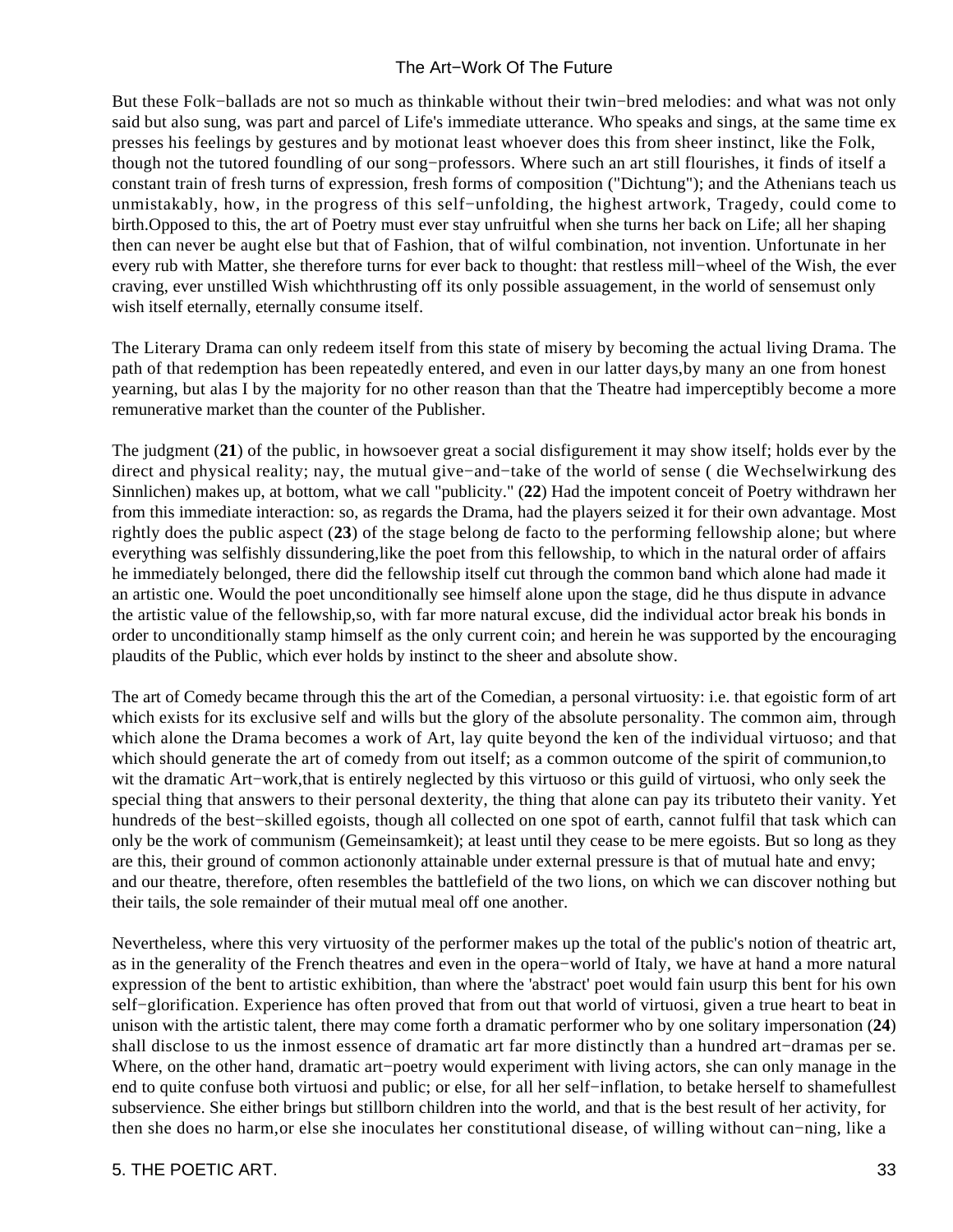devastating plague into the still half−healthy members of the art of comedy. In any case she needs must follow the coercive laws of the most dependent lack of self−dependence: in order to attain some semblance of a form, she must look around for any form that may have sometime emanated from the life of genuine comedy. This then she almost always borrows, in our latest times, from the disciples of Molière alone.

With the lively, abstraction−hating people of France, the art of Comedyin so far as it was not governed by the influence of the Court lived for the most part its own indigenous life: amid the overpowering hostility to Art of our general social condition, whatever healthy thing has been able to evolve from Comedy, since the dying out of the Shakespearian drama, we owe to the French alone. But even among themunder pressure of the ruling world− geist that kills all common weal, whose soul is Luxury and Fashionthe true, complete, Dramatic Art−work could not so much as distantly appear: the only universal factor of our modern world, the spirit of usury and speculation, has with them also held each germ of true dramatic art in egoistic severance from its fellow. Art−forms to answer to this sordid spirit, however, the French dramatic school has found, without a doubt: with all the unseemliness of their contents, they evince uncommon skill in making these contents as palatable as may be; and these forms have this distinctive merit, that they have actually emanated from the inborn spirit of the French comedian's art, and thus from life itself.

Our German dramatists, in their longing for some seeming−necessary form wherewith to clothe the arbitrary contents of their poetic thought, and since they lacked the inborn plastic gift, set up this needful form in pure caprice; for they seized upon the Frenchman's 'scheme,' without reflecting that this scheme had sprung from quite another, and a genuine Need. But he who does not act from sheer necessity, may choose where'er he pleases. Thus our dramatists were not quite satisfied with their adoption of French forms: the stew still lacked of this or that, a pinch of Shakespearian audacity, a spice of Spanish pathos, and, for a sauce, a remanet of Schiller's ideality or Iffland's burgher bonhomie. All this is now dished up with unheard archness, according to the French recipe, and served with journalistic reminiscences of the latest scandal; the favourite actor since the real poet had not learnt how to play his comedies provided with the rôle of some fictitious poet, wherever possible ; with a further slice from here or there thrown in to suit the special circumstance: and so we have the modernest dramatic art−work, the poet who in sooth writes down himself, i.e., his palpable poetic incapacity.

Enough! of the unexampled squalor of our theatric poetry I with which indeed we here have alone to do; since we need not draw the special subdivision of literary poesy within our closer ken. For, with our eyes directed toward the Artwork of the Future, we are seeking out Poetic art where she is struggling to become a living and immediate art, and this is in the Drama; not where she renounces every claim to this life−issue, and yetfor all her fill of thought but takes the terms of her peculiar manufacture from the hopeless artistic unfitness of our modern public life. This Literature−poesy (die litteraturpoesie) supplies the only solacehowever sad and impotent Iof the lonely human being of the Present who longs to taste poetic food. Yet the solace that she gives is truly but an access of the longing after Life, the longing for the living Artwork; for the urgence of this longing is her very soul, where this does not speak out, does not proclaim itself with might and main, there has the last trace of verity departed from this poesy too. The more honestly and tumultuously, however, does it throb within her, so much the more veraciously does she admit her own unsolaceable plight, and confess the only possible assuagement of her longing, to be her own self−abrogation, her dissolution into Life, into the living Art−work of the Future.

Let us ponder how this fervent, noble longing of Liter ary Poesy must one day be responded to; and meanwhile let us leave our modern Dramatic Poetry to the pompous triumphs of her own ridiculous vanity!

### **6. WHILOM ATTEMPTS AT RE−UNITING THE THREE HUMANISTIC ARTS.**

<span id="page-35-0"></span>In our general survey of the demeanour of each of the three humanistic (rein menschlich) arts after its severance from their initial communion, we could not but plainly see that exactly where the one variety touched on the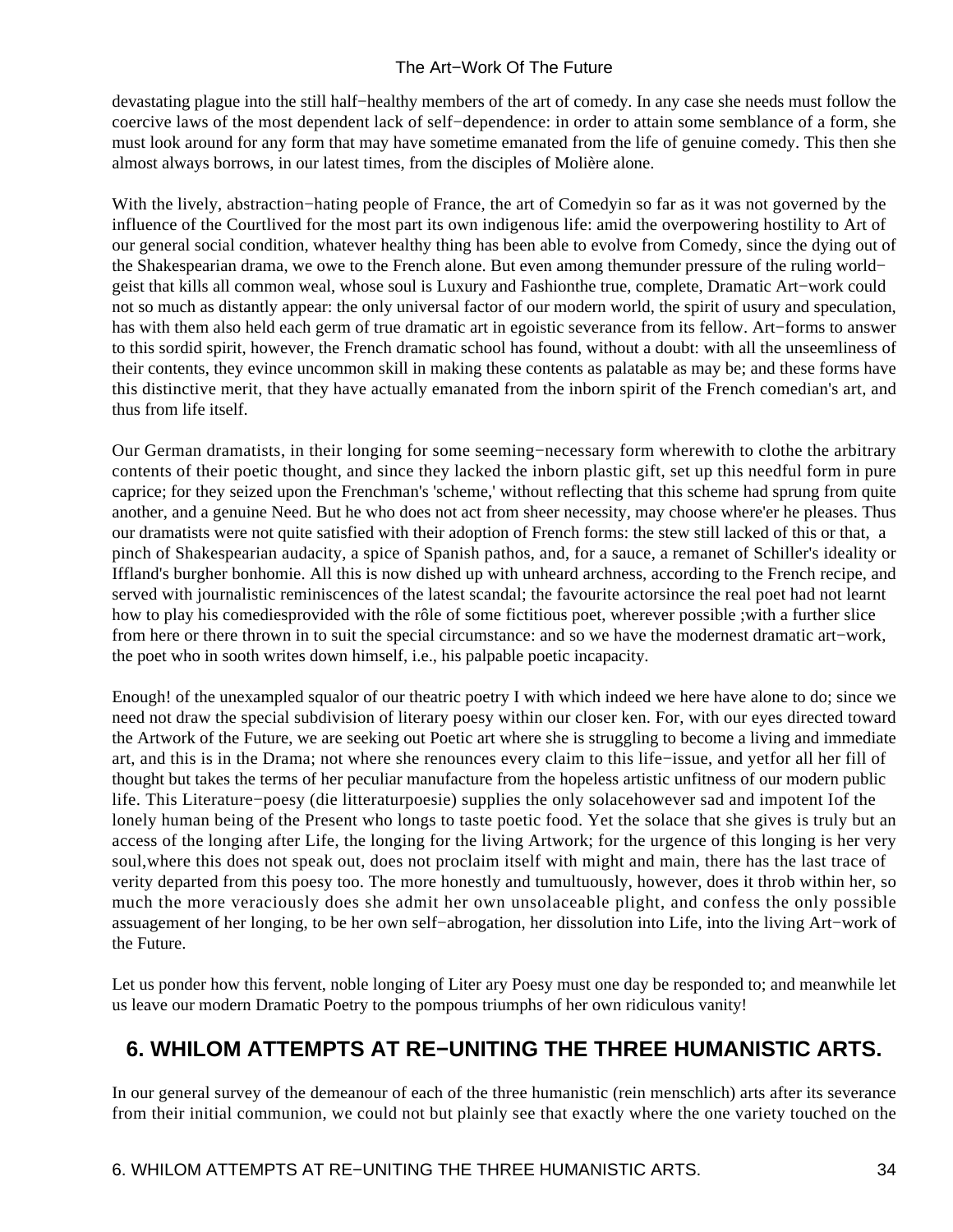province of the next, where the faculty of the second stepped−in to replace the faculty of the first, there did the first one also find its natural bounds. Beyond these bounds, it might stretch over from the second art−variety to the third; and through this third, again, back to itself, back to its own especial individuality, but only in accordance with the natural laws of Love, of self−offering for the common good impelled by Love. As Man by love sinks his whole nature in that of Woman, in order to pass over through her into a third being, the Child, and yet finds but himself again in all the loving trinity, though in this self a widened, filled, and finished whole: so may each of these individual arts find its own self again in the perfect, throughly liberated Artworknay, look upon itself as broadened to this Art−workso soon as, on the path of genuine love and by sinking of itself within the kindred arts, it returns upon itself and finds the guerdon of its love in the perfect work of Art to which it knows itself expanded. Only that art−variety, however, which wills the common art−work, reaches therewith the highest fill of its own particular nature; whereas that art which merely wills itself, its own exclusive fill of self; stays empty and unfree for all the luxury that it may heap upon its solitary semblance. But the Will to form the common artwork arises in each branch of art by instinct and unconsciously, so soon as e'er it touches on its own confines and gives itself to the answering art, not merely strives to take from it. It only stays throughout itself, when it throughly gives itself away: whereas it must fall to its very opposite, if it at last must only feed upon the other :" whose bread I eat, his song I'll sing." But when it gives itself entirely to the second, and stays entirely enwrapt therein, it then may pass from that entirely into the third; and thus become once more entirely itself in highest fulness, in the associate Art−work.

(Of all these arts not one so sorely needed an espousal with another, as that of Tone; for her peculiar character is that of a fluid nature−element poured out betwixt the more defined and individuahised substances of the two other arts.) Only through the Rhythm of Dance, or as bearer of the Word, could she brace her dehiquescent being to definite and characteristic corporeality. But neither of the other arts could bring herself to plunge, in love without reserve, into the element of Tone: each drew from it so many bucketsful as seemed expedient for her own precise and egoistic aims; each took from Tone, but gave not in return; so that poor Tone, who of her life−need stretched out her hands in all directions, was forced at last herself to take for very means of maintenance. Thus she engulfed the Word at first, to make of it what suited best her pleasure: but while she disposed of this word as her wilful feeling listed, in Catholic music, she lost its bony frameworkso to sayof which, in her desire to become a human being, she stood in need to bear the liquid volume of her' blood, and round which she might have crystallised a sinewy flesh. A new and energetic handling of the Word, in order to gain shape therefrom, was shown by Protestant church−music; which, in the "Passion−music," pressed on towards an ecclesiastical drama, wherein the word was no longer a mere shifting vehicle for the expression of feeling, but girt itself to thoughts depicting Action. In this church−drama, Music, while still retaining her predominance and building everything else into her own pedestal, almost compelled Poetry to behave in earnest and like a man towards her. But coward Poetry appeared to dread this challenge; she deemed it as well to cast a few neglected morsels to − swell the meal of this mightily waxing monster, Music, and thus to pacify it; only, however, to regain the liberty of staying undisturbed within her own peculiar province, the egoistic sphere of Literature. It is to this selfish, cowardly bearing of Poetry toward Tone that we stand indebted for that unnatural abortion the Oratorio, which finally transplanted itself from the church into the concert−hall. The Oratorio would give itself the airs of Drama; but only precisely in so far as it might still preserve to Music the unquestioned right of being the chief concern, the only leader of the drama's 'tone.'

Where Poetry fain would reign in solitude, as in the spoken Play, she took Music into her menial service, for her own convenience; as, for instance, for the entertainment of the audience between the acts, or even for the enhancement of the effect of certain dumb transactions, such as the irruption of a cautious burglar, and matters of that sort I Dance did the selfsame thing, when she leapt proudly on to saddle, and graciously condescended to allow Music to hold the stirrup. Exactly so did Tone behave to Poetry in the Oratorio: she merely let her pile the heap of stones, from which she might erect her building as she fancied.

But Music at last capped all this ever−swelling arrogance, by her shameless insolence in the Opera. Here she claimed tribute of the art of Poetry down to its utmost farthing: it was no longer to merely make her verses, no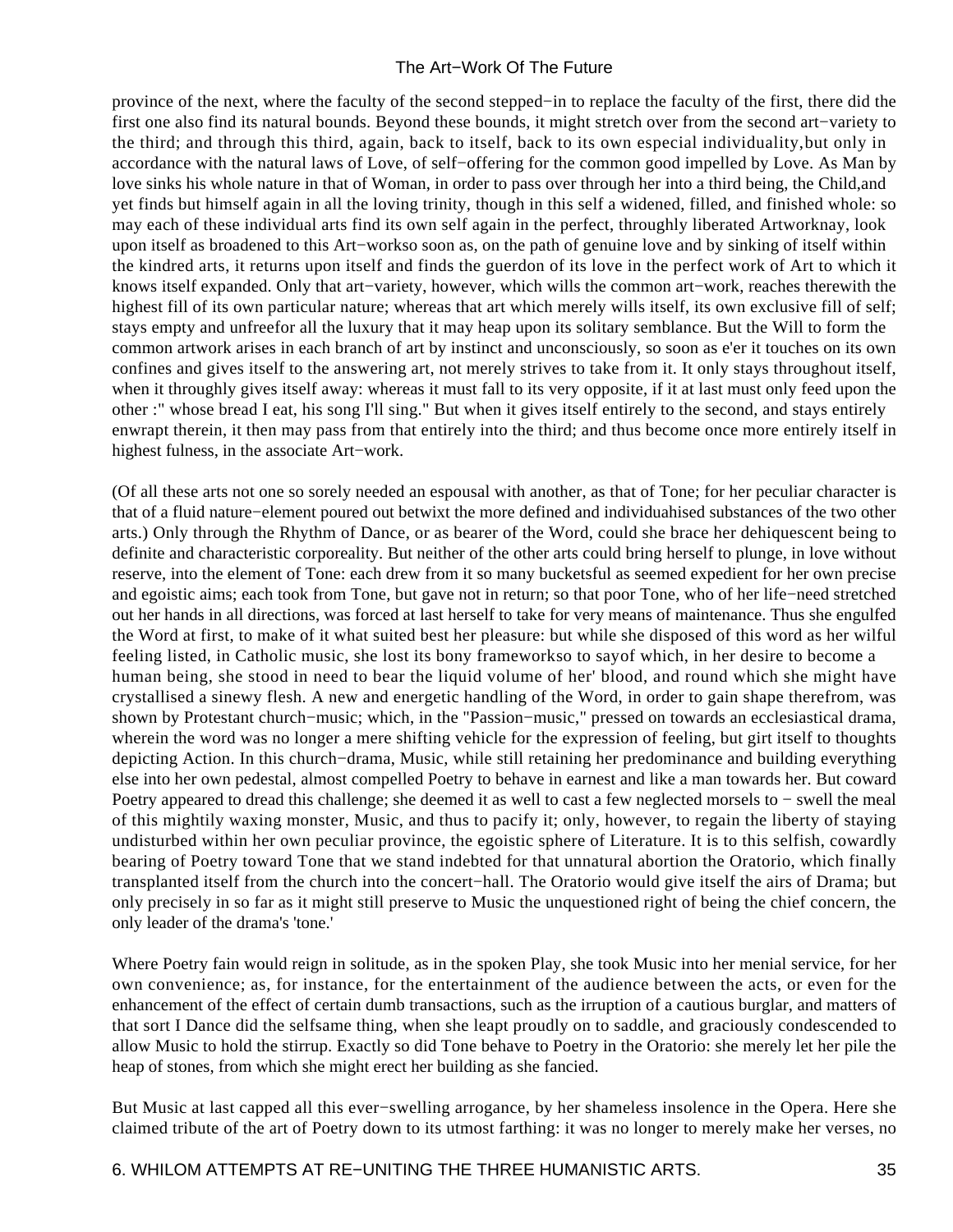longer to merely suggest dramatic characters and sequences, as in the Oratorio, in order to give her a handle for her own distention, but it was to lay down its whole being and all its powers at her feet, to offer up complete dramatic characters and complex situations, in short the entire ingredients of Drama; in order that she might take this gift of homage and make of it whatever her fancy listed.

The Opera, as the seeming point of reunion of all the three related arts, has become the meeting−place of these sisters' most self−seeking efforts. Undoubtedly Tone claims for herself the supreme right of legislation therein; nay, it is solely to her struggle though led by egoism towards the genuine artwork of the Drama, that we owe the Opera at all. But in degree as Poetry and Dance were bid to be her simple slaves, there rose amid their egoistic ranks a growing spirit of rebellion against their domineering sister. The arts of Dance and Poetry had taken a personal lease of Drama in their own way: the spectacular Play and the pantomimic Ballet were the two territories between which Opera now deployed her troops, taking from each whatever she deemed indispensable for the self−glorification of Music. Play and Ballet, however, were well aware of her aggressive self−sufficiency: they only lent themselves to their sister against their will, and in any case with the mental reservation that on the first favourable opportunity they each would clear themselves an exclusive field. So Poetry leaves behind her feeling and her pathos, the only fitting wear for Opera, and throws her net of modern Intrigue around her sister Music; who, without being able to get a proper hold of it, must willy−nilly twist and turn the empty cobweb, which none but the nimble play−sempstress herself can plait into a tissue: and there she chit−ps and twitters, as in the French confectionary−operas, until at last her peevish breath gives out, and sister Prose steps in to fill the stage. Dance, on the other hand, has only to espy some breach in the breath−taking of the tyrannising songstress, some chilling of the lava−stream of musical emotion,and in an instant she flings her legs astride the boards; trounces sister Music off the scene, down to the solitary coiiflnement of the orchestra; and spins, and whirls, and runs around, until the public can no longer see the wood for wealth of leaves, i.e. the opera for the crowd of legs.

Thus Opera becomes the mutual compact of the egoism of the three related arts. To rescue her supremacy, Tone contracts with Dance for so many quarters−of−an−hour which shall belong to the latter alone: during this period the chalk upon the shoe−soles shall trace the regulations of the stage, and music shall be made according to the system of the leg−, and not the tone−, vibrations; item, that the singers shall be expressly forbidden to indulge in any sort of graceful bodily motion, this is to be the exclusive property of the dancer, whereas the singer is to be pledged to complete abstention from any fancy for mimetic gestures, a restriction which will have the additional advantage of conserving his voice. With Poetry Tone settles, to the former's highest satisfaction, that she will not employ her in the slightest on the stage; nay, will as far as possible not even articulate her words and verses, and will relegate her instead to the printed text−book, necessarily to be read after the performance, in Literature's decorous garb of black and white. Thus, then, is the noble bond concluded, each art again itself; and between the dancing legs and written book, Music once more floats gaily on through all the length and breadth of her desire.This is modern Freedom in the faithful counterfeit of Art!

Yet after such a shameful compact the art of Tone, however brilliantly she seem to reign in Opera, must needs be deeply conscious of her humiliating dependence. Her life−breath is the heart's affection; and if this also be centred on itself and its own contentment, then not only is it as much in need of the wherewithal of this contentment as are the yearnings of the senses and the understanding, but it feels its need of that object far more piercingly and vividly than they. The keenness of this need gives to the heart its courage of self−sacrifice; and just as Beethoven has spoken out this courage in a valiant deed, so have tone−poets like Gluck and Mozart expressed by glorious deeds of love the joy with which the lover sinks himself within his object; ceasing to be himself, but becoming in reward an infinitely greater thing. Wherever the edifice of Opera though originally erected for the egoistic manifestoes of segregated arts betrayed within itself the trace of a condition for the full absorption of Music into Poetry, these masters have accomplished the redemption of their art into the conjoint artwork. But the baleful influence of the ruling evil plight explains to us the utter isolation of such radiant deeds, together with the isolation of the very tone−poets who fulfilled them. That which was possible to the unit under certain fortunate, but almost purely accidental circumstances, is very far indeed from forming a law for the great mass of phenomena; and in the latter we can only recognise the distracted, egoistic oscillations of Caprice; whose methods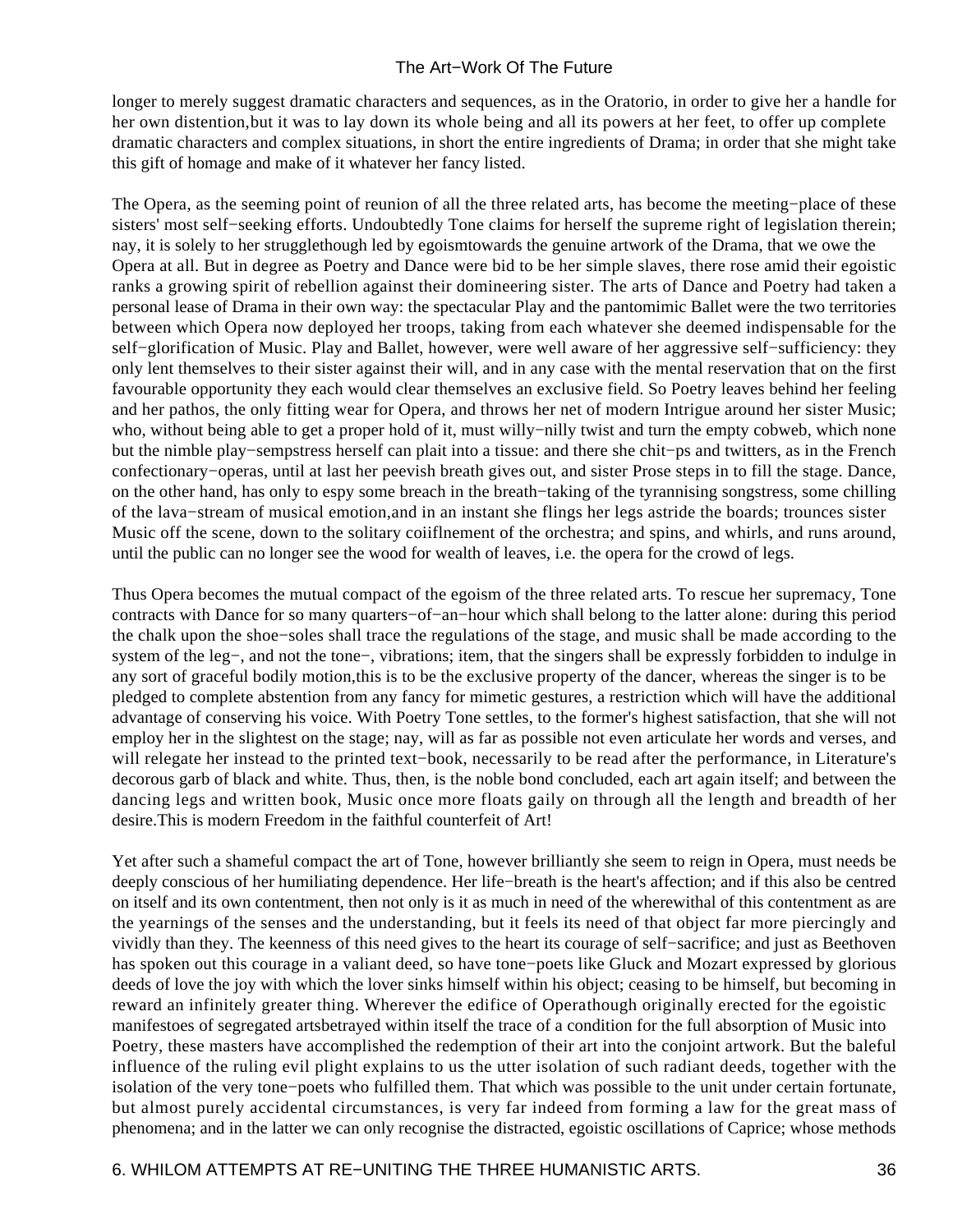indeed are those of all mere copying, since it cannot originate anything of itself. Gluck and Mozart, together with the scanty handful of kindred tone−poets, (**25** ) serve us only as load−stars on the midnight sea of operatic music, to point the way to the pure artistic possibility of the ascension of the richest music into a still richer dramatic poetry, namely into that Poetic art which by this free surrender of Music to her shall first become an all−effectual Dramatic art. How impossible is the perfect artwork amid the ruling state of things, is proved by the very fact that, after Giuck and Mozart had disclosed the highest capabilities of Music, these deeds have yet remained without the smallest influence on our actual modern art's demeanour, that the sparks which flew from their genius have only hovered before our art−world like sputtering fireworks, but have been absolutely unable to incend the fire which must have caught its flame from them, had the fuel for it been to hand.

But even the deeds of Gluck and Mozart were but one−sided deeds, i.e. they revealed the capability and the instinctive will of Music without their being understood by her sister arts, without the latter contributing towards those deeds from a like−felt genuine impulse to be absorbed in one another, and in fact without any response from their side. Only, however, from a like and common impulse of all three sister arts, can their redemption into the true Art−work, and thus this artwork itself; become a possibility. When at last the pride of all three arts in their own self−sufficiency shall break to pieces, and pass over into love for one another; when at last each art can only love itself when mirrored in the others; when at last they cease to be dissevered arts, then will they all have power to create the perfect artwork; aye, and their own desistence, in this sense, is already of itself this Art−work, their death immediately its life.

Thus will the Drama of the Future rise up of itself; when nor Comedy, nor Opera, nor Pantomime, can any longer live; when the conditions which allowed their origin and sustained their unnatural life, shall have been entirely upheaved. These conditions can only be upheaved by the advent of those fresh conditions which breed from out themselves the Art−work of the Future. The latter, however, cannot arise alone, but only in the fullest harmony with the conditions of our whole Life. Only when the ruling religion of Egoism, which has split the entire domain of Art into crippled, self−seeking art−tendencies and art−varieties, shall have been mercilessly dislodged and torn up root and branch from every moment of the life of man, can the new religion step forth of itself to life; the religion which includes within itself the conditions of the Artwork of the Future.

<span id="page-38-0"></span>Before we turn with straining eyes to the prefigurement of this Artwork such as we have to win for ourselves from the utter disowning of our present art−surroundings it is necessary, however, to cast a glance upon the nature of the so−called plastic arts.

## **III. MAN SHAPING ART FROM NATURE'S STUFFS. (26)**

#### 1. ARCHITECTURAL ART.

AS Man becomes the subject and the matter of his own artistic treatment, in the first and highest reference, so does he extend his longing for artistic portrayal to the objects of surrounding, allied, ministering Nature. Exactly in proportion as Man knows how to grasp the reference of Nature to himself in his portrayal of her, and to set himself in the centre of his survey of the world as the conscience−woken and the conscience−wakener, (**27**) is he able to picture Nature to himself artistically; and thereafter to impart her to the only beings for whom this portrait can be destined to wit, to Men. In this he proceeds from a like, though not an equally imperative, impulse to that which urged the art−work whose subject and whose stuff he was himself. But only the man who has already brought forth from and in himself the directly human artwork, and can thus both comprehend and impart himself artistically, is also able to represent Nature to himself artistically; not the unawakened thrall of Nature. The Asiatic peoples, and even the Egyptians to whom Nature only showed herself as a self–willed, elementary, or brutish force, to which Man stood in the relation either of unconditioned suffering or of grovelling self–debasement set Nature up above them as the object of their adoration, the graven symbol of their worship; without, for that very reason, being able to exalt themselves to free, artistic consciousness. Here, then, Man could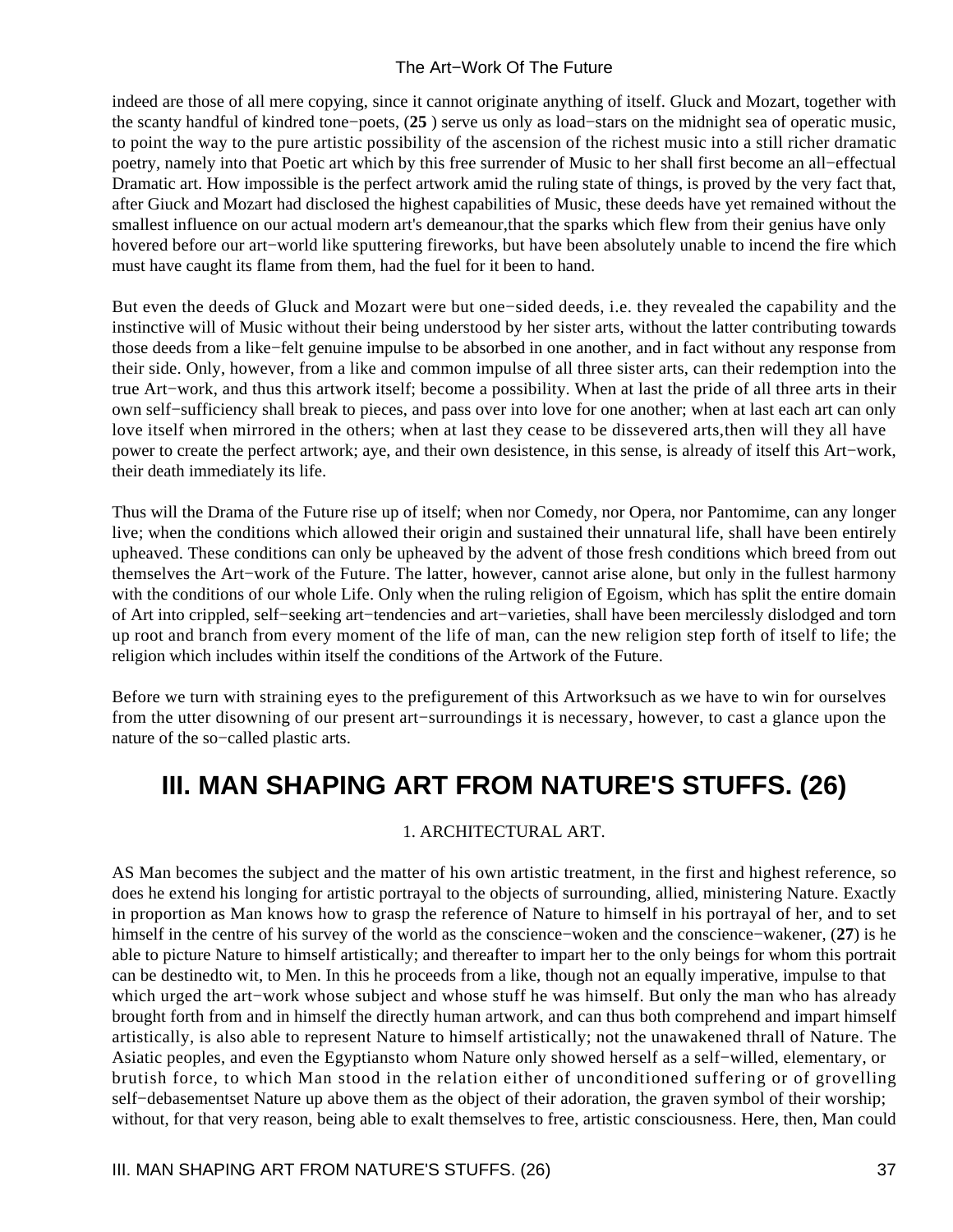never form the subject of his own artistic exposition; but seeing that, whether he willed or no, he could only conceive all personality such as the personal nature–force according to a human standard, he made over his owrr image, in sooth in horrible distortion, to those objects of Nature which he fain would portray.

It was reserved for the Hellenes to first evolve the humanistic (rein menschliche) art−work in their own person, and from that to expand it to the exposition of Nature. But they could not be ripe for this human art−work itself until they had conquered Nature, in the sense in which she presented herself to the Asiatic peoples, and had so far set Man on Nature's pinnacle that they conceived those personal nature−forces as clothed with the perfect shape of human beauty, as Gods that bore themselves as men. First when Zeus breathed life throughout the world from his Olympian height, when Aphrodite rose from out the sea−foam, and Apollo proclaimed the spirit and the form of his own being as the law of beauteous human life, did the uncouth nature−deities of Asia vanish with their idols, and fair artistic Man, awakening to self−consciousness, apply the laws of human beauty to his conception and his portraiture of Nature.

Before the God's−oak at Dodona the Pelasgian ("Ur−hellene") bowed himself in waiting for the oracle; beneath the shady thatch of leaves, and circled by the verdant pillars of the God's−grove, the Orpheist raised his voice; but under the fair−ceiled roof, and amid the symmetry of marble columns of the God's−temple, the art−glad Lyrist led the mazes of his dance, to strains of sounding hymns, and in the Theatre, which reared itself around the God's−altar as its central point on the one hand to the message−giving stage, on the other to the ample rows where sat the message−craving audience, the Tragedian brought to birth the living work of consummated Art.

Thus did artistic Man, of his longing for artistic commune with himself rule Nature to his own artistic needs and bid her serve his highest purpose. Thus did the Lyrist and Tragedian command the Architect to build the artistic edifice which should answer to their art in worthy manner.

The foremost, natural need urged men to build them homes and strongholds: but in that land and mid that folk from which our whole Art originates, it was not this purely physical need, but the need of men engaged in artistic presentation of themselves, that was destined to convert the Handicraft of building into a genuine Art. Not the royal dwellings of Theseus and Agamemnon, not the rude rock−built walls of Pelasgian citadels, have reached our physical or even our mental field of vision, but the Temples of the Gods, the Tragic theatres of the Folk. Every relic that has come to us of architectural art applied to objects outside these, dates after the decline of Tragedy, i.e. of the completed Grecian Art, and is essentially of Asiatic origin.

As the Asiatic, that perpetual thrall of Nature, could only show the majesty of man in the one and absolute ruling despot, so did he heap all pomp of circumstance around this "God on earth" alone: and all this heaping−up was merely reckoned for the satisfaction of that egoistic sensuous longing which, even to the pitch of brutish fury, but wills itself but loves itself to madness, and in such never−sated appetite piles object upon object, mass on mass, in order to attain a final satisfaction of its prodigiously developed physicality. Luxury, therefore, is the root of all the Asiatic architecture: its monstrous, soulless sense−confounding outcrop we witness in the city−seeming palaces of Asiatic despots.

Sweet repose and noble charm breathe on us, on the other hand, from the radiant aspect of Hellenic temples; in which we recognise the form of Nature, but spiritualised by human Art. The broadening of the temple of the Gods to the assembled People's show−place of the highest human art, was the Theatre. Herein Art, and verily that common−nurtured art which communed with a commonwealth, was a law and standard to herself; proceeding by her own Necessity and answering that necessity to the fullest, – nay, bringing forth therefrom the boldest and most marvellous creations.

Meanwhile the dwellings of the individual units but answered to the need from which they sprang. Originally carpentered of wooden logs, and fitted−like the pavilion of Achillesin accordance with the simplest laws of usefulness: in the heyday of Hellenic culture they were indeed adorned with walls of polished stone, and duly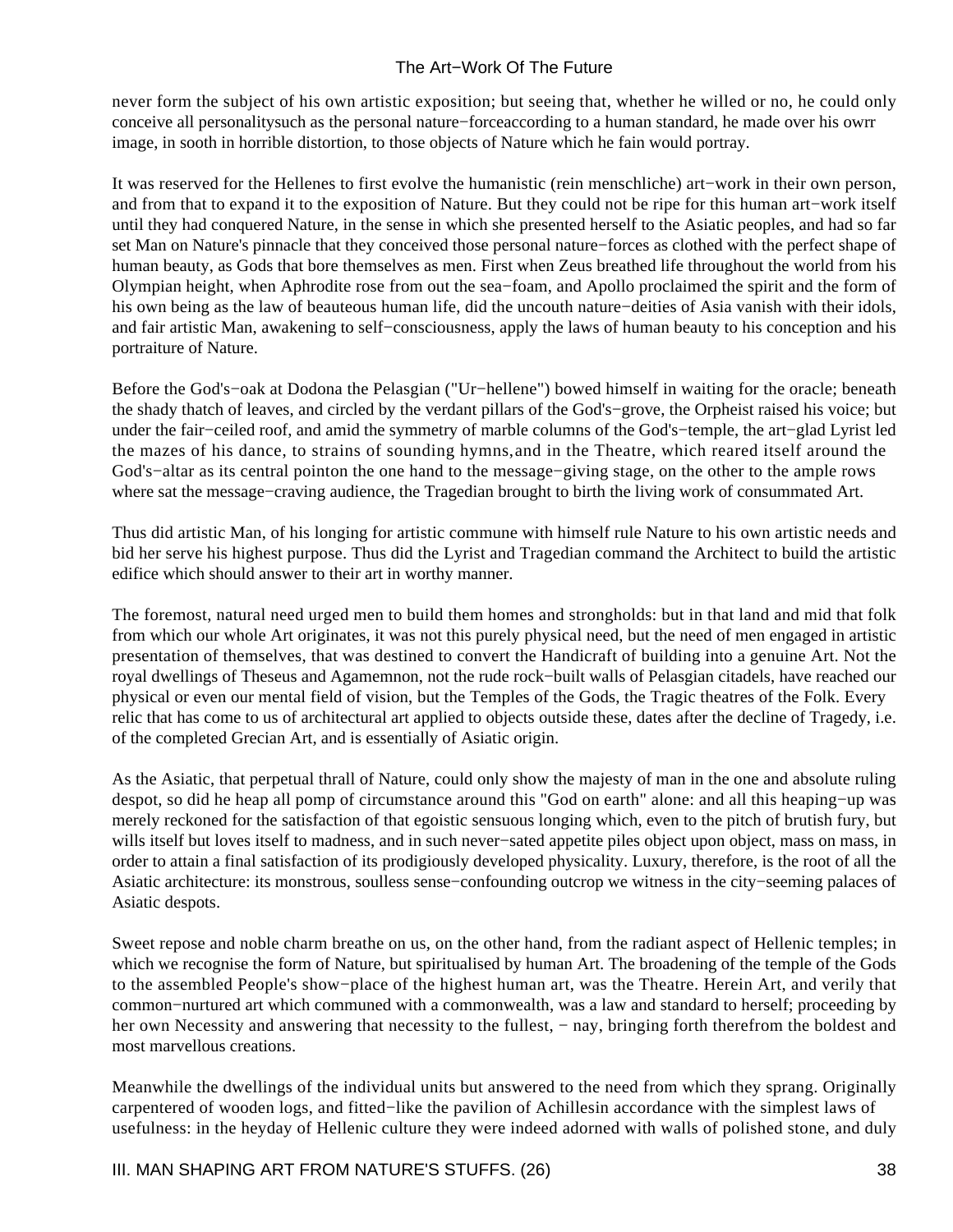broadened out to give free space for hospitality; but they never stretched themselves beyond the natural needs of private persons, and neither in nor by them did the individual seek to satisfy a longing, which he found appeased in noblest fashion in the common polity; from which alone, at bottom, it can spring.

The attitude of Architecture was entirely reversed, when the common bonds of public life dissolved, and the self−indulgence of the unit laid down her laws. When the private person no longer sacrificed to gods in common, to Zeus and to Apollo, but solely to the lonely bliss–purveyor Plutus, the God of Riches, when each would be for his particular self what he had erstwhile only been amid the general community, then did he take the architect also into his pay, and bade him build a temple for his idol, Egoism. But the slender temple of chaste Athene sufficed not the rich egoist for his private pleasures: his household goddess was Voluptuousness, with her all−devouring, never sated maw. To her must Asiatic piles be reared, for her consumption; and only bizarre curves and flourishes could seek to stanch her whim. Thus we see the despotism of Asia stretching out its beauty–crushing arms into the very heart of Europe as though in vengeance for Alexander's conquest and exercising its might to such effect beneath the imperial rule of Rome, that Beauty, having fled completely from the living conscience of mankind, could now be only conned from memory of the past.

The most prosperous centuries of the Roman era present us, therefore, with the repugnant spectacle of pomp swelled up to a monstrosity in the palaces of the Emperors and richer classes, and Utilitarianism however colossal in its proportions stalking naked through the public buildings.

Public life, having sunk to a mere general expression of the universal egoism, had no longer any care for the beautiful; it now knew naught but practical utility. The beautiful had withdrawn in favour of the absolutely useful; for the delight in man had contracted to the exclusive lust of the belly. To speak plainly, it is to the satisfaction of the belly that all this public utilitarianism (28) leads back, especially in our modern time with its boasted practical inventions, this time which characteristically enough ! the more it invents, in this sense, the less is able to really fill the stomachs of the hungering classes. But where men had forgotten that the truly beautiful is likewise the highest expression of the useful, in so much as it can only manifest itself in life when the needs of life are secured a natural satisfaction, and not made harder, or interdicted, by useless prescripts of utility, where the public care was concentrated on the catering for food and drink, and the utmost stilling of this care proclaimed itself as the vital condition of the rule of Caesars and of plutocrats alike; and that in such gigantic measure as during the Roman mastery of the world : there arose those astounding causeways and aqueducts which we seek to-day to rival by our railway−tracks; there did Nature become a milch−cow, and Architecture a milking−pail; the wanton splendour of the rich lived on the skilful skimming of the cream from off the gathered milk, which then was taken, blue and watery, along those aqueducts to the beloved rabble.

Yet with the Romans this utilitarian toil and moil, this ostentation, put on imposing forms: the radiant world of Greece lay not so far from them but that, for all their practical stolidity and all their Asiatic gaudiness, they still could cast an ogling glance towards her; so that our eyes discern, and rightly, outspread o'er all the buildings of the Roman world a majestic charm which almost seems to us a beauty. But whatever has accrued to us from that same world, across the steeples of the Middle Ages, lacks both the charm of beauty and of majesty; for where we still may trace a gloomy shade of undelighting majesty, as in the colossal domes of our cathedrals, we see alas! no longer any drop of beauty. The genuine temples of our modern religion, the buildings of the Bourse, are certainly most ingenuously propped by Grecian columns; Greek tympana invite us to our railroad journeys; and from under the Athenian Parthenon the military guard is marched towards us, on its 'relief,'but however elevating these exceptions may be, they are still but mere exceptions, and the rule of our utilitarian architecture is desperately vile and trivial. Let the modern Art of Building bring forth the gracefullest and most imposing edifice she can, she still can never keep from sight her shameful want of independence: for our public, as our private, needs are of such a kind that, in order to supply them, Architecture can never produce, but forever merely copy, merely piece together. Only a real need makes man inventive: whilst the real need of our present era asserts itself in the language of the rankest utilitarianism; therefore it can only get its answer from mechanical contrivances, and not from Art's creations. That which lies beyond this actual need, however, is with us the need of Luxury, of the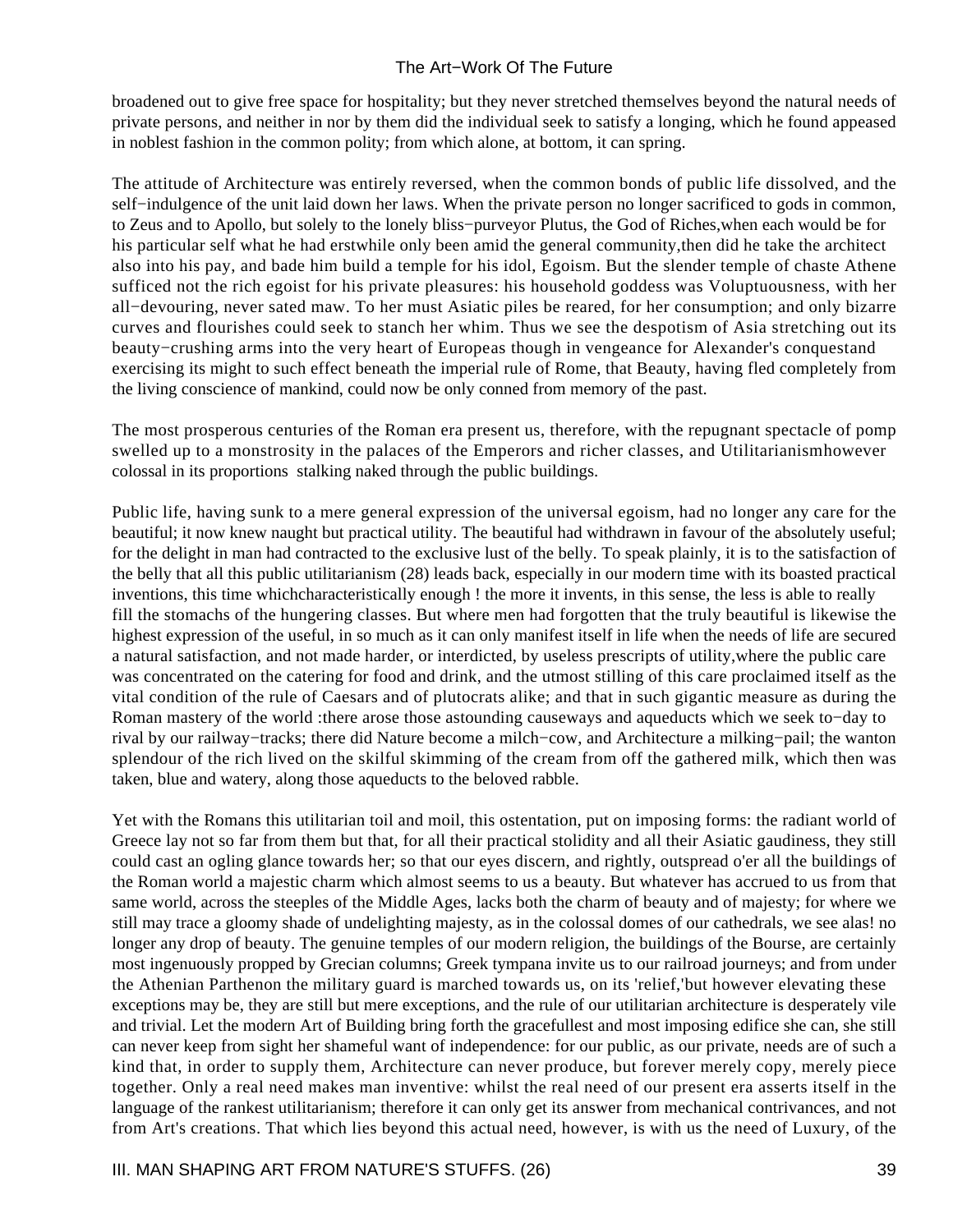un−needful; and it is only by the superfluous and un−needful that Architecture can serve iti.e. she reproduces the buildings which earlier epochs had produced from their felt need of beauty; she pieces together the individual details of these works, according to her wanton fancy; out of a restless longing for alteration, she stitches every national style of building throughout the world into her motley, disconnected botches; in short she follows the caprice of Fashion, whose frivolous laws she needs must make her own because she nowhere hears the call of inner, beautiful Necessity.

Architecture has thus to share in all the humbling destiny of the divided humanistic arts; insomuch as she can only be incited to a true formative process by the need of men who manifest, or long to manifest, their inborn beauty. In step with the withering of Grecian Tragedy, her fall began; that is, her own peculiar productive power commenced to weaken. The most lavish of the monuments which she was forced to rear to the glory of the colossal egoism of later times aye, even of that of the Christian faith seem, when set beside the lofty simplicity and pregnant meaning of Grecian buildings at the flowering−time of Tragedy, like the rank, luxuriant parasites of some midnight dream, against the radiant progeny of the cleansing, all−enlivening light of day.

Only together with the redemption of the egoistically severed humanistic arts into the collective Art−work of the Future, with the redemption of utilitarian man himself into the artistic manhood of the Future, will Architecture also be redeemed from the bond of serfdom, from the curse of barrenness, into the freest, inexhaustible fertility of art−resource.

### **2. THE ART OF SCULPTURE.**

<span id="page-41-0"></span>Asiatics and Egyptians, in their representation of the nature−forces that governed them, had passed from the delineation of the forms of beasts to that of the human figure itself; under which, although in immoderate proportions and disfigured by repugnant symbolism, they now sought to picture to themselves those forces. They had no wish to copy man; but since man, at bottom, can only conceive the highest in his own generic form, they involuntarily transferred the human stature distorted for this very reason to the objects of their nature–worship.

In this sense, and from a similar impulse, we also see the oldest Hellenic races portraying their gods, i.e., their deified embodiments of nature−forces, under the human shapes they hewed from wood or stone for objects of their worship. The religious need for objectification of invisible, adored or dreaded godlike powers, was answered by the oldest Sculptural art through the shaping of natural substances to imitate the human form; just as Architecture answered an immediate human need by the fitting and framing of natural.' stuffs' into what we may call a condensation of Nature's features to suit the special aim: as, for instance, we may recognise in the God's−temple the condensed presentment of the God's−grove. Now we have seen that if the man whose purpose informed the builder's art had no thought for aught but the immediate practical use, then this art could only stay a handiwork, or return thereto; while if, on the contrary, he were an artist and set himself in the forefront of this purpose, as the man who had already become the subject and the matter of his own artistic treatment, he also raised the building−handicraft to Art. In like manner, so long as Man felt bound in brutish slavery to Nature, he might indeed conceive the objects of his nature−worship under the guise of a human form, but could only shape their plastic images according to the standard by which he measured himself namely in the garb and with the attributes of that Nature on whom he felt so brutishly dependent. But in measure as he raised himself his own uncrippled body, and his inborn human faculties, to the stuff and purport of his artistic handling, he gained the power to also show his Gods in the image of a free, uncrippled human form; until at last he frankly set before himself:, in highest glee, this beauteous human shape itself as nothing but the likeness of a man.

Here we touch the fatal ridge on which the living Human Artwork splintered, and left its fragments to linger through an artificial life of petrefaction in the monumental fixity of Plastic art. The discussion of this vital question we have been forced to reserve for our present exposition of the art of Sculpture.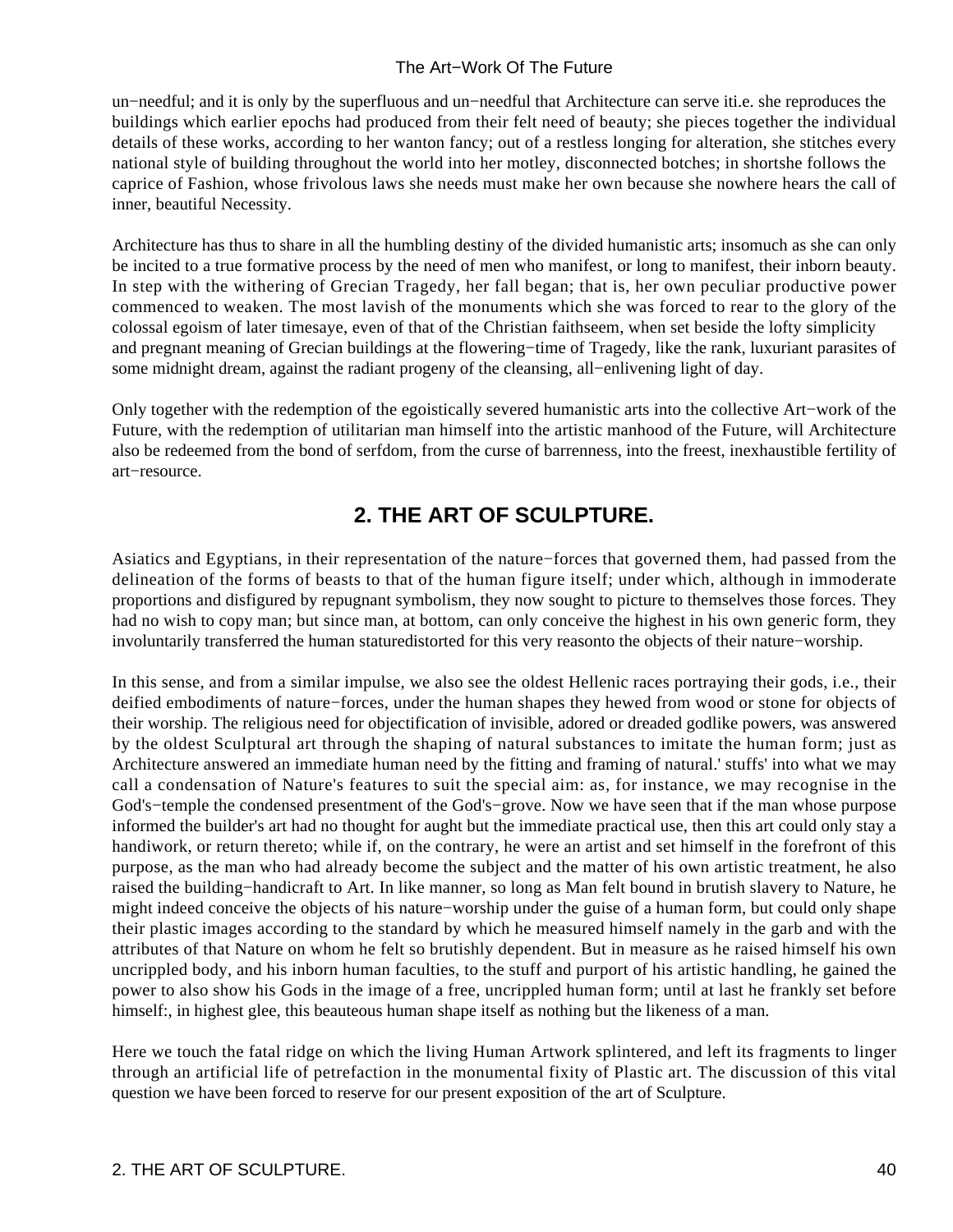The first and earliest association of men was the work of Nature. The purely tribal fellowship, i.e., the circle of all those who claimed descent from a common ancestor and the lineal seed of his loins, is the original bond of union of every race of people that we meet in history. This tribal stem preserves in its traditional Sagas, as in an ever lively memory, the instinctive knowledge of its common ancestry: while the impressions derived from the particular natural features of its surroundings exalt these legendary recollections to the rank of religious ideas. Now, in however manifold accretion these ideas and reminiscences may have heaped themselves together and crowded into novel forms, among the quickest−witted historical nations, owing to racial admixture on the one hand, and on the other to change of natural surroundings as the result of tribal migration, however broadly, in their Sagas and religions, these peoples may have stretched the narrowing bands of nationality, so that the idea of their own particular origin was expanded to the theory of a universal descent and derivation of men in general from their Gods, as from the Gods in general, yet in every epoch and every land where Myth and Religion have flourished in the lively faith of any racial stem, the peculiar bond of union of this particular stem has always lain in its specific myth and its particular religion. The Hellenic races solemnised the joint memorial celebration of their common descent in their religious feasts, i.e., in the glorification and adoration of the God or Hero in whose being they felt themselves included as one common whole. Finally and with the greatest truth to life as though from a felt need to fix with utmost definition their recollection of what was ever dropping farther back into the pastthey materialised their national traditions in their Art, and most directly in that full−fledged work of art, the Tragedy. The lyric and the dramatic art−works were each a religious act: but there was already evinced in this act, when compared with the simple primitve religious rite, a taint of artificial effort; the effort, namely, to bring forward of set purpose that common memory which had already lost its immediate living impress on the life of every day. Thus Tragedy was the religious rite become a work of Art, by side of which the traditional observance of the genuine religious temple−rite was necessarily docked of so much of its inwardness and truth that it became indeed a mere conventional and soulless ceremony, whereas its kernel lived on in the Art−work.

In the highly important matter of the externals of the religious act, the tribal fellowship shows its communal character by certain ancestral usages, by certain forms and garments. The garb of Religion is, so to speak, the costume of the Race by which it mutually recognises itself, and that at the first glance. This garment, hallowed by the use of ages, this in a manner religio–social conventiona had shifted from the religious to the artistic rite, the Tragedy; in it and by it the Tragic actor embodied the familiar, reverenced figure of the People's fellowship. It was by no means the mere vastness of the theatre and the distance of the audience, that prescribed the heightening of the human stature by the cothurnus, or, precisely, that admitted the employment of the immobile tragic mask ;but the cothurnus and the mask were necessary, religiously significant attributes which, accompanied by other symbolical tokens, first gave to the performer his weighty character of Priest. Now where a religion, commencing to fade from daily life and wholly withdrawing from its political aspect, is discernible by its outer garb alone, but this garment, as with the Athenians, can only now take on the folds of actual Life when it forms the investiture of Art: there must this actual life at last confess itself the core of that religion, by frankly throwing off its last disguise. But the core of the Hellenic religion, the centre round which its whole system revolved, and which instinctively asserted its exclusive rule in actual life, was: Man. It was for Art to formulate aloud this plain confession: she did it, when she cast aside the last concealing garment of Religion, and showed its core in simple nakedness, the actual bodily man.

Yet this unveiling was alike the final annihilation of the collective Artwork: for its bond of union had been that very garment of Religion. While the contents of the common mythical religion, the traditional subject of Dramatic art, were employed to point the poet's moral, developed to fit his purpose, and finally disfigured by his selfwilled fancy, the religious belief had already disappeared completely from the life of the Folk−fellowship, now only linked by political interests. This belief however, the honour paid to national Gods, the sure assumption of the truth of primal race−traditions, had formed the bond of all community. Was this now rent and hooted as a heresy, at least the core of that religion had come to light as unconditioned, actual, naked Man; but this Man was no longer the associate man, united by the bond of racial fellowship: only the absolute, egoistic, solitary unit, man beautiful and naked, but loosed from the beauteous bond of brotherhood.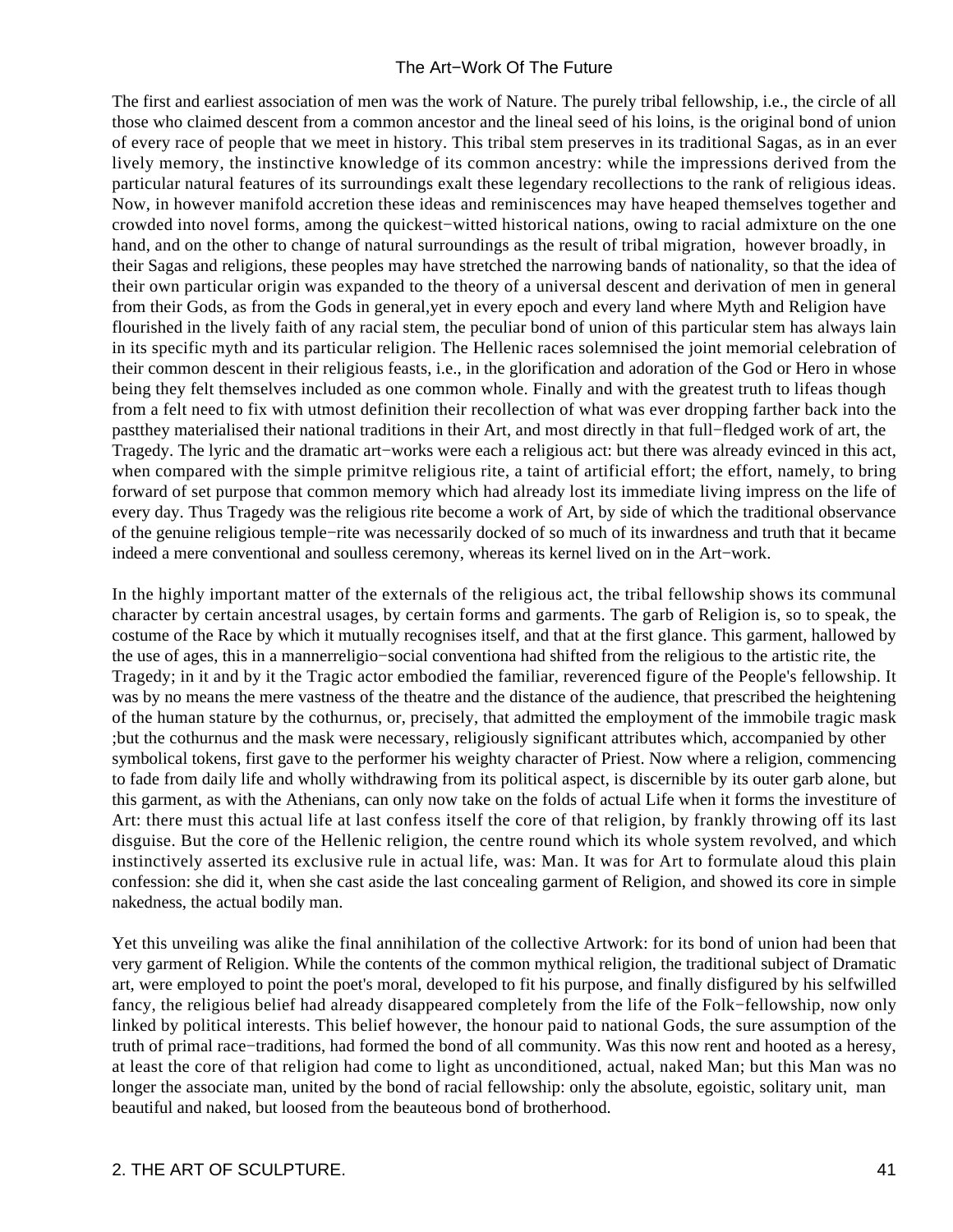From here on, from the shattering of the Greek religion, from the wreck of the Grecian Nature−State, and its resolution into the Political State, from the splintering of the common Tragic A rtwork, the manhood of world−history begins with measured tread its new gigantic march of evolution, from the fallen natural kinsmanship of national community to the universal fellowship of all mankind. The band which the full−fledged Man, coming to consciousness in the national Hellenian, disrupted as a cramping fetter with this awakened consciousnessmust now expand into a universal girdle embracing all mankind. The period from that point of time down to our own to−day is, therefore, the history of absolute Egoism; and the end of this period will be its redemption into Communism. (**29**)

The art which has taken this solitary, egoistic, naked Man, the point of departure of the said world−historical period, and set him up before us as a beauteous monument of admonition is the art of Sculpture, which reached its height exactly at the time when the conjoint human art−work of Tragedy declined from its meridian.

The beauty of the human body was the foundation ot all Hellenic Art, nay even of the natural State. We know that with the noblest of Hellenic stems, the Doric Spartans, the healthiness and unmarred beauty of the newborn child made out the terms on which alone it was allowed to live, while puling deformity was denied the right of life. This beauteous naked man is the kernel of all Spartanhood: from genuine delight in the beauty of the most perfect human body, that of the male, arose that spirit of comradeship which pervades and shapes the whole economy of the Spartan State. This love of man to man, in its primitive purity, proclaims itself as the noblest and least selfish utterance of man's sense of beauty, for it teaches man to sink and merge his entire self in the object of his affection. And exactly in degree as woman, in perfected womanhood, through love to man and sinking of herself within his being, has developed the manly element of that womanhood and brought it to a thorough balance with the purely womanly, and thus in measure as she is no longer merely man's beloved but his friend can man find fullest satisfaction in the hove of woman. ( **30**)

The higher element of that love of man to man consisted even in this: that it excluded the motive of egoistic physicalism. Nevertheless it not only included a purely spiritual bond of friendship, but this spiritual friendship was the blossom and the crown of the physical friendship. The latter sprang directly from delight in the beauty, aye, in the material, bodily beauty of the beloved comrade; yet this delight was no egoistic yearning, but a thorough stepping out of self into unreserved sympathy with the comrade's joy in himself involuntarily betrayed by his life−glad, beauty−prompted bearing. This love, which had its basis in the noblest pleasures of both eye and soul not like our modern postal correspondence of sober friendship, half businesslike, half sentimental was the Spartan's only tutoress of youth, the never aging instructress alike of boy and man, the ordainer of the common feasts and valiant enterprises; nay, the inspiring helpmeet on the battlefield. For this it was that knit the fellowships of love into battalions of war and forewrote the tactics of death−daring, in rescue of the imperilled or vengeance for the slaughtered comrade, by the infrangible laws of the soul's most natural necessity.

The Spartan who thus directly carried out in Life his purely human, communistic artwork, instinctively portrayed it also in his Lyric; that most direct expression of joy in self and life, which hardly reached in its impulsive (nothwendig) utterance to Art's self−consciousness. In the prime of the Doric State, the Spartan Lyric bent so irresistibly towards the original basis of all Art, the living Dance, that characteristically enough ! it has scarcely handed down to us one single literary memento of itself; precisely because it was a pure, physical expression of lovely life, and warded off all separation of the art of Poetry from those of Dance and Tone. Even the transitional stage from the Lyric to the Drama, such as we may recognise in the Epic songs, remained a stranger to the Spartans; and it is sufficiently significant, that the Homeric songs were collected in the Ionic, not the Doric dialect. Whereas the Ionic peoples, and notably in the event, the Athenians, developed themselves into political States under influence of the liveliest mutual intercourse, and preserved in Tragedy the artistic representation of the religion which was melting out of Life: the Spartans, as a shut−off inland people, kept faithful to their old−hellenic character, and held their unmixed Nature−state, as a living monument of art, against the changeful fashionings of the newer life of politics. Whatever in the hurry and confusion of the destructive restlessness of these new times sought rescue or support, now turned its gaze toward Sparta. The Statesman sought to scrutinise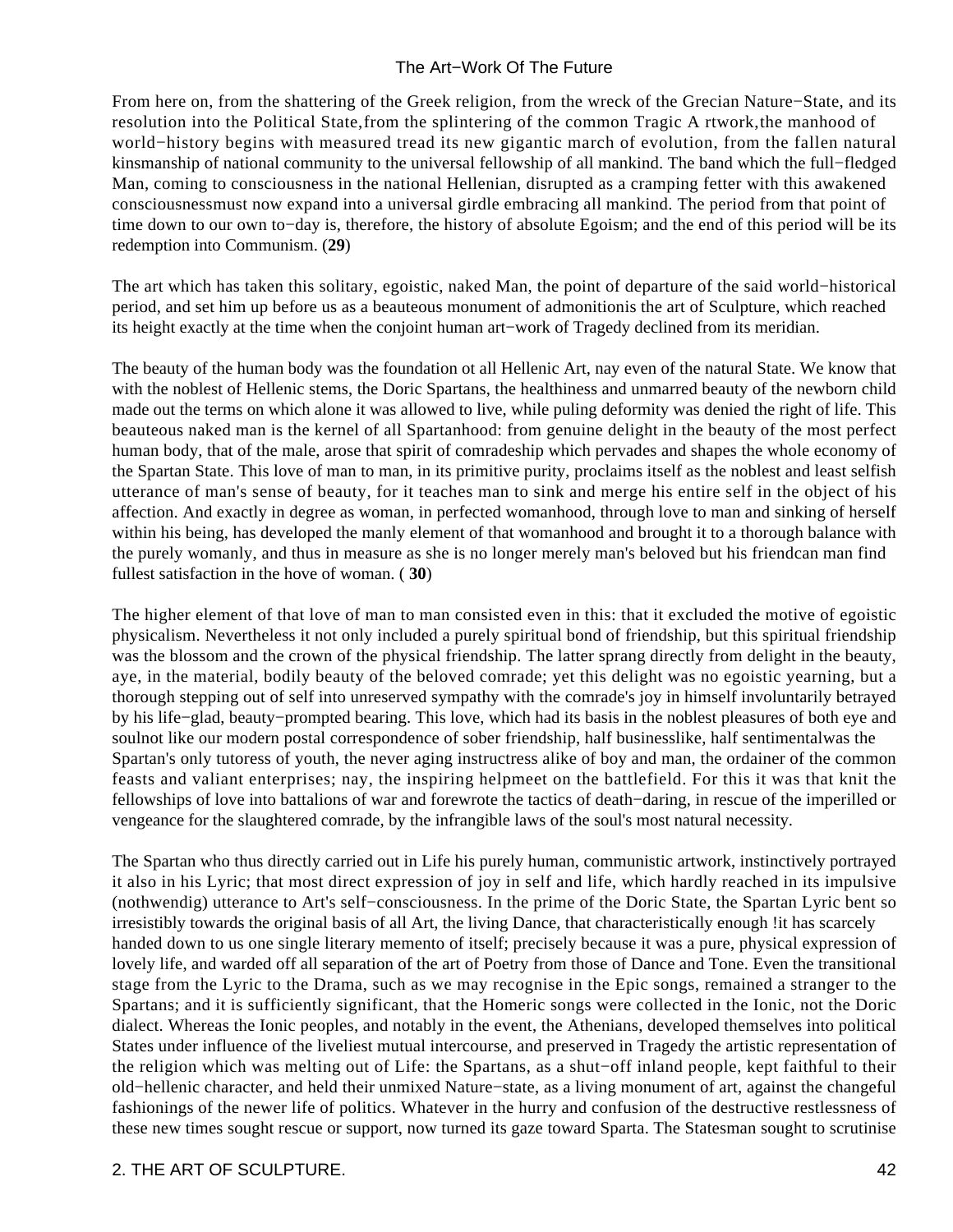the forms of this primeval State, to convey them artificially to the political State of his day; while the Artist, who saw the common artwork of the Tragedy sloughing and crumbling before his very eyes, looked forth to where he might descry the kernel of this artwork, the beauteous old−hellenic (**31**) man, and preserve it for his art. As Sparta towered up, a living monument of older times: so did the art of Sculpture crystallise in stone the old−hellenic human being which she had recognised within this living monument, and garner up the lifeless monument of bygone beauty for coming times of quickening barbarism.

But when Athens turned its eyes to Sparta, the worm of general egoism was already gnawing its destructive path into this fair State too. The Peloponnesian War had dragged it, all unwilling, into the whirlpool of the newer times; and Sparta had only been able to vanquish Athens by the very weapons which the Athenians had erewhile made so terrible and unassailable to it. Instead of their simple iron−barsthose tokens of contempt for money, as compared with human worth the minted gold of Asia was heaped within the Spartan's coffers; leaving behind the ancient, frugal "public mess," he retired to his sumptuous banquet between his own four walls; and the noble love of man to manwhose motive had been an even higher one than that of love to womandegenerated, as it had already done in the other Hellenic states, into its unnatural counterpart.

This is the Man, lovely in his person but unlovely in his selfish isolation, that the Sculptor's art has handed down to us in marble and in bronze, motionless and cold, like a petrified remembrance, like the mummy of the Grecian world.

This art, the hireling of the rich for the adornment of their palaces, the easier won a troop of practisers as its creative process lent itself to speedy degradation to a mere mechanical labour. Certainly, the subject of the Sculptor's art is Man, that protean host of countless hues of character and myriad passions: but this art depicts alone his outer physical stature, in which there only lies the husk and not the kernel of the human being. True, that the inner man shows out most palpably through all his outward semblance; but this he only does completely in, and by means of; motion. The Sculptor can only seize and reproduce one single moment from all this manifold play of movements, and must leave the real motion itself to be unriddled from the physical relief of the work of art, by a process of mathematical computation. When once the most direct and surest mode of reaching from this poverty of means to a speaking likeness of actual life had been found,when once the perfect measure of outward human show had been thought into the bronze and marble, and the power to persuade us of the truth of its reflection had been wrested from them, this method, once discovered, could easily be learned; and Sculpture could live on from imitation to copy ad infinitum, bringing forth her store of products, graceful, beautiful, and true, without receiving any sustenance from real creative force. Thus we find that in the era of the Roman world−empire, when all artistic instinct had long since died away, the art of Sculpture brought a multitude of works to mart in which there seemed to dwell an artist soul, despite their really owing all their being to a mere mechanical gift of imitation. She could become a lovely handicraft when she had ceased to be an artand the latter she was for only just so long as she had aught to discover, aught to invent. But the repetition of a discovery is nothing more nor less than imitation.

Through the chinks of the iron−mailed, or monk−cowled, Middle Ages there shone at last the glimmer of the marble flesh of Grecian bodily beauty, and greeted hungry humankind with its first new taste of life. It was in this lovely stone, and not in the actual Life of the ancient world, that the modern was to learn fair Man again. Our modern art of Sculpture sprang from no lively impulse to portray the actual extant man, whom it could scarcely see beneath his modish covering, but from a longing to copy the counterfeit presentment of a physically extinct race of men. It is the expression of an honourable wish to reach back from an unlovely present to the past, and therefrom to reconstruct lost beauty. As the gradual vanishing of human beauty from actual existence was the first cause of the artistic development of Sculpture, which, as though in a last effort to fix the fading image of a common good, would fain preserve it in a monumental token, so the modern impulse to reproduce those monuments could only find its motive in the total absence of this beauteous man from modern life. Wherefore, since this impulse could never spring from life and find in life its satisfaction, but for ever swayed from monument to monument, from image to image, stone to stone: our Modern Sculpture, a mere plagiarism of the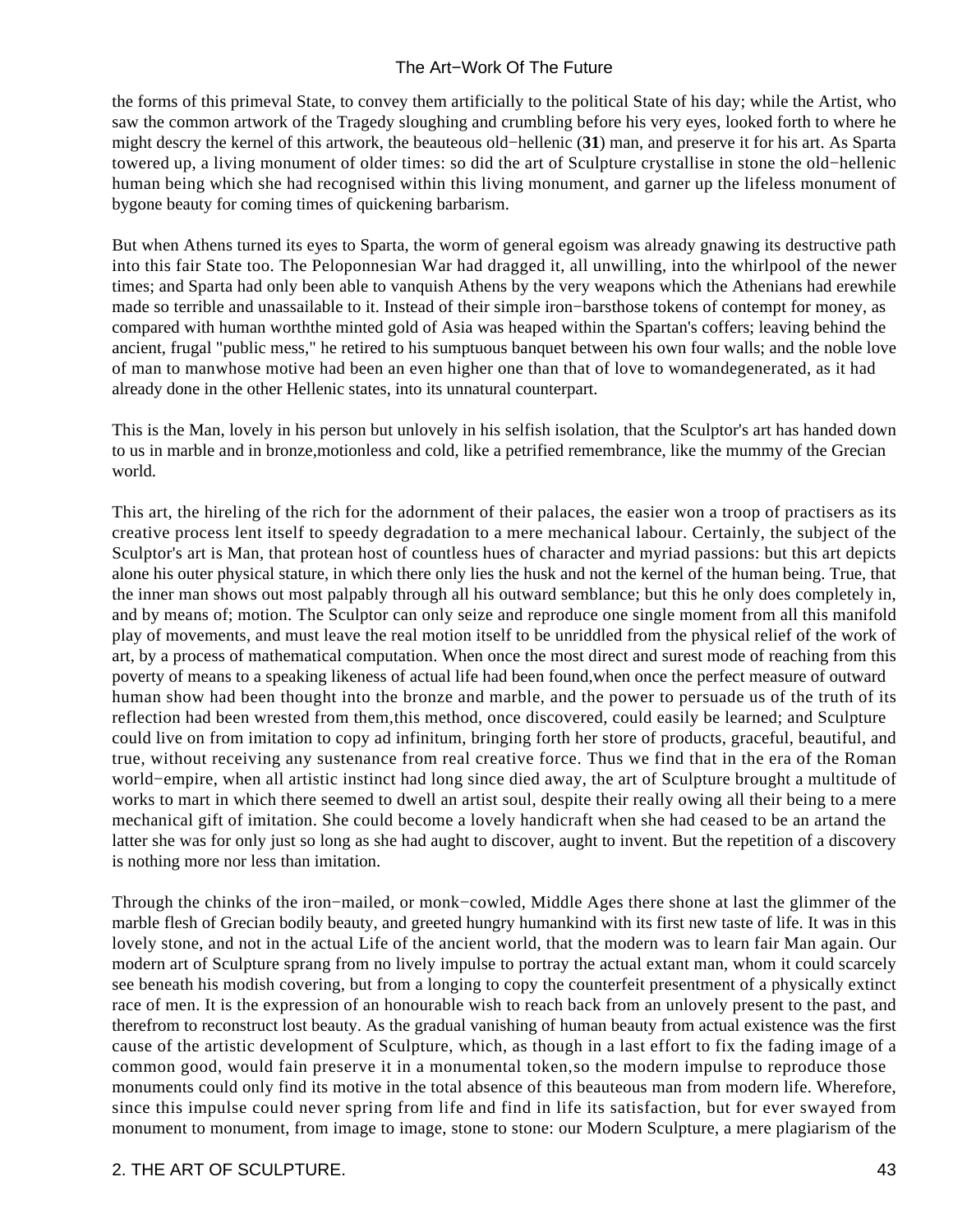genuine art, was forced to take the character of a craftsman's trade, in which the wealth of rules and canons by which her hand was guided but bared her poverty as art, her utter inability to invent. But while she busily set forth her self and products, in place of vanished beauteous Man, while, in a sense, her art was only fostered by this lack, she fell at last into her present selfish isolation, in which she, so to say, but plays the barometer to the ugliness that still prevails in life; and, indeed, with a certain complacent feeling of her relative necessity amid such atmospheric conditions.

Modern Sculpture can only answer to any vestige of a need, for precisely so long as the loveliness of man is not at hand in actual life: the resurrection of this beauty, its immediate influence on the fashioning of life, must inevitably throw down our present "plastics." For the need to which alone this art can answer nay, the need which she herself concoctsis that which yearns to flee the unloveliness of life; not that which, springing from an actual lovely life, strives toward the exhibition of this life in living artwork. The true, creative, artistic craving proceeds from fulness, not from void: while the fulness of the modern art of Sculpture is merely the wealth of the monuments bequeathed to us by Grecian plastic artists. Now, from this fulness she cannot create, but is merely driven back to it from hack of beauty in surrounding life; she plunges herself within this fulness, in order to escape from lack.

Thus bare of all inventive power, she coquets at last with the forms to hand in present life, in her despairing attempt to invent cost what it may. She casts around her the garment of Fashion, and so as to be recognised and rewarded by this life, she models the unbeautiful; in order to be true that is to say, true according to our notions she gives up all her hopes of beauty. So, during the continuance of those same conditions which maintain her in her artificial life, Sculpture falls into that wretched, sterile, or ugliness − begetting state in which she must inevitably yearn for nothing but redemption. The life−conditions, however, into which she desires to be released are, rightly measured, the conditions of that very life in presence of which the art of Sculpture must straightway cease to be an independent art. To gain the power of creating, she yearns for the reign of loveliness in actual life; from which she merely hopes to win the living matter for her invention. But the fulfilment of this desire could only lay bare the egoism of its indwelling self−delusion; inasmuch as the conditions for the necessary operation of the art of Sculpture must, in any case, he utterly annulled when actual life shall itself be fair of body.

In present life the independent art of Sculpture but answers to a relative need: although to this she stands indebted for her existence of to−day, nay, for her very prime. But that other state of things, the antithesis of the modern state, is that in which an imperative need for the works of sculptural art cannot be so much as reasonably imagined. If man's whole life pay homage to the principle of beauty, if he make his living body fair to see, rejoicing in the beauty that he himself displays: then is the subject and the matter of the artistic exhibition of this beauty, and of the delight therein, without a doubt the whole warm, living man himself. His art−work is the Drama; and the redemption of Sculpture is just this: the disenchantment of the stone into the flesh and blood of man; out of immobility into motion, out of the monumental into the temporal. Only when the artistic impulse of the Sculptor shall have passed into the soul of the Dancer the mimetic expositor who sings alike and speaks can this impulse be conceived as truly satisfied. Only when the statuary's art no longer exists, or rather, has passed along another direction than that of the human body, namely as "sculpture" into "architecture "; (**32**) when the frozen loneliness of this solitary stone−hewn man shall have been resolved into the endless−streaming multitude of actual living men; when we recall the memory of the beloved dead in ever newborn, soul−filled flesh and blood, and no more in lifeless brass or marble; when we take the stones to build the living Art−work's shrine, and require them no longer for our imaging of living Man, then first will the true Plastique be at our hand.

### **3. THE PAINTER'S ART.**

<span id="page-45-0"></span>Just as, when we are denied the pleasure of hearing the symphonic playing of an orchestra, we seek to recall our enjoyment by a pianoforte rendering; just as, when we are no longer permitted to gaze upon the colours of an oil−painting in a picture−gallery, we strive by aid of an engraving to refresh the impression which they have left,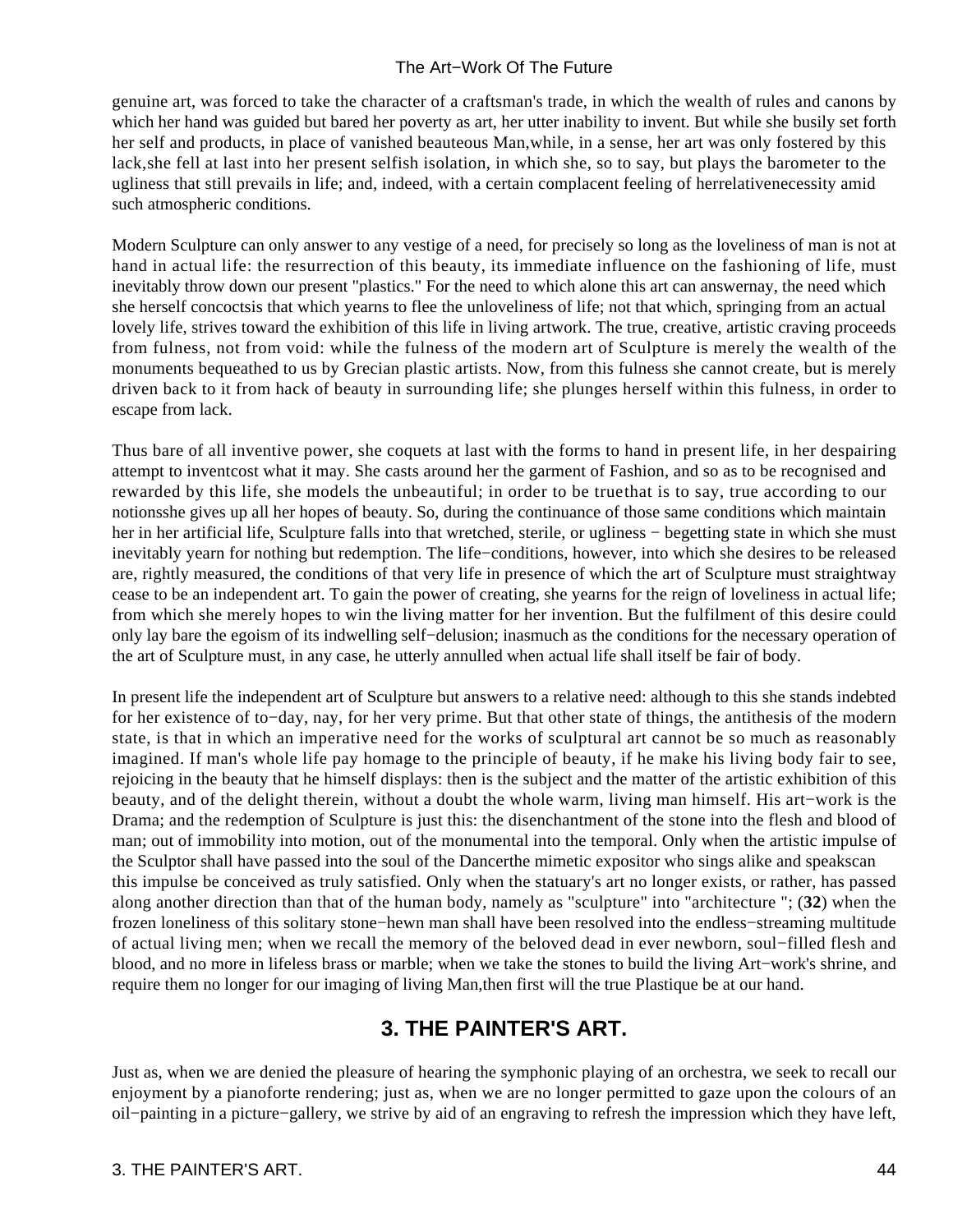(**33**) so had Painting, if not in her origination, yet in her artistic evolution, to answer to the yearning need of calling back to memory the lost features of the living Human Artwork.

We must pass by her raw beginnings, when, like Sculpture, she sprang from the as yet unartistic impulse toward the symbolising of religious ideas; for she first attained artistic significance at the epoch when the living artwork of Tragedy was paling, and the brilliant tints of Painting sought to fix the vision of those wondrous, pregnant scenes which no longer offered their immediate warmth of life to the beholder.

Thus the Grecian artwork solemnised its after−math in Painting. This harvest was not that which sprang by natural necessity from the wealth of Life; its necessity was the rather that of Culture; it issued from a conscious, arbitrary motive, to wit the knowledge of the loveliness of Art, united with the wilful purpose to force, as it were, this loveliness to linger in a life to which it no longer belonged instinctively as the unconscious, necessary expression of that life's inmost soul. That Art which, unbidden and of her own accord, had blossomed from the communion of the People's life, had likewise by her active presence, and through the regardal of her demeanour, called up the mental concept (Begriff) of her essence; for it was not the idea of Art that had summoned her to life, but herself; the actual breathing Art, had evolved the "Idea" from out herself.

The artistic power of the Folk, thrusting forward with all the necessity of a nature−force, was dead and buried; what it had done, lived only now in memory, or in the artificial reproduction. Whereas the Folk, in all its actions and especially in its self−wrought destruction of national, pent−up insularity, has through all time proceeded by the law of inner necessity, and thus in thorough harmony with the majestic evolution of the human race: the lonely spirit of the Artist to whose yearning for the beautiful the unbeauteous manifestments of the People's life−stress must ever stay a dark enigmacould only console itself by looking backward to the artwork of a bygone era, and, recognising the impossibility of arbitrarily relivening that artwork, could only make this solace as lasting as might be, by freshening up with lifelike details the harvest of its recollections, just as through a portrait we preserve to our memory the features of a loved lost friend. Hereby Art herself became an object of art; the "idea" derived from her became her law; and cultured art the art that can be learnt, and always points back to itself began its life−career. The latter, as we may see to−day, can be pursued without a halt in the least artistic times and amid the most sordid circumstances, yet only for the selfish pleasure of isolated, life–divorced, and art−repining Culture.

The senseless attempt to reconstruct the Tragic Artwork by purely imitative reproductionsuch as was engaged in, for instance, by the poets of the Alexandrian court was most advantageously avoided by Painting; for she gave up the lost as lost, and answered the impulse to restore it by the cultivation of a special, and peculiar, artistic faculty of man. Though this faculty required a greater variety of media for its operation, yet Painting soon won a marked advantage over Sculpture. The sculptor's work displayed the material likeness of the whole man in lifelike form, and, thus far, stood nearer to the living artwork of self−portraying man than did the painter's work, which was only able to render, so to speak, his tinted shadow. As in both counterfeits, however, the breath of Life was unattainable, and motion could only be indicated to the thought of the spectator, to whose phantasy its conceivable extension must be left to be worked out by certain natural laws of inductive reasoning, so Painting, in that she looked still farther aside from the reality, and depended still more on artistic illusion than did Sculpture, was able to take a more ideal poetic flight than she. Finally, Painting was not obliged to content herself with the representation of this one man, or of that particular group or combination to which the art of Statuary was restricted; rather, the artistic illusion became so preponderant a necessity to her, that she had not only to draw into the sphere of her portrayal a wealth of correlated human groups extended both in length and breadth, but also the circle of their extrahuman surroundings, the scenes of Nature herself. Hereon is based an entirely novel step in the evolution of man's artistic faculties, both perceptive and executive: namely, that of the inner comprehension and reproduction of Nature, by means of Landscape−painting.

This moment is of the highest importance for the whole range of plastic art: it brings this artwhich began, in Architecture, with the observation and artistic exploitation of Nature for the benefit of Man, which in Sculpture,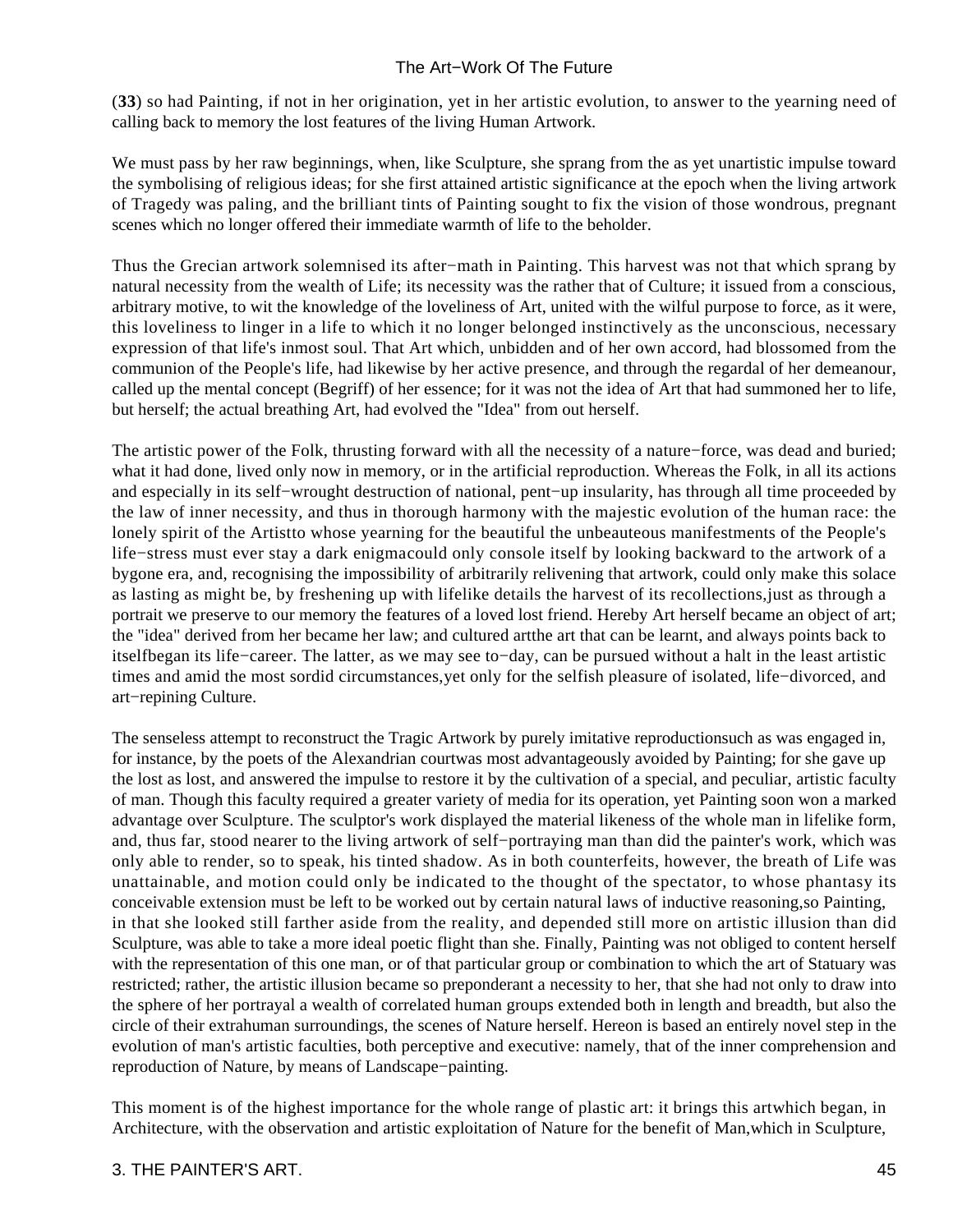as though for the deification of Man, exalted him as its only subject to its complete conclusion, by turning it at last, with ever growing understanding, entirely back from Man to Nature; and this inasmuch as it enabled plastic art to take her by the hand of intimate friendship, and thus, as it were, to broaden Architecture out to a full and lifelike portraiture of Nature. Human Egoism, which in naked Architecture was forever referring Nature to its own exclusive self; to some extent broke up in Landscape−painting, which vindicated Nature's individual rights and prompted artistic Man to loving absorption into her, in order there to find himself again, immeasurably amplified.

When Grecian painters sought to fix the memory of the scenes which had erstwhile been presented to their actual sight and hearing in the Lyric, in the lyrical Epos, and in the Tragedy, and to picture them again in outline and in colour without a doubt they considered men alone as worthy objects of their exhibition; and it is to the so-called historical tendency that we owe the raising of Painting to her first artistic height. As she thus preserved the united artwork green in memory, so when the conditions that summoned forth the passionate preservation of these memories vanished quite away, there yet remained two byways open, along which the art of Painting could carry on her further independent self−development: the Portrait andthe Landscape. True, that Landscape had already been appropriated for the necessary background of the scenes from Homer and the Tragic poets: but at the time of their painting's prime the Greeks looked on landscape with no other eye than that with which the peculiar bent of the Grecian character had caused them to regard the whole of Nature. With the Greeks, Nature was merely the distant background of the human being: well in the foreground stood Man himself; and the Gods to whom he assigned the force controlling Nature were anthropomorphic gods. He sought to endue everything he saw in Nature with human shape and human being; as humanised, she had for him that endless charm in whose enjoyment it was impossible for his sense of beauty to look on her from such a standpoint as that of our modern Judaistic utilism, and make of her a mere inanimate object of his sensuous pleasure. However, he but cherished this beautiful relationship between himself and Nature from an involuntary error: in his anthropomorphosis of Nature he credited her with human motives which, necessarily contrasted with the true character of Nature, could be only arbitrarily assumed as operating within her.

As Man, in all his life and all his relations to Nature, acts from a necessity peculiar to his own being, he unwittingly distorts her character when he conceives Nature as behaving not according to her own necessity but to that of Man. Although this error took a beauteous form among the Greeks, while among other races, especially those of Asia, its utterances were for the most part hideous, it was none the less destructive in its influence on Hellenic life. When the Hellenian broke adrift from his ancestral bond of national communion, when he lost the standard of life's beauty that he had drawn from it instinctively, he was unable to replace this needful standard by one derived from a correct survey of surrounding Nature. He had unconsciously perceived in Nature a coherent, encompassing Necessity for just so long as this same Necessity came before his consciousness as a ground condition of his communal life. But when the latter crumbled into its egoistic atoms, when the Greek was ruled by naught but the caprice of his own selfwill, no longer harmonised by brotherhood, or eventually submitted to an arbitrary outer force that gained its leverage from this general selfwill, then with his faulty knowledge of Nature, whom he deemed as capricious as himself and the worldly might that governed him, he lacked the certain standard by which he could have learnt to measure out himself again; that standard which Nature offers as their highest boon to those men who recognise her innermost necessity and learn to know the eternal harmony of her creative forces, working in widest compass through every separate unit.

It is from this error alone, that arose those vast excesses of the Grecian mind which we see attaining under the Byzantine empire a pitch that quite obscures the old Hellenic character, yet which were but, at bottom, the normal blemishes of its good qualities. Philosophy might put forth its honestest endeavour to grasp the harmony of Nature: it only showed how impotent is the might of abstract Intellect. In defiance of all the saws of Aristotle, the Folk, in its desire to win itself an absolute bliss from the midst of this million−headed Egoism, formed itself a religion in which Nature was made the pitiful plaything of the quibbling search for human blessedness. It only needed the Grecian view of Nature's government by selfwilled, human−borrowed motives to be wedded to the Judao–oriental theory of her subservience to human Use, for the disputations and decrees of Councils anent the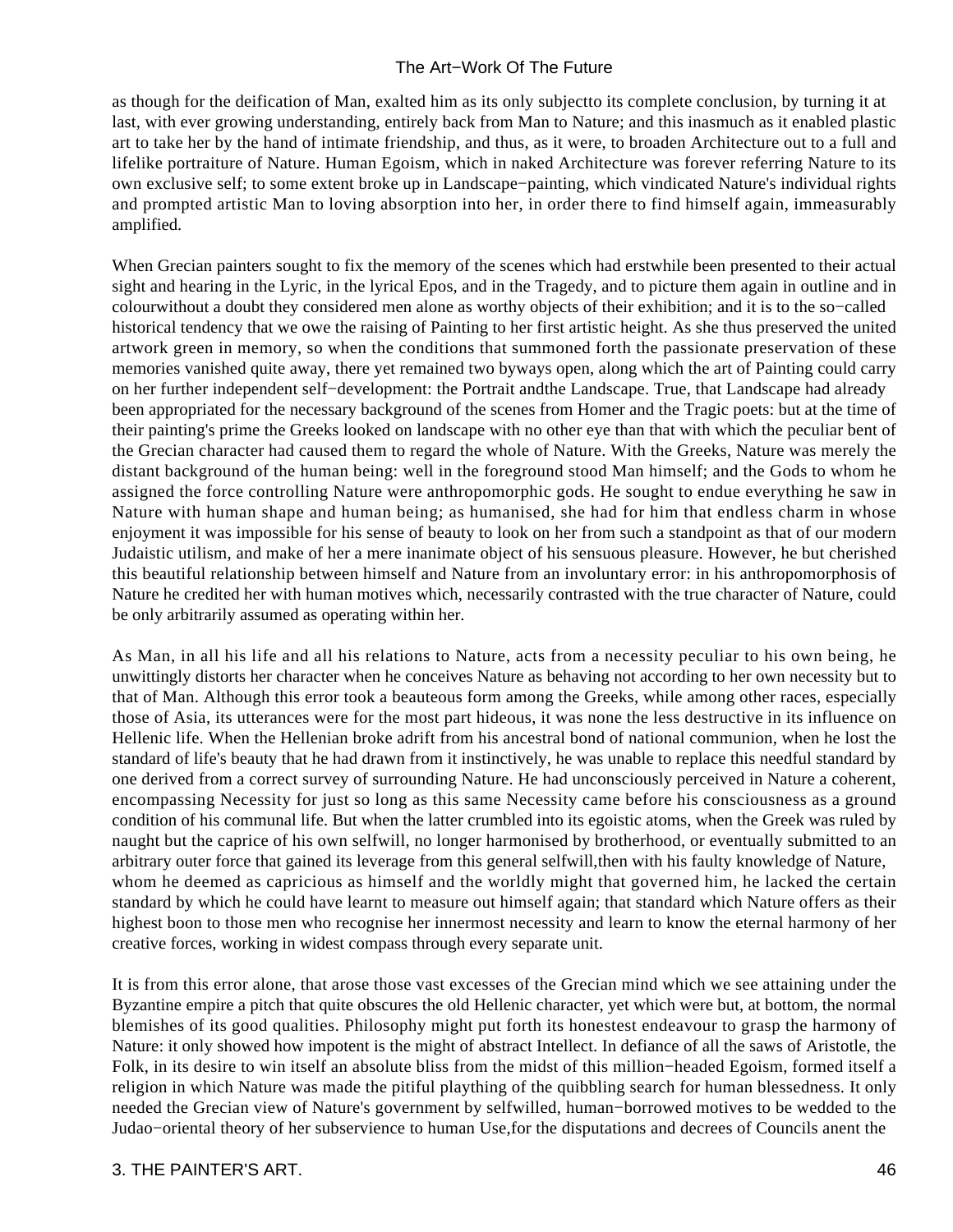essence of the Trinity, and the interminable strifes, nay national wars therefrom arising, to face astounded history with the irrefutable fruits of this intermarriage.

Towards the close of the Middle Ages, the Roman Church raised its assumption of the immobility of the earth to the rank of an article of belief: but it could not prevent America from being discovered, the conformation of the globe mapped out, and Nature's self at last laid so far bare to knowledge that the inner harmony of all her manifold phenomena has now been proved to demonstration. The impulse that led toward these discoveries sought, at like time, to find an utterance in that branch of art which was of all best fitted for its artistic satisfaction. With the Renaissance of Art, Painting also, in eager struggle for ennoblement, linked on her own new birth to the revival of the antique; beneath the shelter of the prosperous Church she waxed to the portrayal of its chronicles, and passed from these to scenes of veritable history and actual life, still profiting by the advantage that she yet could take her form and colour from this actual life. But the more the physical Present was crushed by the marring influence of Fashion, and the more the newer school of Historical painting, in order to be beautiful, saw itself compelled by the unlovehiness of Life to construct from its own fancy and to combine from styles and manners twice borrowed from arthistory not from hife, the farther did Painting, departing from the portraiture of modish man, strike out that path to which we owe the loving understanding of Nature in the Landscape.

Man, around whom the landscape had erstwhile grouped itself as round its egoistic centre, shrank ever smaller mid the fulness of his surroundings, in direct proportion as he bowed beneath the unworthy yoke of disfiguring Fashion in his daily life; so that at last he played the role in Landscape which before had been assigned to landscape as a foil to him. Under the given circumstances, we can only celebrate this advance of landscape as a victory of Nature over base and man−degrading Culture. For therein undisfigured Nature asserted herself; in the only possible mode, against her foe; inasmuch as, seeking for a sanctuary the while, she laid bare herself; as though from very Want, to the inner understanding of artistic Man.

Modern Natural Science and Landscape−Painting are the only outcomes of the Present which, either from an artistic or a scientific point of view, offer us the smallest consolation in our impotence, or refuge from our madness. Amid the hopeless splintering of all our art−endeavours, the solitary genius who for a moment binds them into almost violent union, may accomplish feats the more astounding as neither the need nor the conditions for his art−work are now to hand: the general concensus of the Painter's art, however, takes almost solely the direction of the Landscape. For here it finds exhaustless subjects, and thereby an inexhaustible capacity; whereas in every other attempt to shadow Nature forth, it can only proceed by arbitrary sifting, sorting, and selecting, to garner from our absolutely inartistic life an object worthy of artistic treatment.

The more the so−called Historical school of painting is busied with its efforts to build up and explain to us the genuine beauteous Man and genuine beauteous Life, by reminiscences from the farthest past; the more, with all its prodigious outlay of expedients, it confesses the heaviness of the burden imposed upon it, to seek to be more and other than behoves the nature of one single branch of art, so much the more must it long for a redemption which, like that destined for Sculpture, can only consist in its ascension into that from which it drew the original force that gave to it artistic life; and this is even the living human Art−work, whose very birth from Life must heave away the conditions that made possible the being and the prospering of Painting as an independent branch of art. The man−portraying art of Painting will never find it possible to lead a healthy, necessary life−when, without a pencil or a canvas, in liveliest artistic setting, the beauteous Man portrays himself in full perfection. What she now toils to reach by honest effort, she then will reach in perfect measure, when she bequeaths her colour and her skill of composition to the living "plastic" of the real dramatic representant; when she steps down from her canvas and her plaster, and stands upon the Tragic stage; when she bids the artist carry out in his own person what she toiled in vain to consummate by heaping up of richest means without the breath of actual Life.

But Landscape−painting, as last and perfected conclusion of all the plastic arts, will become the very soul of Architecture ; she will teach us so to rear the stage for the dramatic Artwork of the Future that on it, herself imbued with life, she may picture forth the warm background of Nature for living, no longer counterfeited, Man.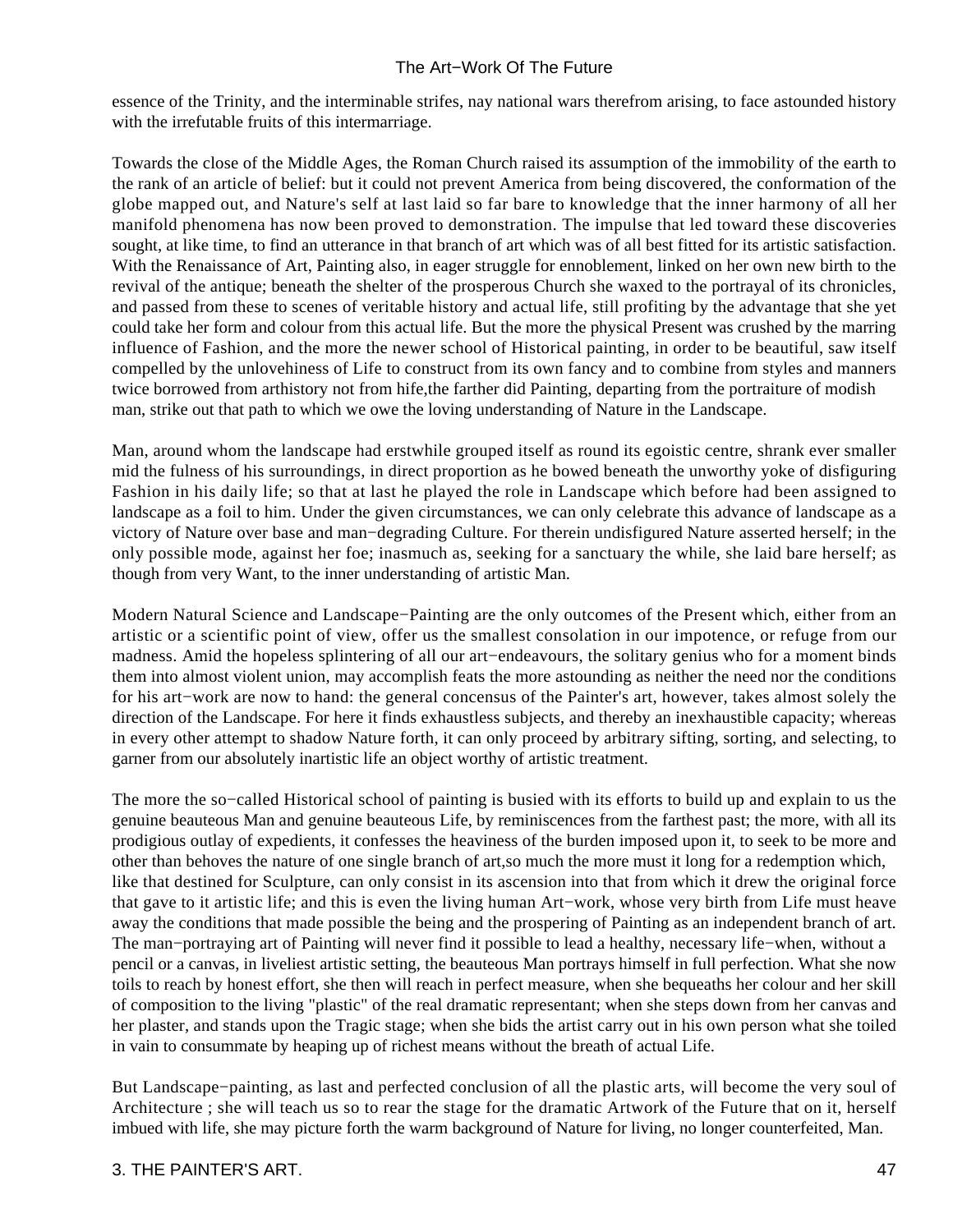If we may thus regard the scene of the united Artwork of the Future as won by the highest power of Plastic−Art, and therewith as attained the inmost knowledge of familiar Nature: we may now proceed to take a closer view of the nature of this Artwork itself.

# **IV. OUTLINES OF THE ARTWORK OF THE FUTURE.**

<span id="page-49-0"></span>IF we consider the relation of modern art so far as it is truly Art to public life, we shall recognise at once its complete inability to affect this public life in the sense of its own noblest endeavour. The reason hereof is, that our modern art is a mere product of Culture and has not sprung from Life itself; therefore, being nothing but a hot−house plant, it cannot strike root in the natural soil, or flourish in the natural climate of the present. Art has become the private property of an artist−caste; its taste it offers to those alone who understand it; and for its understanding it demands a special study, aloof from actual life, the study of art−learning. This study, and the understanding to be attained thereby, each individual who has acquired the gold wherewith to pay the proffered delicacies of art conceives to.day that he has made his own: if, however, we were to ask the Artist whether the great majority of art's amateurs are able to understand him in his best endeavours, he could only answer with a deep−drawn sigh. But if he ponder on the infinitely greater mass of those who are perforce shut out on every side by the evils of our present social system from both the understanding and the tasting of the sweets of modern art, then must the artist of to−day grow conscious that his whole art−doings are, at bottom, but an egoistic, self−concerning business; that his art, in the light of public life, is nothing else than luxury and superfluity, a self−amusing pastime. The daily emphasised, and bitterly deplored abyss between so−called culture and un−culture is so enormous; a bridge between the two so inconceivable; a reconcilement so impossible; that, had it any candour, our modern art, which grounds itself on this unnatural culture, would be forced to admit, to its deepest shame, that it owes its existence to a life−element which in turn can only base its own existence on the utter dearth of culture among the real masses of mankind.

The only thing which, in the position thus assigned to her, our Modern Art should be able to effect and among honest folk, indeed, endeavours namely, the spreading abroad of culture, she cannot do; and simply for the reason that, for Art to operate on Life, she must be herself the blossom of a natural culture, i.e., such an one as has grown up from below, for she can never hope to rain down culture from above. Therefore, taken at its best, our "cultured" art resembles an orator who should seek to address himself in a foreign tongue to a people which does not understand it: his highest flights of rhetoric can only lead to the most absurd misunderstandings and confusion.

Let us first attempt to trace the theoretic path upon which Modern Art must march forward to redemption from her present lonely, misprised station, and toward the widest understanding of general public Life. That this redemption can only become possible by the practical intermediation of public Life, will then appear self−evident

We have seen that Plastic Art can only attain creative strength by going to her work in unison with artistic Man, and not with men who purpose mere utility.

Artistic Man can only fully content himself by uniting every branch of Art into the common Artwork: in every segregation of his artistic faculties he is unfree, not fully that which he has power to be; whereas in the common Artwork he is free, and fully that which he has power to be.

The true endeavour of Art is therefore all−embracing: each unit who is inspired with a true art−instinct develops to the highest his own particular faculties, not for the glory of these special faculties, but for the glory of general Manhood in Art.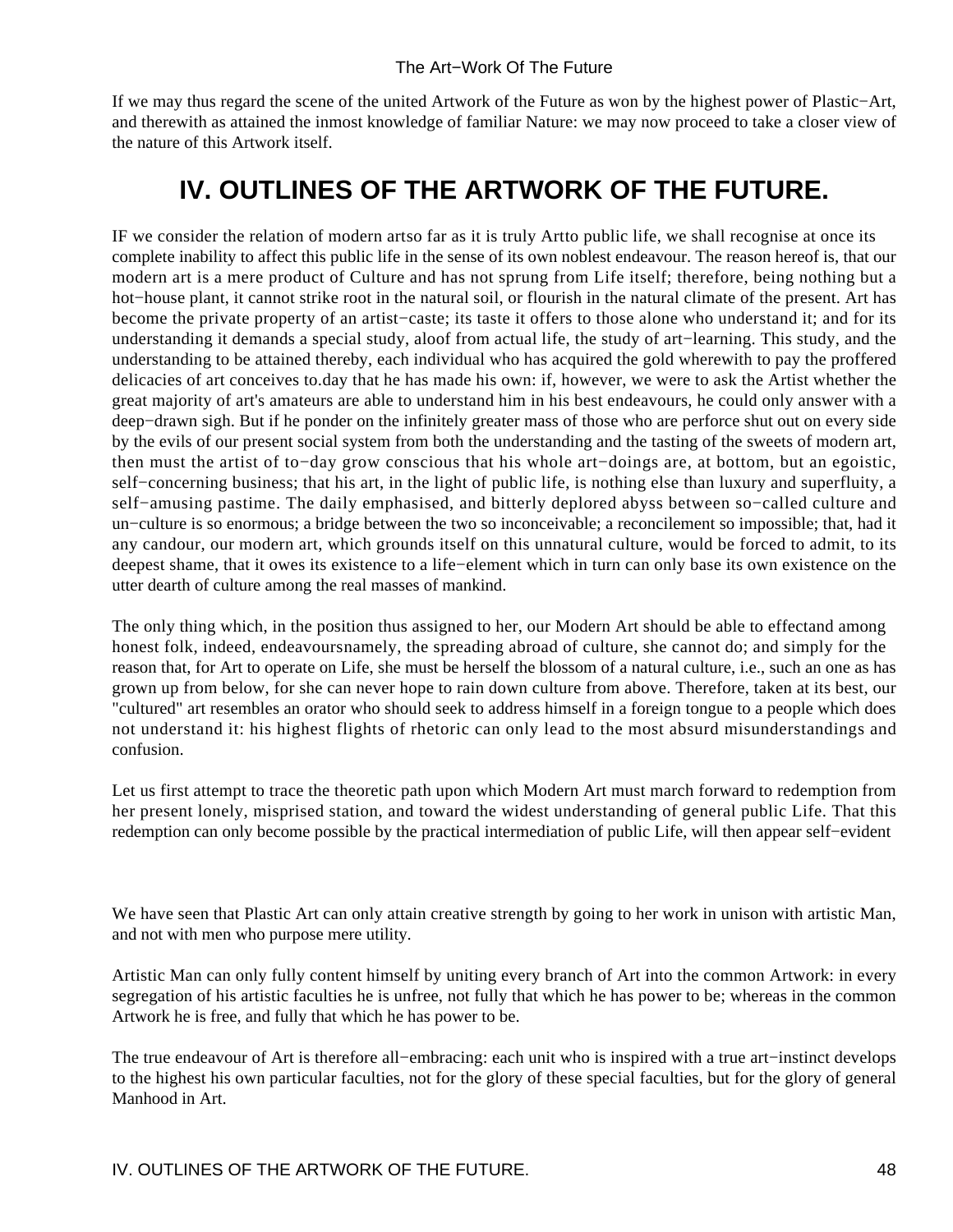The highest conjoint work of art is the Drama: it can only be at hand in all its possible fulness, when in it each separate branch of art is at hand in its own utmost fulness.

The true Drama is only conceivable as proceeding from a common urgence of every art towards the most direct appeal to a common public. In this Drama, each separate art can only bare its utmost secret to their common public through a mutual parleying with the other arts; for the purpose of each separate branch of art can only be fully attained by the reciprocal agreement and co−operation of all the branches in their common message.

Architecture can set before herself no higher task than to frame for a fellowship of artists, who in their own persons portray the life of Man, the special surroundings necessary for the display of the Human Artwork. Only that edifice is built according to Necessity, which answers most befittingly an aim of man: the highest aim of man is the artistic aim; the highest artistic aim the Drama. In buildings reared for daily use, the builder has only to answer to the lowest aim of men: beauty is therein a luxury. In buildings reared for luxury, he has to satisfy an unnecessary and unnatural need: his fashioning therefore is capricious, unproductive, and unlovely. On the other hand, in the construction of that edifice whose every part shall answer to a common and artistic aim alone, thus in the building of the Theatre, the master−builder needs only to comport himself as artist, to keep a single eye upon the art−work. In a perfect theatrical edifice, Art's need alone gives law and measure, down even to the smallest detail. This need is twofold, that of giving and that of receiving, which reciprocally pervade and condition one another. The Scene has firstly to comply with all the conditions of "space" imposed by the joint (gemeinsam) dramatic action to be displayed thereon: but secondly, it has to fulfil those conditions in the sense of bringing this dramatic action to the eye and ear of the spectator in intelligible fashion. In the arrangement of the space for the spectators, the need for optic and acoustic understanding of the artwork will give the necessary law, which can only be observed by a union of beauty and fitness in the proportions; for the demand of the collective (gemeinsam) audience is the demand for the artwork, to whose comprehension it must be distinctly led by everything that meets the eye.(**34**)

Thus the spectator transplants himself upon the stage, by means of all his visual and aural faculties; while the performer becomes an artist only by complete absorption into the public. Everything, that breathes and moves upon the stage, thus breathes and moves alone from eloquent desire to impart, to be seen and heard within those walls which, however circumscribed their space, seem to the actor from his scenic standpoint to embrace the whole of humankind; whereas the public, that representative of daily life, forgets the confines of the auditorium, and lives and breathes now only in the artwork which seems to it as Life itself, and on the stage which seems the wide expanse of the whole World.

Such marvels blossom from the fabric of the Architect, to such enchantments can he give a solid base, when he takes the purpose of the highest human artwork for his own, when he summons forth the terms of its enlivening from the individual resources of his art. On the other hand, how rigid, cold, and dead does his handiwork appear when, without a higher helpmeet than the aim of luxury, without the artistic necessity which leads him, in the Theatre, to invent and range each detail with the greatest sense of fitness, he is forced to follow every speculative whim of his self−glorifying caprice; to heap his masses and trick out his ornament, in order to stereotype to−day the vanity of some boastful plutocrat, to−morrow the honours of a modernised Jehovah!

But not the fairest form, the richest masonry, can alone suffice the Dramatic Artwork for the perfectly befitting spacial terms of its appearance. The Scene which is to mount the picture of Human Life must, for a thorough understanding of this life, have power to also show the lively counterfeit of Nature, in which alone artistic Man can render up a speaking likeness of himself. The casings of this Scene, which look down chill and vacantly upon the artist and the public, must deck themselves with the fresh tints of Nature, with the warm light of heaven's aether, to be worthy to take their share in the human artwork. Plastic Architecture here feels her bounds, her own unfreedom, and casts herself, athirst for love, into the arms of Painting, who shall work out her redemption into fairest Nature.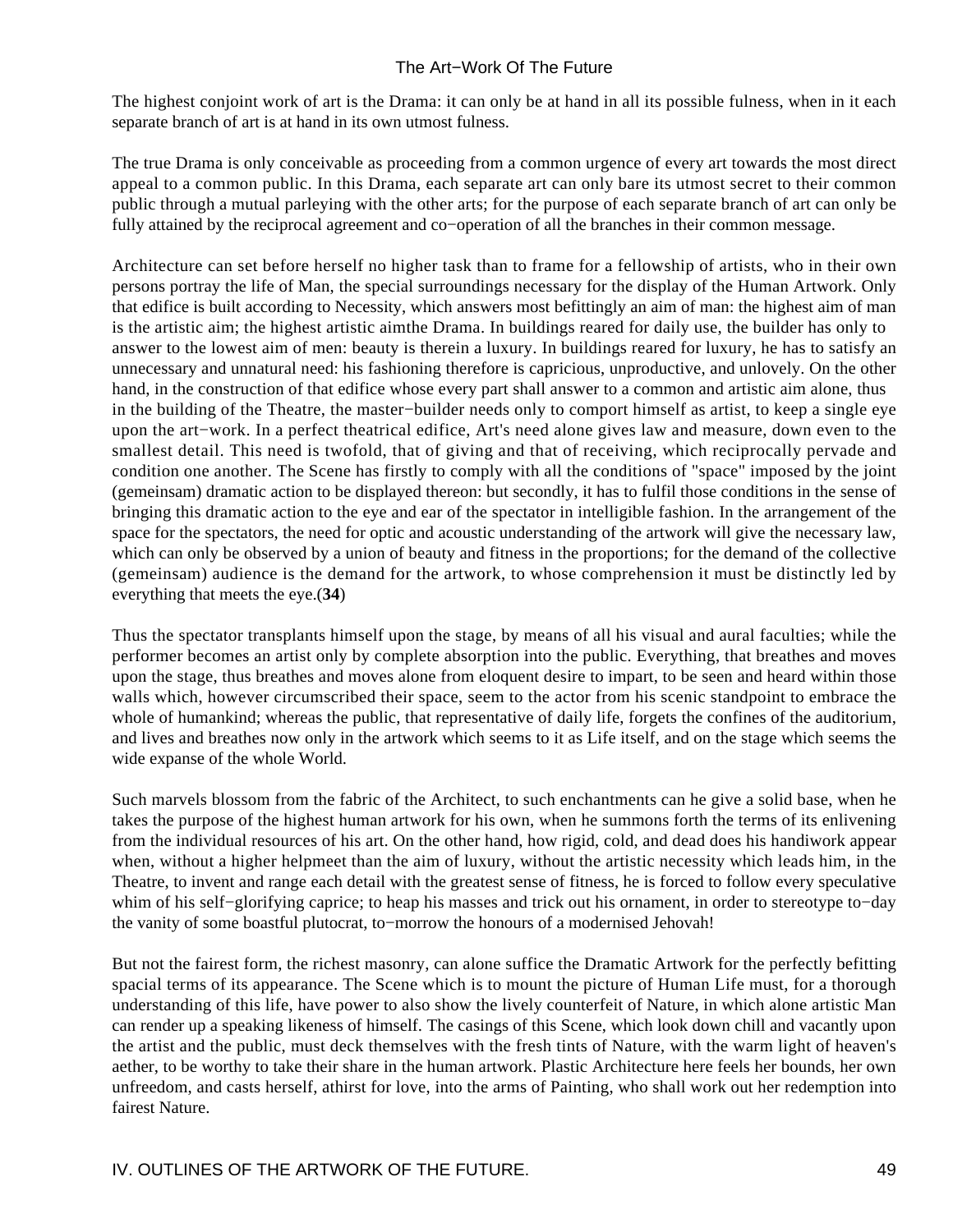Here Landscape−painting enters, summoned by a common need which she alone can satisfy. What the painter's expert eye has seen in Nature, what he now, as artist, would fain display for the artistic pleasure of the full community, he dovetails into the united work of all the arts, as his own abundant share. Through him the scene takes on complete artistic truth: his drawing, his colour, his glowing breadths of light, compel Dame Nature to serve the highest claims of Art. That which the landscape−painter, in his struggle to impart what he had seen and fathomed, had erstwhile forced into the narrow frames of panel−pictures,whät he had hung up on the egoist's secluded chamber–walls, or had made away to the inconsequent, distracting medley of a picture–barn, therewith will he henceforth fill the ample framework of the Tragic stage, calling the whole expanse of scene as witness to his power of recreating Nature. The illusion which his brush and finest blend of colours could only hint at, could only distantly approach, he will here bring to its consummation by artistic practice of every known device of optics, by use of all the art of 'lighting. The apparent roughness of his tools, the seeming grotesqueness of the method of so−called 'scene−painting,' will not offend him; for he will reflect that even 'the finest camel's−hair brush is but a humiliating instrument, when compared with the perfect Artwork; and the artist has no right to pride until he is free, i.e., until his artwork is completed and alive, and he, with all his helping tools, has been absorbed into it. But the finished artwork that greets him from the stage will, set within this frame and held before the common gaze of full publicity, immeasurably more content him than did his earlier work, accomplished with more delicate tools. He will not, forsooth, repent the right to use this scenic space to the benefit of such an artwork, for sake of his earlier disposition of a flat−laid scrap of canvas! For as, at the very worst, his work remains the same no matter what the frame from which it looks, provided only it bring its subject to intelligible show: so will his artwork, in this framing, at any rate effect a livelier impression, a greater and more universal understanding, than the whilom landscape picture.

The organ for all understanding of Nature, is Man: the landscape−painter had not only to impart to men this understanding, but to make it for the first time plain to them by depicting Man in the midst of Nature. Now by setting his artwork in the frame of the Tragic stage, he will expand the individual man, to whom he would address himself, to the associate manhood of full publicity, and reap the satisfaction of having spread his understanding out to that, and made it partner in his joy. But he cannot fully bring about this public understanding until he allies his work to a joint and all−intelligible aim of loftiest Art; while this aim itself will be disclosed to the common understanding, past all mistaking, by the actual bodily man with all his warmth of life. Of all artistic things, the most directly understandable is the Dramatic−Action (Handlung), for reason that its art is not complete until every helping artifice be cast behind it, as it were, and genuine life attain the faithfullest and most intelligible show. And thus each branch of art can only address itself to the understanding in proportion as its corewhose relation to Man, or derivation from him, alone can animate and justify the artwork is ripening toward the Drama. In proportion as it passes over into Drama, as it pulses with the Drama's light, will each domain of Art grow all−intelligible, completely understood and justified. (**35**)

On to the stage, prepared by architect and painter, now steps Artistic Man, as Natural Man steps on the stage of Nature. What the statuary and the historical painter endeavoured to limn on stone or canvas, they now himn upon themselves, their form, their body's limbs, the features of their visage, and raise it to the consciousness of full artistic life. The same sense that led the sculptor in his grasp and rendering of the human figure, now leads the Mime in the handling and demeanour of his actual body. The same eye which taught the historical painter, in drawing and in colour, in arrangement of his drapery and composition of his groups, to find the beautiful, the graceful and the characteristic, now orders the whole breadth of actual human show. Sculptor and painter once freed the Greek Tragedian from his cothurnus and his mask, upon and under which the real man could only move according to a certain religious convention. With justice, did this pair of plastic artists annihilate the last disfigurement of pure artistic man, and thus prefigure in their stone and canvas the tragic Actor of the Future. As they once descried him in his undistorted truth, they now shall let him pass into reality and bring his form, in a measure sketched by them, to bodily portrayal with all its wealth of movement.

Thus the illusion of plastic art will turn to truth in Drama: the plastic artist will reach out hands to the dancer, to the mime, will lose himself in them, and thus become himself both mime and dancer.So far as lies within his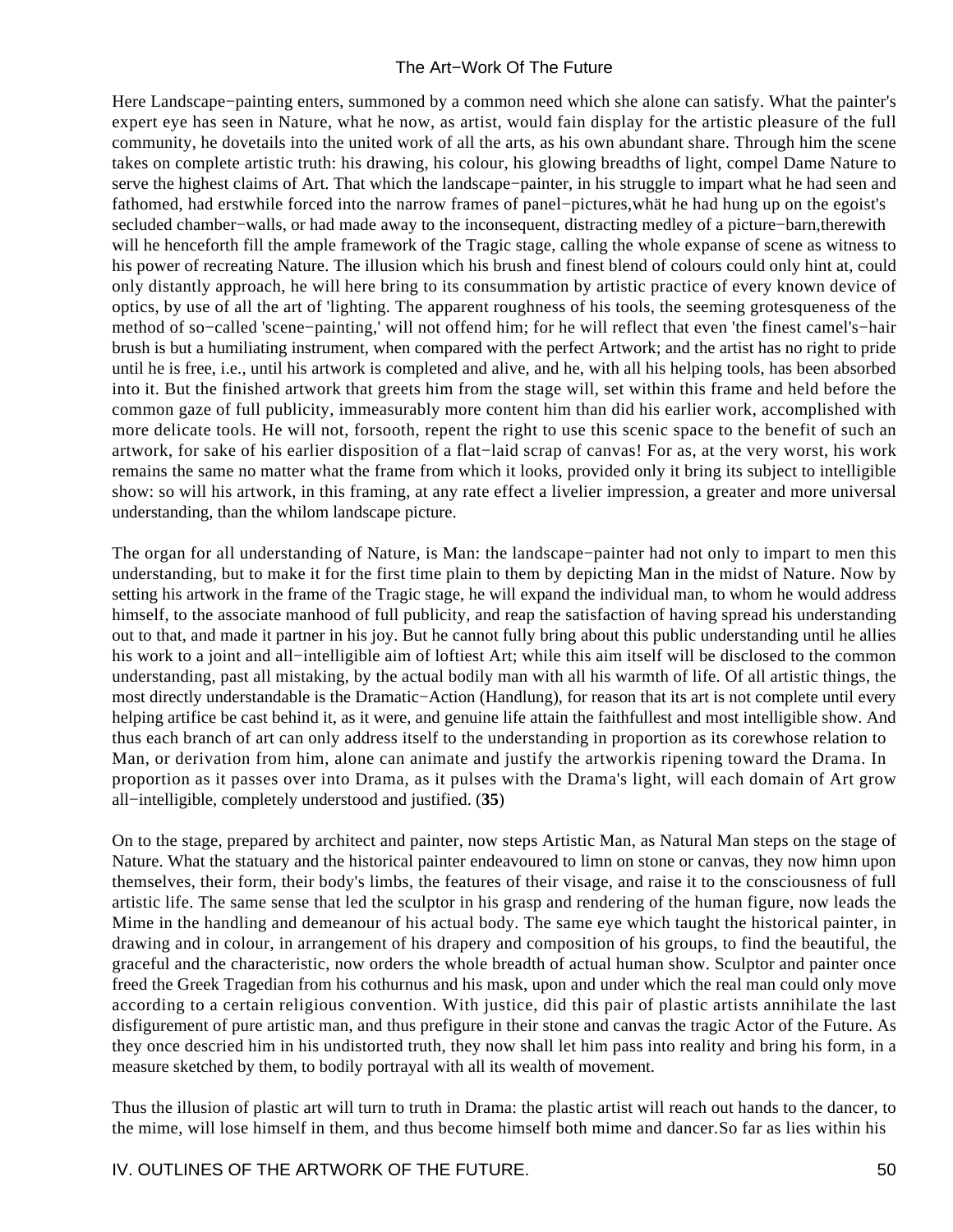power, he will have to impart the inner man his feeling and his will−ing, to the eye. The breadth and depth of scenic space belong to him for the plastic message of his stature and his motion, as a single unit or in union with his fellows. But where his power ends, where the fulness of his will and feeling impels him to the uttering of the inner man by means of Speech, there will the Word proclaim his plain and conscious purpose: he becomes a Poet and, to be poet, a tone−artist (Tonkünstler). But as dancer, tone−artist, and poet, he still is one and the same thing: nothing other than executant, artistic Man, who, in the fullest measure of his faculties, imparts himself to the highest expression of receptive power.

It is in him, the immediate executant, that the three sister−arts unite their forces in one collective operation, in which the highest faculty of each comes to its highest unfolding. By working in common, each one of them attains the power to be and do the very thing which, of her own and inmost essence, she longs to do and be. Hereby: that each, where her own power ends, can be absorbed within the other, whose power commences where her's ends, she maintains her own purity and freedom, her independence as that which she is. The mimetic dancer is stripped of his impotence, so soon as he can sing and speak; the creations of Tone win all−explaining meaning through the mime, as well as through the poet's word, and that exactly in degree as Tone itself is able to transcend into the motion of the mime and the word of the poet; while the Poet first becomes a Man through his translation to the flesh and blood of the Performer: for though he metes to each artistic factor the guiding purpose which binds them all into a common whole, yet this purpose is first changed from "will" to "can" by the poet's Will descending to the actor's Can.

Not one rich faculty of the separate arts will remain unused in the United Artwork of the Future; in it will each attain its first complete appraisement. Thus, especially, will the manifold developments of Tone, so peculiar to our instrumental music, unfold their utmost wealth within this Artwork; nay, Tone will incite the mimetic art of Dance to entirely new discoveries, and no less swell the breath of Poetry to unimagined fill. For Music, in her solitude, has fashioned for herself an organ which is capable of the highest reaches of expression. This organ is the Orchestra. The tone−speech of Beethoven, introduced into Drama by the orchestra, marks an entirely fresh departure for the dramatic artwork. While Architecture and, more especially, scenic Landscape−painting have power to set the executant dramatic Artist in the surroundings of physical Nature, and to dower him from the exhaustless stores of natural phenomena with an ample and significant background, so in the Orchestra, that pulsing body of many−coloured harmony, the personating individual Man is given, for his support, a stanchless elemental spring, at once artistic, natural, and human.

The Orchestra is, so to speak, the loam of endless, universal Feeling, from which the individual feeling of the separate actor draws power to shoot aloft to fullest height of growth: it, in a sense, dissolves (36) the hard immobile ground of the actual scene into a fluent, elastic, impressionable æther, whose unmeasured bottom is the great sea of Feeling itself. Thus the Orchestra is like the Earth from which Antaeus, so soon as ever his foot had grazed it, drew new immortal life−force. Byits essence diametricallyopposed to the scenic landscape which surrounds the actor, and therefore, as to locality, most rightly placed in the deepened foreground outside the scenic frame, it at like time forms the perfect complement of these surroundings; inasmuch as it broadens out the exhaustless physical element of Nature to the equally exhaustless emotional element of artistic Man. These elements, thus knit together, enclose the performer as with an atmospheric ring of Art and Nature, in which, hike to the heavenly bodies, he moves secure in fullest orbit, and whence, withal, he is free to radiate on every side his feelings and his views of life, broadened to infinity, and showered, as it were, on distances as measureless as those on which the stars of heaven cast their rays of light.

Thus supplementing one another in their changeful dance, the united sister−arts will show themselves and make good their claim; now all together, now in pairs, and again in solitary splendour, according to the momentary need of the only rule− and purpose−giver, the Dramatic Action. Now plastic Mimicry will listen to the passionate plaint of Thought; now resolute Thought will pour itself into the expressive mould of Gesture; now Tone must vent alone the stream of Feeling, the shudder of alarm; and now, in mutual embrace, all three will raise the Will of Drama to immediate and potent Deed. (For One thing there is that all the three united arts must will, in order to be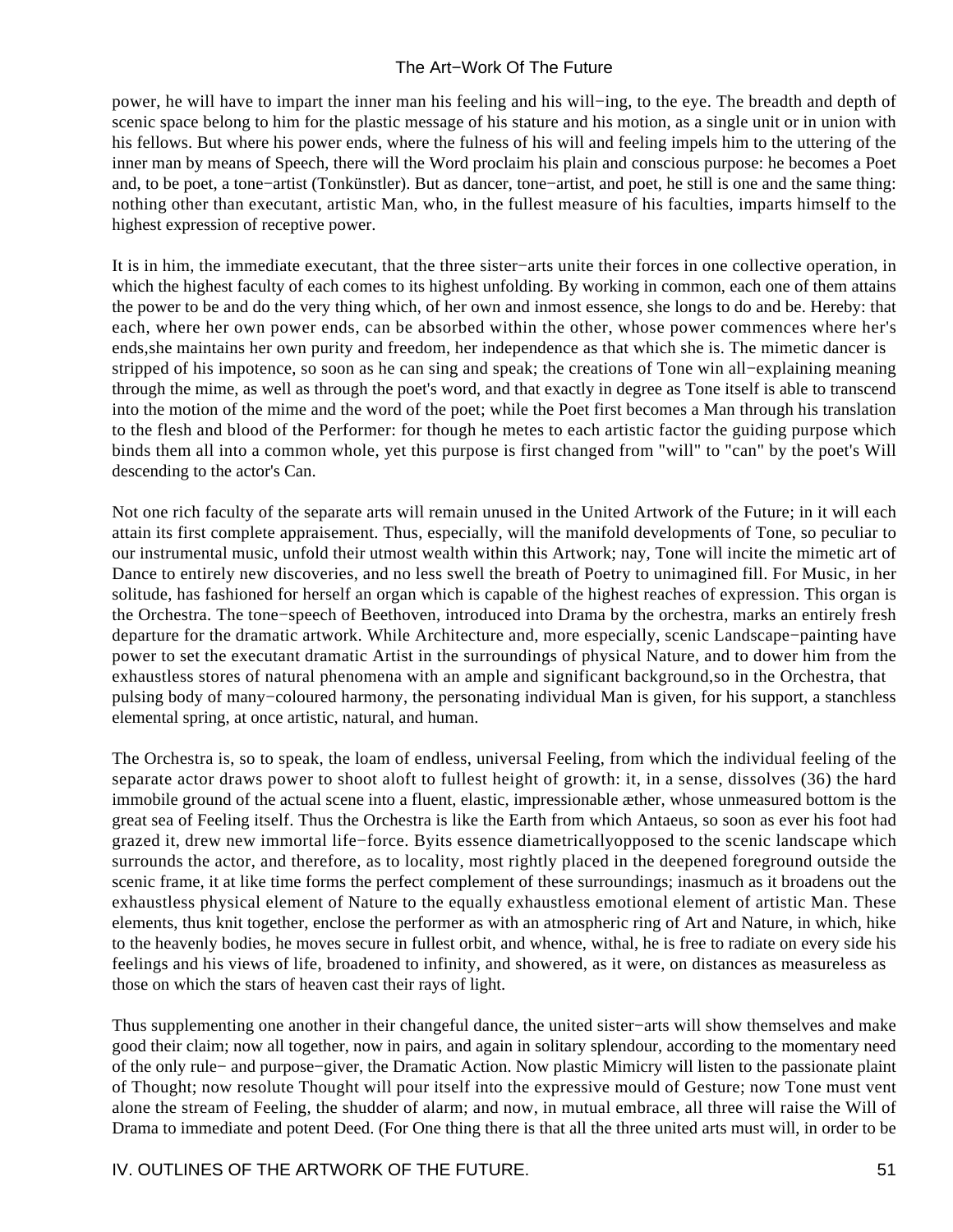free: and that one thing is the Drama: the reaching of the Drama's aim must be their common goal. Are they conscious of this aim, do they put forth all their will to work out that alone: so will they also gain the power to lop off from their several stems the egoistic offshoots of their own peculiar being; that therewith the tree may not spread out in formless mass to every wind of heaven, but proudly lift its wreath of branches, boughs and leaves, into its lofty crown.

The nature of Man, like that of every branch of Art, is manifold and over−fruitful: but one thing alone is the Soul of every unit, its most imperious bent (Nothwendigster Trieb), its strongest need−urged impulse. When this One Thing is recognised by man as his fundamental essence, then, to reach this One and indispensable, he has power to ward off every weaker, subordinated appetite, each feeble wish, whose satisfaction might stand between him and Its attainment. Only the weak and impotent knows no imperious, no mightiest longing of the soul: for him each instant is ruled by accidental, externally incited appetites which, for reason that they are but appetites, he never can allay; and therefore, hurled capriciously from one upon another, to and fro, he never can attain a real enjoyment. But should this need−reft one have strength to obstinately follow the appeasement of his accidental appetite, there then crop up in Life and Art those hideous, unnatural apparitions, the parasites of headlong egoistic frenzy, which fill us with such untold loathing in the murderous lust of despots, or in the wantonness of modern operatic music. If the individual, however, feel in himself a mighty longing, an impulse that forces back all other desires, and forms the necessary inner urgence which constitutes his soul and being; and if he put forth all his force to satisfy it: he thus will also lift aloft his own peculiar force, and all his special faculties, to the fullest strength and height that e'er can lie within his reach.

But the individual man, in full possession of health of body, heart, and mind, can experience no higher need than that which is common to all his kind; for, to be a true Need, it can only be such an one as he can satisfy in Community alone. The most imperious and strongest need of full−fledged artist−man, however, is to impart himself in highest compass of his being to the fullest expression of Community; and .this he only reaches with the necessary breadth of general understanding in the Drama. In Drama he broadens out his own particular being, by the portrayal of an individual personality not his own, to a universally human being. He must completely step outside himself, to grasp the inner nature of an alien personality with that completeness which is needful before he can portray it. This he will only Attain when he so exhaustively analyses this individual in his contact with and penetration and completion by other individualities, and therefore also the nature of these other individualities themselves,when he forms thereof so lively a conception, that he gains a sympathetic feeling of this complementary influence on his own interior being. The perfectly artistic Performer is, therefore, the unit Man expanded to the essence of the Human Species by the utmost evolution of his own particular nature.

The place in which this wondrous process comes to pass, is the Theatric stage; the collective art−work which it brings to light of day, the Drama. But to force his own specific nature to the highest blossoming of its contents in this one and highest art−work, the separate artist, like each several art, must quell each selfish, arbitrary bent toward untimely bushing into outgrowths unfurthersome to the whole; the better then to put forth all his strength for reaching of the highest common purpose, which cannot indeed be realised without the unit, nor, on the other hand, without the unit's recurrent limitation.

This purpose of the Drama, is withal the only true artistic purpose that ever can be fully realised; whatsoever lies aloof from that, must necessarily lose itself in the sea of things indefinite, obscure, unfree. This purpose, however, the separate art−branch will never reach alone, (**37**) but only all together; and therefore the most universal is at like time the only real, free, the only universally intelligible Art−work.

## **V. THE ARTIST OF THE FUTURE.**

<span id="page-53-0"></span>HAVING sketched in general outline the nature of the Art−work into which the whole art−family must be absorbed, to be there redeemed by universal understanding, it remains to ask: What are the life−conditions which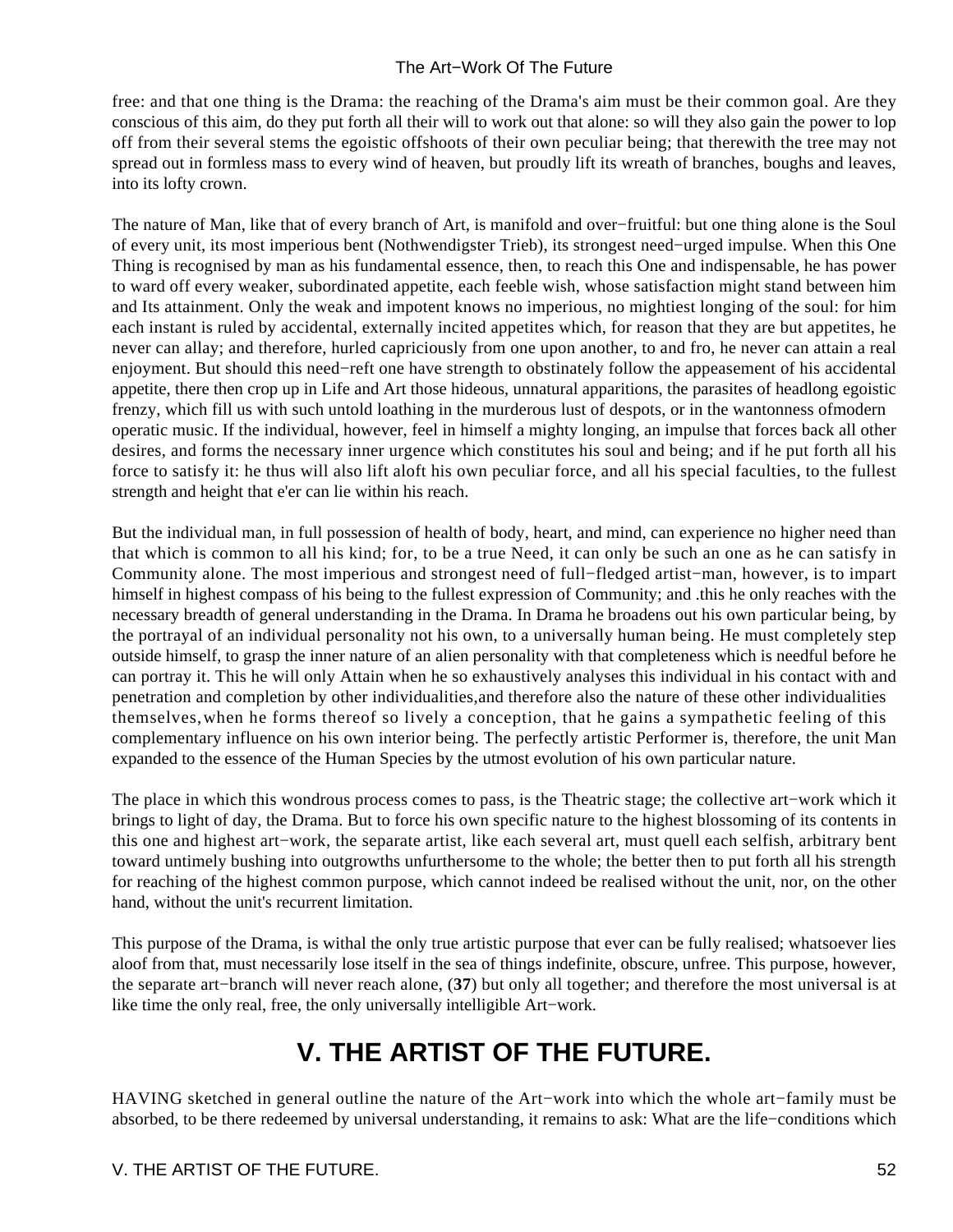shall summon forth the Necessity of this Art−work and this redemption? Will this be brought about by Modern Art, in impatient need of understanding, from out her own pre−meditated plan, by arbitrary choice of means, and with fixed prescription of the 'modus' of the union that she has recognised as necessary? Will she be able to draw up a constitutional chart, a tariff of agreement with the so−called un−culture of the Folk? And if she brought herself to stoop to this, would such an agreement be actually effected by that 'constitution'? Can Cultured Art press forward from her abstract standpoint into Life; or rather, must not Life press forward into Art,Life bear from out itself its only fitting Art, and mount up into that, instead of art (well understood: the Cultured Art, which sprang from regions outside Life) engendering Life from out herself and mounting thereinto?

Let us therefore first agree as to whom we must consider the creator of the Art−work of the Future; so that we may argue back from him to the life−conditions which alone can permit his art−work and himself to take their rise.

Who, then, will be the Artist of the Future? Without a doubt, the Poet. (**38**)

But who will be the Poet?

Indisputably the Performer (**39**) (Darsteller). Yet who, again, will be the Performer? Necessarily the Fellowship of all the Artists.

In order to see the Performer and the Poet take natural rise, we must first imagine to ourselves the artistic Fellowship of the future; and that according to no arbitrary canon, but following the logical course which we are bound to take in drawing from the Art−work itself our conclusions as to those artistic organs which alone can call it into natural life.

The Art−work of the Future is an associate work, and only an associate demand can call it forth. This demand, which we have hitherto merely treated theoretically, as a necessary essential of the being of each separate branch of art, is practically conceivable only in the fellowship of every artist; and the union of every artist, according to the exigencies of time and place, and for one definite aim, is that which forms this fellowship. This definite aim is the Drama, for which they all unite in order by their participation therein to unfold their own peculiar art to the acme of its being; in this unfoldment to permeate each other's essence, and as fruit thereof to generate the hiving, breathing, moving drama. But the thing that makes this sharing possible to all nay that renders it necessary, and which without their coöperation can never come to manifestment is the very kernel of the Drama, the dramatic Action (dramatische Handlung).

The dramatic Action, as the first postulate of Drama, is withal that moment in the entire art−work which ensures its widest understanding. Directly borrowed from Life, past or present, it forms the intelligible bond that links this work therewith; exactly in degree as it mirrors back the face of Life, and fitly satisfies its claim for understanding. The dramatic Action is thus the bough from the Tree of Life which, sprung therefrom by an unconscious instinct, has blossomed and shed its fruit obediently to vital laws, and now, dissevered from the stem, is planted in the soil of Art; there, in new, more beautiful, eternal life, to grow into the spreading tree which resembles fully in its inner, necessary force and truth the parent tree of actual Life. But now, become its 'objectivation,' it upholds to Life the picture of its own existence, and lifts unconscious Life to conscious knowledge of itself.

In the dramatic Action, therefore, the Necessity of the art−work displays itself; without it, or some degree of reference thereto, all art−fashioning is arbitrary, unneedful, accidental, unintelligible. The first and truest fount of Art reveals itself in the impulse that urges from Life into the work of art; for it is the impulse to bring the unconscious, instinctive principle of Life to understanding (verständniss) and acknowledgment as Necessity. (**40** ) But the impulse toward agreement (verständigung) presupposes commonality: the Egoist has need of no one with whom to agree. Therefore, only from a life in common, can proceed the impulse toward intelligible objectification of this life by Art−work; the Community of artists alone can give it vent; and only in communion, can they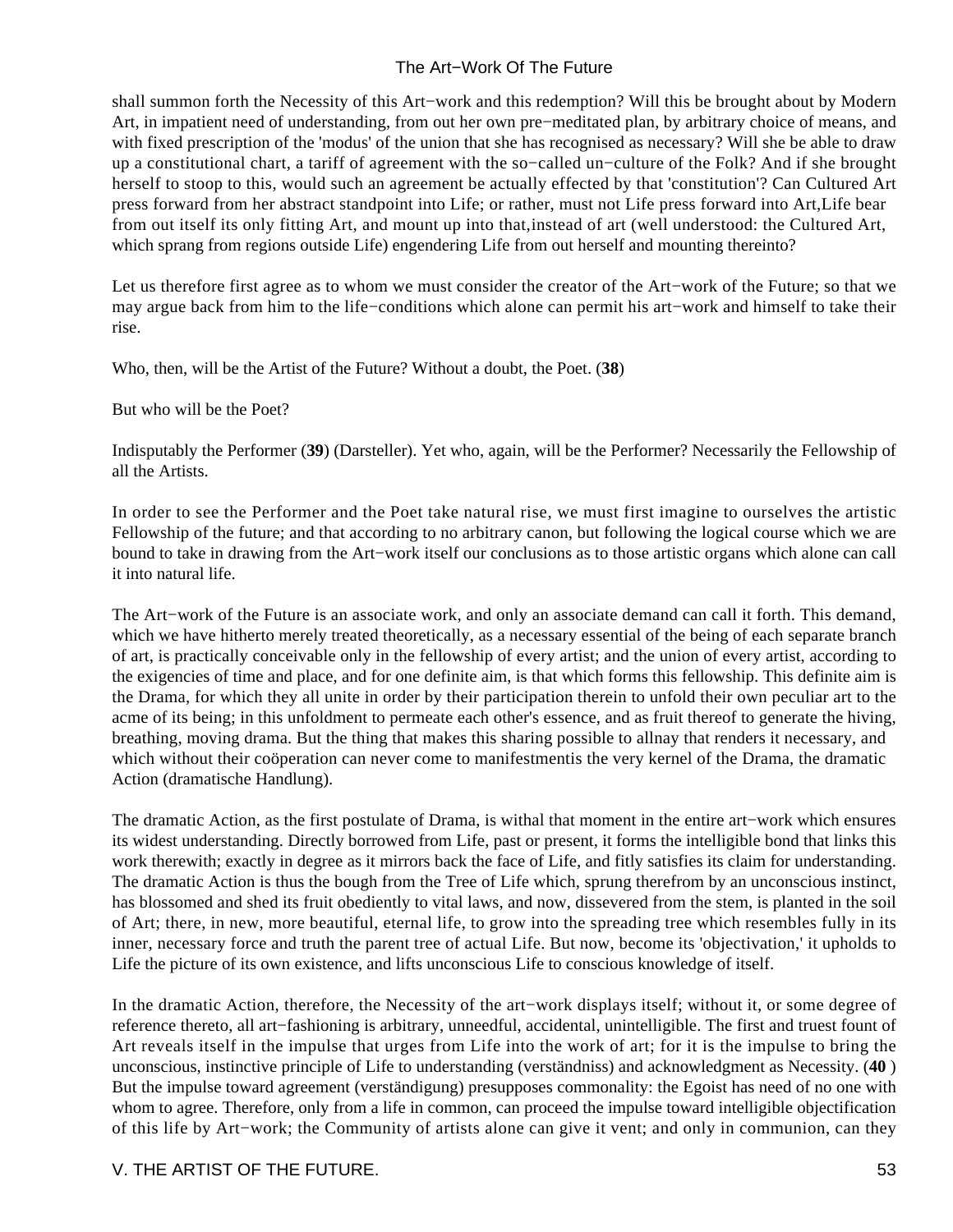content it. This impulse, however, can only find its full contentment in the faithful representation of an episode (Handlung) taken from Life: whilst only such an episode can be a fitting subject for artistic Treatment as has already come in Life to definite conclusion; as to which, as a series of causes and effects, (**41**) there can no longer be any doubt; and as to whose possible issue there is no longer room for arbitrary assumption. Only when a thing has been consummated in Life, can we grasp the necessity of its occurrence, the harmony of its separate movements. But an episode is not completed, until the Man who brought it aboutwho stood in the focus of a series of events which, as a feeling, thinking, will−ing person, he guided by the force of his own innate charactera until this man is likewise no longer subject to our arbitrary assumptions as to his possible doings. Now, every man is subject to these so long as he lives: by Death is he first freed from this subjection, for then we know All that he did, and that he was. That action, therefore, must be the best fitted for dramatic artand the worthiest object of its rendering which is rounded off together with the life of the chief person that evolved it, and whose denouement is none other than the conclusion of the life of this one man himself.

Only that action is completely truthful and can thoroughly convince us of its plain necessityon whose fulfilment a man had set the whole strength of his being, and which was to him so imperative a necessity that he needs must pass over into it with the whole force of his character. But hereof he conclusively persuades us by this alone: that, in the effectuation of his personal force, he literally went under, he veritably threw overboard his personal existence, for sake of bringing to the outer world the inner Necessity which ruled his being.(**42**) He proves to us the verity of his nature, not only in his actionswhich might still appear capricious so long as he yet were doing but by the consummated sacrifice of his personality to this necessary course of action. The last, completest renunciation (Entäusserung) of his personal egoism, the demonstration of his full ascension into universalism, a man can only show us by his Death; and that not by his accidental, but by his necessary death, the logical sequel to his actions, the last fulfilment of his being.

The celebration of such a Death is the noblest thing that men can enter on. It reveals to us in the nature of this one man, laid bare by death, the whole content of universal human nature. But we fix this revelation in surest hold of memory by the conscious representation of that Death itself and, in order to make its purport clear to us, by the representation of those actions which found their necessary conclusion in that death.(**43**) Not in the repulsive funeral rites which, in our neo−christian mode of life, we solemnise bymeaningless hymns and churchyard platitudes; but by the artistic re−animation of the lost one, by life−glad reproduction and portrayal of his actions and his death, in the dramatic Art−work, shall we celebrate that festival which lifts us living to the highest bliss of love for the departed, and turns his nature to our own.

Though the longing for this dramatic rite is present in the whole brotherhood of artists, and though that object alone can be a worthy one, and one that justifies the impulse toward its representation, which awakes in us this impulse in common: yet that Love which alone can be conceived as the active and effectual power hereto, has its unfathomable seat within the heart of each separate unit; in whom it exercises its specific motive force in accordance with his individual characteristics. This specific energy of Love will therefore show itself most strenuously in that unit who, by reason of his general character, or in this particular period of his life, feels drawn by the closest bond of affinity toward this particular Hero; who by his sympathy makes the nature of this hero the most especially his own, and trains his artistic faculties the fittest to requicken by his impersonation this hero, of all others, for the living memory of himself, his fellows, and the whole community. The might of individuality will never assert itself more positively than in the free artistic fellowship; since the incitation to resolves in common can only issue from precisely that unit in whom the individuality speaks out so strongly that it determines the free voices of the rest. The might of Individuality, however, will only be able to operate thus upon the fellowship in those specific cases where it has the wit to bring itself to real, and not to merely artificial, currency. Should an art−comrade proclaim his purpose to represent this one particular Hero, and thereto crave that mutual co−operation of the fellowship which alone can bring this to effect: he will not see his wish fulfilled until he has succeeded in arousing for his project the same love and enthusiasm which inspire himself, and which he can only impart to others when his individuality stands possessed of a force in complete accord with the specific object.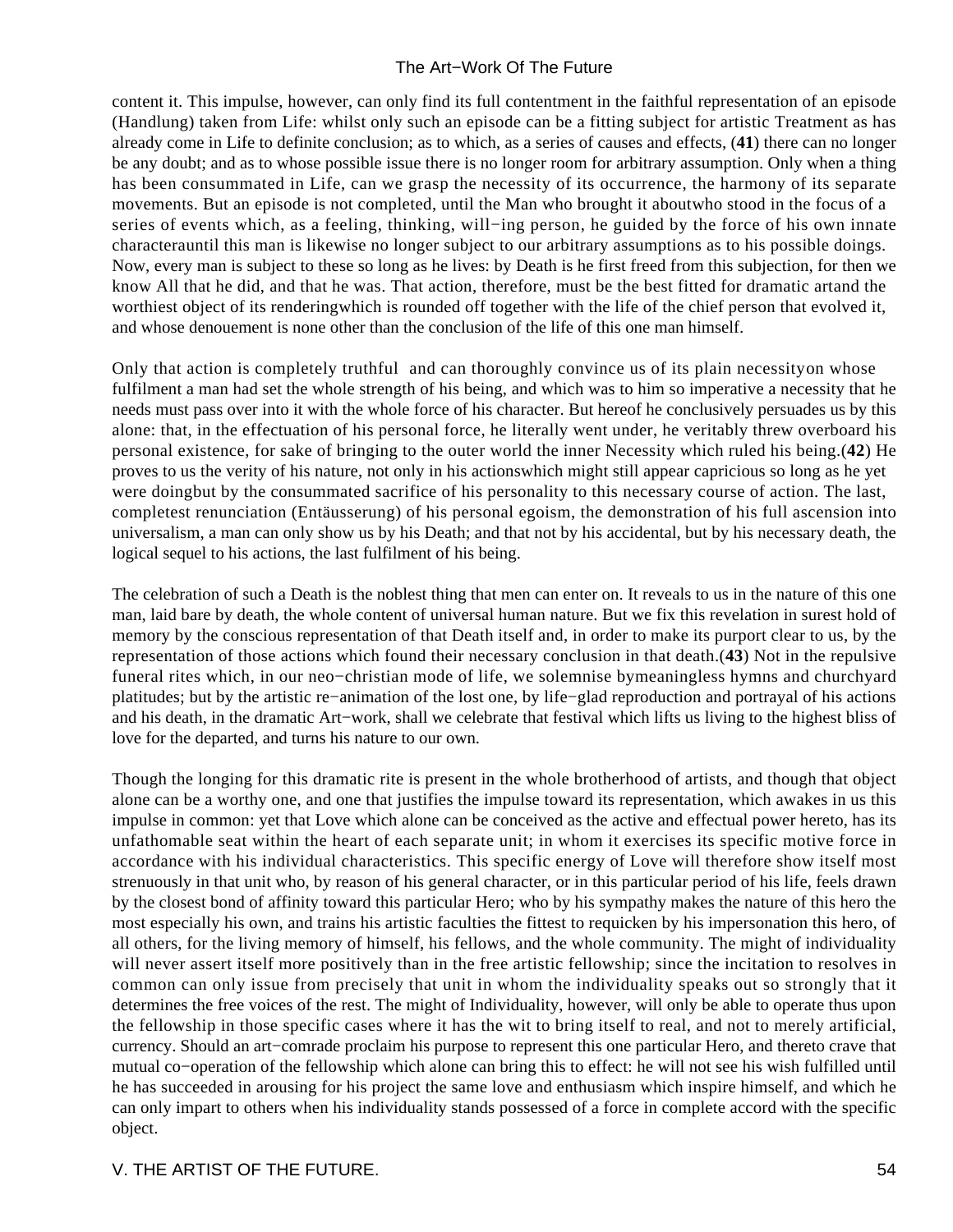When once the artist has raised his project to a common one, by the energy of his own enthusiasm, the artistic undertaking becomes thenceforth itself an enterprise in common. But as the dramatic action to be represented has its focus in the Hero of that action, so does the common art−work group itself around the Representant of this hero. His fellow−actors, and all his other colleagues, bear to him the same relation in the art−work as that which the co−enacting personsthose, that is to say, who formed the foils of the hero's character and the 'objects' of his action, and, withal, the general human and natural entourage, bore in Life to the Hero; only with this difference, that the hero's impersonator shapes and arranges consciously that which came instinctively to the actual hero. In his stress for artistic reproduction of the Action, the performer thus becomes a poet; he arranges his own action, and all its living outward issues, in accordance with an artistic standard. But he only attains his special purpose in measure as he has raised it to a general aim, as every unit is clamorous to lend himself to the furtherance of this general aim, therefore in exact measure as he himself, above all others, is able to surrender his own specific personal purpose to the general aim; and thus, in a sense, not merely represents in the art−work the action of the fêted hero, but repeats its moral lesson; insomuch as he proves by this surrender of his personality that he also, in his artistic action, is obeying a dictate of Necessity which consumes the whole individuality of his being. (**44**)

The free Artistic Fellowship is therefore the foundation, and the first condition, of the Art−work itself. From it proceeds the Performer, who, in his enthusiasm for this one particular hero whose nature harmonises with his own, now raises himself to the rank of Poet, of artistic Lawgiver to the fellowship; from this height, again, to descend to complete absorption in the fellowship. The function of this lawgiver is therefore never more than periodic, and is confined to the one particular occasion which has been prompted by his individuality and thereby raised to a common 'objective' for the art of all; wherefore his rule can by no means be extended to all occasions. The dictatorship of the poet–actor comes to its natural close together with the attainment of his specific purpose: that purpose which he had raised into a common one, and in which his personality was dissolved so soon as ever his message had been shared with the community. Each separate member may lift himself to the exercise of this dictatorship, when he bears a definite message which so far answers to his individuality that in its proclamation he has power to raise it to a common purpose. For in that artistic fellowship which combines for no other aim than the satisfaction of a joint artistic impulse, it is impossible that any other thing should come to definite prescription and resolve, than that which compasses the mutual satisfaction of this impulse: namely, Art herself, and the laws which summon forth her perfect manifestment by the union of the individual with the universal.

In all the mutual federations of the Manhood of the Future, these selfsame laws of inner necessity will assert their sole determinative might. A natural and unforced association of men in larger or in smaller numbers, can only be called forth by a need they feel in common. The satisfaction of this need is the exclusive aim of the mutual undertaking: toward this aim are directed the actions of each unit, so long as the common need is alike his strongest personal need; this aim will then, and of itself, prescribe the laws for the associate action. For these laws are nothing but the fittest means for reaching the common goal. The knowledge of the fittest means is denied to him who is urged towards this goal by no sincere, imperative need: but where the latter is at hand, the certain knowledge of these means springs self−taught from the cogence of the need, and above all, from its communal character.

Natural unions have, therefore, only so long a natural continuance as the need on which they are grounded is a common one, and as its satisfaction is still to be accomplished: has the goal been reached, then this specific union is dissolved together with the need that called it forth; and first from fresh−arising needs will there likewise rise fresh unions of those who share these novel needs in common. Our modern States are thus far the most unnatural unions of fellow men, that called into existence by mere external caprice, e.g. dynastic interests they yoke together a certain number of men for once and all, in furtherance of an aim which either never answered to a need they shared in common, or, from the change of time and circumstance, is certainly no longer common to them now.All men have but one lasting need in common; a need, however, which only in its most general purport abides in them in equal measure: this is the need to live and to be happy. Herein lies the natural bond of all mankind; a need to which our mother Earth may give us perfect answer.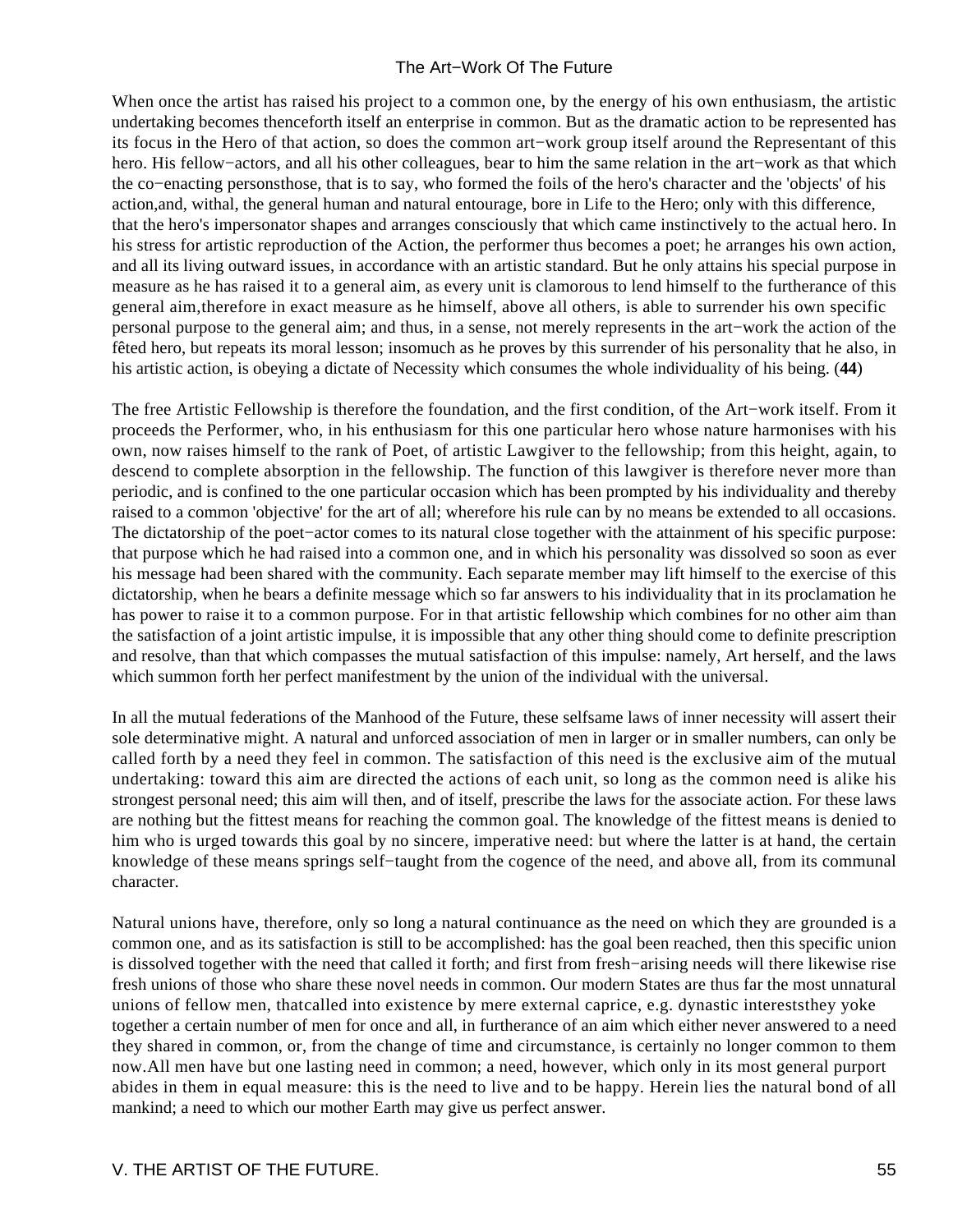In the reasonable state of Future Manhood, the special needs which take their rise, and mount aloft, in time and place and individuality, can alone lay down the bases of those special unions whose sum−total will make out the great association of all Mankind. These Unions will alternate, shape themselves afresh, unloose and knit themselves again, precisely as the Needs shall change and come back on their course. They will be lasting where they are of material sort, where they are rooted in the common ground and soil, and in general affect the intercourse of men in so far as this is necessarily founded on certain like−remaining, local limitations. But they will ever shape themselves anew, proclaim more complex and vivacious change, the more do they proceed from higher, universal, spiritual needs. Against the stiff political union of our time, upheld alone by outward force, the free communions of the Future in their pliant change now spread out to bounds unheard–of, now linked in finest mesheswill display the future Human Life itself, whose inexhaustible charm will be preserved by ceaseless alternation of the richest individualities; whereas our present life, (**45**) with its fashion and red−tape uniformity, affords alas! the but too faithful likeness of the modern State, with its stations, its posts, its vested interests, (**46**) its standing armies and whatever else it has of standing.

Yet no alliances of men will enjoy a richer, more eventful change than those inspired by Art For in these each individuality, so soon as ever it has wit to utter itself in consonance with the spirit of community, will, by the exposition of its passing purpose, call forth a fresh alliance to realise that one specific purpose; inasmuch as it will widen out its own particular need to the Need of a brotherhood which this very need will have summoned into being. Each dramatic art−work, as it enters upon life, will therefore be the work of a new and never−hitherto−existing, and thus a never−to−be−repeated fellowship of artists: its communion will take its rise from the moment when the poet−actor of the hero's r6le exalts his purpose to the common aim of the comrades whom he needed for its exposition, and will be dissolved the very instant that this purpose is attained.

In this wise naught can pass into a standstill, in this artistic union: it is formed for the one sole aim, attained today, of celebrating this one particular hero; to be tomorrow, under entirely fresh conditions, and through the inspiring purpose of an entirely different individual, resolved into a fresh association. While this fresh association will be as distinct from that preceding it, as it will bring its work to light of day according to specific laws which, constituting the fittest means for the realisation of the new−adopted scheme, will evince themselves as likewise new and never matched quite thus before. (**47**)

Thus, and thus only, must the future Artist−guild be constituted, so soon as ever it is banded by no other aim than that of the Art−work. Who, then, will be the Artist of the Future? The poet? The performer? The musician? The plastician ?Let us say it in one word: the Folk. That selfsame Folk to whom we owe the only genuine Art−work, still living even in our modern memory, however much distorted by our restorations; to whom alone we owe all Art itself.

When we repiece the past and consummated, in order to conjure up the picture of a particular object in the light of its general bearings on the history of mankind, we can depict its singlest traits with surest touch, nay, from the minute regardal of such single traits there often springs for us the surest understanding of the whole, which we are forced to rescue from its hazy generalism by holding to this one particular feature. Thus in our present inquiry into the phenomena of Art, the wealth of details that confront us is so excessive that, in order to present our object in its general bearings, we can only venture to select a limited portion, and that which seems the best to illustrate our line of thought; lest otherwise we lose ourselves in branching by−ways, and our eyes be turned aside from the higher general goal. Now the case is exactly opposite, when we desire to portray a future state of things; we have only one scale for such a picture, and that lies, decidedly not in the spaces of the Future, on which the combination is to shape itself, but in the Past and in the Present; even there where all those conditions are still in lusty life which make the longed−for future state impossible to−day, and allow its sheer antithesis to seem an unavoidable necessity. The force of Need impels us to a general preconception; yet we can only grasp it, not simply by an ardent aspiration of the heart, but rather by a logical induction which tells us that this state will be the very opposite of the evil which we recognise in our system of to−day. All individual features (**48**) must stay, perforce, outside this preconception; since such could only figure as arbitrary assumptions of our phantasy, and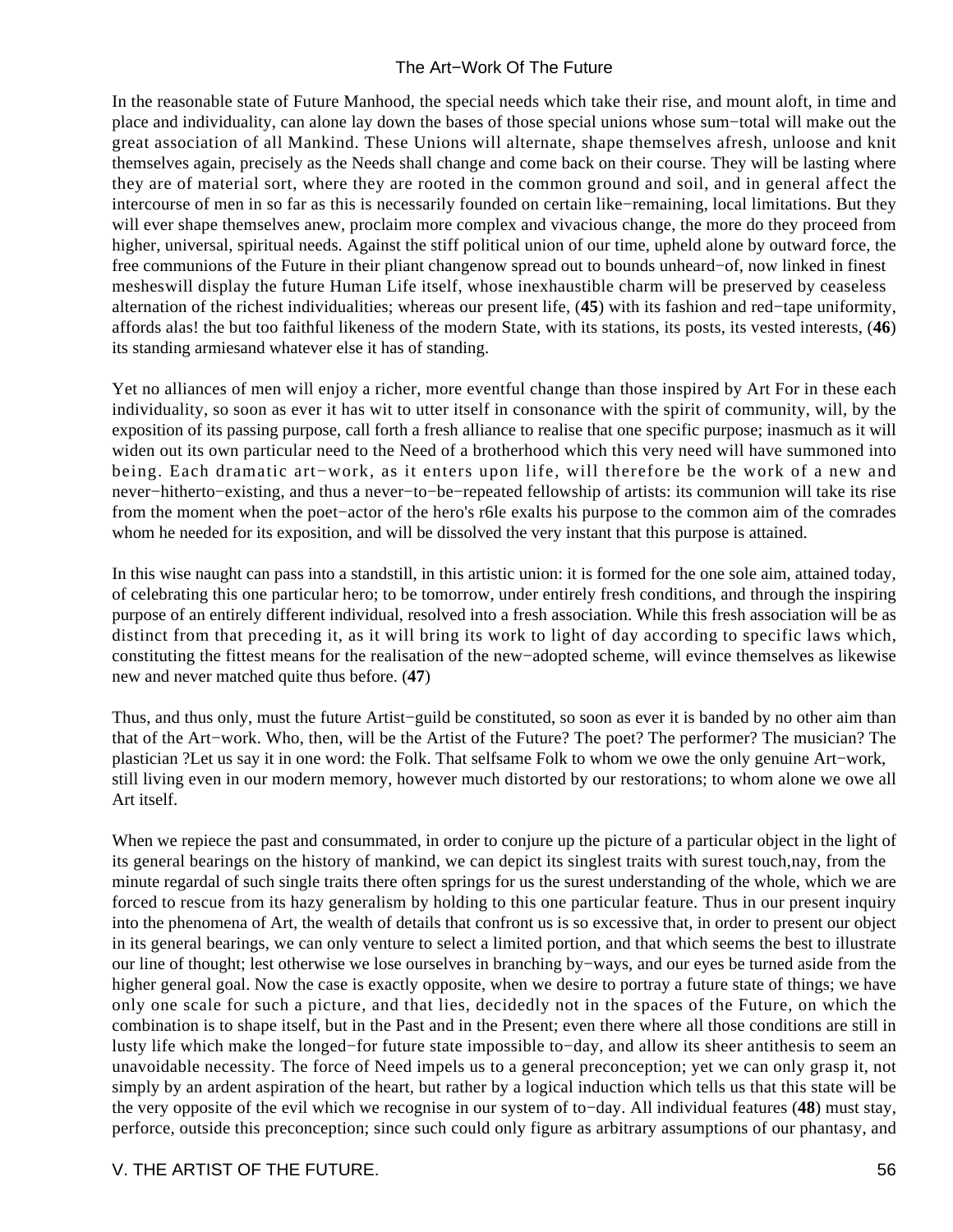must constantly bewray their nature as borrowed from the bad conditions of the present day. Only the consummated and fulfilled, can be matter of our knowledge; the lifelike shaping of the Future must be the work of Life itself alone! When this is brought to pass, we shall conceive at the first glance what to−day we could only palm off upon ourselves by the exercise of whim and fancy, submitted as we are to the insuperable influence of our present plight.

Nothing has been more destructive of human happiness, than this frenzied haste to regulate the Life of the Future by given present laws. This loathly care about the Future, which indeed is the sole heritage of moody, absolute Egoism, at bottom seeks but to preserve, to ensure what we possess to−day, for all our lifetime. It holds fast to Property the to−all−eternity to be clinched and riveted, property as the only worthy object of busy human forethought, and therefore seeks to do its best to swathe the Future's self−moved limbs, to pluck out by the roots its self−shaping quick of Life, as a poisonous and maddening sting; in order to protect from every careless jog this undying fund of Property, that it may ever re−engender and swell out the fodder for its comfortable chewing and devouring, by the natural law of five per cent. Just as in this chief anxiety of the modern State, Man is looked−on, to all future time, as an utterly feeble or eternally to−be−mistrusted being, which can only be maintained by Property, or restrained within the proper path by Law: so, in respect of Art and Artists, we view the Art−institute as the only safeguard of their common welfare. Without Academies, Statutes, and Institutions, Art seems to us to run the constant danger of so to phrase it giving up the ghost; for we cannot reconcile a free, a self–determining activity with our modern notions of an Artist. The reason of this, however, is that in sooth we are no genuine Artists, no more than we are genuine Men. And thus the feeling of our pitiful incapacity, entirely brought upon ourselves by cowardice and weakness, casts us back upon the everlasting care to frame fixed canons for the Future; by whose forcible upholding we, at bottom, but ensure that we shall never be true Artists, and never truthful Men.

So is it! We always look towards the Future with the eye of the Present, with the eye that can only measure all future generations by the standard it has borrowed from the Men of the Present, and sets up as the universal standard of mankind. If we have finally proved that the Folk must of necessity be the Artist of the future, we must be prepared to see the intellectual egoism of the artists of the Present break forth in contemptuous amazement at the discovery. They forget completely that in the days of national blood−brotherhood, which preceded the epoch when the absolute Egoism of the individual was elevated to a religion, the days which our historians betoken as those of prehistoric myth and fable, the Folk, in truth, was already the only poet, the only artist; that all their matter, and all their form if it is to have any sound vitality they can derive alone from the fancy of these art−inventive Peoples. On the contrary, they regard the Folk exclusively under the aspect lent it nowadays by their culture−spectacled eyes. From their lofty pedestal, they deem that only their direct antithesis, the raw uncultured masses, can mean for them "the Folk." As they look down upon the people, there rise but fumes of beer and spirits to their nostrils; they fumble for their perfumed handkerchiefs, and ask with civilised exasperation: "What! The rabble is in future to replace us in Art−making? The rabble, which does not so much as understand us, when we provide its art? Out of the reeking gin−shop, out of the smoking dung−heap, are we to see arise the mould of Beauty and of Art? "

Quite so! Not from the filthy dregs of your Culture of to−day, not from the loathsome subsoil of your modern 'polite education,' not from the conditions which give your modern civilisation the sole conceivable base of its existence, shall arise the Art−work of the Future. Yet reflect! that this rabble is in no wise a normal product of real human nature, but rather the artificial outcome of your denaturalised culture; that all the crimes and abominations with which ye now upbraid this rabble, are only the despairing gestures of the battle which the true nature of Man wages against its hideous oppressor, modern Civilisation; and that these revolting features are nowise the real face of Nature, but rather the reflection of the hypocritical mask of your State−, and Criminal−Culture. Further reflect: that, where one portion of the social system busies itself alone with superfluous art and literature, another portion must necessarily redress the balance by scavenging the dirt of your useless lives; that, where fashion and dilettantism fill up one whole unneedful life, there coarseness and grossness must make out the substance of another hife, a life ye cannot do without; that, where need–less luxury seeks violently to still its all−devouring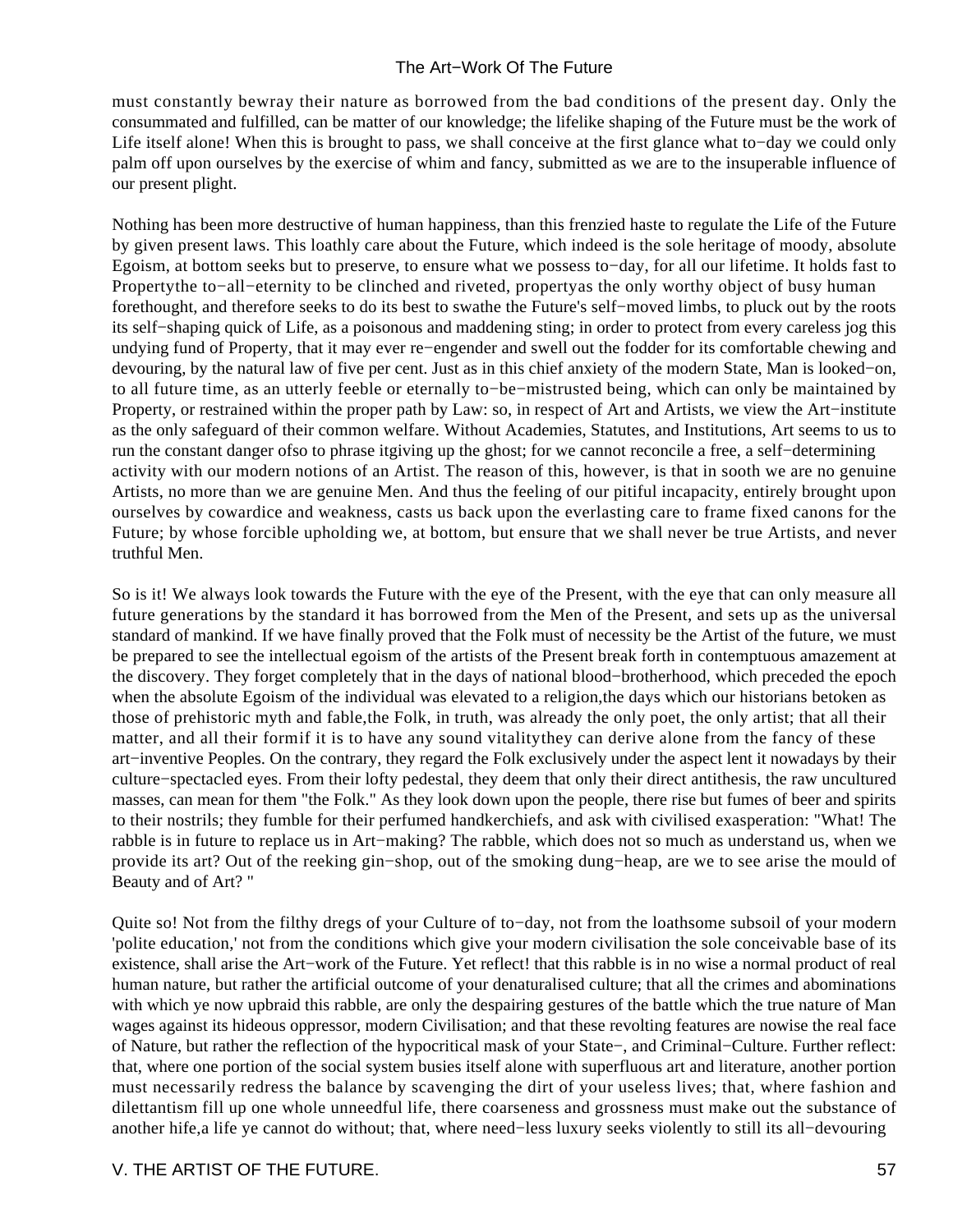appetite, the natural Need can only balance its side of the account with Luxury by drudgery and want, amidst the most deforming cares.

So long as ye intellectual egoists and egoistic purists shall blossom in your artificial atmosphere, there must needs be somewhere a "stuff" from whose vital juices ye may distil your own sweet perfumes; and this stuff from which ye have sucked out all its inbred scent, is but that foul−breathed rabble whose approach inspires you with disgust, and from whom ye only ward yourselves by that very perfume ye have squeezed from out its native comeliness. So long as a great portion of any nation, installed in State, Judiciary, and University−posts, squanders its precious vital forces on the most useless of employments: so long must an equally great, or even greater portion replace those squandered forces by its own employment in the harshest tasks of bare Utility. And saddest tale of all Iwhen in this disproportionately burdened section of the Folk the sheerest utilitarianism has thus become the moving spirit of all its energy, then must the revolting spectacle be exhibited of absolute Egoism enforcing its laws of life on every hand and, from the visage of the town and country rabble, reflecting back its hatefullest grimaces upon yourselves. (**49**)

However, neither you nor this rabble do we understand by the term, the Folk: only when neither Ye nor It shall exist any longer, can we conceive the presence of the Folk. Yet even now the Folk is living, wherever ye and the rabble are not; or rather, it is living in your twin midst, but ye wist not of it. Did ye know it, then were ye yourselves the Folk; for no man can know the fulness of the Folk, without possessing a share therein. The highest educated alike with the most uneducated, the learned with the most unlearned, the high−placed with the lowly, the nestling of the amplest lap of luxury with the starveling of the filthiest den of Hunger, the ward of heartless Science with the wastrel of the rawest vice, so soon as e'er he feels and nurtures in himself a stress which thrusts him out from cowardly indifference to the criminal assemblage of our social and political affairs, or heavy−witted submission thereunder, which inspires him with loathing for the shallow joys of our inhuman Culture, or hatred for a Utilitarianism that brings its uses only to the need–less and never to the needy, which fills him with contempt for those self−sufficient thralls, the despicable Egoists! or wrath against the arrogant outragers of human nature, he, therefore, who not from this conglomerate of pride and baseness, of shamelessness and cringing, thus not from the statutory rights which hold this composite together, but from the fulness and the depth of naked human nature and the irrefutable right of its absolute Need, draws force for resistance, for revolt, for assault upon the oppressor of this nature, he then who must withstand, revolt, and deal assault, and openly avows this plain necessity in that he gladly suffers every other sorrow for its sake, and, if need should be, will even offer up his life,he, and he alone belongs to the Folk; for he and all his fellows feel a common Want.

This Want will give the Folk the mastery of Life, will raise it to the only living might. This Want once drove the Israelites, already turned to dull and sordid beasts of burden, through the waters of the salt Red Sea; and through the Red Sea also must Want drive us, if we are ever, cleansed from shame, to reach the promised land. We shall not drown beneath its waves; it is fatal only to the Pharaohs of this world, who once with host and captains, with horse and rider, were swallowed up therein, those haughty, overweening Pharaohs who had forgotten that once a poor herdsman's son had through his prudent counsels saved their land and them from death by hunger! But the Folk, the chosen people, passed scathless through that sea towards the Land of Promise: and reached it when the desert sand had washed its body of the last remaining stain of slavery.

Since the poor Israelites have led me thus into the region of the fairest of all poetry, the ever fresh and ever truthful poems of the Folk, I will take my leave by way of moral with the outline of a glorious Saga which long ago the raw, uncultured Folk of oldtime Germany indited for no other reason than that of inner, free Necessity.

Wieland the Smith, out of very joy in his handiwork, forged cunning trinkets for himself, and weapons keen and fair to see. One day as he was bathing on the shore, he saw a Swan−maiden (Schwanenjungfrau) come flying with her sisters through the air and, putting off her swan−apparel, plunge down into the sea. Aflame with sudden love, he rushed into the deeper waters; he wrestled with, and won the wondrous woman. Love, too, broke down her pride; in tender care for one another, they lived in blissful union.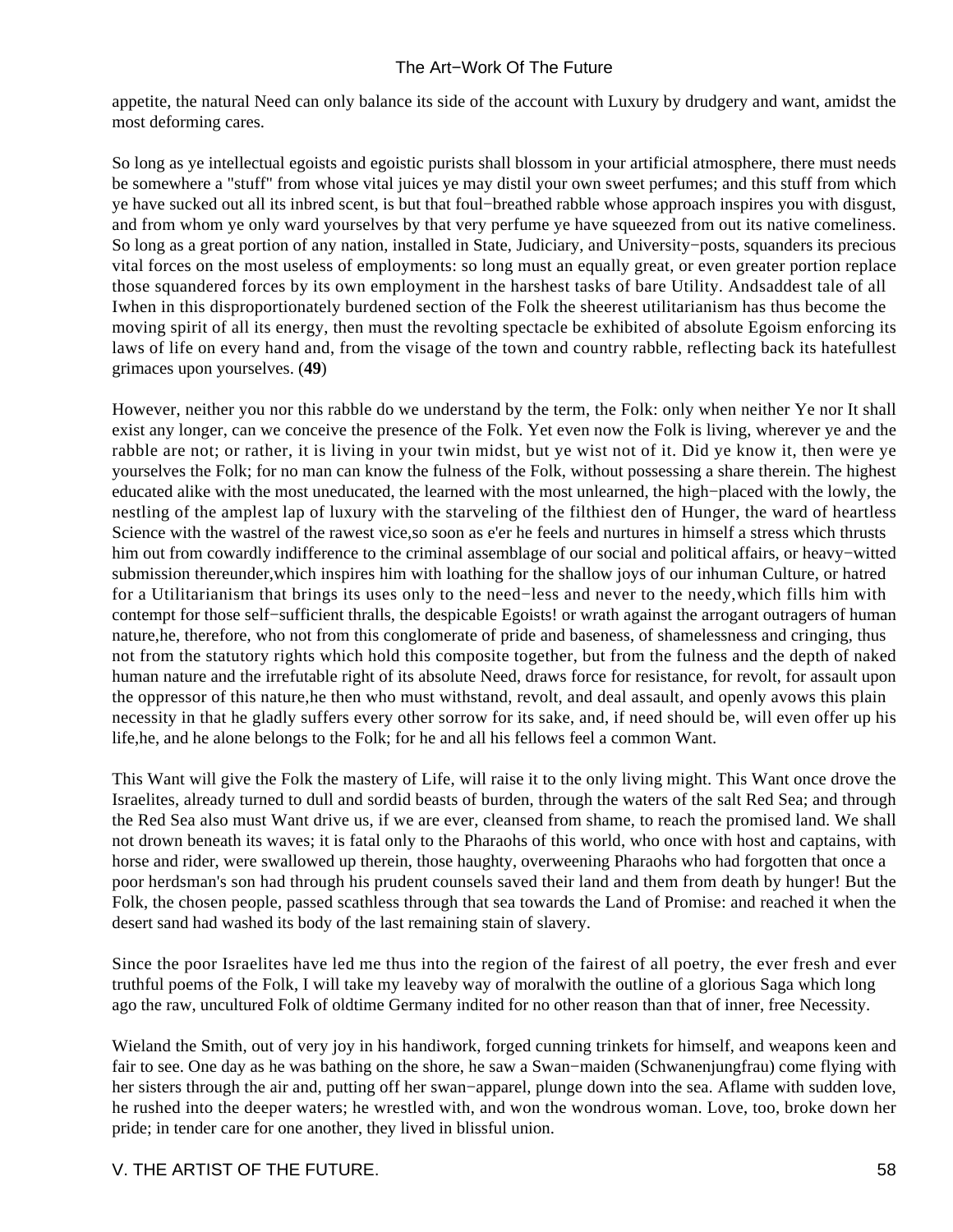A ring the Swan−maid gave to Wieland: this must he never let her win back from him; for greatly as she loved him, she had not lost her yearning for her ancient Freedom, for wind−borne passage to her happy island home; and this ring it was, that gave her strength to wing her flight. So Wieland wrought a goodly store of rings alike to that his Swan−wife gave him, and strung them on a hempen cord against his wall: amongst them all she should not recognise her own.

He came home once from journeying. Alack! There lay his house in ruins; his wife had flown away to farthest distance!

There was a King, Neiding (Envy) by name, who had heard much talk of Wieland's skill; he burned to trap the Smith, that thenceforth he might work for him alone. He found at last a valid pretext for such a deed of violence: the vein of gold which Wieland wrought into his smitheries belonged to Neiding's ground and soil; thus Wieland's art was a robbery of the royal possessions.It was he who burst into the smithy; and now he fell upon the Smith himself; bound him with chains, and bore him off

Set down in Neiding's court, Wieland must hammer for the King all kinds of objects, useful, strong, and durable: harness, tools, and armour, by aid of which the King might broaden−out his realm. But since, for such a labour, Neiding must loose the captive's bonds, his care was how to leave his body free to move, yet hinder him from flight: and so he craftily bethought him of severing the sinews of poor Wieland's feet. For he rightly guessed that the Smith had only need of hands, and not of feet, to do his work.

Thus sate he then, in all his misery, the art−rich Wieland, the one−time blithesome wonder−smith: crippled, behind his anvil, at which he now must slave to swell his master's wealth; limping, lamed, and loathly, whene'er he strove to stand erect! Who might measure all his suffering, when he thought back to his Freedom, to his Art, to his beloved wife! Who fathom all his grudge against this King, who had wrought him such an untold shame!

From his forge he gazed above to Heaven's blue, through which the Swan−maid once had flown to him; this air was her thrice−happy realm, through which she soared in blissful 'freedom, the while he breathed the smithy's stench and fumeall for the service of King Neiding's use! The shamed and self−bound man, should he never find his wife again!

Ha! since he was doomed to wretchedness for ever, since nevermore should joy or solace bloom for him, if he yet might gain at least one only thing: Revenge, revenge upon this Neiding, who had brought him to this endless sorrow for his own base use! If it were only possible to sweep this wretch and all his brood from off the earth !

Fearsome schemes of vengeance planned he; day by day increased his misery; and day by day grew ranker the desperate longing for revenge. But how should he, the halting cripple, make ready for the battle that should lay his torturer low? One venturous forward step; and he must fall dishonoured to the ground, the plaything for his foeman's scorn!

"Thou dearest, distant wife! Had I thy wings! Had I thy wings, to wreak my vengeance, and swing myself aloft from out this shame ! "

Then Want itself bent down its mighty pinions above the tortured Wieland's breast, and fanned its inspiration about his thoughtful brow. From Want, from terrible, all−powerful Want, the fettered artist learnt to mould what no man's mind had yet conceived. Wieland found it: found how to forge him WINGS. Wings whereon to mount aloft to wreak revenge on his tormentor, Wings, to soar through Heaven's distance to the blessed island of his Wife!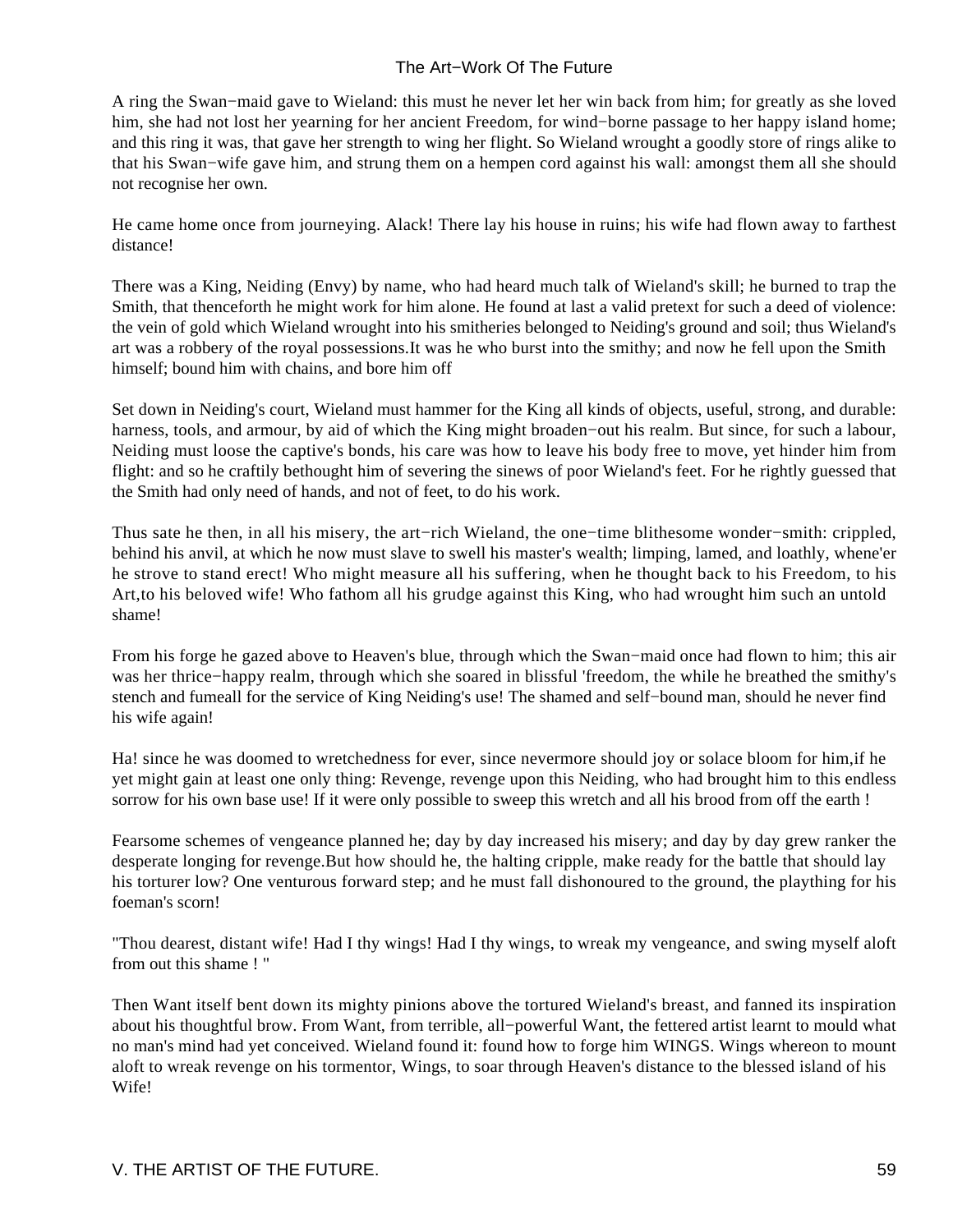He did it: he fulfilled the task that utmost Want had set within him. Borne on the work of his own Art, he flew aloft; he rained his deadly shafts into King Neiding's heart; he swung himself in blissful, daring flight athwart the winds, to where he found the loved one of his youth.

O sole and glorious Folk ! This is it, that thou thyself hast sung. Thou art thyself this Wieland ! Weld thou thy wings, and soar on high !

### **NOTES**

<span id="page-61-0"></span>(1)The above sentences, whose peculiar epigrammatic force it is welnigh impossible to convey in a translation, are of the highest significance as bearing upon the much debated question whether Wagner's philosophy was self–originated or derived from that of Schopenhauer. In our opinion, they and the following sections of this chapter give most positive answer in the former sense. Except that Wagner does not employ the term "Will," but rather "Necessity," the whole scheme is Schopenhauerian from beginning to end, and the gradual evolution of the "Will's" manifestation, from elementary force to Intellect and Spirit, might have been written by that greatest philosopher of the century. It is unnecessary to draw special attention to individual sentences; but an attentive perusal of this pregnant chapter cannot fall to bring home to those conversant with Schopenhauer's "Wille und Vorstellung" the remarkable fact that two cognate minds have developed an almost identical system of philosophy. For it must not be forgotten that R. Wagner was at the period of writing this essay, and long after, completely ignorant as indeed was almost the whole world of even the existence of the sage of Frankfort (vide Wagner's letters to Liszt). Another curious reflection aroused by this chapter is, that it should have been written when the Darwinian theory of the influence of environment upon evolution was as yet unpublished, if even formed.TR.

(2) I.e. Art in general, or the Art of the Future in particular. R. WAGNER. The word 'Science' (Wissenschaft), also, must be understood in the broad sense in which it is employed in the next section (2).TR.

(3) For who can nurse less hopes of the success of his reforming efforts, than he who acts therein with greatest honesty ? R. WAGNER.

(4) The slap at Meyerbeer's Huguenots, Prophète, etc, is obvious. TR.

 $(5)$  " Verdichtete" = "condensed"; but the mere English equivalent will not convey the hidden allusion worked out later onto "Dichtkunst" (Poetry), which is thus shown to be the condensation into spoken words of the nebulous ideas of fancy .TR.

(6) "Reinmenschliche," lit. "purely human. "TR.

(7) It must be distinctly understood that by "Dance" Wagner does not refer to the Ballet, or anything approaching it; it is the grace of gesture and of motion which he sums up in this terse and comprehensive term.TR.

8. The verb "unterscheiden" is here used in so many different shades of its meaning that it is impossible to do justice in a translation to the philosophical play of words. Literally it means: "to cleave asunder," and hence, "to separate, to distinguish, to discern, to discriminate, to differentiate." There being no one English word that will embrace the varying sense in which the term is here employed, I have been forced to replace it by varying expressions.TR.

(9) Compare Carlyle On Heroes:"King, Könning, which means Can−ning , Able−man. . .. Find me the true Könning, King, or Able−man, and he has a divine right over me."TR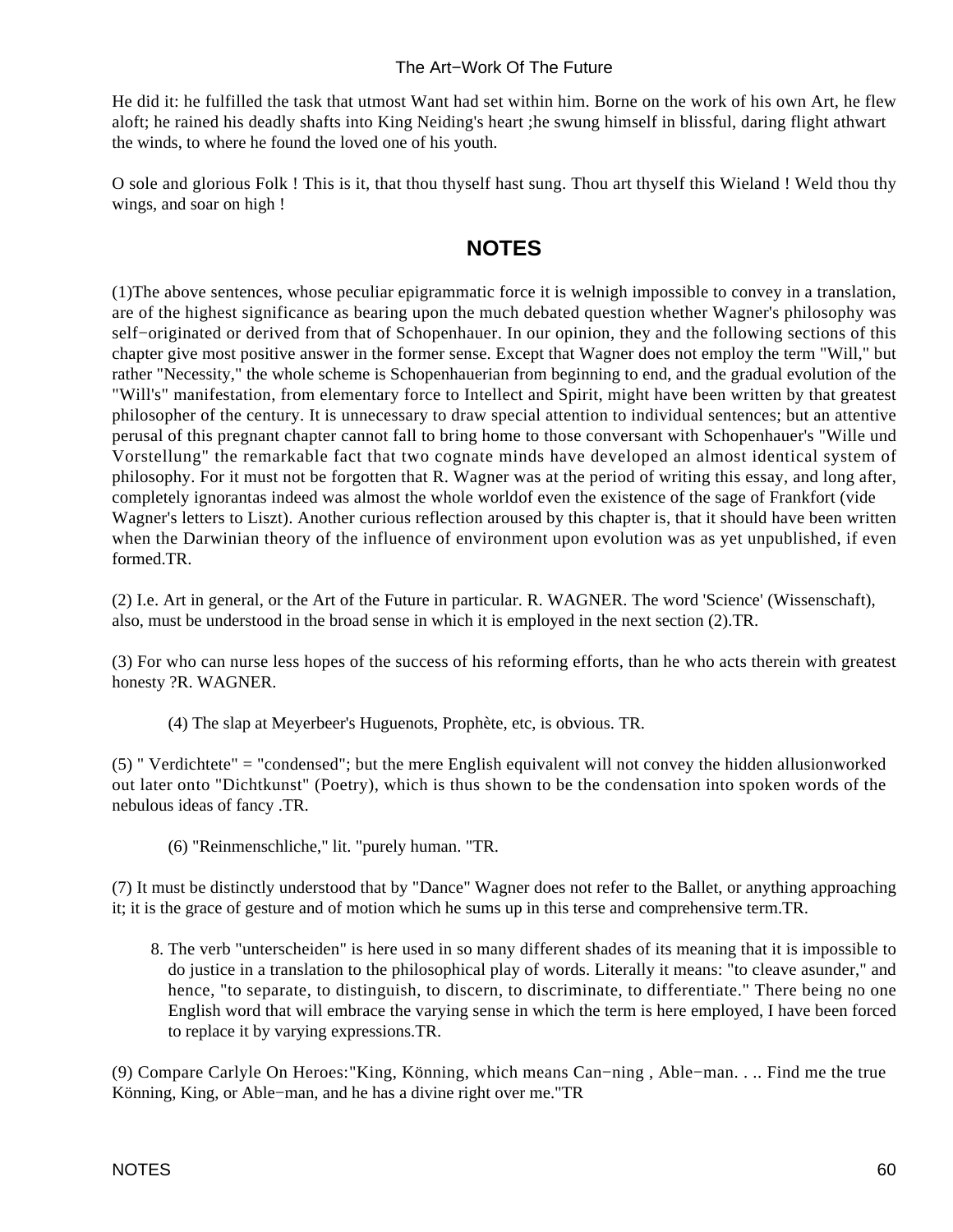(10) The German equivalent for "compact" is "dicht"; the term seems to have been purposely chosen by the author, in order to bring out the true meaning of "Dichtkunst," "The art of Poetry," as a crystallisationso to sayof ideas and emotions only vaguely felt before.TR.

(11) Compare Tristan u. Isolde, Act 3, "Sehnen! Sehnenim Sterben mich zu sehnen, vor Sehnsucht nicht zu sterben ! "a passage which has more than any other been ascribed to Schopenhauer's influence, but which is almost a literal reproduction of the words used in the present instance.TR.

(12) See Wagner's Letters to Uhlig (Letter 67,July, 1852). "E. D. defends music against me. Is not that delicious? He appeals to 'harmonies of the spheres,' and 'groanings and sighings of the soul !' Well, I have got a pretty millstone hung about my neck ! "TR.

(13) Amid the solemn−striding rhythm of the second section, a secondary theme uplifts its wailing, yearning song; to that rhythm, which shows its firm−set tread throughout the entire piece, without a pause, this longing melody clings like the ivy to the oak, which without its clasping of the mighty bole would trail its crumpled, straggling wreaths upon the soil, in forlorn rankness; but now, while weaving a rich trapping for the rough oak−rind, it gains for itself a sure and undishevelled outline from the stalwart figure of the tree. How brainlessly has this deeply significant device of Beethoven been exploited by our modern instrumental−composers, with their eternal "subsidiary themes "R. WAGNER.

(14) Whosoever may undertake to write the special history of instrumental music since Beethoven, will undoubtedly have to take account of isolated phenomena which are of such a nature as to merit a particular and close attention. He who regards the history of Art, however, from so wide−reaching a point of view as here was necessary, can only keep to its decisive moments; he must leave unconsidered whatever lies aside from these 'moments,' or is merely their derivative. But the more undeniably is great ability evinced by such detached phenomena, so much the more strikingly do they themselves prove, by the barrenness of all their art−endeavour, that in their peculiar art−province somewhat may have yet been left to discover in respect of technical treatment, but nothing in respect of the living spirit, now that that has once been spoken which Beethoven spoke through Music. In the great universal Art−work of the Future there will ever be fresh regions to discover; but not in the separate branch of art, when once the latter as Music, by Beethoven. has already been led to universalism but yet would linger in her solitary round.R. WAGNER.

(15) The original sentence is somewhat too forcible for English notions "nachdem er geholfen hat, drei vorangehende Instrumentalsätze so geschickt wie möglich zu Stande zu bringen." The reference is, of course, to Mendelssohn's "Lobgesang." TR.

(16) However lengthily I have here expressed myself upon the nature of Music, in comparison with what I have said upon the other branches of Art (my reasons lying in both the highly individual character of Music and its special and eventful evolutionary course, proceeding from this individuality), yet I am well aware of the countless gaps in my recital. But it would need not one book but an entire library, to lay hare the whole unseemliness, the flabbiness and ignominy of the bonds uniting our modern music with our modern life ; to penetrate the piteous, over−sentimental idiosyncracy of our art of Tone, which makes her the object of the speculation of our educational "Folk−improvers," who would trickle drops of Music's honey upon the acid sweat of ill−used factory.hands as the only possible alleviation of their sufferings (very much as our sages of the State and Bourse are all agog to stuff their pliant patches of religion between the gaping rents of the police−officials' tender care of men); and finally to explain the mournful psychological phenomenon, that a man may be not only base and bad, but also dull without these qualities hindering him from being a quite respectable musician. R. WAGNER.

(17) Stabreim and Alliteration.A fuller explanation of this form of 'rhyme' will be found in "Opera and Drama" (Part II., chap. vi. and Part III., chap. ii.), which work will form the second volume of this series of translations. Meanwhile a few words of elucidation may not be found amiss, The English equivalent, "Alliteration," does not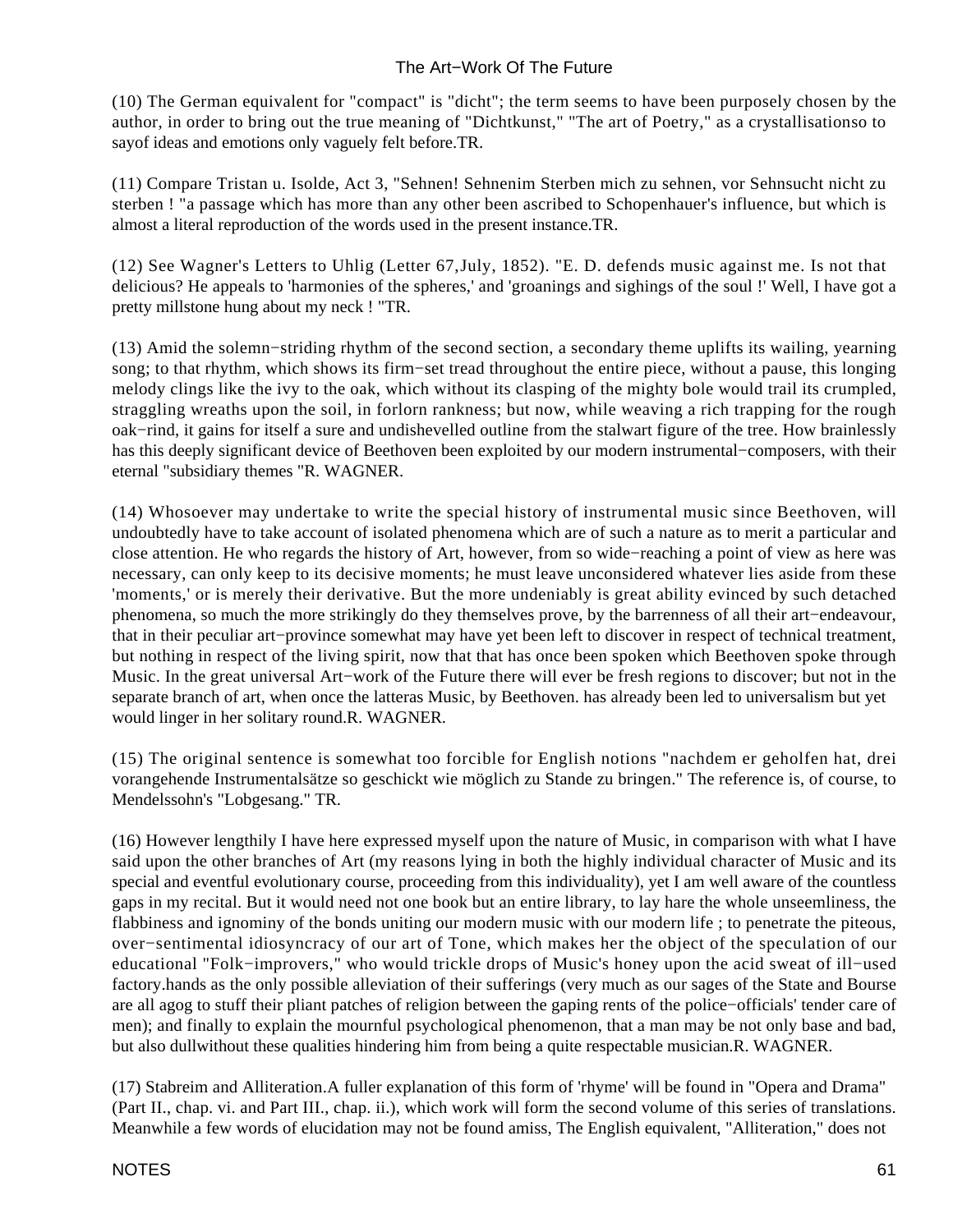convey the full force of this method of versification, as may be seen at once by the oft−quoted specimen from Churchill, "with apt alliteration's artful aid," for therein one of the fundamental rules is violated in such a manner as to show how little the true principle of this 'rhyme' is now understood in England; the rule in question being, that if vowels are employed for this artifice, they must be of different sound; as in Wagner's own lines "Unheilig | acht' ich den Eid" (the stabreim being here reduplicated in the immediately following line: "der U nliebende ei nt"). The simple rule, as given in the Encyclopaedia Britannica, is that this rhyme is "indifferent as to the number of syllables in a couplet; but imperative as to the number of accented syllables, of which there must be four (two in each half), the first three beginning with the same letter" (in the case of consonants), the writer adducing the lines from Piers the Ploughman: "I was weary of wandering I and went me to rest" &c. In Brockhaus' Conversations−lexikon, however, it is stated that the original rule was: that in a couplet the first half should contain one or two rhyming initials, the second only one in each case the rhyme being borne by the strongly accented syllable; but that this rule was extended to allow of the use of two rhymes also in the second half, but never more. This authority cites a couplet from the 9th Century Saxon poem "Hêliand," which runs thus: "so l erda he tho thea L iudi | l iot hon wordon"; and adds that the word "Stabreim" is an abbreviation from "Buchstabenreim" (lit. = "spelling−rhyme"); that the first verse−half of the couplet ("Langzeile" or "Liedstäbe") was called "Stollen," the second: "Hauptstab," or principal rhyme. a circumstance emphasised by Wagner above. In his great tetralogy, the Ring des Nibelungen, the poet−composer has made almost exclusive use of this form of versification, amplifying its rules much in the same way as he amplified those of Music, from that plastic power of genius which melts all rules into new moulds. But the great characteristic of the Stabreim proper, he has almost invariably preserved, viz.: the marking thereby of the accented, i.e. the root word, and the commencing of the line by a strong (or 'long') syllable. As a perfect specimen may he instanced: "L achend muss ich dich lieben; | lachend will ich erblinden" (Siegfried, last Scene) ; while a rich example of doubled and re−doubled Stabreim is found at the end of the Götterdämmerung: "N icht Gut, nicht Gold, | noch Göttliche Pracht; | nicht Haus, nicht Hof, | noch herrischer Prunk: "These specimens, taken at ramdom from the Ring, must suffice for the present purpose.TR.

(18) Compare Die Meistersinger, Act 3."Ob euch gelang ein rechtes Paar zu finden, das zeigt sich jetzt an den Kinden," "If you've had wit to match your pair, that we shall see in their son and heir,"where Hans Sachs is instructing Walther in the mysteries of the old Meistersingers' 'After−song.'It is curious also that Wagner should have again hit upon the same thought as Schopenhauer, who explains the love of man to woman as governed by the 'Will−to−live' of their future progeny. TR.

(19) "Die einsame Dichtkunstdichtete nicht mehr."Again it is impossible to translate "dichten," for lack of an English verb; our "poetise" has a derogatory strain in it; 'compose' and 'indite' will neither of them here take the place of the German original; and we are forced upon a paraphrase, which may perhaps find justification from the analogous term for him who 'prophesies,' namely, 'Seer,'which Carlyle has so often applied to the true Poet. TR.

(20) "O himmel! wie entstellt, wie unkennbar klangen ihm seine, in dichterische Musik gebrachten, Anschauungen entgegen !" Probably Wagner here refers to the opera−texts, such as Proserpina, written by Goethe for the Weimar Court−theatre, the direction of which was entrusted to him by the Duke; for in his article, "Zukunftsmusik" (The "Music of the Future," vol. vii. of the Ges. Schriften) our author writes as follows: "Goethe himself indited several opera−texts (libretti), and, in order to place himself on the level of that genre, he thought right to keep both his invention and his working−out as trivial as possible; so that it is only with regret, that we can see these extremely mawkish pieces numbered in the ranks of his poems. "As to the allusion to the "poodle" at the end of the present paragraph, it is an absolute statement of fact. In 1817 Goethe, who had long felt the growing impossibility of maintaining the high standard of the Weimar theatrical performances, in face of the favour shown to Kotzebue and his claptrap, finally laid down the reins of direction in consequence of the production, against his express desire, of a piece called the "Hund des Aubry." We cannot discover whether Kotzebue had a hand in this piece or not, for it is merely described in Schaefer's "Life of Goethe" as imported from France; the biographer adds, that in it a rôle was assigned to a trained Poodle !TR.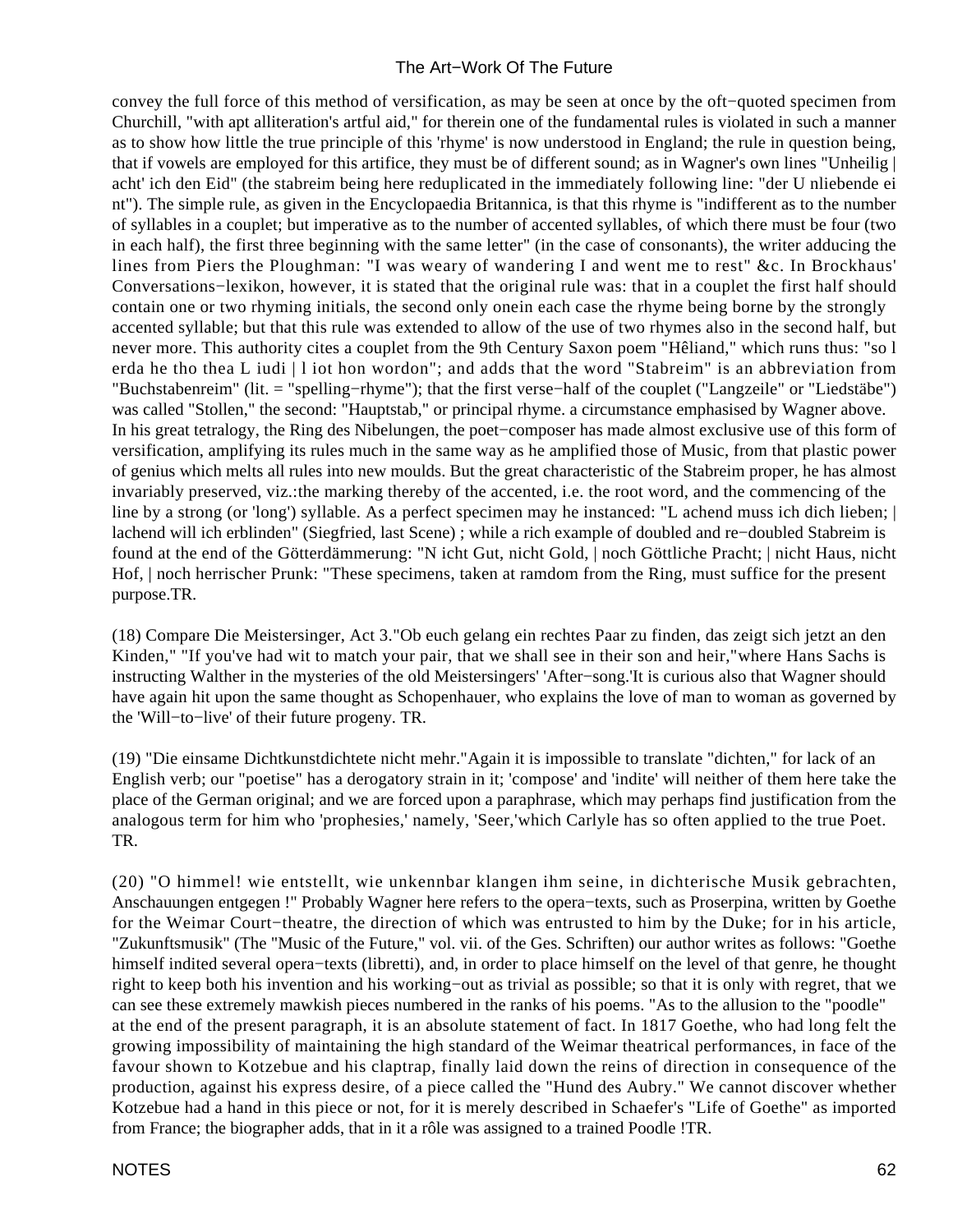(21) (22) (23)The same word, "Öffentlichkeit," is used in these three instances; it has seemed, however, impossible to translate this half abstract, half concrete term, excepting by the use of three different expressions, in order to keep touch with the meaning. TR.

(24) From all that Wagner has written about Wilhelmine Schröder−Devrient, it cannot be doubted that it is to her that he here refers. Compare page 9 of the "Autobiographic Sketch," also "A Pilgrimage to Beethoven," the "Communication to my Friends," and "On Actors and Singers."TR.

(25) Among these, the masters of the French−school of the beginning of this century should be specially noted.R. Wagner.See also p. 16, "Autobiographic Sketch."TR.

(26) The title of this chapter, "Der Mensch als künstlerischer Bildner aus natürlichen Stoffen," presents many difficulties to the translator. If we possessed a good equivalent for "Bildner" (from "bilden," to fashion, shape or form, e.g. a picture) that would cover the three different varieties of 'plastic' artist, we should still be short of a generally accepted substitute for "Stoff." The idea of the original is to include in the term "stuff" not only the raw material, as in Architecture or Sculpture, but also the subject−matter, as in Landscape−painting. This being thus, perhaps we may be permitted to employ the word in the sense in which Shakespeare uses it, in the line "We are such stuff as dreams are made on. "TR.

(27) Compare Götterdämmerung, Act 3, "Der Wecker kam; er küsst dich wach. . . . da lacht ihm Brünnhilde's Lust !" TR.

(28) Certainly the provision of the useful, is the first and greatest necessity: but an epoch which can never soar beyond this care nor cast it behind it in order to attain the beautiful, but makes this care the sole prescriptor of every branch of public life and drags it even into Arta that epoch is in truth barbarian. Yet it is only the most unnatural civilisation, that can produce such absolute barbarism: it is for ever heaping up obstructions to the useful, to give itself the air of for ever taking thought for utility alone.R. WAGNER.

(29) It is a political crime to use this word: however, there is none which will better describe the direct antithesis of Egoism. Whosoever is ashamed to−day to pass current as an Egoistand indeed no one will openly confess himself as such must allow us to take the liberty of calling him a Communist. R.WAGNER.

(30) The redemption of woman into participation in the nature of man is the outcome of christian−Germanic evolution. The Greek remained in ignorance of the psychic process of the ennobling of woman to the rank of man, To him everything appeared under its direct, unmediated aspect, woman to him was woman, and man was man; and thus at the point where his love to woman was satisfied in accordance with nature, arose the spiritual demand for man.R. WAGNER.

(31) One feels almost tempted to concoct a hybrid equivalent for this expressive "ur−hellenisch," and boldly write it down as "ur−hellenic;" but the fear of a literary Mrs Grundy is too powerful for the rash desire. We cannot, however, help envying the Germans their pregnant prefix "ur," a shadow of which we fancy we may still detect in our English "early," "ere −while" or "erst"; again perhaps in our "hoary"; and almost certainly in "yore."TR.

(32) The words "Skulptur" and "Architektur" here appear for the first time, in the original. Hitherto these arts have been spoken of under the terms "Baukunst" (the building art) and "Bildhauerkunst" (the image− or likeness.hewer's art); but I have found it more convenient to employ, in general, the equivalents "Sculpture" and "Architecture." Here, however, I have deemed it necessary to use the more exact, though more cumbersome expression "the statuary's art," in the opening of the sentence, in order to reserve the term "Sculpture" to render the more general idea of "carving," in which sense it is evident that Wagner has here employed the Latin noun. W.A.E.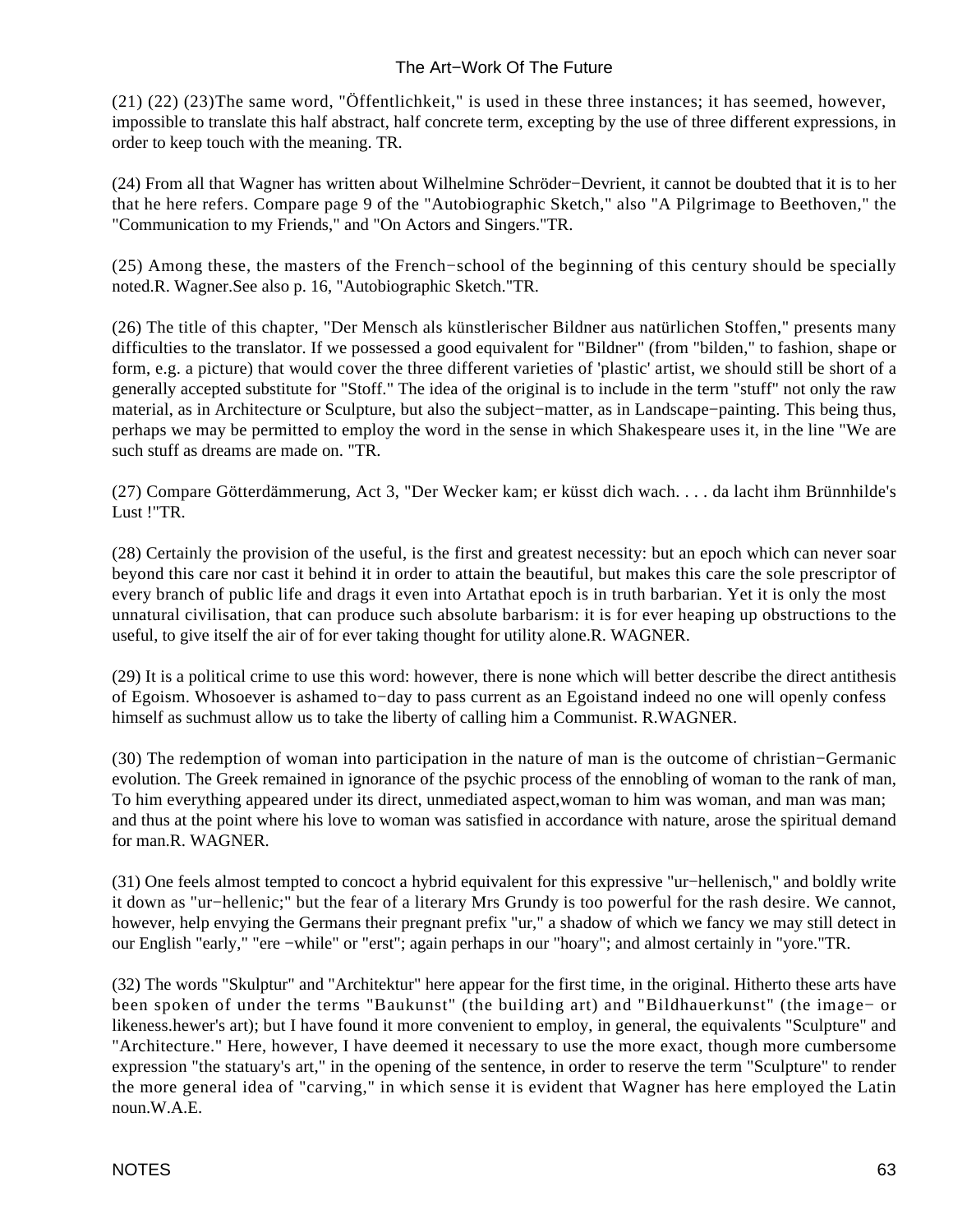(33) The personality of the Zurich exile here peeps out from beneath the robes of the art−philosopher. No one could feel more keenly than Wagner himself, at the time of writing this essay, the insufficiency of the suggested substitute, cut off as he then was from enjoyment of all the higher walks of art.TR.

(34) The problem of the Theatrical edifice of the Future can in no wise be considered as solved by our modern stage buildings: for they are laid out in accord with traditional laws and canons which have nothing in common with the requirements of pure Art. Where speculation for gain, on the one side, joinr forces with luxurious ostentation on the other, the absolute interests of Art must be cryingly affected; and thus no architect in the world will be able to raise our stratified and fenced–off auditoria dictated by the parcelling of our public into the most diverse categories of class and civil station to conformity with any law of beauty. If one imagine oneself, for a moment, within the walls of the common Theatre of the Future, one will recognise with little trouble, that an undreamt width of field lies therein open for invention.R. WAGNER.

(35) It can scarcely be indifferent to the modern landscape−painter to observe by how few his work is really understood to−day, and with what blear−eyed stupidity his nature−paintings are devoured by the Philistine world that pays for them; how the so−called "charming prospect" is purchased to assuage the idle, unintelligent, visual gluttony of those same need−less men whose sense of hearing is tickled by our modern, empty music−manufacture to that idiotic joy which is as repugnant a reward of his performance to the artist as it fully answers the intention of the artisan. Between the "charming prospect" and the "pretty tune" of our modern times there subsists a doleful affinity, whose bond of union is certainly not the musing calm of Thought, but that vulgar slipshod sentimentality which draws back in selfish horror from the sight of human suffering in its surroundings, to hire for itself a private heavenlet in the blue mists of Nature's generality. These sentimentals are willing enough to see and hear everything: only not the actual, undistorted Man, who lifts his warning finger on the threshold of their dreams. But this is the very man whom we must set up in the forefront of our show !R. WAGNER.

(36) It is a little difficult to quite unravel this part of the metaphor, for the same word "Boden" is used twice over. I have thought it best to translate it in the first place as "loam," and in the second as "ground"; for it appears as though the idea were, in the former case, that of what agriculturists call a "top−dressing," and thus a substance which could break up the lower soil and make it fruitful. The "it" which occurs after the colon may refer either to the "feeling" or to the "orchestra," for both are neuter nouns. TR.

(37) The modern Playwright will feel little tempted to concede that Drama ought not to belong exclusively to his branch of art, the art of Poesy; above all will he not be able to constrain himself to share it with the Tone−poet, to wit, as he understands us, allow the Play to be swallowed up by the Opera. Perfectly correct! so long as Opera subsists, the Play must also stand, and, for the matter of that, the Pantomime too; so long as any dispute hereon is thinkable, the Drama of the Future must itself remain un−thinkable. If, however, the Poet's doubt lie deeper, and consist in this, that he cannot conceive how Song should be entitled to usurp entirely the place of spoken dialogue: then he must take for rejoinder, that in two several regards he has not as yet a clear idea of the character of the Art−work of the Future. Firstly, he does not reflect that Music has to occupy a very different position in this Art−work to what she takes in modern Opera: that only where her power is thefittest, has she to open out her full expanse; while, on the contrary, wherever another power, for instance that of dramatic Speech, is the most necessary, she has to subordinate herself to that; still, that Music possesses the peculiar faculty of, without entirely keeping silence, so imperceptibly linking herself to the thought−full element of Speech that she lets the latter seem to walk abroad alone, the while she still supports it. Should the poet acknowledge this, then he has to recognise in the second place, that thoughts and situations to which the lightest and most restrained accompaniment of Music should seem importunate and burdensome, can only be such as are borrowed from the spirit of our modern Play; which, from beginning to end, will find no inch of breathing−space within the Art−work of the Future. The Man who will portray himself in the Drama of the Future has done for ever with all the prosaic hurly−burly of fashionable manners or polite intrigue, which our modern "poets" have to tangle and to disentangle in their plays, with greatest circumstantiality. His nature−bidden action and his speech are: Yea, yea! and Nay, nay !and all beyond is evil, i.e. modern and superfluous.R. WAGNER.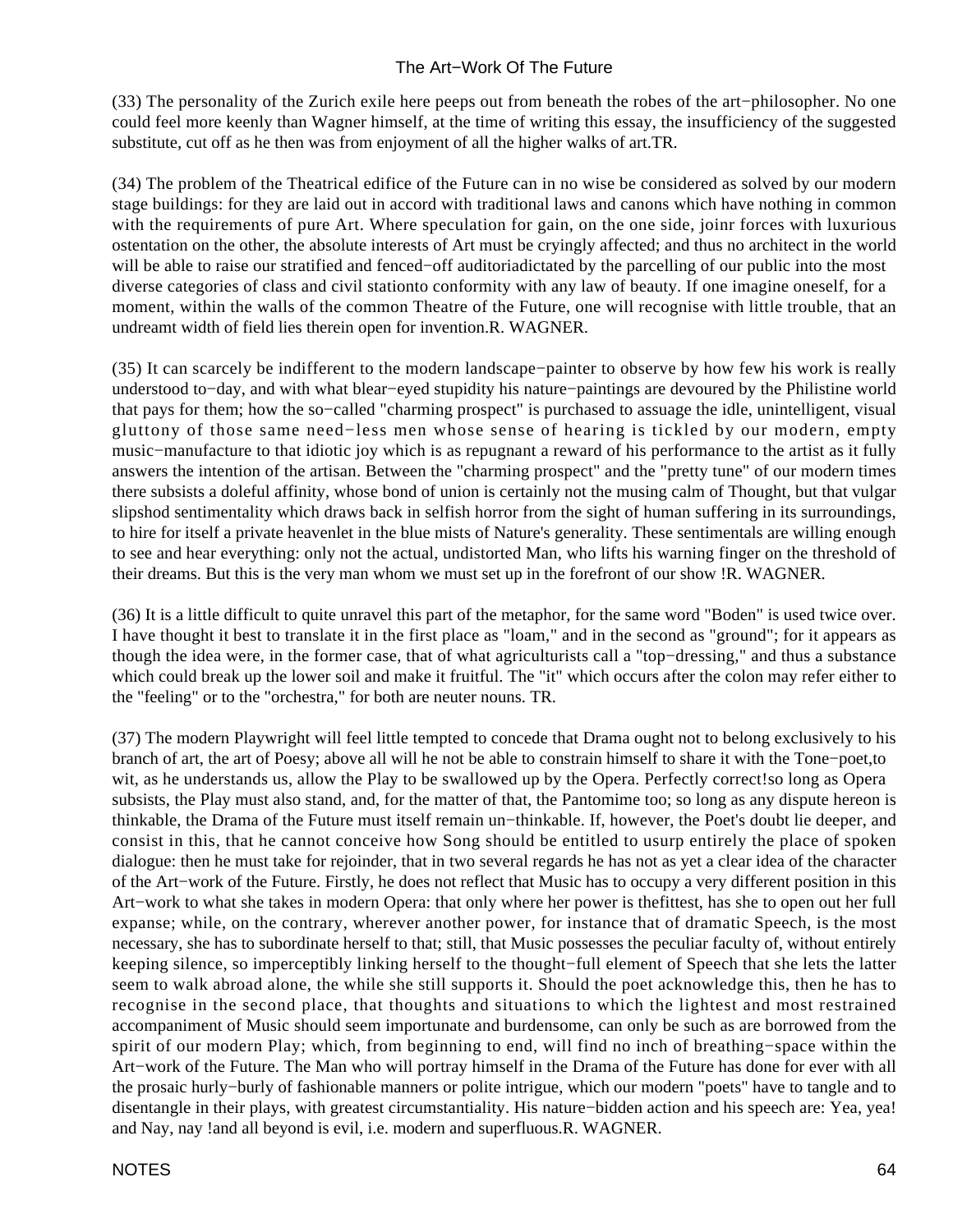(38) We must beg to be allowed to regard the Tone−poet as included in the Word−poet,whether personally or by fellowship, is here a matter of indifference. R. WAGNER.

(39) The terms derived from the root "dar−stellen "to set, or show, forth− have been used throughout this essay so frequently and so variously, that I deem it necessary to call attention to the fact that in English we have no thoroughly satisfactory equivalent. I have, therefore, been obliged to render this concept by distinct expressions : sometimes as "performer," again as "executant," "actor," "representant," &c. while in the verbal sense I have taken refuge in "portray," "display," "perform," "impersonate," &c.TR.

(40) If we substitute "Will" for "Necessity" in this sentence (see footnote on page 69) we shall here obtain a complete summary of Schopenhauer's system of æsthetics; while, even as it stands, it significantly foreshadows E. von Hartmann's "Philosophy of the Unconscious. "−TR.

(41) "Über die als reine Thatsache kein zweifel mehr vorhanden ist"to translate this sentence literally, "as a matter of fact," could only be misleading. Taken apart from the context, it might then beread as a confession of faith in the realistic school; whereas the whole passage shows that Wagner went strongly for a search below the incidental surface for the broad principles of life that govern human action. Witness, that, of the two schemes with which he was at this time busied, Barbarossa and Siegfried, he abandoned the historical in favour of the mythical.TR.

(42) In the original, the passage runs: "um der entausserten Nothwendigkeit seines Wesens willen"; it is impossible, however, to convey the idea of 'renunciation' connoted by the term "entausserung" (as employed in the next sentence) at like time with that of the so to speak ' turning inside out' of a man's character. TR.

(43) We must not forget that, only a few months before writing this essay, Wagner had prepared a sketch for a tragedy on the subject of Jesus of Nazareth.TR,

(44) Whilst we here have only touched upon the Tragic element of the Artwork of the Future, in its evolution out of Life, and by artistic fellowship, we may infer its Comic element by reversing the conditions which bring the Tragic to a natural birth. The hero of the Comedy will he the obverse of the hero of the Tragedy. Just as the one instinctively directed all his actions to his surroundings and his foilsas a Communist, i.e. as a unit who of his inner, free Necessity, and by his force of character, ascends into the Generalityso the other in his rôle of Egoist, of foe to the principle of Generality, will strive to withdraw himself therefrom, or else to arbitrarily direct it to his sole self−interest; hut he will be withstood by this principle of generality in its most multifarious forms, hard pressed by it, and finally subdued. The Egoist will be compelled to ascend into Community; and this will therefore he the virtual enacting, many−headed personality which will ever appear to the action−wishing, but never can.ning, egoist as a capriciously changing Chance; until it fences him around within its closest circle and, without further breathing−space for his self−seeking, hc sees at last his only rescue in the unconditional acknowledgment of its necessity. The artistic Fellowship, as the representative of Generality, will therefore have in Comedy an even directer share in the framing of the poem itself, than in Tragedy.R. WAGNER.

(45) And especially our modern Theatrical institutions.R. WAGNER.

(46) "Stand−rechten," generally employed to signify a 'court−martial.' The whole group of derivatives from the root−idea of 'standing' reads thus "das getreue Abbild des modernen Staates, mit semen Ständen, Anstellungen, Stand rechten, stehenden Heeren und was sonst noch Alles in ihm stehen möge"; the italics being reproduced from the original.TR.

(47) See Meistersinger, Act 3. Walther: "Wie fang ich nach der Regel an? "Hans Sachs: "Ihr stellt sie selbst, und folgt ihr dann."TR.